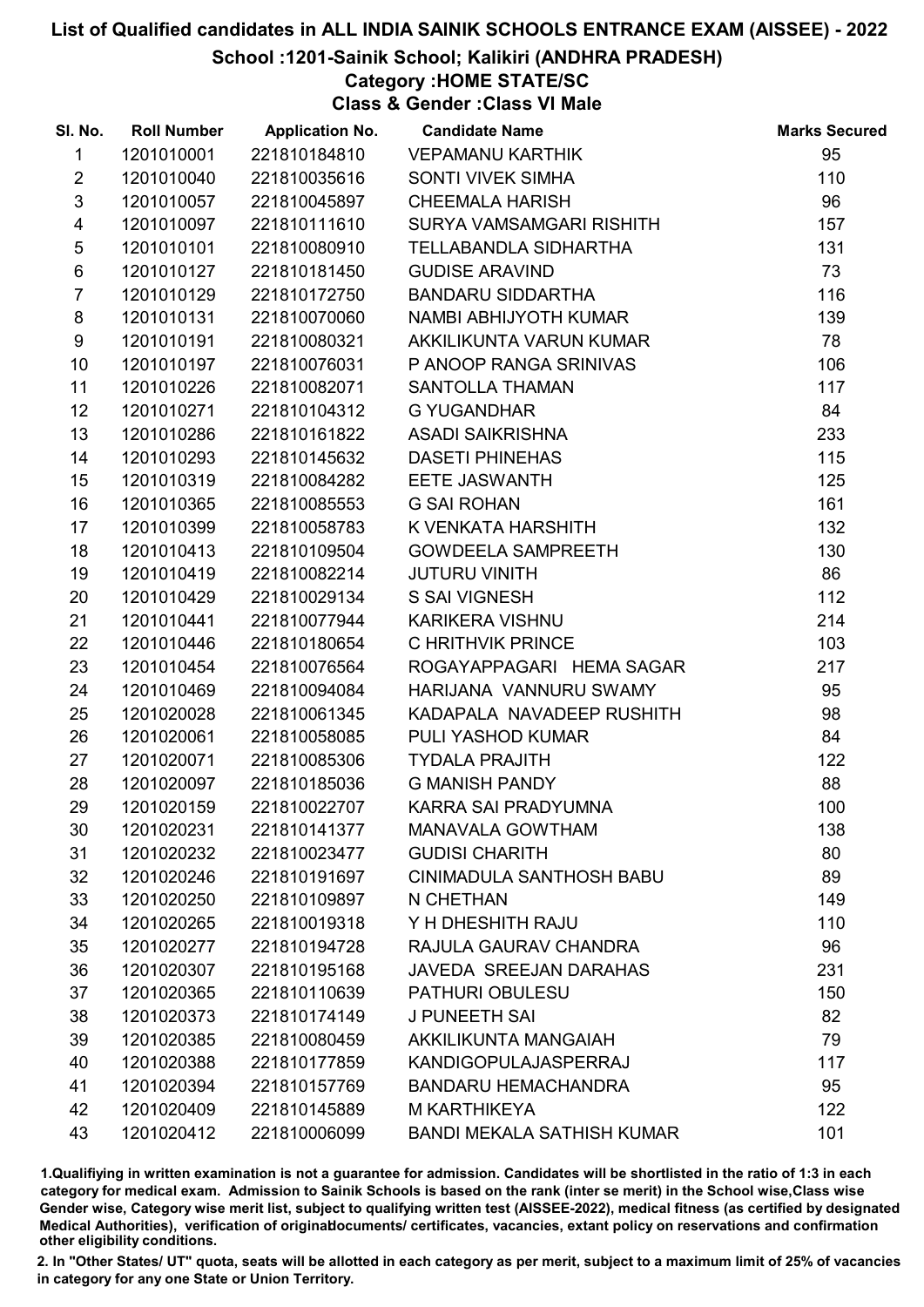#### School :1201-Sainik School; Kalikiri (ANDHRA PRADESH)

## Category :HOME STATE/SC

Class & Gender :Class VI Male

| SI. No. | <b>Roll Number</b> | <b>Application No.</b> | <b>Candidate Name</b>           | <b>Marks Secured</b> |
|---------|--------------------|------------------------|---------------------------------|----------------------|
| 44      | 1201020419         | 221810010799           | <b>HARNAV MUTHUKUR</b>          | 185                  |
| 45      | 1202010004         | 221810182771           | <b>SWARNA RAJKUMAR</b>          | 81                   |
| 46      | 1202010009         | 221810182574           | <b>BATHULA BHARATH KUMAR</b>    | 81                   |
| 47      | 1202010026         | 221810174068           | DONTHALA ARAVIND GANDHI         | 70                   |
| 48      | 1202010047         | 221810117040           | <b>T.ANIKETH PANDIT</b>         | 119                  |
| 49      | 1202010078         | 221810100901           | <b>GANGEPOGU P DORAI RAJ</b>    | 93                   |
| 50      | 1202010082         | 221810113511           | KARAMPUDI BHAVISH RATNA         | 101                  |
| 51      | 1202010112         | 221810092681           | PALLE YASWANTH KUMAR            | 46                   |
| 52      | 1202010189         | 221810063833           | <b>K.AKHILESH</b>               | 180                  |
| 53      | 1202020085         | 221810195735           | <b>VARAGANI GOWTHAM SARADHI</b> | 99                   |
| 54      | 1202020127         | 221810149706           | <b>TANGIRALA SAMPAT</b>         | 200                  |
| 55      | 1202020150         | 221810195576           | PALAPARTHI VENKATAKIRAN         | 80                   |
| 56      | 1202020169         | 221810157417           | DAVALA SAMUEL JOHN OLIVE        | 110                  |
| 57      | 1202020253         | 221810111288           | AMARTHALURI RAJAGRACIOUS        | 77                   |
| 58      | 1202020280         | 221810002069           | PUSAPATI NOEL TEJKIRAN          | 115                  |
| 59      | 1202020288         | 221810002179           | <b>JALLI UTHKARSH</b>           | 139                  |
| 60      | 1203010005         | 221810090820           | KAKETI SASI PREETHAM            | 78                   |
| 61      | 1203010011         | 221810018860           | KANALA SUNJAY TEJ               | 88                   |
| 62      | 1203010020         | 221810121021           | <b>ERY AMITHA NATH</b>          | 102                  |
| 63      | 1203010063         | 221810151613           | <b>PAGIDI SATHWIK</b>           | 72                   |
| 64      | 1203010064         | 221810076023           | <b>GODISALA CHAITHANYA</b>      | 137                  |
| 65      | 1203010067         | 221810160143           | MULAPAKU BHANU VARDHAN          | 118                  |
| 66      | 1203010084         | 221810132954           | <b>BATHALA GOWTHAM</b>          | 172                  |
| 67      | 1203010094         | 221810089805           | <b>VANKELA SREEMAN</b>          | 156                  |
| 68      | 1203010120         | 221810092046           | <b>JINKATHOTI GURUSANTHOSH</b>  | 175                  |
| 69      | 1203010124         | 221810182566           | THURPINTI VEDASARVAGNA          | 153                  |
| 70      | 1203010126         | 221810117376           | <b>GUNDRE NAGA CHARAN</b>       | 100                  |
| 71      | 1203010151         | 221810054818           | <b>BASEDDULA DAVID</b>          | 183                  |
| 72      | 1203010158         | 221810073268           | <b>THAPPETA SUKUMAR</b>         | 100                  |
| 73      | 1203010179         | 221810114449           | KOPPALA PRANAV                  | 190                  |
| 74      | 1203010191         | 221810153300           | <b>ERRIPOTHULA VIJAYA</b>       | 75                   |
| 75      | 1203010200         | 221810127410           | <b>GUDICHENCHUGARI SHESHANK</b> | 93                   |
| 76      | 1203010213         | 221810030320           | <b>KOMMA MAHARSHI</b>           | 104                  |
| 77      | 1203010224         | 221810195840           | CHINTAPARTHI NEERAJ KUMAR       | 59                   |
| 78      | 1203010255         | 221810138480           | <b>GANDLURU ABHISHEK</b>        | 44                   |
| 79      | 1203010259         | 221810108680           | <b>OBULAPU HANISH</b>           | 112                  |
| 80      | 1203010366         | 221810133702           | <b>MOGILI BHUVAN KUMAR</b>      | 161                  |
| 81      | 1203010376         | 221810021812           | YAMAVARAM SUVARNARAJ            | 121                  |
| 82      | 1203010386         | 221810171922           | <b>LAKKINENI ASWAD</b>          | 82                   |
| 83      | 1203010410         | 221810197452           | <b>MANCHALA TEJA SRUJAN</b>     | 111                  |
| 84      | 1203010441         | 221810026282           | YARRASANI VENKATA SHANTHA       | $\overline{2}$       |
| 85      | 1203010455         | 221810171592           | <b>CHAPATI TEJESH</b>           | 88                   |
| 86      | 1203010456         | 221810082792           | PALLAM KARUNYA RAM              | 121                  |

1.Qualifiying in written examination is not a guarantee for admission. Candidates will be shortlisted in the ratio of 1:3 in each category for medical exam. Admission to Sainik Schools is based on the rank (inter se merit) in the School wise,Class wise Gender wise, Category wise merit list, subject to qualifying written test (AISSEE-2022), medical fitness (as certified by designated Medical Authorities), verification of originablocuments/ certificates, vacancies, extant policy on reservations and confirmation other eligibility conditions.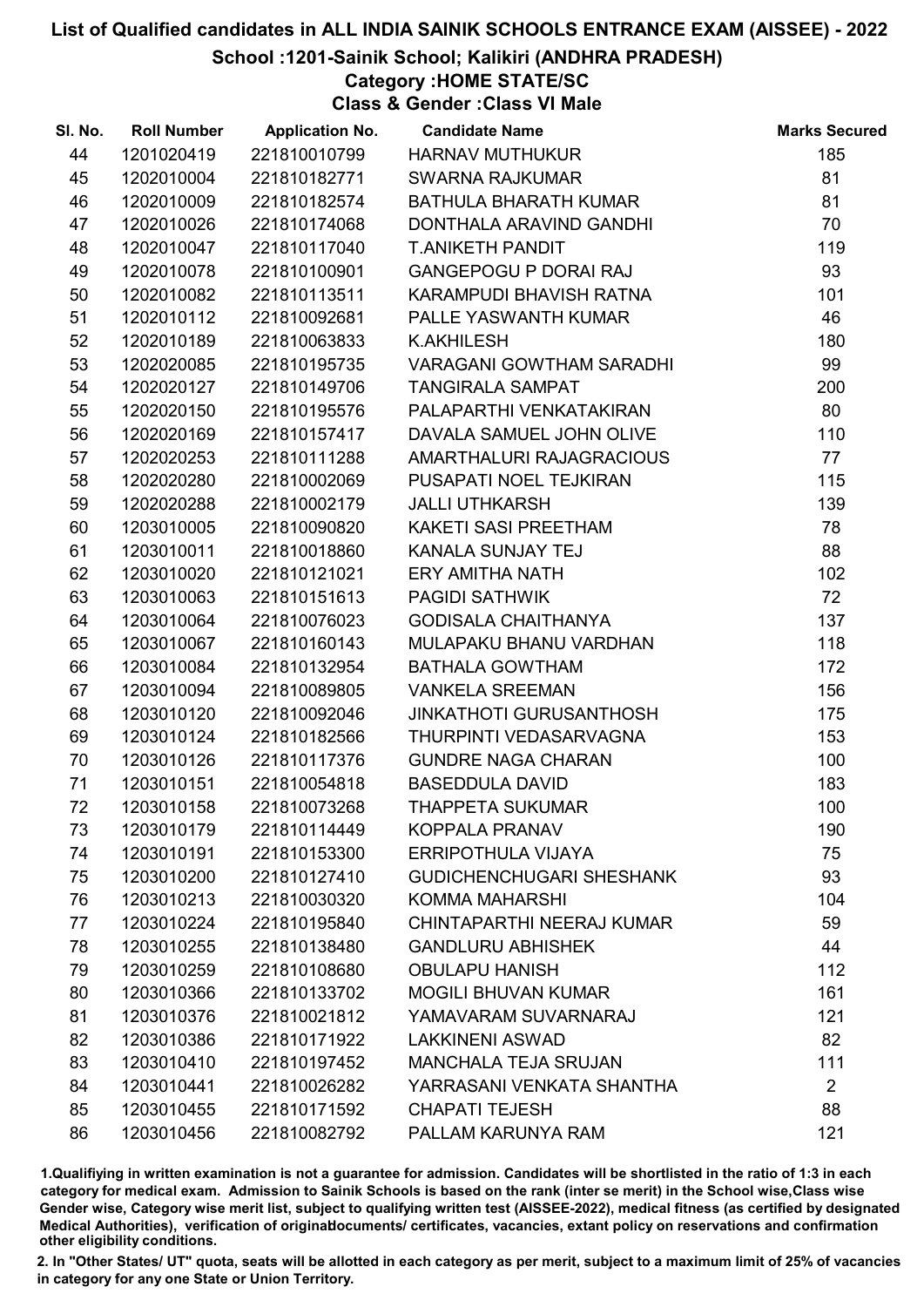School :1201-Sainik School; Kalikiri (ANDHRA PRADESH)

# Category :HOME STATE/SC

Class & Gender :Class VI Male

| 87<br>1203010463<br>221810125403<br>111<br><b>LANKA ADESH</b><br>88<br>1203010464<br>221810128503<br>KUNDURI SAMPATH KUMAR<br>99<br>83<br>89<br>1203020011<br>221810019423<br>POKURI HARSHITH RAO<br>1203020014<br>CHERLOPALLI JEEVAN TEJA RAM<br>126<br>90<br>221810102723<br>80<br>91<br>1203020035<br>221810110053<br>KAMMALURU VENKATA CHARITH<br>92<br>1203020055<br>221810040573<br>NAGIPOGU CHARAN TEJA<br>169<br>CG<br>95<br>93<br>1203020063<br>221810029483<br>ADADALA JASHWANTH<br>168<br>94<br>221810030414<br>1203020083<br>PUTTA NISHANTH<br>44<br>95<br>1203020106<br>221810197744<br><b>DALAYI ADVIK</b><br>78<br>96<br>1203020161<br>221810186105<br>ABBAVARAM VEERA SAATHWIK<br>97<br>149<br>1203020221<br>221810120775<br><b>TURAKA VIKRANTH</b><br>69<br>98<br>1203020230<br>221810175485<br>BONTHALA MADHU SUDHAN<br>114<br>99<br>1203020241<br>221810001395<br><b>B LIKITH KUMAR</b><br>1203020254<br>221810030406<br><b>BACHOTI ANISH RATHNAM</b><br>260<br>100<br>80<br><b>MURATHOTI AKSHITH BABU</b><br>101<br>1203020260<br>221810141906<br><b>AR</b><br>1203020274<br>115<br>102<br>221810137826<br>ERRAMPALLY MANIKANTA<br>77<br>1203020304<br>103<br>221810158066<br>PALEM JOHN KUMAR<br>1203020329<br>221810006007<br>194<br>104<br>SANIVARAPU ABHINAV<br>55<br>105<br>1203020336<br>221810082607<br>APPAYAPALLI PREM RISHI KUMAR<br>109<br>106<br>1203020365<br>221810065147<br><b>KOMMUNURI NIKIL</b><br>177<br>107<br>1203020427<br>221810096408<br>SAGABALI LAKSHMI NARASIMHA<br>88<br>1203020428<br>221810003608<br><b>MADUMURI JASWANTH KUMAR</b><br>108<br>90<br>109<br>1203020435<br>221810105218<br>DHANNASI ARYA CHANDU<br>85<br>1203020443<br>110<br>221810150128<br>PAMBA ZIONEL JABEZ<br>91<br>1203020483<br>111<br>221810173578<br>MUMMELA MUNI VARDITH |
|-----------------------------------------------------------------------------------------------------------------------------------------------------------------------------------------------------------------------------------------------------------------------------------------------------------------------------------------------------------------------------------------------------------------------------------------------------------------------------------------------------------------------------------------------------------------------------------------------------------------------------------------------------------------------------------------------------------------------------------------------------------------------------------------------------------------------------------------------------------------------------------------------------------------------------------------------------------------------------------------------------------------------------------------------------------------------------------------------------------------------------------------------------------------------------------------------------------------------------------------------------------------------------------------------------------------------------------------------------------------------------------------------------------------------------------------------------------------------------------------------------------------------------------------------------------------------------------------------------------------------------------------------------------------------------------------------------------------------------------------------------------------------------------------------------|
|                                                                                                                                                                                                                                                                                                                                                                                                                                                                                                                                                                                                                                                                                                                                                                                                                                                                                                                                                                                                                                                                                                                                                                                                                                                                                                                                                                                                                                                                                                                                                                                                                                                                                                                                                                                                     |
|                                                                                                                                                                                                                                                                                                                                                                                                                                                                                                                                                                                                                                                                                                                                                                                                                                                                                                                                                                                                                                                                                                                                                                                                                                                                                                                                                                                                                                                                                                                                                                                                                                                                                                                                                                                                     |
|                                                                                                                                                                                                                                                                                                                                                                                                                                                                                                                                                                                                                                                                                                                                                                                                                                                                                                                                                                                                                                                                                                                                                                                                                                                                                                                                                                                                                                                                                                                                                                                                                                                                                                                                                                                                     |
|                                                                                                                                                                                                                                                                                                                                                                                                                                                                                                                                                                                                                                                                                                                                                                                                                                                                                                                                                                                                                                                                                                                                                                                                                                                                                                                                                                                                                                                                                                                                                                                                                                                                                                                                                                                                     |
|                                                                                                                                                                                                                                                                                                                                                                                                                                                                                                                                                                                                                                                                                                                                                                                                                                                                                                                                                                                                                                                                                                                                                                                                                                                                                                                                                                                                                                                                                                                                                                                                                                                                                                                                                                                                     |
|                                                                                                                                                                                                                                                                                                                                                                                                                                                                                                                                                                                                                                                                                                                                                                                                                                                                                                                                                                                                                                                                                                                                                                                                                                                                                                                                                                                                                                                                                                                                                                                                                                                                                                                                                                                                     |
|                                                                                                                                                                                                                                                                                                                                                                                                                                                                                                                                                                                                                                                                                                                                                                                                                                                                                                                                                                                                                                                                                                                                                                                                                                                                                                                                                                                                                                                                                                                                                                                                                                                                                                                                                                                                     |
|                                                                                                                                                                                                                                                                                                                                                                                                                                                                                                                                                                                                                                                                                                                                                                                                                                                                                                                                                                                                                                                                                                                                                                                                                                                                                                                                                                                                                                                                                                                                                                                                                                                                                                                                                                                                     |
|                                                                                                                                                                                                                                                                                                                                                                                                                                                                                                                                                                                                                                                                                                                                                                                                                                                                                                                                                                                                                                                                                                                                                                                                                                                                                                                                                                                                                                                                                                                                                                                                                                                                                                                                                                                                     |
|                                                                                                                                                                                                                                                                                                                                                                                                                                                                                                                                                                                                                                                                                                                                                                                                                                                                                                                                                                                                                                                                                                                                                                                                                                                                                                                                                                                                                                                                                                                                                                                                                                                                                                                                                                                                     |
|                                                                                                                                                                                                                                                                                                                                                                                                                                                                                                                                                                                                                                                                                                                                                                                                                                                                                                                                                                                                                                                                                                                                                                                                                                                                                                                                                                                                                                                                                                                                                                                                                                                                                                                                                                                                     |
|                                                                                                                                                                                                                                                                                                                                                                                                                                                                                                                                                                                                                                                                                                                                                                                                                                                                                                                                                                                                                                                                                                                                                                                                                                                                                                                                                                                                                                                                                                                                                                                                                                                                                                                                                                                                     |
|                                                                                                                                                                                                                                                                                                                                                                                                                                                                                                                                                                                                                                                                                                                                                                                                                                                                                                                                                                                                                                                                                                                                                                                                                                                                                                                                                                                                                                                                                                                                                                                                                                                                                                                                                                                                     |
|                                                                                                                                                                                                                                                                                                                                                                                                                                                                                                                                                                                                                                                                                                                                                                                                                                                                                                                                                                                                                                                                                                                                                                                                                                                                                                                                                                                                                                                                                                                                                                                                                                                                                                                                                                                                     |
|                                                                                                                                                                                                                                                                                                                                                                                                                                                                                                                                                                                                                                                                                                                                                                                                                                                                                                                                                                                                                                                                                                                                                                                                                                                                                                                                                                                                                                                                                                                                                                                                                                                                                                                                                                                                     |
|                                                                                                                                                                                                                                                                                                                                                                                                                                                                                                                                                                                                                                                                                                                                                                                                                                                                                                                                                                                                                                                                                                                                                                                                                                                                                                                                                                                                                                                                                                                                                                                                                                                                                                                                                                                                     |
|                                                                                                                                                                                                                                                                                                                                                                                                                                                                                                                                                                                                                                                                                                                                                                                                                                                                                                                                                                                                                                                                                                                                                                                                                                                                                                                                                                                                                                                                                                                                                                                                                                                                                                                                                                                                     |
|                                                                                                                                                                                                                                                                                                                                                                                                                                                                                                                                                                                                                                                                                                                                                                                                                                                                                                                                                                                                                                                                                                                                                                                                                                                                                                                                                                                                                                                                                                                                                                                                                                                                                                                                                                                                     |
|                                                                                                                                                                                                                                                                                                                                                                                                                                                                                                                                                                                                                                                                                                                                                                                                                                                                                                                                                                                                                                                                                                                                                                                                                                                                                                                                                                                                                                                                                                                                                                                                                                                                                                                                                                                                     |
|                                                                                                                                                                                                                                                                                                                                                                                                                                                                                                                                                                                                                                                                                                                                                                                                                                                                                                                                                                                                                                                                                                                                                                                                                                                                                                                                                                                                                                                                                                                                                                                                                                                                                                                                                                                                     |
|                                                                                                                                                                                                                                                                                                                                                                                                                                                                                                                                                                                                                                                                                                                                                                                                                                                                                                                                                                                                                                                                                                                                                                                                                                                                                                                                                                                                                                                                                                                                                                                                                                                                                                                                                                                                     |
|                                                                                                                                                                                                                                                                                                                                                                                                                                                                                                                                                                                                                                                                                                                                                                                                                                                                                                                                                                                                                                                                                                                                                                                                                                                                                                                                                                                                                                                                                                                                                                                                                                                                                                                                                                                                     |
|                                                                                                                                                                                                                                                                                                                                                                                                                                                                                                                                                                                                                                                                                                                                                                                                                                                                                                                                                                                                                                                                                                                                                                                                                                                                                                                                                                                                                                                                                                                                                                                                                                                                                                                                                                                                     |
|                                                                                                                                                                                                                                                                                                                                                                                                                                                                                                                                                                                                                                                                                                                                                                                                                                                                                                                                                                                                                                                                                                                                                                                                                                                                                                                                                                                                                                                                                                                                                                                                                                                                                                                                                                                                     |
|                                                                                                                                                                                                                                                                                                                                                                                                                                                                                                                                                                                                                                                                                                                                                                                                                                                                                                                                                                                                                                                                                                                                                                                                                                                                                                                                                                                                                                                                                                                                                                                                                                                                                                                                                                                                     |
| 112<br>1203020505<br>221810073298<br>TANGELLA TEERTHA VIBHUVAN<br>253                                                                                                                                                                                                                                                                                                                                                                                                                                                                                                                                                                                                                                                                                                                                                                                                                                                                                                                                                                                                                                                                                                                                                                                                                                                                                                                                                                                                                                                                                                                                                                                                                                                                                                                               |
| 113<br>221810119998<br>KATAMMAGARI JASWANTH SAI<br>117<br>1203020518                                                                                                                                                                                                                                                                                                                                                                                                                                                                                                                                                                                                                                                                                                                                                                                                                                                                                                                                                                                                                                                                                                                                                                                                                                                                                                                                                                                                                                                                                                                                                                                                                                                                                                                                |
| 114<br>107<br>1203020533<br>221810155909<br><b>MOHAN KUMAR MANOJ KUMAR</b>                                                                                                                                                                                                                                                                                                                                                                                                                                                                                                                                                                                                                                                                                                                                                                                                                                                                                                                                                                                                                                                                                                                                                                                                                                                                                                                                                                                                                                                                                                                                                                                                                                                                                                                          |
| 122<br>115<br>1203020554<br>221810174529<br><b>B.LAKSMIDHAR TEJA</b>                                                                                                                                                                                                                                                                                                                                                                                                                                                                                                                                                                                                                                                                                                                                                                                                                                                                                                                                                                                                                                                                                                                                                                                                                                                                                                                                                                                                                                                                                                                                                                                                                                                                                                                                |
| 116<br>1203020561<br>221810135539<br><b>TIMMA YESWANTH</b><br>73                                                                                                                                                                                                                                                                                                                                                                                                                                                                                                                                                                                                                                                                                                                                                                                                                                                                                                                                                                                                                                                                                                                                                                                                                                                                                                                                                                                                                                                                                                                                                                                                                                                                                                                                    |
| 99<br>117<br>1203020570<br>221810160849<br><b>T.AMRUTH CYRIL</b>                                                                                                                                                                                                                                                                                                                                                                                                                                                                                                                                                                                                                                                                                                                                                                                                                                                                                                                                                                                                                                                                                                                                                                                                                                                                                                                                                                                                                                                                                                                                                                                                                                                                                                                                    |
| 98<br>118<br>1203020581<br>221810039369<br><b>GANDHAM MOKSHITH</b>                                                                                                                                                                                                                                                                                                                                                                                                                                                                                                                                                                                                                                                                                                                                                                                                                                                                                                                                                                                                                                                                                                                                                                                                                                                                                                                                                                                                                                                                                                                                                                                                                                                                                                                                  |
| <b>JANA ASHWIN TEJA</b><br>70<br>119<br>1203020604<br>221810195389                                                                                                                                                                                                                                                                                                                                                                                                                                                                                                                                                                                                                                                                                                                                                                                                                                                                                                                                                                                                                                                                                                                                                                                                                                                                                                                                                                                                                                                                                                                                                                                                                                                                                                                                  |
| 81<br>120<br>1203020618<br>221810115399<br><b>MAGULURI SASHI KUMAR</b>                                                                                                                                                                                                                                                                                                                                                                                                                                                                                                                                                                                                                                                                                                                                                                                                                                                                                                                                                                                                                                                                                                                                                                                                                                                                                                                                                                                                                                                                                                                                                                                                                                                                                                                              |
| 47<br>121<br>1203020619<br>221810162599<br><b>GANDLURU VARUN</b>                                                                                                                                                                                                                                                                                                                                                                                                                                                                                                                                                                                                                                                                                                                                                                                                                                                                                                                                                                                                                                                                                                                                                                                                                                                                                                                                                                                                                                                                                                                                                                                                                                                                                                                                    |
| 121<br>122<br>1205010003<br>221810076600<br><b>BANDARI HARSHA VARDHAN</b>                                                                                                                                                                                                                                                                                                                                                                                                                                                                                                                                                                                                                                                                                                                                                                                                                                                                                                                                                                                                                                                                                                                                                                                                                                                                                                                                                                                                                                                                                                                                                                                                                                                                                                                           |
| 65<br>123<br>1205010009<br>221810099320<br><b>SIRISETTY AKHIL</b>                                                                                                                                                                                                                                                                                                                                                                                                                                                                                                                                                                                                                                                                                                                                                                                                                                                                                                                                                                                                                                                                                                                                                                                                                                                                                                                                                                                                                                                                                                                                                                                                                                                                                                                                   |
| 85<br>124<br>1205010014<br>221810123640<br>KANDUKURI VENUMADHAVA                                                                                                                                                                                                                                                                                                                                                                                                                                                                                                                                                                                                                                                                                                                                                                                                                                                                                                                                                                                                                                                                                                                                                                                                                                                                                                                                                                                                                                                                                                                                                                                                                                                                                                                                    |
| 94<br>125<br>1205010031<br>221810159801<br><b>BOJUGU HARSHAD KUMAR</b>                                                                                                                                                                                                                                                                                                                                                                                                                                                                                                                                                                                                                                                                                                                                                                                                                                                                                                                                                                                                                                                                                                                                                                                                                                                                                                                                                                                                                                                                                                                                                                                                                                                                                                                              |
| 126<br>1205010039<br>221810142261<br><b>GULLAMAROSU YELIYA</b><br>150                                                                                                                                                                                                                                                                                                                                                                                                                                                                                                                                                                                                                                                                                                                                                                                                                                                                                                                                                                                                                                                                                                                                                                                                                                                                                                                                                                                                                                                                                                                                                                                                                                                                                                                               |
| 72<br>127<br>1205010040<br>221810108561<br><b>BOJUGU VICTOR</b>                                                                                                                                                                                                                                                                                                                                                                                                                                                                                                                                                                                                                                                                                                                                                                                                                                                                                                                                                                                                                                                                                                                                                                                                                                                                                                                                                                                                                                                                                                                                                                                                                                                                                                                                     |
| 79<br>128<br>1205010047<br>221810077091<br>PERUMALLA DEEPAK                                                                                                                                                                                                                                                                                                                                                                                                                                                                                                                                                                                                                                                                                                                                                                                                                                                                                                                                                                                                                                                                                                                                                                                                                                                                                                                                                                                                                                                                                                                                                                                                                                                                                                                                         |
| 1205010048<br><b>GUNDUPOGULA ABHILASH</b><br>211<br>129<br>221810123691                                                                                                                                                                                                                                                                                                                                                                                                                                                                                                                                                                                                                                                                                                                                                                                                                                                                                                                                                                                                                                                                                                                                                                                                                                                                                                                                                                                                                                                                                                                                                                                                                                                                                                                             |

1.Qualifiying in written examination is not a guarantee for admission. Candidates will be shortlisted in the ratio of 1:3 in each category for medical exam. Admission to Sainik Schools is based on the rank (inter se merit) in the School wise,Class wise Gender wise, Category wise merit list, subject to qualifying written test (AISSEE-2022), medical fitness (as certified by designated Medical Authorities), verification of originablocuments/ certificates, vacancies, extant policy on reservations and confirmation other eligibility conditions.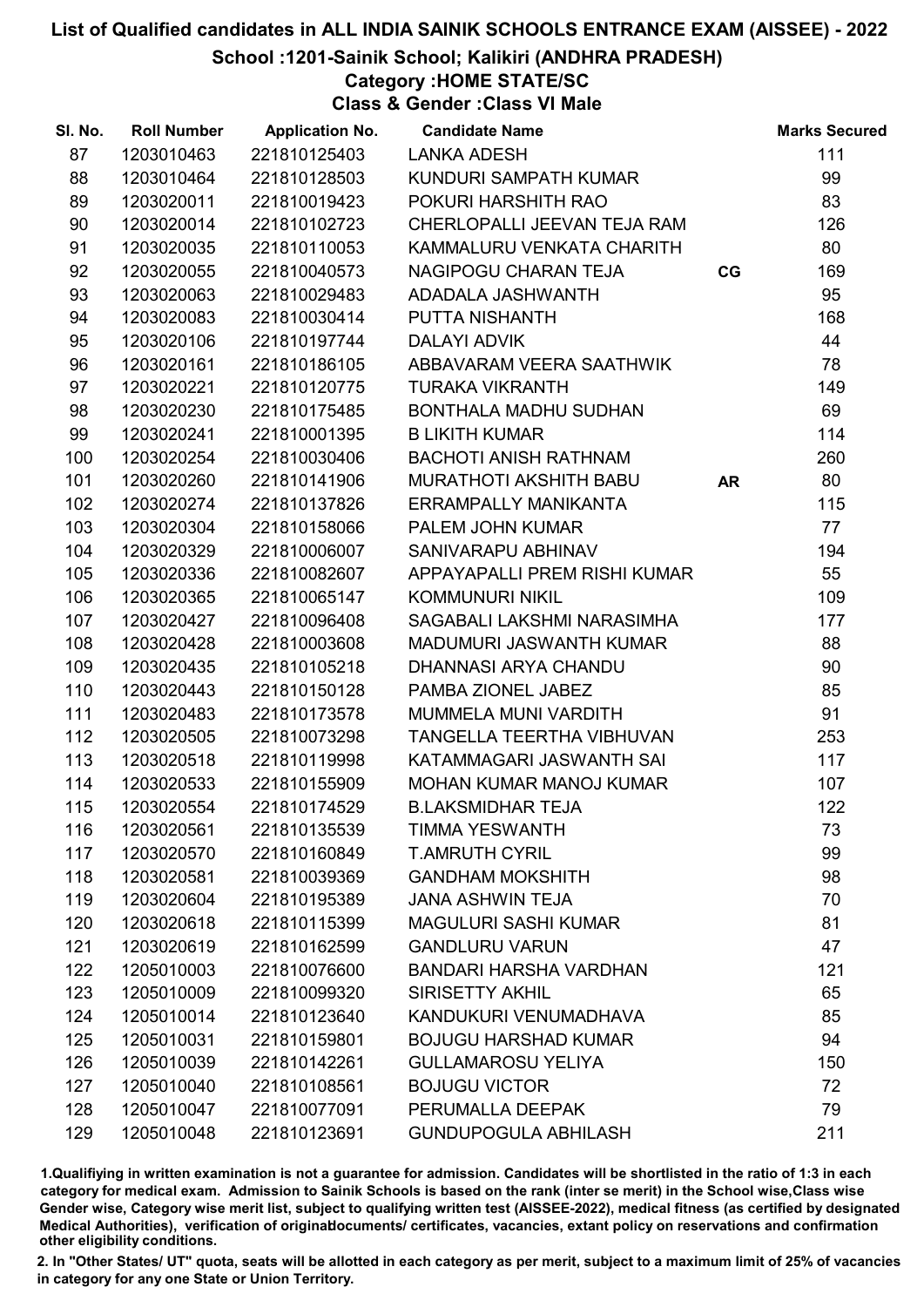#### School :1201-Sainik School; Kalikiri (ANDHRA PRADESH)

## Category :HOME STATE/SC

Class & Gender :Class VI Male

| SI. No. | <b>Roll Number</b> | <b>Application No.</b> | <b>Candidate Name</b>             |    | <b>Marks Secured</b> |
|---------|--------------------|------------------------|-----------------------------------|----|----------------------|
| 130     | 1205010051         | 221810123622           | SANDEPOGU EMMANUEL                |    | 132                  |
| 131     | 1205010070         | 221810114913           | <b>TALARI ABHIRAM</b>             |    | 75                   |
| 132     | 1205010072         | 221810129823           | KARNA HARSHAVARDHAN               |    | 94                   |
| 133     | 1205010110         | 221810113405           | <b>MALA PARTHU</b>                |    | 106                  |
| 134     | 1205010121         | 221810016345           | AKEPOGU KETHAN                    |    | 178                  |
| 135     | 1205010128         | 221810167675           | <b>MALA DHANUSH KUMAR</b>         |    | 63                   |
| 136     | 1205010129         | 221810156975           | <b>EARIKAMANU ASHOK</b>           |    | 105                  |
| 137     | 1205010140         | 221810089026           | PAIGERI PRAKASH RAJU              |    | 132                  |
| 138     | 1205010141         | 221810114226           | PEDDAHULTHI RANGA                 |    | 145                  |
| 139     | 1205010144         | 221810087926           | PALUTLA MANI TEJA                 |    | 142                  |
| 140     | 1205010145         | 221810151136           | PARA LAKSHMI VENKATA RAMANA       |    | 105                  |
| 141     | 1205010168         | 221810123447           | <b>MADIGA MAHIDHAR</b>            |    | 233                  |
| 142     | 1205010175         | 221810147377           | <b>RAJULA RITHESH</b>             |    | 63                   |
| 143     | 1205010183         | 221810056808           | <b>MALA SAITEJA</b>               |    | 120                  |
| 144     | 1205010191         | 221810131158           | <b>BISINIGI SATHVIK</b>           |    | 89                   |
| 145     | 1205010192         | 221810173258           | <b>K JAGAN</b>                    | CG | 149                  |
| 146     | 1205010198         | 221810097078           | <b>BANDARI HARINATH</b>           |    | 88                   |
| 147     | 1205010204         | 221810099409           | ANUVALU KUSHVANTH                 |    | 76                   |
| 148     | 1205010207         | 221810030119           | DABBARA NIKHIL SANDESH            |    | 183                  |
| 149     | 1205010239         | 221810034800           | <b>CHINNAPAGA MANIDEEP</b>        |    | 79                   |
| 150     | 1205010245         | 221810037310           | A JOEL SANDEEP                    |    | 125                  |
| 151     | 1205010250         | 221810143810           | <b>BOJUGU SANDEEP</b>             |    | 89                   |
| 152     | 1205010282         | 221810111050           | PIDATHALA THRINATH                |    | 85                   |
| 153     | 1205010290         | 221810108450           | <b>M PRIMO PRASAD</b>             |    | 134                  |
| 154     | 1205010298         | 221810014360           | <b>VELPULA MANIDEEP</b>           |    | 81                   |
| 155     | 1205010329         | 221810144980           | <b>D SHASHIDHAR</b>               |    | 109                  |
| 156     | 1205010358         | 221810163011           | SAMUDRALA VIJAYA BHASKAR          |    | 93                   |
| 157     | 1205010407         | 221810193261           | PONNAPATI SUPREETH PAUL           |    | 157                  |
| 158     | 1205010413         | 221810098561           | <b>BAVANASI JACINTH</b>           |    | 95                   |
| 159     | 1205010421         | 221810190971           | <b>SREERAMULA</b>                 |    | 64                   |
| 160     | 1205010437         | 221810099591           | BOLLAVARAM AKSHAYA KUMAR          |    | 165                  |
| 161     | 1205010477         | 221810035322           | <b>CHINTHAKUNTA RISHIVEER</b>     |    | 61                   |
| 162     | 1205010481         | 221810094722           | <b>BADATHALA RUTWIK</b>           |    | 109                  |
| 163     | 1205010494         | 221810044042           | <b>ARITRA BISWAS</b>              |    | 175                  |
| 164     | 1205010502         | 221810145352           | SATHARLA HUDSON TAYLOR            |    | 123                  |
| 165     | 1205010510         | 221810085462           | K.S.ADESHVAR                      |    | 95                   |
| 166     | 1205010512         | 221810036562           | <b>G VISHWAKNANDAN</b>            |    | 100                  |
| 167     | 1205010522         | 221810148672           | ANIMIGALLA JEEVAN KUMAR           |    | 73                   |
| 168     | 1205010523         | 221810156082           | C HRISHIKESH                      |    | 88                   |
| 169     | 1205010528         | 221810030882           | YENNAKANDLA CHARAN SAI            |    | 69                   |
| 170     | 1205010541         | 221810171003           | P YUGENDHAR                       |    | 60                   |
| 171     | 1205010548         | 221810157703           | <b>KALURI SATISH</b>              |    | 110                  |
| 172     | 1205010585         | 221810145833           | <b>TERNAKANTI ANIRUDH KARTHIK</b> |    | 111                  |

1.Qualifiying in written examination is not a guarantee for admission. Candidates will be shortlisted in the ratio of 1:3 in each category for medical exam. Admission to Sainik Schools is based on the rank (inter se merit) in the School wise,Class wise Gender wise, Category wise merit list, subject to qualifying written test (AISSEE-2022), medical fitness (as certified by designated Medical Authorities), verification of originablocuments/ certificates, vacancies, extant policy on reservations and confirmation other eligibility conditions.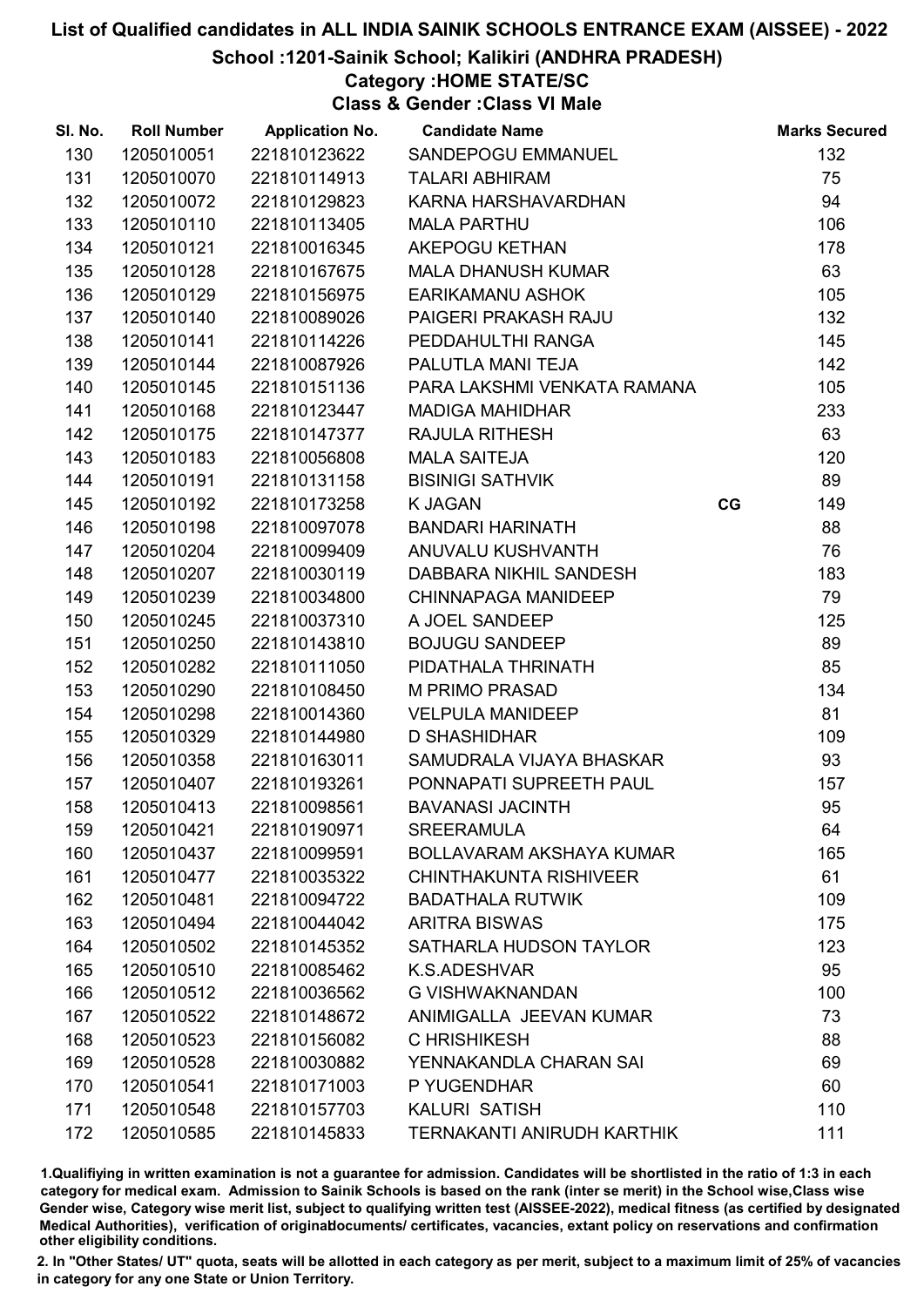School :1201-Sainik School; Kalikiri (ANDHRA PRADESH)

# Category :HOME STATE/SC

Class & Gender :Class VI Male

| SI. No. | <b>Roll Number</b> | <b>Application No.</b> | <b>Candidate Name</b>            | <b>Marks Secured</b> |
|---------|--------------------|------------------------|----------------------------------|----------------------|
| 173     | 1205010586         | 221810081933           | <b>G NOEL</b>                    | 100                  |
| 174     | 1205010620         | 221810178873           | <b>ULIDRA TARUN</b>              | 90                   |
| 175     | 1205010623         | 221810171183           | YEDDULA CHARLES JENNY            | 139                  |
| 176     | 1205010626         | 221810110283           | PASUPALA BHARATHNARASIMHA        | 97                   |
| 177     | 1205010635         | 221810140293           | <b>GADWAL SAI PRANITH</b>        | 104                  |
| 178     | 1205020007         | 221810094593           | <b>MURAHARI RESHIK</b>           | 75                   |
| 179     | 1205020027         | 221810065414           | <b>GORLA SHALEM AMRUTH</b>       | 236                  |
| 180     | 1205020042         | 221810196924           | <b>KOTI HRUTHVIK</b>             | 97                   |
| 181     | 1205020043         | 221810083034           | PAGIDALA PEDDA LALI BAJAR        | 121                  |
| 182     | 1205020071         | 221810160554           | PERUMALLA PRANAV                 | 105                  |
| 183     | 1205020093         | 221810033974           | <b>DURGAM SRIHAN</b>             | 133                  |
| 184     | 1205020099         | 221810114584           | SILABANDA MAHIDHAR               | 65                   |
| 185     | 1205020105         | 221810112494           | BAYIKATI CHARITH KARTHIKEYA      | 113                  |
| 186     | 1205020147         | 221810009235           | <b>KARTHEEK KOLA</b>             | 93                   |
| 187     | 1205020150         | 221810197735           | BHENNUR SAMHITH ADVAY            | 129                  |
| 188     | 1205020155         | 221810173345           | M HEMANTHSRUJAN                  | 107                  |
| 189     | 1205020161         | 221810055155           | <b>OWK JEEVAN</b>                | 119                  |
| 190     | 1205020164         | 221810124355           | <b>MALA VEERENDRA</b>            | 89                   |
| 191     | 1205020174         | 221810076265           | <b>BARIGELA VARUN</b>            | 170                  |
| 192     | 1205020180         | 221810010675           | MADDELA JASWANTH AGASTHYA        | 161                  |
| 193     | 1205020185         | 221810002975           | PARIGELA MAHICHARAN KUMAR        | 90                   |
| 194     | 1205020188         | 221810167485           | PERAPOGU MADHAVAN                | 80                   |
| 195     | 1205020210         | 221810160216           | K H R RAKSHAN                    | 154                  |
| 196     | 1205020212         | 221810031316           | DHARANIPOGU SRI KRISHNA          | 133                  |
| 197     | 1205020214         | 221810128816           | <b>KATHI CHARAN TEJ</b>          | 85                   |
| 198     | 1205020224         | 221810160526           | M GURURAGHAVENDRA                | 103                  |
| 199     | 1205020225         | 221810126626           | DIRASAVANCHA HIMA VARSHITH       | 83                   |
| 200     | 1205020242         | 221810047146           | <b>MEESALA MAHIL</b>             | 84                   |
| 201     | 1205020250         | 221810174156           | <b>MADRI VISHWATEJA</b>          | 105                  |
| 202     | 1205020252         | 221810063256           | <b>KOMMU THANUSH</b>             | 73                   |
| 203     | 1205020270         | 221810067966           | <b>R MASTER ASHISH</b>           | 242                  |
| 204     | 1205020279         | 221810095976           | S MANIVARDHAN                    | 140                  |
| 205     | 1205020289         | 221810034196           | MACHUPALLY PRADEEP               | 146                  |
| 206     | 1205020302         | 221810182407           | <b>MASHOK</b>                    | 63                   |
| 207     | 1205020317         | 221810111127           | <b>THOKA YASWANTH</b>            | 118                  |
| 208     | 1205020360         | 221810163367           | <b>MADIGA AKHIL</b>              | 53                   |
| 209     | 1205020367         | 221810061967           | <b>PANEM SREEHITH</b>            | 100                  |
| 210     | 1205020373         | 221810166577           | SANDHYAPAKULA VARUN              | 94                   |
| 211     | 1205020378         | 221810195387           | PANUGANTI VARUN TEJA             | 72                   |
| 212     | 1205020379         | 221810192487           | <b>CHINNA SOMIGARI DEEKSHITH</b> | 94                   |
| 213     | 1205020394         | 221810093697           | CHANDAMALA TEJO MANASWINI        | 160                  |
| 214     | 1205020396         | 221810126897           | R M SURYA ASHWADH                | 71                   |
| 215     | 1205020409         | 221810088418           | <b>MADIGA REETESH</b>            | 118                  |

1.Qualifiying in written examination is not a guarantee for admission. Candidates will be shortlisted in the ratio of 1:3 in each category for medical exam. Admission to Sainik Schools is based on the rank (inter se merit) in the School wise,Class wise Gender wise, Category wise merit list, subject to qualifying written test (AISSEE-2022), medical fitness (as certified by designated Medical Authorities), verification of originablocuments/ certificates, vacancies, extant policy on reservations and confirmation other eligibility conditions.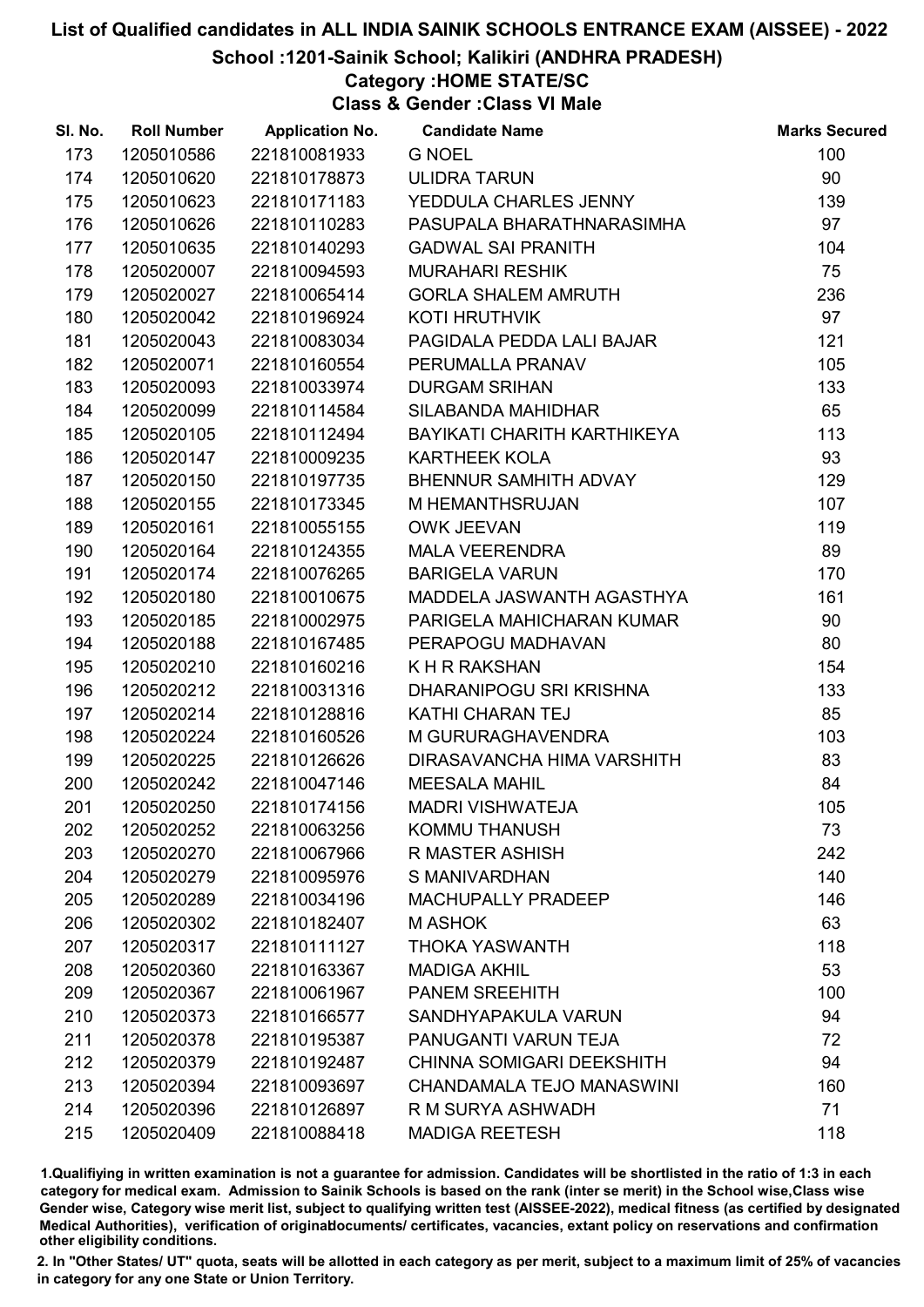#### School :1201-Sainik School; Kalikiri (ANDHRA PRADESH)

## Category :HOME STATE/SC

Class & Gender :Class VI Male

| SI. No. | <b>Roll Number</b> | <b>Application No.</b> | <b>Candidate Name</b>             | <b>Marks Secured</b> |
|---------|--------------------|------------------------|-----------------------------------|----------------------|
| 216     | 1205020461         | 221810028958           | PULUKURI SANJITH                  | 96                   |
| 217     | 1205020470         | 221810126768           | K SANJAY KUMAR                    | 70                   |
| 218     | 1205020473         | 221810136968           | <b>BANDARI KARTHIK</b>            | 112                  |
| 219     | 1205020479         | 221810015578           | NERELLA ADITHYA                   | 58                   |
| 220     | 1205020526         | 221810173729           | V KARTHIK                         | 128                  |
| 221     | 1205020560         | 221810109659           | DASARI BALA THIRUMALAIAH          | 128                  |
| 222     | 1205020566         | 221810143069           | W SRI SHIVA SAI CHAITANYA         | 152                  |
| 223     | 1205020573         | 221810038469           | <b>GUNDI SWAMINADHAM</b>          | 84                   |
| 224     | 1205020581         | 221810096179           | SANNAPUNULU SRINIVAS BABU         | 111                  |
| 225     | 1205020598         | 221810153689           | V MAHESH                          | 85                   |
| 226     | 1205020601         | 221810058889           | JARADODDI ABHILASH                | 146                  |
| 227     | 1205020611         | 221810188399           | PERAVALI RISHI                    | 70                   |
| 228     | 1206010002         | 221810037910           | <b>BOMMI BHANU PRAKASH</b>        | 99                   |
| 229     | 1206010013         | 221810192432           | MADDELA SASI VARDHAN              | 68                   |
| 230     | 1206010016         | 221810188462           | CHITTATHURU DHANARAJ              | 78                   |
| 231     | 1206010019         | 221810144243           | <b>ILAKA SATHVIK</b>              | 78                   |
| 232     | 1206010024         | 221810193334           | <b>CHEEKATLA VINAY KUMAR</b>      | 77                   |
| 233     | 1206010025         | 221810117944           | YALLANTI DEEPAK CHANDRA           | 122                  |
| 234     | 1206010034         | 221810166167           | YADAVALLI PRANUDEEPAK             | 121                  |
| 235     | 1206010045         | 221810054089           | ANDE VENKATA ADITHYA NIVAS        | 176                  |
| 236     | 1206010047         | 221810078800           | <b>BATHULA ROYAL SREE</b>         | 79                   |
| 237     | 1206010049         | 221810094710           | THUMMATATI SURYA TEJA             | 100                  |
| 238     | 1206010052         | 221810042540           | KOPPOLU YASWANTH                  | 101                  |
| 239     | 1206010064         | 221810059580           | <b>VARIKUTI ASWIN SETH</b>        | 193                  |
| 240     | 1206010067         | 221810061311           | <b>BADDIPUDI MUKESH SAI</b>       | 68                   |
| 241     | 1206010081         | 221810062271           | YEDUKA BHAVESH                    | 117                  |
| 242     | 1206010082         | 221810171971           | KAKUMANI VENKATA MAHESH           | 86                   |
| 243     | 1206010084         | 221810166691           | NAVURU SAI CHARAN SIDHARTH        | 195                  |
| 244     | 1206010088         | 221810068102           | <b>GOLLA SRI VENKATA MOHITH</b>   | 98                   |
| 245     | 1206010096         | 221810172242           | <b>BOYINA ABHILASH</b>            | 68                   |
| 246     | 1206010129         | 221810086293           | <b>CHENNUPALLI MICHAEL SANDY</b>  | 201                  |
| 247     | 1206010136         | 221810117724           | <b>RAKSHITH PANTHI</b>            | 83                   |
| 248     | 1206010159         | 221810089025           | <b>GUNDABATHUNI RITESH</b>        | 106                  |
| 249     | 1206010176         | 221810155075           | YANAMALA CHARAN                   | 110                  |
| 250     | 1206010180         | 221810100875           | KALAPATI KEVIN CHAKRAVARTHI       | 98                   |
| 251     | 1206010181         | 221810138875           | <b>GANTA KAMAL NATH</b>           | 111                  |
| 252     | 1206010183         | 221810193785           | <b>BORRA SATHVIK TEJA</b>         | 53                   |
| 253     | 1206010186         | 221810020695           | PARIMALA YOGENDRA SRINIVAS        | 69                   |
| 254     | 1206010190         | 221810083716           | TURAKA SRI LAKSHMI NARASIMHA      | 131                  |
| 255     | 1206010207         | 221810022596           | <b>BALLI PREETHAMRAJ</b>          | 78                   |
| 256     | 1206010208         | 221810162596           | <b>KAKI JAI KIRAN</b>             | 81                   |
| 257     | 1206010220         | 221810053147           | <b>GANDIKOTA SIVA DHANUSH</b>     | 172                  |
| 258     | 1206010251         | 221810090858           | <b>VENDOTI HELON AKSHAY KUMAR</b> | 104                  |

1.Qualifiying in written examination is not a guarantee for admission. Candidates will be shortlisted in the ratio of 1:3 in each category for medical exam. Admission to Sainik Schools is based on the rank (inter se merit) in the School wise,Class wise Gender wise, Category wise merit list, subject to qualifying written test (AISSEE-2022), medical fitness (as certified by designated Medical Authorities), verification of originablocuments/ certificates, vacancies, extant policy on reservations and confirmation other eligibility conditions.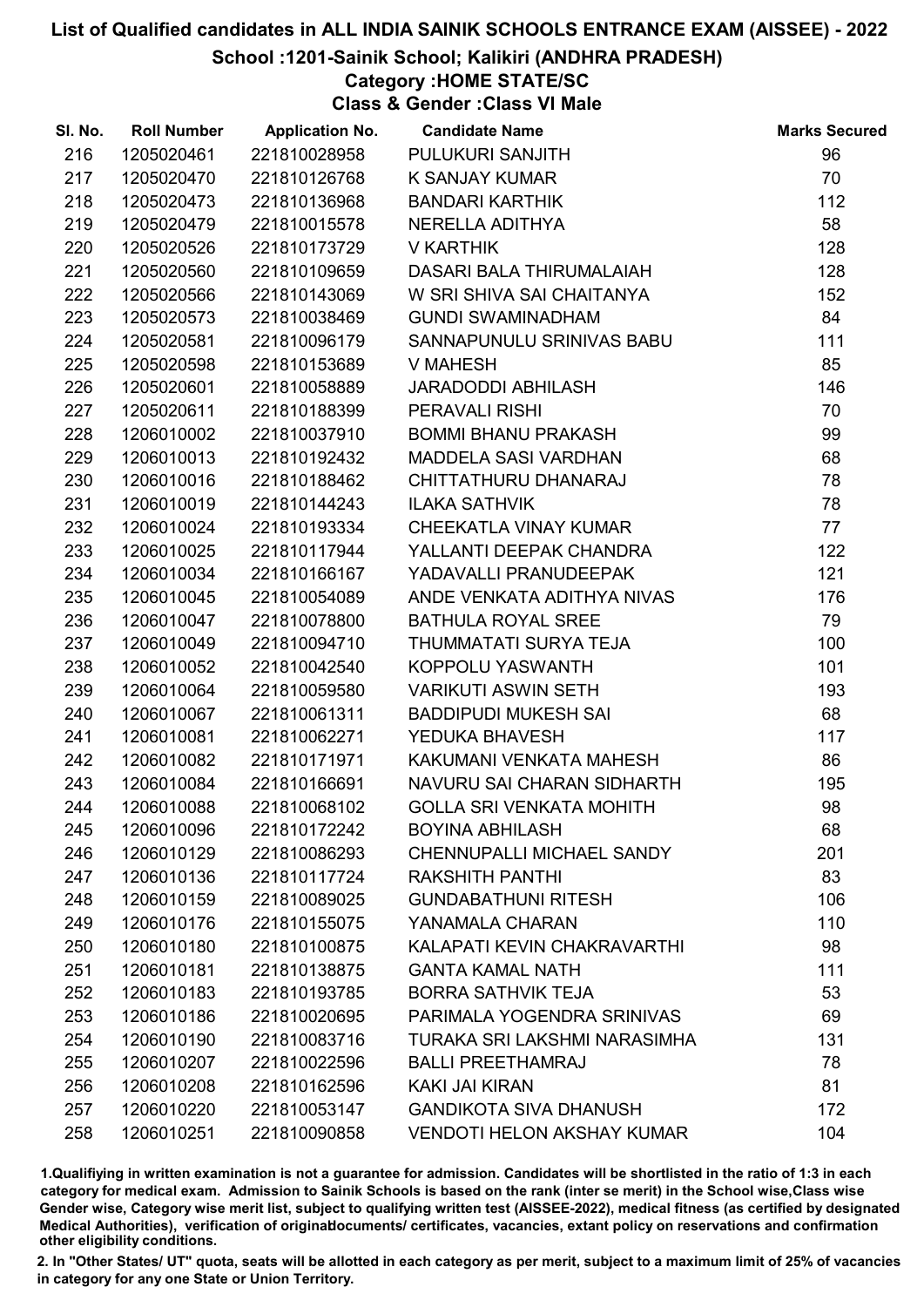#### School :1201-Sainik School; Kalikiri (ANDHRA PRADESH)

### Category :HOME STATE/SC

Class & Gender :Class VI Male

| SI. No. | <b>Roll Number</b> | <b>Application No.</b> | <b>Candidate Name</b>             | <b>Marks Secured</b> |
|---------|--------------------|------------------------|-----------------------------------|----------------------|
| 259     | 1206010254         | 221810157768           | KALIMBAKAM DIVIJAY                | 148                  |
| 260     | 1206010274         | 221810159919           | NARU THRIJAL PRASAD               | 74                   |
| 261     | 1207010003         | 221810179830           | <b>TAGARAM KARTHIK</b>            | 117                  |
| 262     | 1207010004         | 221810128240           | SWARNA REVANTH SAI                | 117                  |
| 263     | 1207010012         | 221810027903           | PAVULURI KARTHIK                  | 93                   |
| 264     | 1207010016         | 221810099063           | <b>ITHADI SAINT</b>               | 83                   |
| 265     | 1207010028         | 221810125495           | <b>CHEGUDI VIVEK</b>              | 130                  |
| 266     | 1207010066         | 221810101450           | MITNASALA NOEL CHRIST             | 140                  |
| 267     | 1207010072         | 221810066460           | KONDRU.VISESH JOEL                | 76                   |
| 268     | 1207010078         | 221810067980           | <b>JUPALLI JOYAL ANAND</b>        | 87                   |
| 269     | 1207010086         | 221810178601           | <b>DUDDU PRAJWAL</b>              | 109                  |
| 270     | 1207010090         | 221810153321           | <b>BAILLA ENOSH VARUN KWOSIK</b>  | 131                  |
| 271     | 1207010109         | 221810059561           | BIKKI VENKATA SAI LIKITH BABU     | 102                  |
| 272     | 1207010110         | 221810056661           | <b>BATHULA SRIHARSHA</b>          | 196                  |
| 273     | 1207010137         | 221810193922           | DASARI NETHANYA MOSES             | 75                   |
| 274     | 1207010143         | 221810146532           | SEELAM AKSHITH KUMAR              | 105                  |
| 275     | 1207010163         | 221810178782           | <b>NERELLA DEEPAK</b>             | 133                  |
| 276     | 1207010165         | 221810112192           | <b>TORATI RITHIK</b>              | 139                  |
| 277     | 1207010181         | 221810140613           | <b>GUNTHOTI MANOJ</b>             | 52                   |
| 278     | 1207020019         | 221810101973           | <b>EPURI JESWITH</b>              | 112                  |
| 279     | 1207020023         | 221810117883           | PERUMALLA MOHAN                   | 70                   |
| 280     | 1207020036         | 221810188524           | PEYYALA SAI TEJA                  | 82                   |
| 281     | 1207020052         | 221810050854           | KARUMANCHI KIRANKUMAR             | 123                  |
| 282     | 1207020061         | 221810064874           | BOMMU KRUPA SAGAR KUMAR           | 133                  |
| 283     | 1207020080         | 221810149735           | YAMBADI ARJUN RAO                 | 133                  |
| 284     | 1207020120         | 221810133336           | <b>GONA MOHITH</b>                | 89                   |
| 285     | 1207020129         | 221810086156           | SANKE SANJU PRIYATHAM             | 82                   |
| 286     | 1207020131         | 221810060556           | <b>BATTULA ABHINAV</b>            | 85                   |
| 287     | 1207020220         | 221810197478           | <b>GARNEPUDI AJAY</b>             | 90                   |
| 288     | 1207020228         | 221810147498           | <b>PALAPARTHI RAJEEV</b>          | 101                  |
| 289     | 1207020231         | 221810192598           | DASARI KREESTU VARA KUMAR         | 118                  |
| 290     | 1207020244         | 221810124039           | <b>GUNDABATHINA DINESH</b>        | 91                   |
| 291     | 1207020246         | 221810104839           | SUDDARSI ADBHUTH BABU             | 98                   |
| 292     | 1208010059         | 221810054040           | THADEPALLI SRI CHAITANYA RAZ      | 134                  |
| 293     | 1208030013         | 221810067646           | PRATTIPATI SATWIK                 | 125                  |
| 294     | 1208030060         | 221810114227           | SIVAKOTI MOHAN VIJAY CHANDRA      | 87                   |
| 295     | 1209010215         | 221810053932           | PENTA DILLESWAR SAI DARAHAS       | 82                   |
| 296     | 1210010006         | 221810112080           | PULICHERLA KHYATHEESWAR           | 92                   |
| 297     | 1210010015         | 221810196641           | <b>MARELLA RISHIGNA</b>           | 139                  |
| 298     | 1210010017         | 221810083371           | <b>T S MOHITH</b>                 | 93                   |
| 299     | 1210010018         | 221810125881           | P WINCENT RAJ                     | 101                  |
| 300     | 1210010028         | 221810192962           | PALAVARI RUSIKESH KRISHNA         | 86                   |
| 301     | 1210010034         | 221810163453           | <b>GEDITHOTTI VEERA PANVENDRA</b> | 99                   |

1.Qualifiying in written examination is not a guarantee for admission. Candidates will be shortlisted in the ratio of 1:3 in each category for medical exam. Admission to Sainik Schools is based on the rank (inter se merit) in the School wise,Class wise Gender wise, Category wise merit list, subject to qualifying written test (AISSEE-2022), medical fitness (as certified by designated Medical Authorities), verification of originablocuments/ certificates, vacancies, extant policy on reservations and confirmation other eligibility conditions.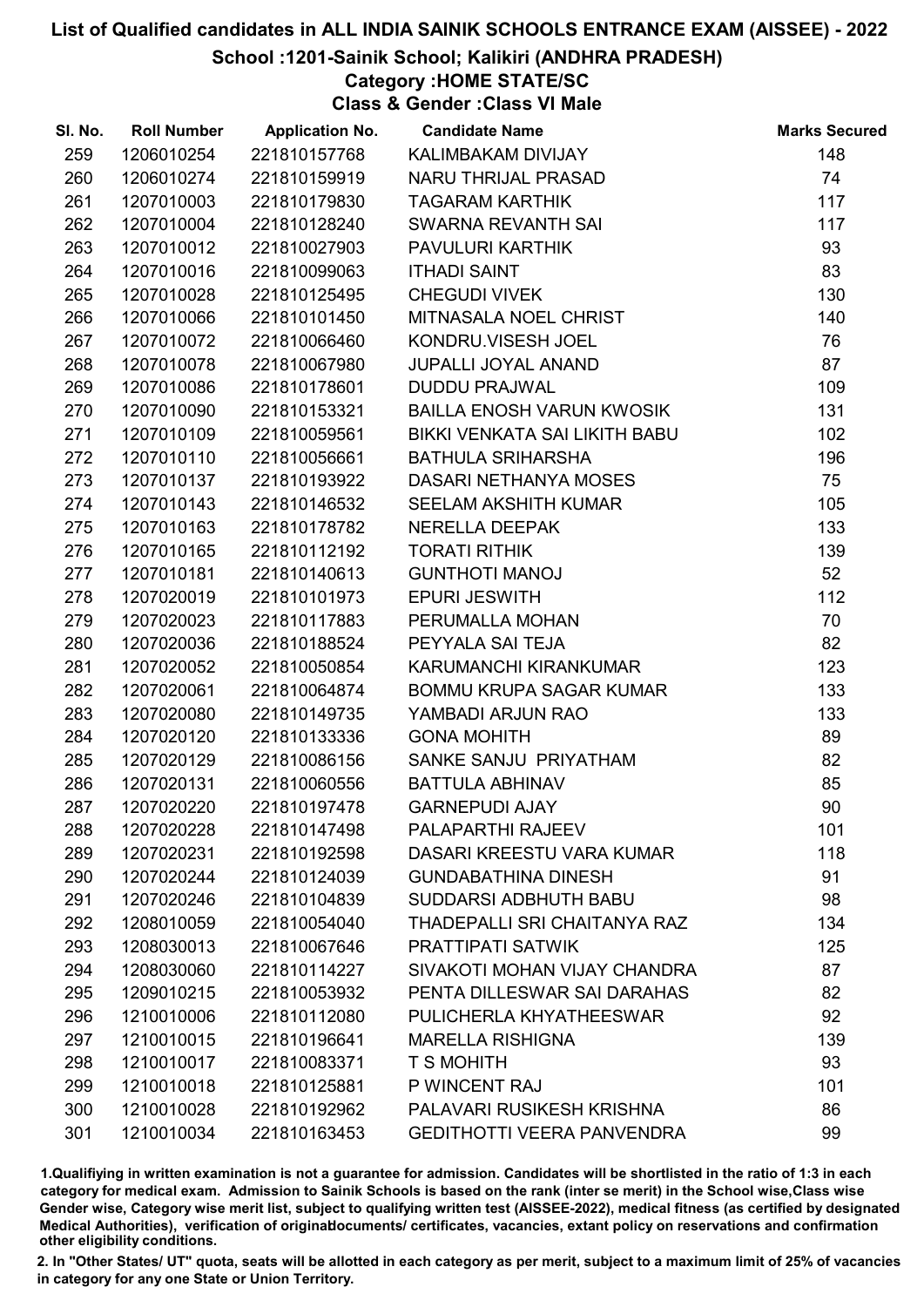#### School :1201-Sainik School; Kalikiri (ANDHRA PRADESH)

### Category :HOME STATE/SC

Class & Gender :Class VI Male

| SI. No. | <b>Roll Number</b> | <b>Application No.</b> | <b>Candidate Name</b>       | <b>Marks Secured</b> |
|---------|--------------------|------------------------|-----------------------------|----------------------|
| 302     | 1210010039         | 221810061283           | MADDIGALLA VENKATA          | 98                   |
| 303     | 1210010044         | 221810103914           | K ROHITH KUMAR              | 78                   |
| 304     | 1210010045         | 221810136744           | <b>K RAM CHARAN</b>         | 82                   |
| 305     | 1210010054         | 221810107315           | L. RAASWANTH                | 68                   |
| 306     | 1210010056         | 221810035455           | N DILEEP                    | 88                   |
| 307     | 1210010066         | 221810060456           | PALAKA MEGHANATH            | 113                  |
| 308     | 1210010073         | 221810173527           | THALLAPAKA BHARATH          | 102                  |
| 309     | 1210010075         | 221810013457           | <b>B VIJAY</b>              | 63                   |
| 310     | 1210010083         | 221810095387           | R SANJANA PRIYA             | 89                   |
| 311     | 1210010095         | 221810057829           | N R HIMESH                  | 100                  |
| 312     | 1210010097         | 221810172739           | P. KRANTHI VISHNU           | 79                   |
| 313     | 1210010100         | 221810193069           | PALAVARI TEJ KRISHNA        | 101                  |
| 314     | 1210010107         | 221810096000           | SIBBALA SRIRAMAKARTHIKEYAN  | 130                  |
| 315     | 1210010113         | 221810071500           | <b>VENDRATHI CHAITHANYA</b> | 86                   |
| 316     | 1210010141         | 221810001020           | <b>M CHERRY</b>             | 101                  |
| 317     | 1210010143         | 221810185120           | <b>S AKSHAJ</b>             | 94                   |
| 318     | 1210010151         | 221810046620           | MALLURU JASWANTH            | 145                  |
| 319     | 1210010163         | 221810053330           | PUNNAKU GURU SATHVIK        | 222                  |
| 320     | 1210010181         | 221810047340           | P MUKESH                    | 121                  |
| 321     | 1210010195         | 221810015940           | <b>B SYAM TEJA</b>          | 65                   |
| 322     | 1210010254         | 221810056870           | <b>M DERVIK RAJ</b>         | 58                   |
| 323     | 1210010261         | 221810098580           | PUNNAKU LIKHITHESH          | 68                   |
| 324     | 1210010264         | 221810043780           | <b>B CHETAN BHAGATH</b>     | 144                  |
| 325     | 1210010268         | 221810099780           | <b>G SHASANK</b>            | 84                   |
| 326     | 1210010272         | 221810024290           | L C CHARAN                  | 57                   |
| 327     | 1210010274         | 221810042390           | KURAKALVA NIKHIL SAI        | 73                   |
| 328     | 1210010295         | 221810151301           | MANGALAPURI VIJAY           | 103                  |
| 329     | 1210010307         | 221810171011           | <b>T KARTHEEK</b>           | 105                  |
| 330     | 1210010330         | 221810142021           | <b>B R RUTUJIT</b>          | 126                  |
| 331     | 1210010346         | 221810173921           | P N LIKITH SAI              | 107                  |
| 332     | 1210010353         | 221810049231           | THEEPUNOORI BHARATH SAI     | 75                   |
| 333     | 1210010361         | 221810156631           | K MANOHARSHA TEJ            | 173                  |
| 334     | 1210010373         | 221810023141           | <b>BATTU MAHESH</b>         | 149                  |
| 335     | 1210020005         | 221810137541           | S VEDISH                    | 110                  |
| 336     | 1210020060         | 221810095771           | M.NIDEESH                   | 90                   |
| 337     | 1210020070         | 221810165181           | <b>S JAIVANTH</b>           | 82                   |
| 338     | 1210020087         | 221810010091           | <b>K DYANI</b>              | 146                  |
| 339     | 1210020089         | 221810172191           | <b>B JIVITHESH</b>          | 73                   |
| 340     | 1210020110         | 221810180002           | <b>I DILEEP KUMAR</b>       | 72                   |
| 341     | 1210020112         | 221810002102           | <b>C SAITARUN</b>           | 122                  |
| 342     | 1210020122         | 221810140702           | <b>K MADHAN</b>             | 90                   |
| 343     | 1210020124         | 221810171802           | <b>THOTI CHARAN</b>         | 75                   |
| 344     | 1210020126         | 221810076902           | <b>G GURUCHARAN</b>         | 178                  |

1.Qualifiying in written examination is not a guarantee for admission. Candidates will be shortlisted in the ratio of 1:3 in each category for medical exam. Admission to Sainik Schools is based on the rank (inter se merit) in the School wise,Class wise Gender wise, Category wise merit list, subject to qualifying written test (AISSEE-2022), medical fitness (as certified by designated Medical Authorities), verification of originablocuments/ certificates, vacancies, extant policy on reservations and confirmation other eligibility conditions.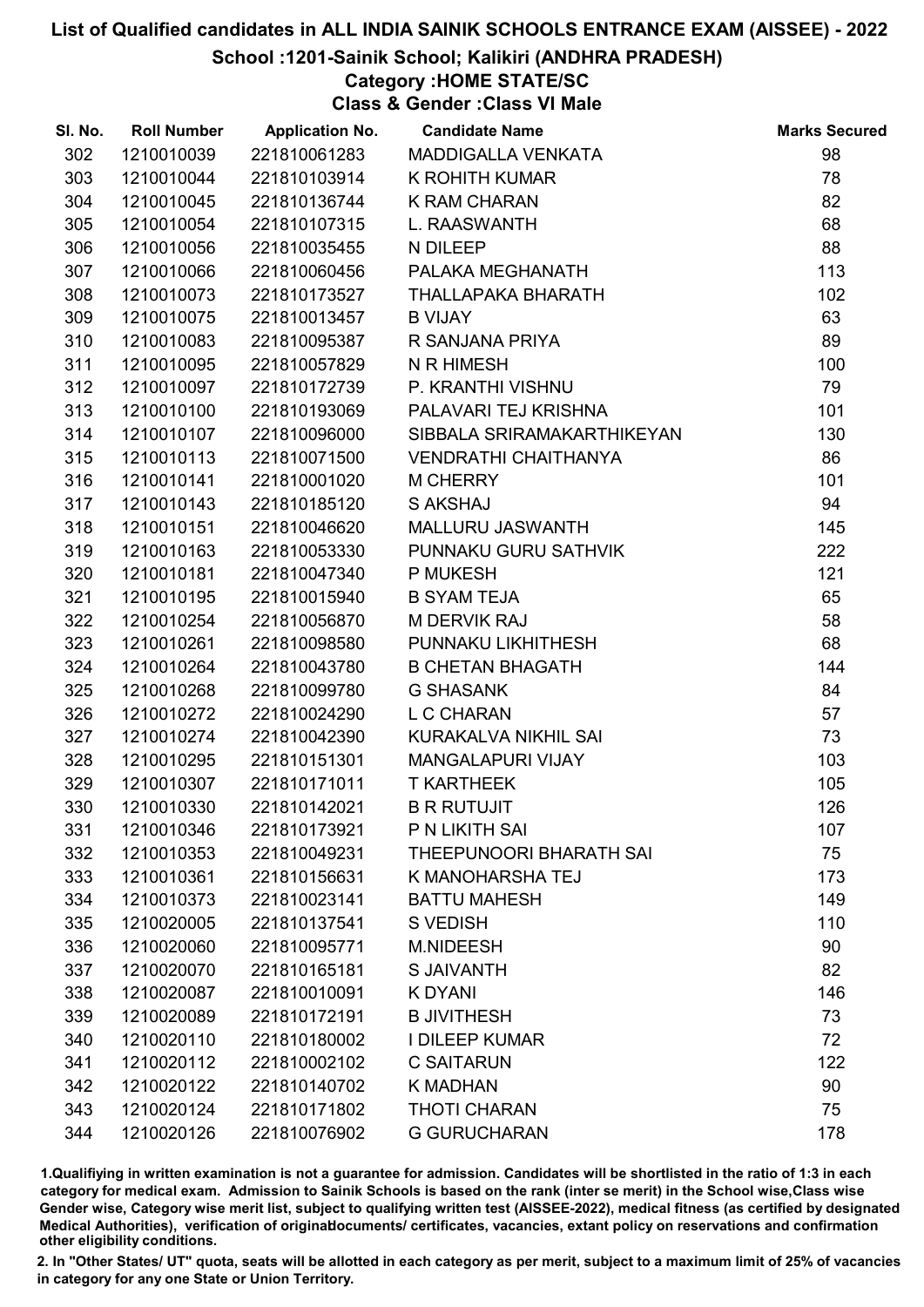School :1201-Sainik School; Kalikiri (ANDHRA PRADESH)

## Category :HOME STATE/SC

Class & Gender :Class VI Male

| SI. No. | <b>Roll Number</b> | <b>Application No.</b> | <b>Candidate Name</b>         |           | <b>Marks Secured</b> |
|---------|--------------------|------------------------|-------------------------------|-----------|----------------------|
| 345     | 1210020130         | 221810100112           | <b>G. GNANADEEP</b>           |           | 62                   |
| 346     | 1210020147         | 221810086322           | <b>GUTTAMINDA PRAJVAL SAI</b> |           | 103                  |
| 347     | 1210020155         | 221810045722           | P POORNESH                    |           | 73                   |
| 348     | 1210020199         | 221810146842           | K. G. YAGNESH                 |           | 151                  |
| 349     | 1210020230         | 221810062662           | M JOSHITH                     |           | 82                   |
| 350     | 1210020234         | 221810021862           | <b>KANDURI CHETHAN</b>        |           | 75                   |
| 351     | 1210020241         | 221810129072           | K DEEKSHITH                   |           | 99                   |
| 352     | 1210020247         | 221810191372           | KOPPALA DONI SAI              |           | 81                   |
| 353     | 1210020255         | 221810045572           | A EBENEZER                    |           | 92                   |
| 354     | 1210020268         | 221810131282           | <b>VENDI SATHWIK</b>          |           | 113                  |
| 355     | 1210020272         | 221810105782           | <b>DESILIKITH</b>             | <b>AR</b> | 94                   |
| 356     | 1210020274         | 221810009982           | <b>D KARTHIK</b>              |           | 73                   |
| 357     | 1210020276         | 221810141092           | <b>S LAKSUTHAN</b>            |           | 159                  |
| 358     | 1210020302         | 221810124992           | EDURU MOKSHITH GNAN           |           | 64                   |
| 359     | 1210020360         | 221810192423           | KOTHAPALEM JONATHAN           |           | 110                  |
| 360     | 1210020367         | 221810045623           | <b>JAMBU HASWANTH KUMAR</b>   |           | 78                   |
| 361     | 1210020371         | 221810100823           | MALLAKUNTLA JAI SUKH SAI      |           | 69                   |
| 362     | 1210020394         | 221810187433           | P KARTHIK                     |           | 73                   |
| 363     | 1210020405         | 221810138933           | T CHARAN TEJA                 |           | 64                   |
| 364     | 1210020414         | 221810060843           | E PRAJVAL                     |           | 100                  |
| 365     | 1210020431         | 221810082263           | <b>K SANTHOSH</b>             |           | 47                   |
| 366     | 1210020441         | 221810156963           | R LOKESH                      |           | 76                   |
| 367     | 1210020454         | 221810042573           | KURAKALVA NITHIN SAI          |           | 71                   |
| 368     | 1210020464         | 221810169283           | <b>M GANESH</b>               |           | 75                   |
| 369     | 1210020467         | 221810088483           | S THAMAN KUMAR                |           | 81                   |
| 370     | 1210020485         | 221810044493           | K S MITRAVARDHAN              |           | 137                  |
| 371     | 1210020526         | 221810166814           | KATHI POOJITH                 |           | 194                  |
| 372     | 1210020552         | 221810099924           | KONATAM HEMANTH KUMAR         |           | 71                   |
| 373     | 1210020565         | 221810009734           | E HARSHITH                    |           | 151                  |
| 374     | 1210020589         | 221810126454           | K DEEPAK                      |           | 60                   |
| 375     | 1210020592         | 221810184654           | N SANJAY                      |           | 199                  |
| 376     | 1210020595         | 221810085754           | A SUDHARSHAN                  |           | 79                   |
| 377     | 1210020600         | 221810047954           | R KARTHEEK DRAVID             |           | 158                  |
| 378     | 1210020601         | 221810169954           | KULAYI NANDA KISHORE          |           | 76                   |
| 379     | 1210020609         | 221810091364           | <b>DAGGUMATI LALITH NIVAS</b> |           | 74                   |
| 380     | 1210020628         | 221810078274           | DOMBARA JAISURYA              |           | 74                   |
| 381     | 1210020639         | 221810001974           | K YUVA KIRAN                  |           | 136                  |
| 382     | 1210020645         | 221810106284           | V BHANUSH DHANVIK             |           | 66                   |
| 383     | 1210020655         | 221810188484           | A EASY                        |           | 79                   |
| 384     | 1210020667         | 221810038094           | P DEEPAK                      |           | 63                   |
| 385     | 1210020683         | 221810118105           | T P RAJ PRIYAN                |           | 102                  |
| 386     | 1210030067         | 221810031255           | <b>THONDU PARDHA SARADHI</b>  |           | 68                   |
| 387     | 1210030089         | 221810048265           | <b>M G ABBHINAV</b>           |           | 60                   |

1.Qualifiying in written examination is not a guarantee for admission. Candidates will be shortlisted in the ratio of 1:3 in each category for medical exam. Admission to Sainik Schools is based on the rank (inter se merit) in the School wise,Class wise Gender wise, Category wise merit list, subject to qualifying written test (AISSEE-2022), medical fitness (as certified by designated Medical Authorities), verification of originablocuments/ certificates, vacancies, extant policy on reservations and confirmation other eligibility conditions.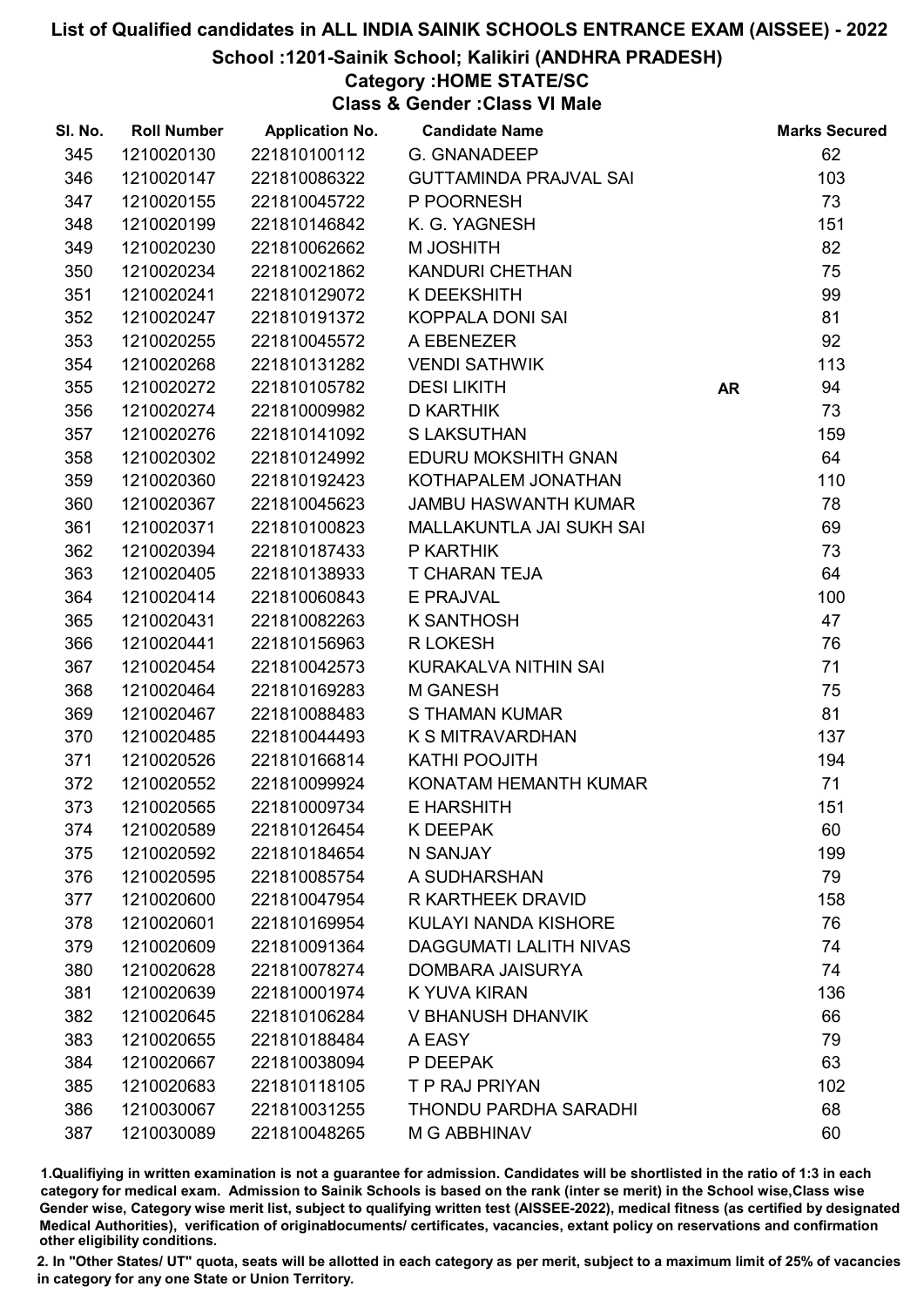#### School :1201-Sainik School; Kalikiri (ANDHRA PRADESH)

## Category :HOME STATE/SC

Class & Gender :Class VI Male

| SI. No. | <b>Roll Number</b> | <b>Application No.</b> | <b>Candidate Name</b>       |            | <b>Marks Secured</b> |
|---------|--------------------|------------------------|-----------------------------|------------|----------------------|
| 388     | 1210030149         | 221810054295           | K CHINNI KRISHNA            |            | 73                   |
| 389     | 1210030168         | 221810011006           | <b>G JESWANTH</b>           |            | 110                  |
| 390     | 1210030184         | 221810125116           | <b>GUNDLURU ABHINAV</b>     |            | 90                   |
| 391     | 1210030186         | 221810013216           | C DEEPAK                    |            | 74                   |
| 392     | 1210030204         | 221810127226           | <b>KYASWANTH</b>            |            | 90                   |
| 393     | 1210030227         | 221810077636           | <b>AVULA LOKESWAR</b>       |            | 39                   |
| 394     | 1210030234         | 221810185936           | <b>D LOHITH</b>             |            | 82                   |
| 395     | 1210030255         | 221810095056           | ELIGARAM DEVA HARSHA        |            | 159                  |
| 396     | 1210030295         | 221810125866           | ABBAVARAM TEJESH            |            | 241                  |
| 397     | 1210030299         | 221810039966           | A DWARAKANADH               |            | 112                  |
| 398     | 1210040004         | 221810131776           | M CHAKRI SRINADH            |            | 19                   |
| 399     | 1210040022         | 221810093686           | <b>M SHARVESH</b>           |            | 83                   |
| 400     | 1210040044         | 221810132996           | <b>B DILLI GURU</b>         |            | 67                   |
| 401     | 1210040050         | 221810066107           | <b>G MOUNISH</b>            |            | $\mathbf 0$          |
| 402     | 1210040051         | 221810166107           | P HARSHA                    |            | 66                   |
| 403     | 1210040065         | 221810059907           | T JEEVAN JOSHUA             |            | 97                   |
| 404     | 1210040067         | 221810044217           | <b>THUPALLI KARTHIK</b>     | <b>WOS</b> | 94                   |
| 405     | 1210040072         | 221810092417           | <b>K.PREETHAM KUMAR</b>     |            | 138                  |
| 406     | 1210040075         | 221810108717           | P VARUN                     |            | 97                   |
| 407     | 1210040098         | 221810197237           | T P SAI CHARAN              |            | 76                   |
| 408     | 1210040100         | 221810042337           | SETTIPALLI DINESH KUMAR     |            | 89                   |
| 409     | 1210040125         | 221810018947           | <b>K MITESH</b>             |            | 86                   |
| 410     | 1210040156         | 221810173567           | <b>BONALA HARSHITH</b>      |            | 122                  |
| 411     | 1210040161         | 221810060767           | <b>BYRARAPU POOJITH</b>     |            | 107                  |
| 412     | 1210040202         | 221810065987           | ABBAVARAM GAGAN SAGAR       |            | 217                  |
| 413     | 1210040205         | 221810082297           | K LEELA KRISHNA             |            | 100                  |
| 414     | 1210040211         | 221810006597           | M ADITHYA                   |            | 235                  |
| 415     | 1210040240         | 221810054808           | KANTIPALLY VEDIK VIPUL NADH |            | 78                   |
| 416     | 1210040261         | 221810164818           | A N MOUNISH                 |            | 91                   |
| 417     | 1210040273         | 221810100728           | <b>THOTI MAHESHA</b>        |            | 97                   |
| 418     | 1210040282         | 221810184238           | P.ANIRUDH                   |            | 92                   |
| 419     | 1210040294         | 221810169638           | YETURI JASWANTH             |            | 96                   |
| 420     | 1210050006         | 221810102348           | N DEERAJ                    |            | 117                  |
| 421     | 1210050007         | 221810103348           | <b>M DAVID LIVINGSTONE</b>  |            | 83                   |
| 422     | 1210050034         | 221810159858           | E LAKSHMI NARAYANA          |            | 146                  |
| 423     | 1210050035         | 221810103958           | K. LUVINASH                 |            | 102                  |
| 424     | 1210050039         | 221810171168           | P KARTHIK                   |            | 97                   |
| 425     | 1210050044         | 221810066368           | <b>M VARUN SAI</b>          | CG         | 96                   |
| 426     | 1210050050         | 221810139568           | RAYAPATI ABHISHEK RAJ       |            | 104                  |
| 427     | 1210050062         | 221810109278           | <b>K THANISH</b>            |            | 68                   |
| 428     | 1210050078         | 221810189978           | K HEMA SANKAR               |            | 91                   |
| 429     | 1210050092         | 221810115488           | BEJAWADA VENKATA LOKESH     |            | 135                  |
| 430     | 1210050096         | 221810159688           | P DHEEKSHAK                 |            | 86                   |

1.Qualifiying in written examination is not a guarantee for admission. Candidates will be shortlisted in the ratio of 1:3 in each category for medical exam. Admission to Sainik Schools is based on the rank (inter se merit) in the School wise,Class wise Gender wise, Category wise merit list, subject to qualifying written test (AISSEE-2022), medical fitness (as certified by designated Medical Authorities), verification of originablocuments/ certificates, vacancies, extant policy on reservations and confirmation other eligibility conditions.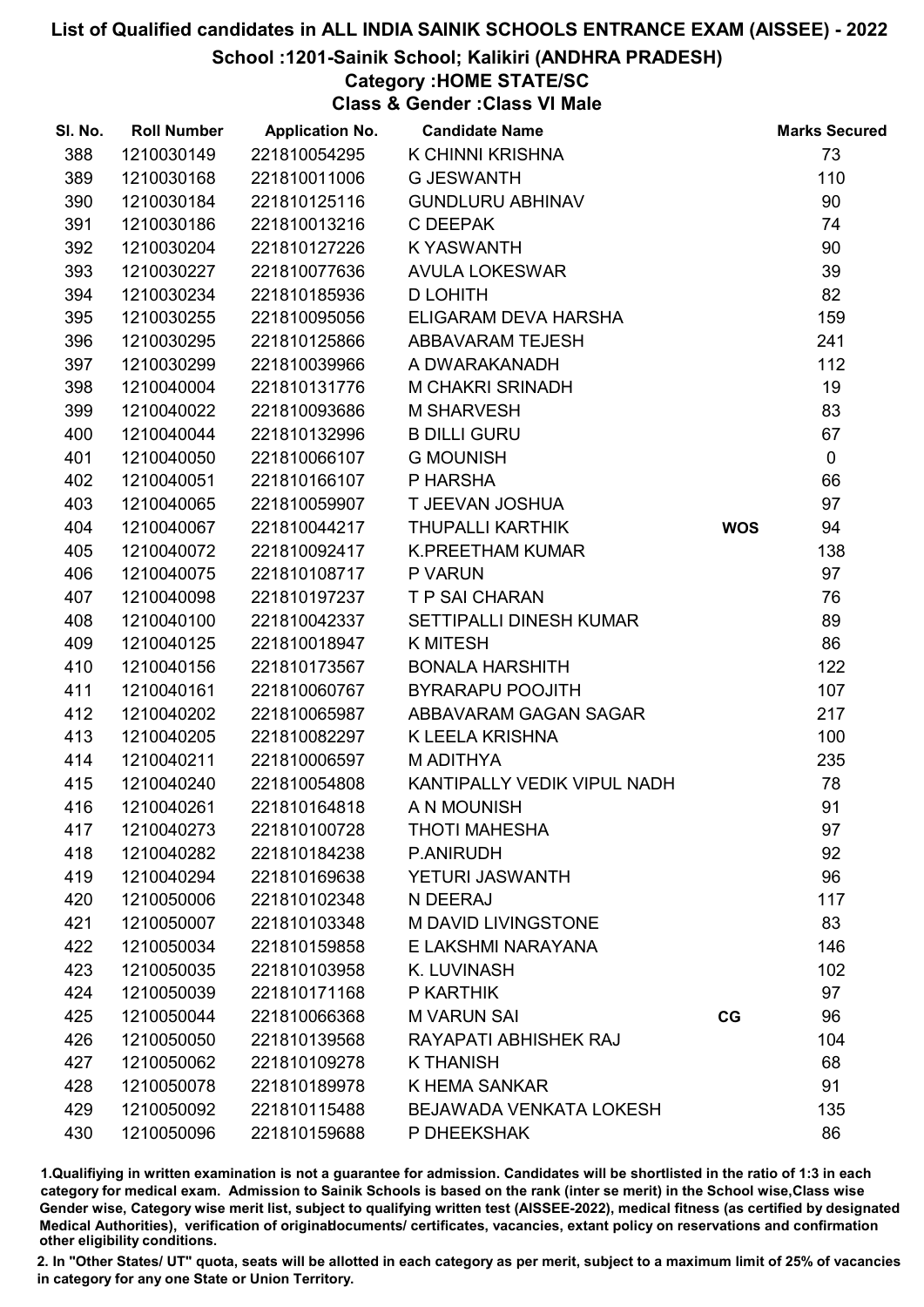School :1201-Sainik School; Kalikiri (ANDHRA PRADESH)

# Category :HOME STATE/SC

Class & Gender :Class VI Male

| SI. No. | <b>Roll Number</b> | <b>Application No. Candidate Name</b> |                                 | <b>Marks Secured</b> |
|---------|--------------------|---------------------------------------|---------------------------------|----------------------|
| 431     | 1210050107         | 221810099198                          | <b>K SAI MONISH</b>             | 164                  |
| 432     | 1210050118         | 221810018698                          | MOBBU KARTHEEK                  | 242                  |
| 433     | 1210050121         | 221810065898                          | <b>MTARUN</b>                   | 84                   |
| 434     | 1210050144         | 221810052319                          | <b>DUGGIRALA HEMACHARAN</b>     | 87                   |
| 435     | 1210050147         | 221810027419                          | I DHANUNJAYA                    | 86                   |
| 436     | 1210050166         | 221810073829                          | PANDRETI HARSHITH KUMAR         | 101                  |
| 437     | 1210050175         | 221810075539                          | DAPPEPALLI KUSHWANTH            | 109                  |
| 438     | 1210050222         | 221810010269                          | N G DHEERAJ THEJA               | 146                  |
| 439     | 1210050230         | 221810118669                          | <b>G JASWANTH</b>               | 124                  |
| 440     | 1210050286         | 221810134399                          | SANDI PAKULA MUNISWAR           | 74                   |
| 441     | 1210050293         | 221810165799                          | KUDAMALA P. DEETHYESH           | 100                  |
| 442     | 1211010005         | 221810075721                          | <b>GUNDE NIKHIL</b>             | 108                  |
| 443     | 1211010014         | 221810089523                          | SAVALA SAI SREE HEMANTH         | 80                   |
| 444     | 1211010067         | 221810080330                          | KOPPULA GAGAN ABHISHEK          | 185                  |
| 445     | 1211010089         | 221810081760                          | PRATHIPATI PRAJOSH VIKRAM RAJ   | 124                  |
| 446     | 1211010106         | 221810138490                          | <b>KOTA BUDHVIL</b>             | 95                   |
| 447     | 1211010108         | 221810186590                          | <b>GANDHAM PRANITH SAI</b>      | 57                   |
| 448     | 1211010152         | 221810046351                          | KUKKAMUDI JOSEPH KISHORE        | 88                   |
| 449     | 1211010235         | 221810042872                          | PETETI SATHVIK                  | 102                  |
| 450     | 1211010244         | 221810087592                          | PODETI BHAVIK                   | 169                  |
| 451     | 1211010314         | 221810148314                          | SAMBATHINI PRVISHANTH           | 74                   |
| 452     | 1211010324         | 221810190824                          | NEETHIPUDI JASWANTH RAJ         | 110                  |
| 453     | 1211020105         | 221810167265                          | KUMBHAGIRI DEUMAN GEOFFREY      | 70                   |
| 454     | 1211020126         | 221810192885                          | YASHWANTH BALASUBRAMANYAM       | 91                   |
| 455     | 1211020136         | 221810086506                          | AADITHYA TANNIRU                | 165                  |
| 456     | 1211020159         | 221810101726                          | DASARI YASHWANTH KUMAR          | 101                  |
| 457     | 1211020333         | 221810178609                          | <b>KAMALA ABHILASH</b>          | 100                  |
| 458     | 1211020343         | 221810115519                          | MOCHERLA GOWTHAM                | 78                   |
| 459     | 1211020370         | 221810178149                          | <b>KAMALA ABHINAV</b>           | 106                  |
| 460     | 1211020394         | 221810024369                          | <b>CHINNI ROOPESH</b>           | 104                  |
| 461     | 1212030238         | 221810163664                          | NAKKAPALLI CHIRU DEEP           | 131                  |
| 462     | 1212040006         | 221810066795                          | <b>NELLI PUNEETH ROHAN</b>      | 98                   |
| 463     | 1212050215         | 221810169119                          | <b>MUKKI NISWARTH</b>           | 84                   |
| 464     | 2701010157         | 221810121321                          | PRABHU CHARAN DAMATHOTI         | 175                  |
| 465     | 2701030255         | 221810124217                          | <b>SREEKARTHIK MANYAM</b>       | 145                  |
| 466     | 4102030059         | 221810118416                          | <b>GARLAPATI ANRUTH KARUNYA</b> | 146                  |
| 467     | 4201020007         | 221810139330                          | POLE NANDA VIHARI               | 116                  |
| 468     | 4201020013         | 221810130250                          | NAKERAKANTI HIMASHIK NANDA      | 96                   |
| 469     | 4201020026         | 221810169031                          | <b>SRI RAM SATYANRAYANA</b>     | 98                   |
| 470     | 4201020046         | 221810170813                          | <b>BOBBILI NIHARSH</b>          | 100                  |
| 471     | 4201020079         | 221810068226                          | <b>BANDARAM SAHITH</b>          | 90                   |
| 472     | 4201020084         | 221810163656                          | <b>GANDURI DEEPAK</b>           | 79                   |
| 473     | 4201020119         | 221810169019                          | <b>GANDURI UDAY TEJA</b>        | 96                   |

1.Qualifiying in written examination is not a guarantee for admission. Candidates will be shortlisted in the ratio of 1:3 in each category for medical exam. Admission to Sainik Schools is based on the rank (inter se merit) in the School wise,Class wise Gender wise, Category wise merit list, subject to qualifying written test (AISSEE-2022), medical fitness (as certified by designated Medical Authorities), verification of originablocuments/ certificates, vacancies, extant policy on reservations and confirmation other eligibility conditions.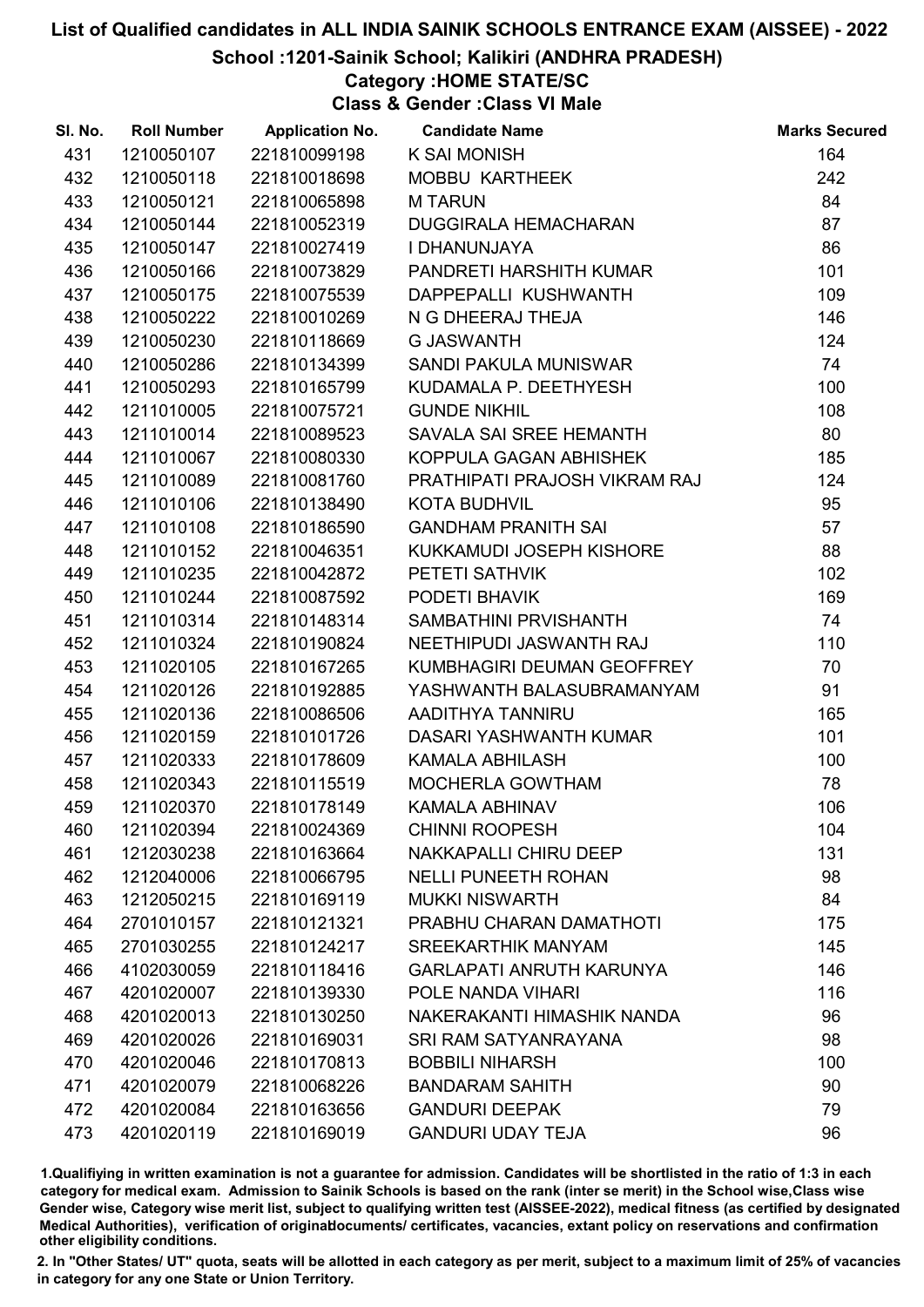#### School :1201-Sainik School; Kalikiri (ANDHRA PRADESH)

## Category :HOME STATE/SC

Class & Gender :Class VI Male

| SI. No. | <b>Roll Number</b> | <b>Application No.</b> | <b>Candidate Name</b>              | <b>Marks Secured</b> |
|---------|--------------------|------------------------|------------------------------------|----------------------|
| 474     | 4201020121         | 221810077649           | <b>SRIVATHSAVA</b>                 | 44                   |
| 475     | 4201020181         | 221810124210           | NADIMINTI CHARAN TEJA              | 75                   |
| 476     | 4201020216         | 221810138020           | <b>M KRISHANK</b>                  | 167                  |
| 477     | 4201020236         | 221810142720           | <b>BUDIGIMALLA SHIREESH</b>        | 108                  |
| 478     | 4201020246         | 221810138820           | MUNESHWAR BHARATH RAJ              | 199                  |
| 479     | 4201020308         | 221810183440           | <b>EDLA AKHIL</b>                  | 107                  |
| 480     | 4201020318         | 221810173740           | <b>BANGLAKADI LOKESHWER</b>        | 163                  |
| 481     | 4201020319         | 221810026740           | <b>JAKINALA SREESHANTH</b>         | 128                  |
| 482     | 4201020368         | 221810101260           | <b>BOLLEDDU NIHALRAJ</b>           | 80                   |
| 483     | 4201020372         | 221810122360           | E KAARTHIKEEYA                     | 148                  |
| 484     | 4201020433         | 221810097870           | <b>MATYARI SRUJITH</b>             | 128                  |
| 485     | 4201020439         | 221810139970           | ETTI DHANU TARUN                   | 132                  |
| 486     | 4201030021         | 221810019980           | PAGIDIPALLI AKSHAY KUMAR           | 130                  |
| 487     | 4201030039         | 221810155490           | <b>BEGARI HARSHITH</b>             | 129                  |
| 488     | 4201030040         | 221810042590           | PARANGALLA SAI VAIKUND             | 113                  |
| 489     | 4201030045         | 221810097590           | A GAGAN TEJ                        | 101                  |
| 490     | 4201030082         | 221810171701           | <b>G SANTHOSH</b>                  | 81                   |
| 491     | 4201030114         | 221810057511           | EPPALAPALLY ARNAV                  | 170                  |
| 492     | 4201030182         | 221810085831           | SAVARAPU GOWTHAM BHEEM             | 83                   |
| 493     | 4201030231         | 221810013151           | <b>GORREPATI PRASHANTH</b>         | 76                   |
| 494     | 4201030276         | 221810067261           | KADIRI PREM RAKSHITH               | 76                   |
| 495     | 4201030379         | 221810103491           | <b>G PRADEEP KUMAR</b>             | 118                  |
| 496     | 4201030395         | 221810014991           | <b>TALARI GANESH</b>               | 51                   |
| 497     | 4201030409         | 221810098302           | <b>GAMPALA JAYA CHARAN</b>         | 67                   |
| 498     | 4201030425         | 221810122902           | <b>GANJIKUNTLA SUHAS</b>           | 149                  |
| 499     | 4201030432         | 221810073012           | PIDAMARTHY BHUVANA CHANDRA         | 226                  |
| 500     | 4201030463         | 221810195712           | CHINNA PAGA JESHWANTH              | 81                   |
| 501     | 4201030465         | 221810147812           | <b>BATHINI VARUNTEJ</b>            | 141                  |
| 502     | 4201030473         | 221810140022           | <b>AVUTA THANESHWAR</b>            | 118                  |
| 503     | 4201030478         | 221810121122           | <b>KATI ANVESH</b>                 | 84                   |
| 504     | 4201030495         | 221810115422           | POTHEPAKA RAHULBITTU               | 74                   |
| 505     | 4201030606         | 221810092852           | <b>BHOODIDEVULA ABHISHEK KUMAR</b> | 207                  |
| 506     | 4201030630         | 221810166562           | <b>KALE HRUSHIKUSH</b>             | 70                   |
| 507     | 4201030631         | 221810187562           | <b>KARTHIK KOTA</b>                | 178                  |
| 508     | 4201040037         | 221810080313           | E VARUNTEJA                        | 113                  |
| 509     | 4201040096         | 221810106133           | V NUSHANTH                         | 175                  |
| 510     | 4201040183         | 221810144953           | <b>BANDA JASHWANTH KURUVA</b>      | 138                  |
| 511     | 4201040186         | 221810127063           | <b>CHEVATI RUDRADHEERAJ</b>        | 119                  |
| 512     | 4201040296         | 221810097493           | CHARVIK YAMANAPALLI                | 227                  |
| 513     | 4201040300         | 221810049593           | YALALKAR HARSHITHA                 | 112                  |
| 514     | 4201040327         | 221810156504           | RAJAVARDHAN ANUPOTHULA             | 106                  |
| 515     | 4201040420         | 221810159924           | <b>GAMPALA LOKESH</b>              | 68                   |
| 516     | 4201040433         | 221810147534           | <b>DASARI SUSHANTH</b>             | 86                   |

1.Qualifiying in written examination is not a guarantee for admission. Candidates will be shortlisted in the ratio of 1:3 in each category for medical exam. Admission to Sainik Schools is based on the rank (inter se merit) in the School wise,Class wise Gender wise, Category wise merit list, subject to qualifying written test (AISSEE-2022), medical fitness (as certified by designated Medical Authorities), verification of originablocuments/ certificates, vacancies, extant policy on reservations and confirmation other eligibility conditions.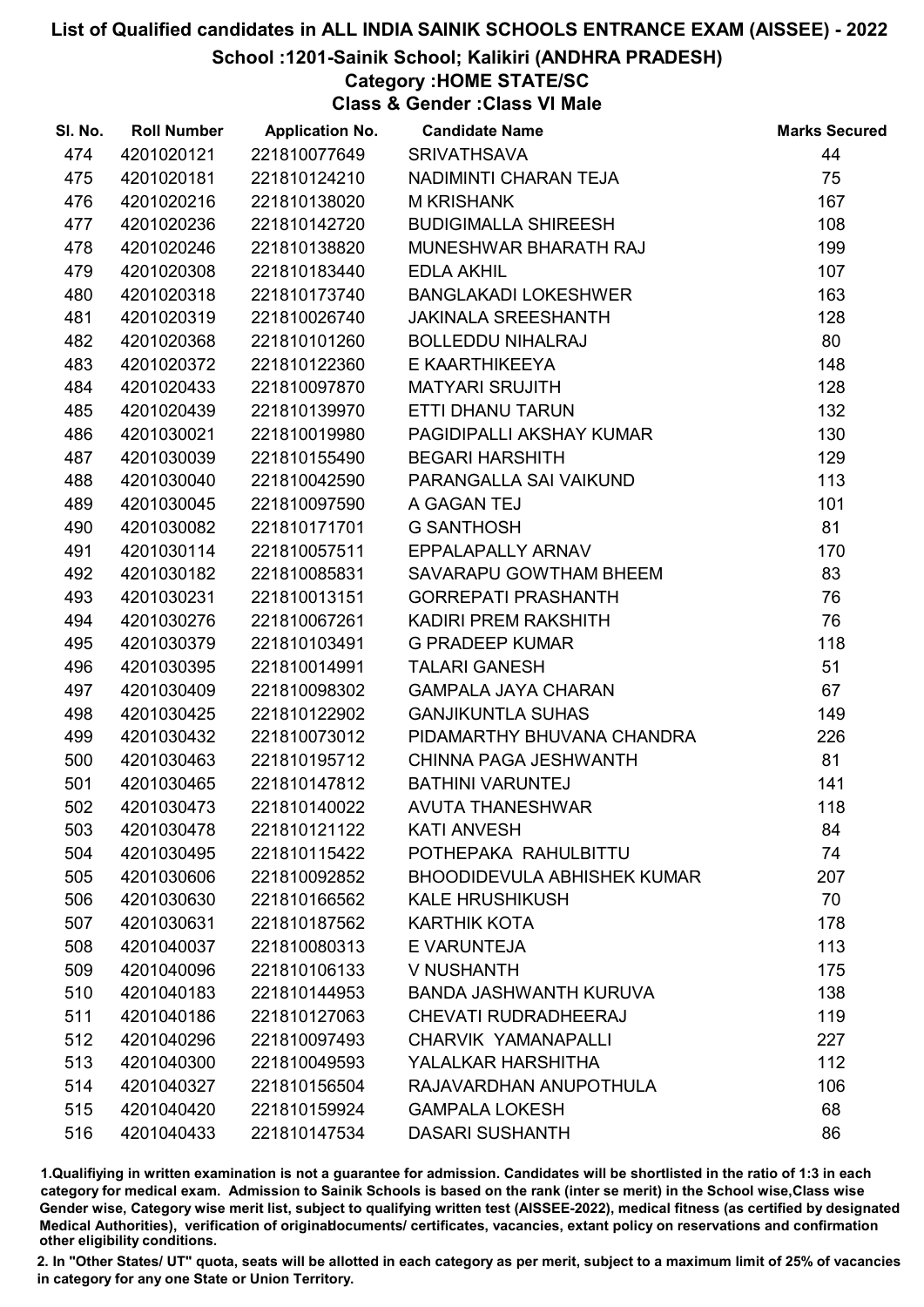#### School :1201-Sainik School; Kalikiri (ANDHRA PRADESH)

## Category :HOME STATE/SC

Class & Gender :Class VI Male

| SI. No. | <b>Roll Number</b> | <b>Application No.</b> | <b>Candidate Name</b>              | <b>Marks Secured</b> |
|---------|--------------------|------------------------|------------------------------------|----------------------|
| 517     | 4201040466         | 221810113644           | M.DUSHYANTH                        | 77                   |
| 518     | 4201040484         | 221810116254           | POTHEPAKA ROHAN VITTU              | 57                   |
| 519     | 4201040539         | 221810017864           | <b>MANNE AMAN KARUNYA</b>          | 164                  |
| 520     | 4201040573         | 221810080874           | <b>GUDDATI SAI KRISHNA</b>         | 104                  |
| 521     | 4201040621         | 221810186294           | YEDLA GOPI CHAND                   | 69                   |
| 522     | 4201040652         | 221810083205           | THANDRA NAGA CHAITANYA             | 92                   |
| 523     | 4201040696         | 221810056415           | KANTHI AKSHAY RAJ                  | 90                   |
| 524     | 4201040697         | 221810014515           | POTHAGALLA RAHUL                   | 129                  |
| 525     | 4201050027         | 221810196725           | P M RAVI                           | 114                  |
| 526     | 4201050061         | 221810129045           | <b>BALE ABHISHEY</b>               | 98                   |
| 527     | 4201050084         | 221810141845           | <b>M KARTHIK</b>                   | 75                   |
| 528     | 4201050085         | 221810153845           | <b>BARRE RAJ THARUN</b>            | 198                  |
| 529     | 4201050111         | 221810154555           | GUDDELUGULA ABHINAV                | 77                   |
| 530     | 4201050112         | 221810196555           | THIPARAPU VISHWA TEJA              | 95                   |
| 531     | 4201050204         | 221810156485           | <b>ISAAC BAGGA</b>                 | 92                   |
| 532     | 4201050230         | 221810140295           | M BHARGHAV KRISHNA                 | 88                   |
| 533     | 4201050320         | 221810095916           | <b>NEERADI NIHAL</b>               | 92                   |
| 534     | 4201050386         | 221810035636           | <b>T SANTHOSH</b>                  | 114                  |
| 535     | 4201050404         | 221810154246           | K CHARAN TEJA                      | 88                   |
| 536     | 4201050422         | 221810107746           | <b>MACHKURI DEEKSHITH KRISHNA</b>  | 93                   |
| 537     | 4201050453         | 221810094756           | CHELIMELA ADHITYA CHANDRA          | 98                   |
| 538     | 4201050478         | 221810094366           | <b>GANDAMALLA GOWTHAM</b>          | 179                  |
| 539     | 4201050519         | 221810009676           | <b>GOLKONDA VARUN</b>              | 94                   |
| 540     | 4201050553         | 221810108786           | <b>BANDLA KAMALESHWAR</b>          | 76                   |
| 541     | 4201060045         | 221810142417           | <b>BUDIGE AJITH</b>                | 75                   |
| 542     | 4201060071         | 221810058127           | <b>S JAGADEESH</b>                 | 120                  |
| 543     | 4201060097         | 221810100827           | R PRANAY KUMAR                     | 81                   |
| 544     | 4201060117         | 221810141137           | <b>M AKHIL</b>                     | 110                  |
| 545     | 4201060123         | 221810185237           | <b>K SIDDARTH</b>                  | 64<br>CG             |
| 546     | 4201060138         | 221810151637           | <b>GUNJULURI AKSHAY</b>            | 98                   |
| 547     | 4201060339         | 221810144797           | <b>JILLEPALLY SHIVA KESHAVA</b>    | 73                   |
| 548     | 4201060352         | 221810024008           | <b>BACHHALAKURA REVANTH RAO</b>    | 101                  |
| 549     | 4201060381         | 221810161708           | <b>GADE TEJESWAR</b>               | 78                   |
| 550     | 4201060390         | 221810028808           | <b>KALAMADUGU RITHVIK</b>          | 106                  |
| 551     | 4201060405         | 221810193318           | <b>MAREDI ROHITH</b>               | 103                  |
| 552     | 4201060406         | 221810084318           | <b>JERIPOTHULA KARTHIK MOURYA</b>  | 100                  |
| 553     | 4201060414         | 221810109418           | CHAPALA VAJRAJ NARAYANA            | 97                   |
| 554     | 4201060521         | 221810161848           | PULIJALA BHANU PRASAD              | 62                   |
| 555     | 4201060525         | 221810074848           | SAMUDRALA CHARAN KUMAR             | 171                  |
| 556     | 4201060561         | 221810184758           | <b>AREKANTI SAI PRASAD</b>         | 118                  |
| 557     | 4201060574         | 221810191168           | <b>CHITHARI AKSHAY</b>             | 105                  |
| 558     | 4201070036         | 221810078678           | RUDRAPATI PRATUL                   | 88                   |
| 559     | 4201070047         | 221810184978           | <b>GONTLA JYOTHIRMAYEE JASHUVA</b> | 88                   |

1.Qualifiying in written examination is not a guarantee for admission. Candidates will be shortlisted in the ratio of 1:3 in each category for medical exam. Admission to Sainik Schools is based on the rank (inter se merit) in the School wise,Class wise Gender wise, Category wise merit list, subject to qualifying written test (AISSEE-2022), medical fitness (as certified by designated Medical Authorities), verification of originablocuments/ certificates, vacancies, extant policy on reservations and confirmation other eligibility conditions.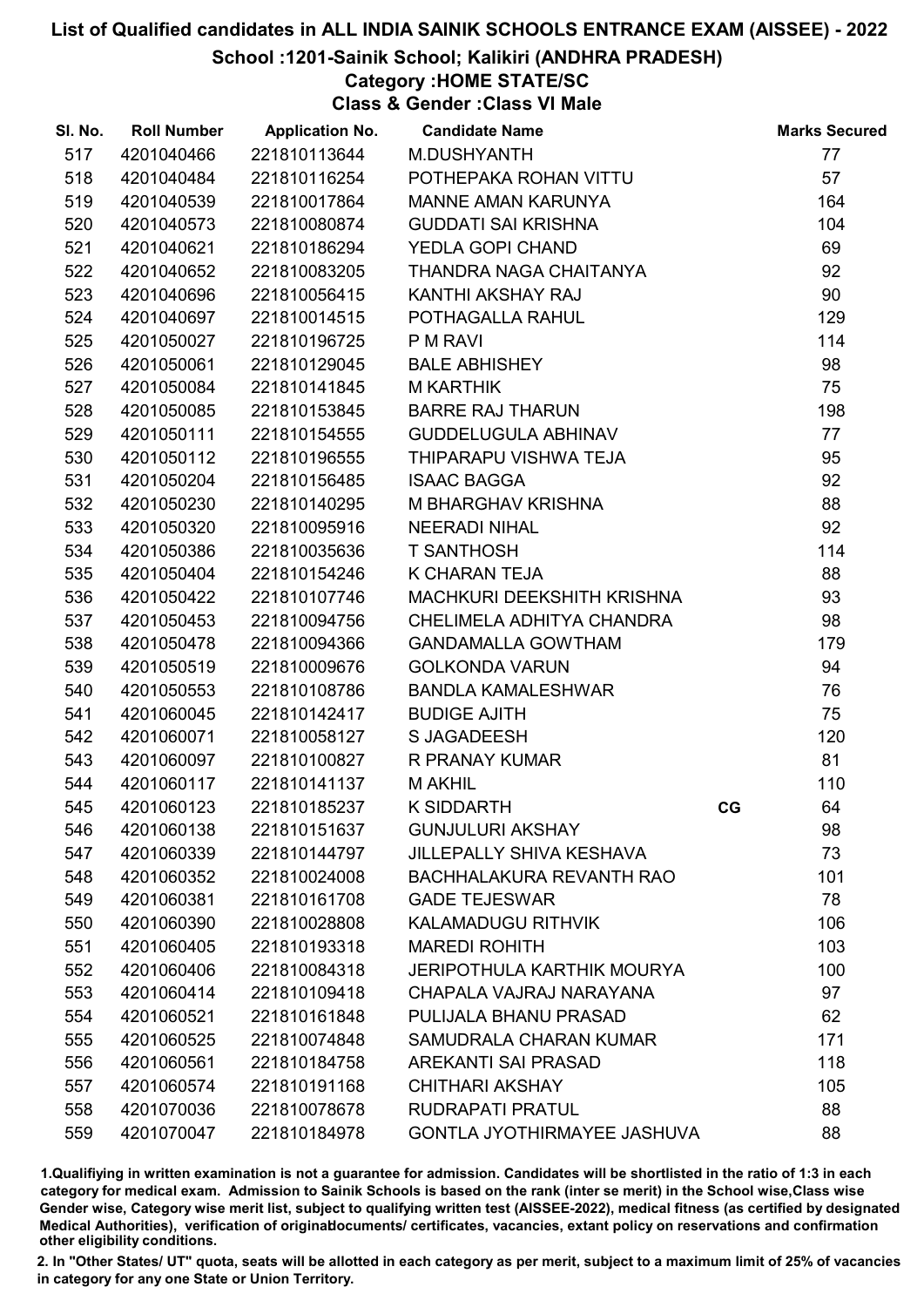#### School :1201-Sainik School; Kalikiri (ANDHRA PRADESH)

## Category :HOME STATE/SC

Class & Gender :Class VI Male

| SI. No. | <b>Roll Number</b> | <b>Application No.</b> | <b>Candidate Name</b>           | <b>Marks Secured</b> |
|---------|--------------------|------------------------|---------------------------------|----------------------|
| 560     | 4201070063         | 221810195688           | <b>GUDDATI RISHIKESH</b>        | 183                  |
| 561     | 4201070138         | 221810049609           | <b>D MANIDEEP</b>               | 68                   |
| 562     | 4201070218         | 221810117729           | <b>JAVAJI REVANTH KUMAR</b>     | 76                   |
| 563     | 4201070275         | 221810005449           | SAMA SURYA PRAKASH              | 210                  |
| 564     | 4201070304         | 221810071159           | A BALAJI                        | 62                   |
| 565     | 4201070329         | 221810083759           | ABHILASH DEVARAKONDA            | 91                   |
| 566     | 4201070395         | 221810023679           | <b>KANTE VIHAAN</b>             | 103                  |
| 567     | 4202010024         | 221810129564           | <b>GOLLAPALLI SATHVIK</b>       | 96                   |
| 568     | 4202010042         | 221810060359           | JANJALA SHIVA SAI VARA PRASAD   | 160                  |
| 569     | 4202010070         | 221810172020           | <b>SRINISH DUMPALA</b>          | 66                   |
| 570     | 4202010071         | 221810143220           | SEEPELLI HARSHITH KUMAR         | 99                   |
| 571     | 4202010079         | 221810122030           | <b>GORRUMUCHU MAHIDHAR</b>      | 166                  |
| 572     | 4202010120         | 221810173760           | <b>SUDDALA ABHIRAM</b>          | 77                   |
| 573     | 4202010123         | 221810187860           | <b>GUNDARAM MEGHAVARDHAN</b>    | 65                   |
| 574     | 4202010155         | 221810191182           | <b>MAKILI SANDESH</b>           | 56                   |
| 575     | 4202020008         | 221810027790           | TELUKALAPALLY SATHWIK           | 79                   |
| 576     | 4202020020         | 221810083901           | <b>DURGAM VARUNDEV</b>          | 109                  |
| 577     | 4202020067         | 221810056051           | <b>MOTAM DURGA DATTA</b>        | 113                  |
| 578     | 4202020125         | 221810158791           | VANGETI RITHWEK NANDDAN         | 130                  |
| 579     | 4202020182         | 221810059452           | <b>VELPULA CHAIDYAANTH</b>      | 136                  |
| 580     | 4202020196         | 221810018362           | <b>JANGAM HARSHAVARDHAN</b>     | 75                   |
| 581     | 4202020213         | 221810086772           | <b>TANDRA HIMNISH</b>           | 103                  |
| 582     | 4202020223         | 221810057582           | DASANDLA ALOK KUMAR             | 80                   |
| 583     | 4202020231         | 221810177392           | <b>AKULA RAJESH</b>             | 87                   |
| 584     | 4202020247         | 221810110503           | RAMELLI SRI HARSHA              | 93                   |
| 585     | 4202020316         | 221810047363           | <b>BEKKAM GOUTHAM NANDA</b>     | 149                  |
| 586     | 4202020324         | 221810178173           | PUDARI AKHIL                    | 93                   |
| 587     | 4202020343         | 221810154683           | PABBE HASITH VARAN              | 126                  |
| 588     | 4202020431         | 221810163054           | <b>BALUKA ARYAN</b>             | 86                   |
| 589     | 4202020444         | 221810053554           | KATKURI VARSHITH KUMAR          | 108                  |
| 590     | 4202020492         | 221810163394           | <b>CHEVULA SRI RICHI CHARAN</b> | 114                  |
| 591     | 4202020624         | 221810196595           | <b>KAPPALA MONISH KUMAR</b>     | 81                   |
| 592     | 4202020648         | 221810073326           | DURGAM SIDDHARTH RAJ            | 117                  |
| 593     | 4202020661         | 221810160936           | <b>BANDARI ANIRUDH</b>          | 87                   |
| 594     | 4202020699         | 221810082376           | <b>CHITTAMPALLY RISHWANTH</b>   | 84                   |
| 595     | 4202020724         | 221810171996           | <b>VELPULA BALAJI VERAIN</b>    | 75                   |
| 596     | 4202020783         | 221810177157           | THALARI ABHIRAM CHAKRA          | 85                   |
| 597     | 4202020816         | 221810179287           | <b>JERUPOTHULA ESHWAR</b>       | 53                   |
| 598     | 4202020830         | 221810125787           | <b>JADI NAVEEN</b>              | 62                   |
| 599     | 4202020844         | 221810062797           | RAMTENKI RUDRAKSH               | 113                  |
| 600     | 4202020851         | 221810175108           | DUMPALA SATHYANARAYANA          | 91                   |
| 601     | 4202020888         | 221810030538           | <b>ARIKILLA ASHWITH</b>         | 84                   |
| 602     | 4202021003         | 221810130539           | KONDRA GOUTHAM SIDDHARTH        | 68                   |

1.Qualifiying in written examination is not a guarantee for admission. Candidates will be shortlisted in the ratio of 1:3 in each category for medical exam. Admission to Sainik Schools is based on the rank (inter se merit) in the School wise,Class wise Gender wise, Category wise merit list, subject to qualifying written test (AISSEE-2022), medical fitness (as certified by designated Medical Authorities), verification of originablocuments/ certificates, vacancies, extant policy on reservations and confirmation other eligibility conditions.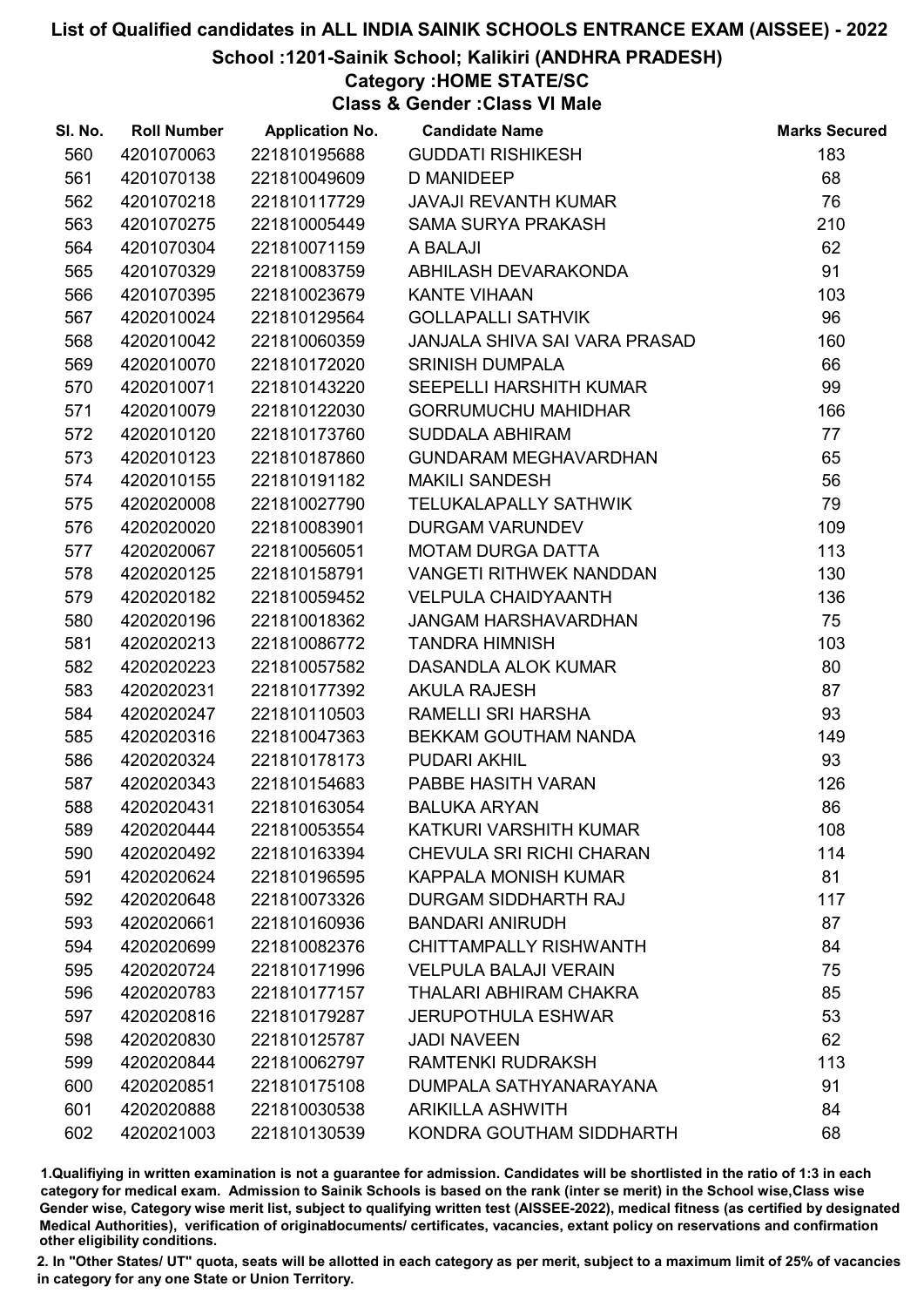# List of Qualified candidates in ALL INDIA SAINIK SCHOOLS ENTRANCE EXAM (AISSEE) - 2022 School :1201-Sainik School; Kalikiri (ANDHRA PRADESH) Category :HOME STATE/SC Class & Gender :Class VI Male

| SI. No. | <b>Roll Number</b> | <b>Application No.</b> | <b>Candidate Name</b> | <b>Marks Secured</b> |
|---------|--------------------|------------------------|-----------------------|----------------------|
| 603     | 4202021067         | 221810183689           | ERRA ABHI VARDHAN     | 71                   |

<sup>1.</sup>Qualifiying in written examination is not a guarantee for admission. Candidates will be shortlisted in the ratio of 1:3 in each category for medical exam. Admission to Sainik Schools is based on the rank (inter se merit) in the School wise,Class wise Gender wise, Category wise merit list, subject to qualifying written test (AISSEE-2022), medical fitness (as certified by designated Medical Authorities), verification of originablocuments/ certificates, vacancies, extant policy on reservations and confirmation other eligibility conditions.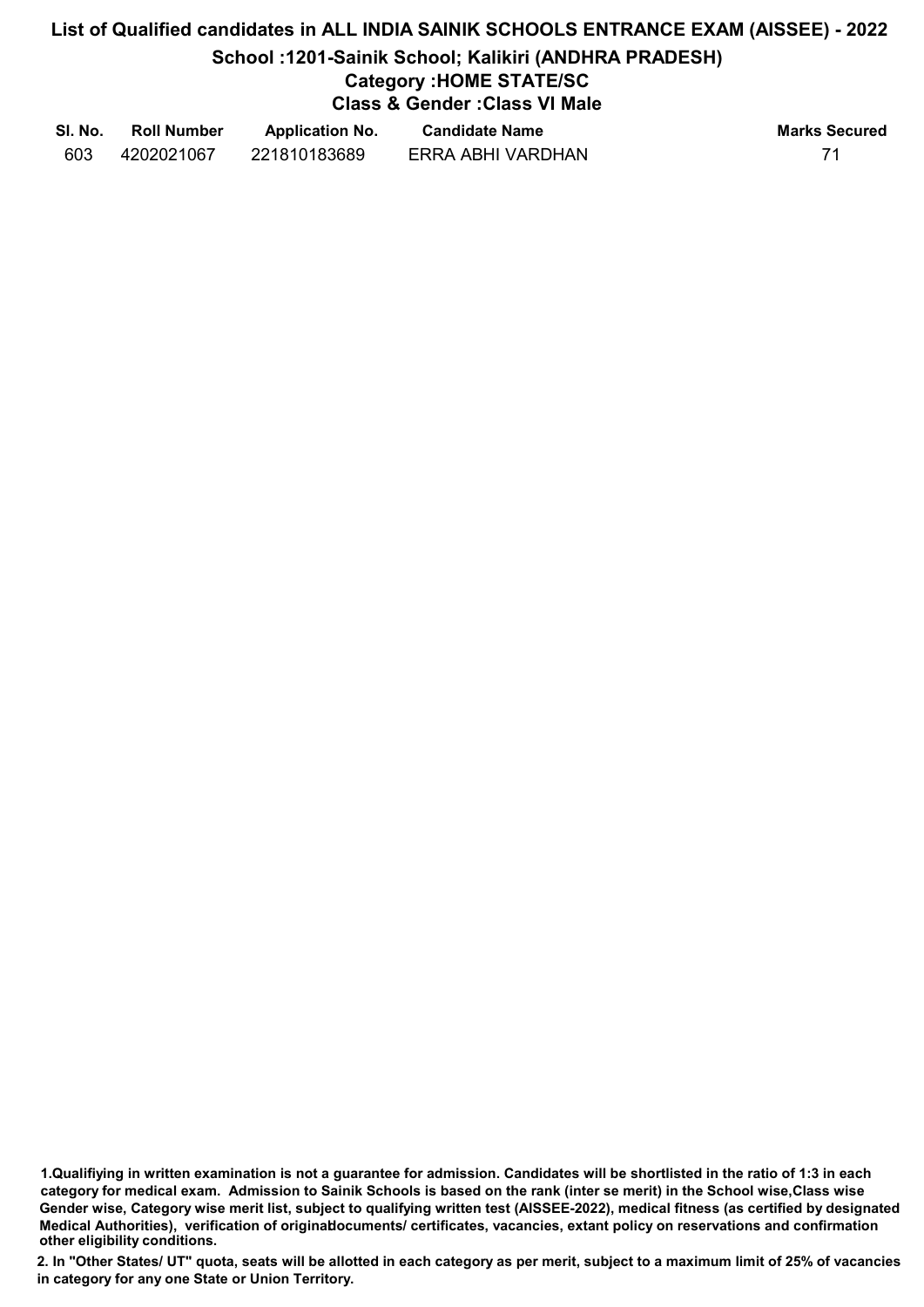School :1201-Sainik School; Kalikiri (ANDHRA PRADESH)

### Category :HOME STATE/ST

Class & Gender :Class VI Male

| SI. No. | <b>Roll Number</b> | <b>Application No.</b> | <b>Candidate Name</b>             | <b>Marks Secured</b> |
|---------|--------------------|------------------------|-----------------------------------|----------------------|
| 604     | 1201010018         | 221810151343           | NALLABOTHULA SAI MADHAN           | 113                  |
| 605     | 1201010019         | 221810160943           | S K GOVARDHAN NAIK                | 140                  |
| 606     | 1201010024         | 221810019763           | YANADI MANOJ KUMAR                | 75                   |
| 607     | 1201010031         | 221810059444           | KORRA SIVAKESAVA NAIK             | 96                   |
| 608     | 1201010049         | 221810169337           | P ABHINAY                         | 48                   |
| 609     | 1201010108         | 221810144130           | <b>B MURALI KRISHANA NAIK</b>     | 70                   |
| 610     | 1201010136         | 221810078560           | <b>VISLAVATH GOWTHAMNAIK</b>      | 99                   |
| 611     | 1201010157         | 221810128090           | <b>B VIKRAM</b>                   | 79                   |
| 612     | 1201010208         | 221810092051           | V KISHOR NAIK                     | 136                  |
| 613     | 1201010214         | 221810150951           | <b>G SHYAM SARAN</b>              | 104                  |
| 614     | 1201010220         | 221810123561           | M JATHIN VENKAT                   | 152                  |
| 615     | 1201010264         | 221810137702           | M RISHIKESH NAIK                  | 136                  |
| 616     | 1201010275         | 221810193812           | YERUKULA VISHNU                   | 73                   |
| 617     | 1201010277         | 221810145912           | J DINAKAR NAIK                    | 108                  |
| 618     | 1201010299         | 221810164142           | <b>BUKKE HEMANTH NAIK</b>         | 90                   |
| 619     | 1201010326         | 221810076103           | MOOD KISHAN KANTH NAIK            | 210                  |
| 620     | 1201010329         | 221810077503           | <b>SAKE LALITH</b>                | 125                  |
| 621     | 1201010370         | 221810005853           | <b>SAKE DHARMIK TEJA</b>          | 89                   |
| 622     | 1201010374         | 221810139163           | PALTHYA JASWANTH NAIK             | 77                   |
| 623     | 1201010397         | 221810021683           | K B MANOJ GOWTHAM                 | 45                   |
| 624     | 1201010418         | 221810096014           | D NIKHIL KUMAR                    | 162                  |
| 625     | 1201010426         | 221810060524           | <b>SAKE DARSHEEL</b>              | 199                  |
| 626     | 1201010439         | 221810104644           | K HEMANTH NAIK                    | 129                  |
| 627     | 1201010445         | 221810075554           | <b>B KARAN DHEER</b>              | 144                  |
| 628     | 1201010459         | 221810063074           | <b>BUKYA RAMCHARAN NAIK</b>       | 144                  |
| 629     | 1201010463         | 221810081374           | S HARSHA VARDHAN NAIK             | 96                   |
| 630     | 1201010471         | 221810051284           | <b>R.SAI SATHWIK RATHOD</b>       | 121                  |
| 631     | 1201020011         | 221810084425           | MOOD KRISHNA KANTH NAIK           | 187                  |
| 632     | 1201020046         | 221810097855           | <b>BUKKE LAKSHMI ITHIHAS NAIK</b> | 105                  |
| 633     | 1201020054         | 221810111075           | K KARTHIK NAIK                    | 126                  |
| 634     | 1201020060         | 221810035085           | <b>SAKE AASHRITH</b>              | 195                  |
| 635     | 1201020068         | 221810084495           | S SRAVAN KUMAR NAIK               | 87                   |
| 636     | 1201020082         | 221810000906           | P. VARUN TEJ                      | 131                  |
| 637     | 1201020087         | 221810153516           | <b>M SIVA KUMAR NAIK</b>          | 110                  |
| 638     | 1201020148         | 221810067886           | E LOKANATH NAIK                   | 89                   |
| 639     | 1201020156         | 221810093307           | Y VIKRANTH ARJUN                  | 99                   |
| 640     | 1201020200         | 221810015937           | <b>DEVARA MOHITH</b>              | 201                  |
| 641     | 1201020248         | 221810022797           | <b>B VISHNUVARDHAN NAIK</b>       | 109                  |
| 642     | 1201020331         | 221810140398           | R VASANTH KUMAR NAIK              | 105                  |
| 643     | 1201020351         | 221810097819           | <b>B VEDANTH NAIK</b>             | 86                   |
| 644     | 1201020352         | 221810079819           | <b>MANNILA KOUSHIK</b>            | 126                  |
| 645     | 1201020392         | 221810182469           | <b>MOTA PARTHU</b>                | 145                  |
| 646     | 1202010020         | 221810016196           | RAMAVATH NISHANTH NAYAK           | 82                   |

1.Qualifiying in written examination is not a guarantee for admission. Candidates will be shortlisted in the ratio of 1:3 in each category for medical exam. Admission to Sainik Schools is based on the rank (inter se merit) in the School wise,Class wise Gender wise, Category wise merit list, subject to qualifying written test (AISSEE-2022), medical fitness (as certified by designated Medical Authorities), verification of originablocuments/ certificates, vacancies, extant policy on reservations and confirmation other eligibility conditions.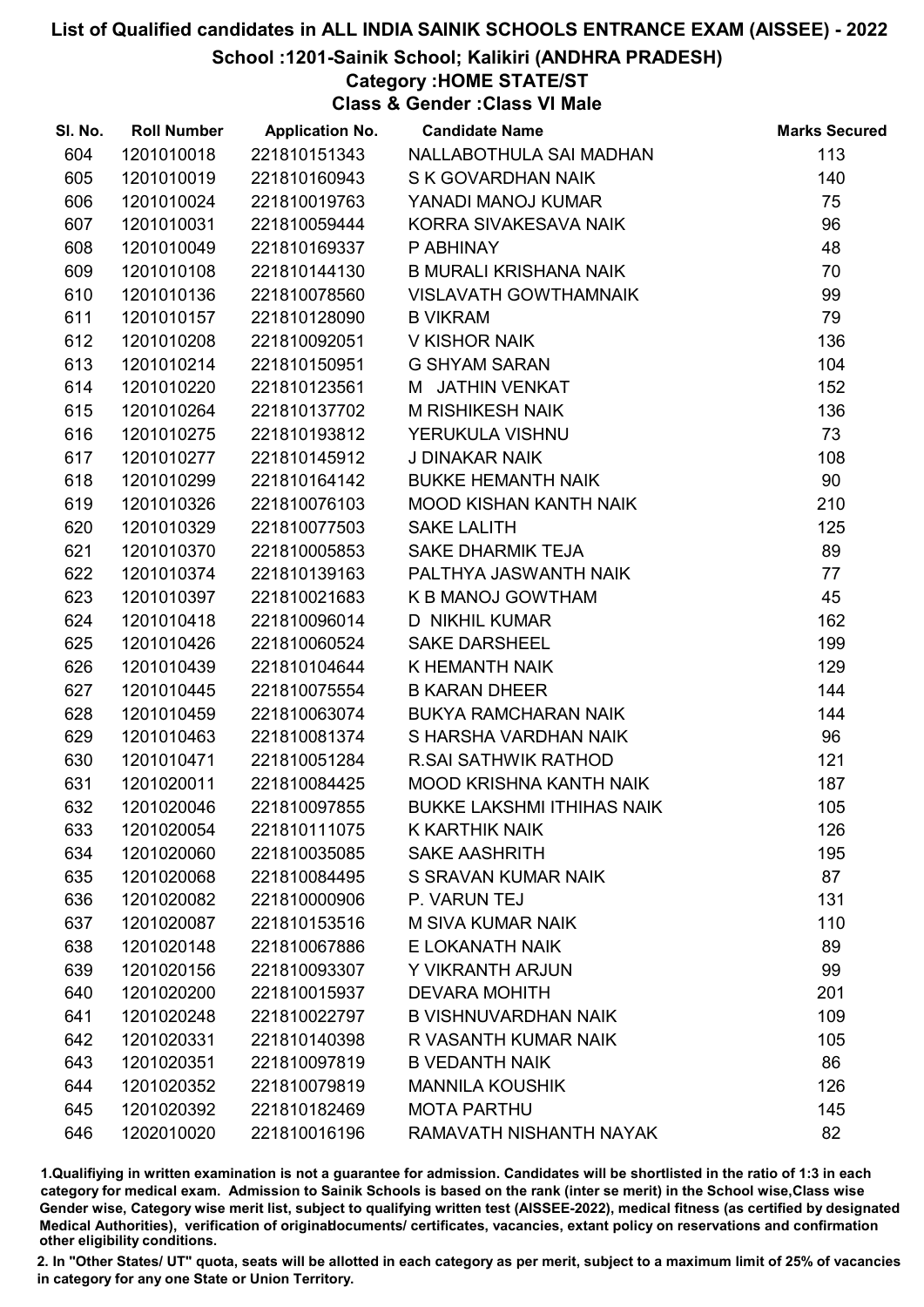School :1201-Sainik School; Kalikiri (ANDHRA PRADESH)

Category :HOME STATE/ST

Class & Gender :Class VI Male

| SI. No. | <b>Roll Number</b> | <b>Application No.</b> | <b>Candidate Name</b>              | <b>Marks Secured</b> |
|---------|--------------------|------------------------|------------------------------------|----------------------|
| 647     | 1202010021         | 221810015617           | RAMAVATH PRASHANTH NAYAK           | 124                  |
| 648     | 1202010073         | 221810073790           | <b>KOJJA SAI SATWIK</b>            | 120                  |
| 649     | 1202010130         | 221810171122           | SAI LOKESHWAR MALOTHU              | 151                  |
| 650     | 1202020031         | 221810144534           | NENAVATH GUNASHEKAR NAYAK          | 135                  |
| 651     | 1202020090         | 221810147445           | RAMAVATH LEELAKRISHNA NAIK         | 94                   |
| 652     | 1202020143         | 221810083356           | RAMAVATH KEERTHAN NAIK             | 147                  |
| 653     | 1202020146         | 221810195066           | DESAVATH PEDALAKSHMA NAIK          | 162                  |
| 654     | 1202020170         | 221810154617           | KORRA SASHI PREETHAM NAIK          | 97                   |
| 655     | 1202020190         | 221810108857           | MEDA JASWANTH SAI SRI HARSHA       | 73                   |
| 656     | 1202020238         | 221810076258           | KORRA GOPICHAND NAIK               | 89                   |
| 657     | 1202020289         | 221810160379           | <b>TEJAVATH MUNESH NAIK</b>        | 72                   |
| 658     | 1203010066         | 221810072833           | <b>RAGIRI ARJUN</b>                | 112                  |
| 659     | 1203010250         | 221810023770           | NALLAGONDAA VAYDEESH               | 125                  |
| 660     | 1203010472         | 221810130213           | <b>BUKKE RAM CHARAN NAIK</b>       | 108                  |
| 661     | 1203020129         | 221810048964           | <b>BUKKE HEMANTH NAIK</b>          | 144                  |
| 662     | 1203020146         | 221810173684           | KALINGIRI TEJESHWAR                | 96                   |
| 663     | 1203020191         | 221810047145           | <b>MUDE RISHI CHARAN NAIK</b>      | 127                  |
| 664     | 1203020203         | 221810068355           | MUDE UDAYKUMARNAIK                 | 127                  |
| 665     | 1203020239         | 221810142295           | <b>BUKKE GURUSAINATH NAIK</b>      | 102                  |
| 666     | 1203020328         | 221810137796           | <b>SATHUPATI BUNNY</b>             | 67                   |
| 667     | 1203020355         | 221810093727           | <b>BUKKE JAGADEESH NAIK</b>        | 122                  |
| 668     | 1203020366         | 221810049147           | <b>ESLAVATH CHETHAN KUMAR NAIK</b> | 93                   |
| 669     | 1203020384         | 221810129757           | JARAPALA MANOHAR NAIK              | 101                  |
| 670     | 1203020500         | 221810056788           | <b>BUKKE RITHIK NAIK</b>           | 181                  |
| 671     | 1203020531         | 221810159609           | KALINGIRI HEMA NAGA                | 68                   |
| 672     | 1203020536         | 221810161119           | KALIKIRI NAGA DEELIP KUMAR         | 72                   |
| 673     | 1203020624         | 221810156999           | MUDE LOHITH NAIK                   | 79                   |
| 674     | 1205010024         | 221810106980           | <b>SUGALI ROHITH NAYAK</b>         | 91                   |
| 675     | 1205010057         | 221810027962           | SUGALI JAGADEESH NAIK              | 120                  |
| 676     | 1205010065         | 221810147792           | MANGURAYI MANOYASHWANTH            | 118                  |
| 677     | 1205010147         | 221810020536           | YERUKALA GOWTHAM                   | 159                  |
| 678     | 1205010177         | 221810062587           | NENAVATH PRANEETH NAIK             | 73                   |
| 679     | 1205010215         | 221810163439           | <b>SUGALI SUSHANTHNAIK</b>         | 124                  |
| 680     | 1205010247         | 221810146410           | <b>K CHARAN</b>                    | 84                   |
| 681     | 1205010285         | 221810029150           | <b>MADASARI JYOTHI SWAROOP</b>     | 172                  |
| 682     | 1205010313         | 221810142670           | <b>KORACHA ANIL</b>                | 95                   |
| 683     | 1205010315         | 221810170870           | V SHIVA                            | 76                   |
| 684     | 1205010321         | 221810035380           | <b>M BHANU CHARAN NAYAK</b>        | 97                   |
| 685     | 1205010327         | 221810103780           | SUGALI MUDAVATH SUDHARSHAN         | 96                   |
| 686     | 1205010414         | 221810009561           | <b>BANOTH KOWSHIK NAIK</b>         | 123                  |
| 687     | 1205010422         | 221810103971           | PATHLAVATH PRABHAS NAIK            | 99                   |
| 688     | 1205010436         | 221810188491           | MUDAVATH PURUSHOTHAMUDU            | 118                  |
| 689     | 1205010454         | 221810162702           | <b>K SAI SAKETH</b>                | 91                   |

1.Qualifiying in written examination is not a guarantee for admission. Candidates will be shortlisted in the ratio of 1:3 in each category for medical exam. Admission to Sainik Schools is based on the rank (inter se merit) in the School wise,Class wise Gender wise, Category wise merit list, subject to qualifying written test (AISSEE-2022), medical fitness (as certified by designated Medical Authorities), verification of originablocuments/ certificates, vacancies, extant policy on reservations and confirmation other eligibility conditions.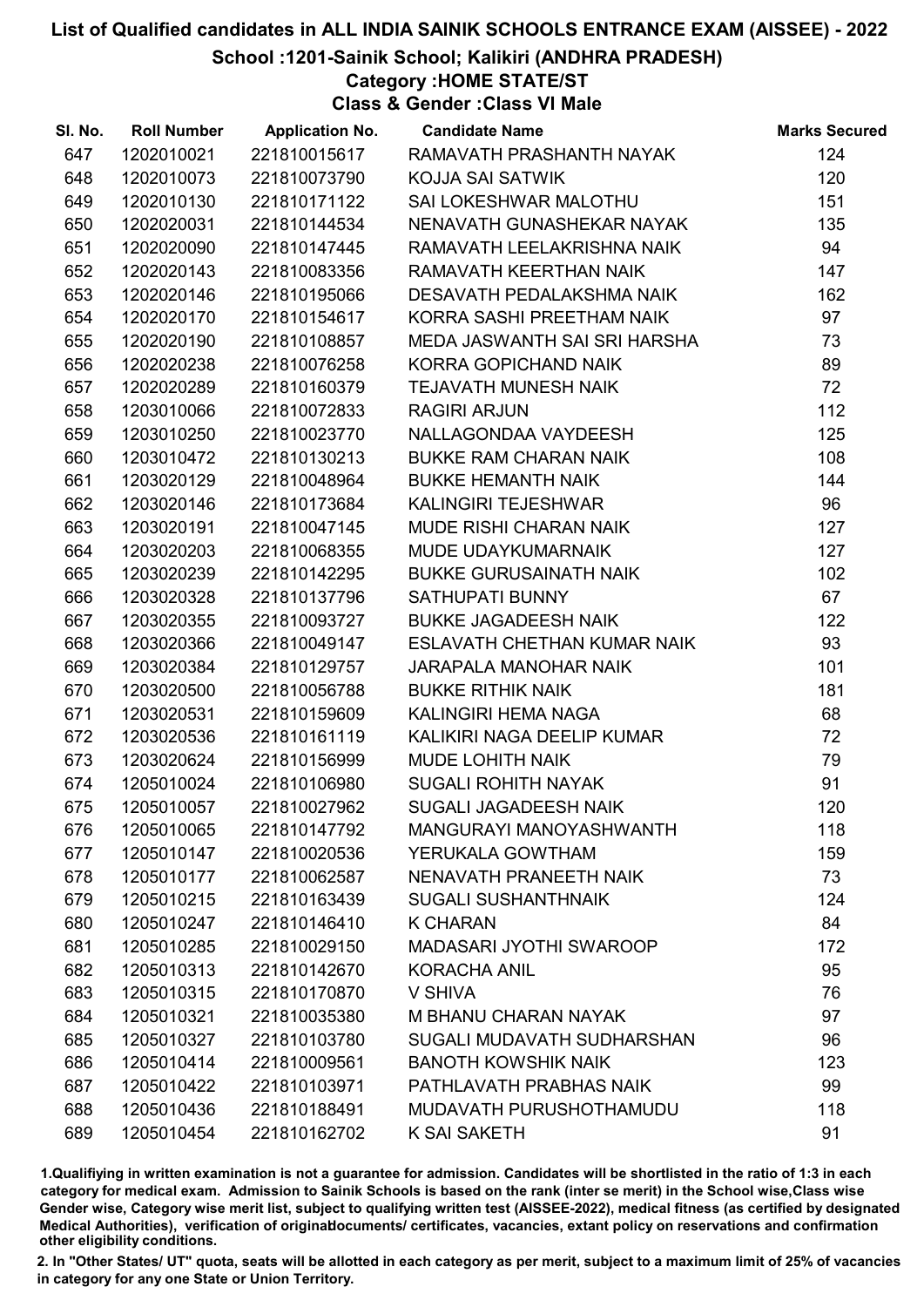#### School :1201-Sainik School; Kalikiri (ANDHRA PRADESH)

### Category :HOME STATE/ST

Class & Gender :Class VI Male

| SI. No. | <b>Roll Number</b> | <b>Application No.</b> | <b>Candidate Name</b>             | <b>Marks Secured</b> |
|---------|--------------------|------------------------|-----------------------------------|----------------------|
| 690     | 1205010461         | 221810058902           | ARASARI JAYA SURYA                | 85                   |
| 691     | 1205010525         | 221810156582           | A SAIADHVITHNAIK                  | 78                   |
| 692     | 1205010552         | 221810034903           | A ARJUN NAIK                      | 58                   |
| 693     | 1205010559         | 221810185613           | SUGALI GOWTHAM NAIK               | 96                   |
| 694     | 1205010624         | 221810063183           | <b>MOOD DEVARAJ NAIK</b>          | 72                   |
| 695     | 1205020044         | 221810049034           | <b>SAKE MANEESH</b>               | 180                  |
| 696     | 1205020057         | 221810151644           | NENAVATH DHEERENDRA NAIK          | 127                  |
| 697     | 1205020108         | 221810103594           | <b>SUGALI THAMAN NAIK</b>         | 93                   |
| 698     | 1205020131         | 221810017915           | <b>AVULA RISHIKESH</b>            | 94                   |
| 699     | 1205020145         | 221810161135           | RATHLAVATH HARISH NAIK            | 94                   |
| 700     | 1205020197         | 221810161695           | <b>B YASHWANTH</b>                | 74                   |
| 701     | 1205020199         | 221810058106           | <b>KALINGARI SRIKESH</b>          | 140                  |
| 702     | 1205020290         | 221810190296           | BILAVATH VISHNUVARDAN NAIK        | 112                  |
| 703     | 1205020308         | 221810023317           | RAMAVATH BHARAT NAIK              | 91                   |
| 704     | 1205020347         | 221810180157           | P VARSHITH VINAYAK                | 87                   |
| 705     | 1205020398         | 221810175008           | <b>M BHAGIRATH</b>                | 83                   |
| 706     | 1205020414         | 221810124028           | <b>MARJUN</b>                     | 89                   |
| 707     | 1205020433         | 221810018538           | RAGIRI NAGATHEJESWAR              | 34                   |
| 708     | 1205020563         | 221810148859           | <b>SUGALI AKHIL NAIK</b>          | 119                  |
| 709     | 1205020600         | 221810151889           | <b>M KARTHIK</b>                  | 98                   |
| 710     | 1205020603         | 221810033989           | <b>M SAICHARAN</b>                | 94                   |
| 711     | 1205020608         | 221810057199           | KETHAVATH DIVAKAR NAIK            | 105                  |
| 712     | 1206010110         | 221810055703           | DEVAVATH VAJRITH                  | 61                   |
| 713     | 1206010137         | 221810033444           | <b>REDDY SAI NIKHIL</b>           | 120                  |
| 714     | 1206010249         | 221810141358           | KAVETI SAI SANJAY                 | 141                  |
| 715     | 1206010255         | 221810043868           | <b>MALLI ANEESH</b>               | 100                  |
| 716     | 1206010264         | 221810147388           | <b>BATA VENKAT PARDHU</b>         | 106                  |
| 717     | 1207010155         | 221810066572           | <b>BANAVATH BHANU CHARAN</b>      | 153                  |
| 718     | 1207020037         | 221810129524           | ETTA ARUN KUMAR                   | 65                   |
| 719     | 1207020103         | 221810141806           | <b>KATTA VIJAY KUMAR</b>          | 104                  |
| 720     | 1207020171         | 221810068167           | MEGHAVATH SAI HARIKESH NAIK       | 136                  |
| 721     | 1207020194         | 221810188018           | <b>BHILAVATH MANOJ NAIK</b>       | 103                  |
| 722     | 1207020241         | 221810145729           | <b>VADITHE VISHAL KUMAR NAYAK</b> | 110                  |
| 723     | 1207020261         | 221810150799           | UYYALA NAGA CHAITANYA             | 78                   |
| 724     | 1208020080         | 221810141403           | <b>CHELE RANADHEER</b>            | 169                  |
| 725     | 1208020087         | 221810105613           | SARIYAM DEEP SRI RAJ JASWITH      | 55                   |
| 726     | 1208020299         | 221810085916           | <b>SARIYAM HARSHITH</b>           | 164                  |
| 727     | 1210010011         | 221810166221           | <b>M R SURYATEJA</b>              | 92                   |
| 728     | 1210010012         | 221810157721           | <b>BUKKE SAI CHARAN NAIK</b>      | 115                  |
| 729     | 1210010033         | 221810157633           | SREERAMULA SHANMUK                | 74                   |
| 730     | 1210010035         | 221810192853           | <b>BUKKE VIVEK NAIK</b>           | 86                   |
| 731     | 1210010072         | 221810042027           | <b>MUDE PALANI PRASAD NAIK</b>    | 107                  |
| 732     | 1210010081         | 221810077077           | R BINDUSAAR                       | 119                  |

1.Qualifiying in written examination is not a guarantee for admission. Candidates will be shortlisted in the ratio of 1:3 in each category for medical exam. Admission to Sainik Schools is based on the rank (inter se merit) in the School wise,Class wise Gender wise, Category wise merit list, subject to qualifying written test (AISSEE-2022), medical fitness (as certified by designated Medical Authorities), verification of originablocuments/ certificates, vacancies, extant policy on reservations and confirmation other eligibility conditions.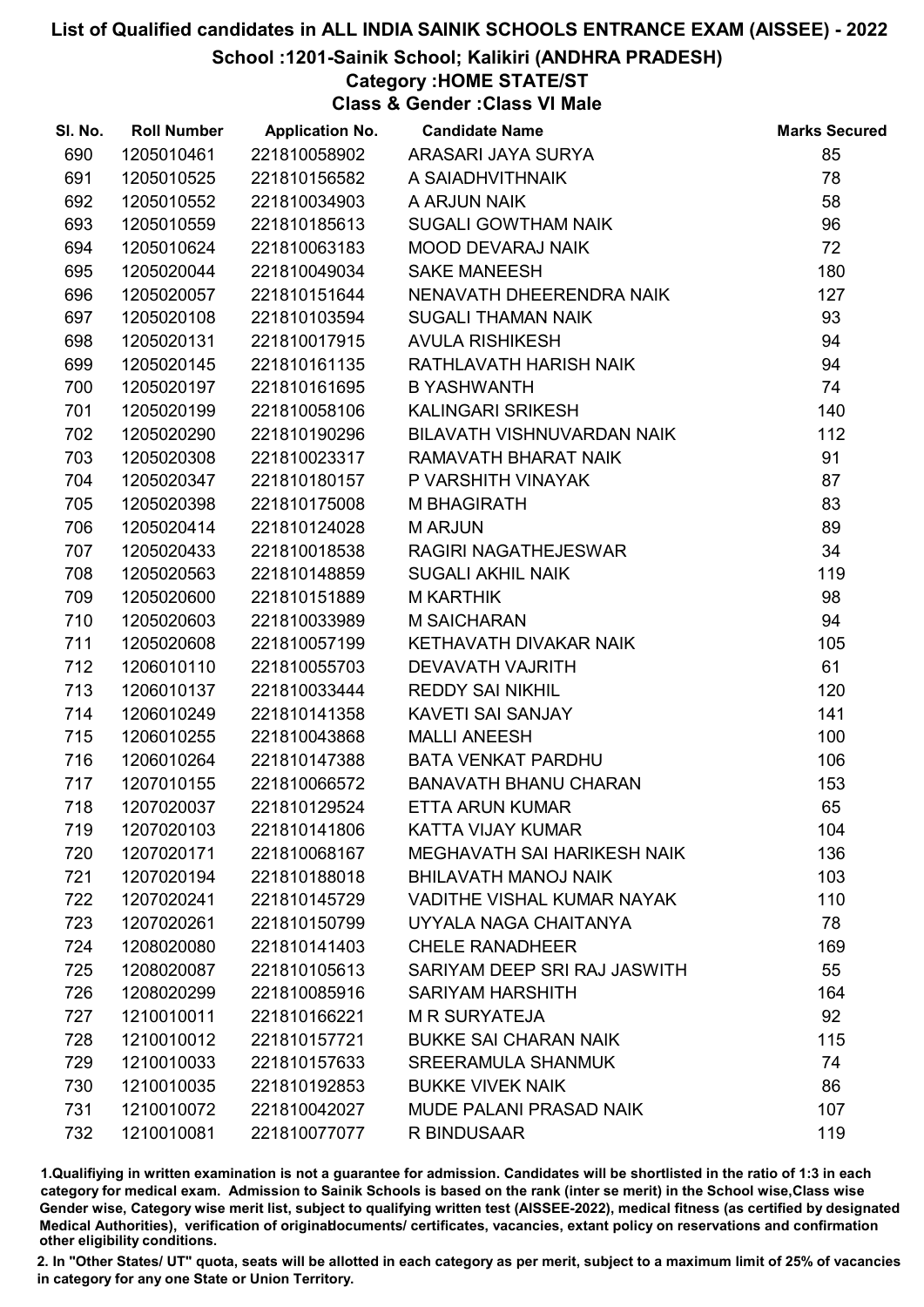School :1201-Sainik School; Kalikiri (ANDHRA PRADESH)

## Category :HOME STATE/ST

Class & Gender :Class VI Male

| SI. No. | <b>Roll Number</b> | <b>Application No.</b> | <b>Candidate Name</b>             | <b>Marks Secured</b> |
|---------|--------------------|------------------------|-----------------------------------|----------------------|
| 733     | 1210010148         | 221810066320           | ESLAVATH PAVAN KUMAR NAIK         | 148                  |
| 734     | 1210010221         | 221810058260           | C MAHIDHAR                        | 163                  |
| 735     | 1210010285         | 221810133890           | P DINESH TEJA                     | 83                   |
| 736     | 1210010288         | 221810073001           | PONNARASU LOHITH KUMAR            | 109                  |
| 737     | 1210020049         | 221810148171           | UYYALA UDAY CHAITANYA             | 174                  |
| 738     | 1210020052         | 221810087371           | MUDE GOWTHAM RATHOOD NAIK         | 106                  |
| 739     | 1210020082         | 221810191881           | A AKHILESH                        | 27                   |
| 740     | 1210020103         | 221810183591           | <b>VENKATAGIRI REVANTH</b>        | 76                   |
| 741     | 1210020144         | 221810067022           | <b>BHUKYA KALYAN RAJ</b>          | 206                  |
| 742     | 1210020182         | 221810038832           | VADITHYA RAGHAVA NAIK             | 19                   |
| 743     | 1210020235         | 221810188862           | <b>B CHARAN KUMAR NAIK</b>        | 82                   |
| 744     | 1210020281         | 221810144292           | <b>B ESWAR TEJA</b>               | 95                   |
| 745     | 1210020293         | 221810180792           | RAGIRI GNANA PRAKASH              | 81                   |
| 746     | 1210020308         | 221810183303           | <b>DEVARAKONDA KARTHIK</b>        | 99                   |
| 747     | 1210020332         | 221810058903           | <b>G MOHITH KUMAR</b>             | 157                  |
| 748     | 1210020373         | 221810188823           | B R THANUJ KUMAR NAYAK            | 118                  |
| 749     | 1210020407         | 221810110143           | MUDAY AKSHAY KUMAR NAIK           | 105                  |
| 750     | 1210020421         | 221810016453           | POMAR DEEVAN KUMAR NAIK           | 77                   |
| 751     | 1210020451         | 221810100473           | <b>B SANJAY NAIK</b>              | 90                   |
| 752     | 1210020466         | 221810054483           | MUDE LOKE SREEJAN NAIK            | 109                  |
| 753     | 1210020472         | 221810031783           | POMAR ARUN KUMAR NAIK             | 77                   |
| 754     | 1210020493         | 221810190993           | <b>BANAVATH JASWANTH NAIK</b>     | 121                  |
| 755     | 1210020563         | 221810047634           | MUDE POOJIT NAYAK                 | 150                  |
| 756     | 1210020610         | 221810160464           | <b>B GOVARDHAN NAIK</b>           | 90                   |
| 757     | 1210020613         | 221810039464           | V JEEVAN SAI NAIK                 | 155                  |
| 758     | 1210020625         | 221810069074           | M CHAITANYA KUMAR NAIK            | 91                   |
| 759     | 1210020659         | 221810016684           | KADIYAM LAKSHMI NARAYANA          | 87                   |
| 760     | 1210020681         | 221810149994           | V SIVA SANKAR NAIK                | 92                   |
| 761     | 1210030005         | 221810016025           | <b>MELPADI MAHESH</b>             | 81                   |
| 762     | 1210030009         | 221810181325           | <b>BUKYA KEDHAR NATH NAIK</b>     | 168                  |
| 763     | 1210030031         | 221810085135           | <b>B GNANASAI NAIK</b>            | 105                  |
| 764     | 1210030132         | 221810147485           | <b>K TANAV</b>                    | 122                  |
| 765     | 1210030161         | 221810075695           | <b>MUDE MANEESH NAIK</b>          | 82                   |
| 766     | 1210030187         | 221810116216           | <b>BUKKE KARTHI SUCHETAN NAIK</b> | 139                  |
| 767     | 1210030220         | 221810159236           | <b>MUDE SRIKAR NAIK</b>           | 77                   |
| 768     | 1210030238         | 221810038146           | PUJARI JASWANTH                   | 103                  |
| 769     | 1210030263         | 221810108356           | <b>B SOMESWAR NAIK</b>            | 102                  |
| 770     | 1210030276         | 221810153066           | <b>B SAI CHARAN</b>               | 164                  |
| 771     | 1210030279         | 221810099066           | MUDAVATH VIDYA SAGAR NAIK         | 99                   |
| 772     | 1210030286         | 221810040566           | R AAKARSHAN                       | 172                  |
| 773     | 1210040068         | 221810100317           | <b>J.NIRANJAN KUMAR NAIK</b>      | 90                   |
| 774     | 1210040085         | 221810077027           | SAKE HARSHITH SAI TEJ             | 191                  |
| 775     | 1210040106         | 221810139537           | <b>J BHARATH KUMAR</b>            | 127                  |

1.Qualifiying in written examination is not a guarantee for admission. Candidates will be shortlisted in the ratio of 1:3 in each category for medical exam. Admission to Sainik Schools is based on the rank (inter se merit) in the School wise,Class wise Gender wise, Category wise merit list, subject to qualifying written test (AISSEE-2022), medical fitness (as certified by designated Medical Authorities), verification of originablocuments/ certificates, vacancies, extant policy on reservations and confirmation other eligibility conditions.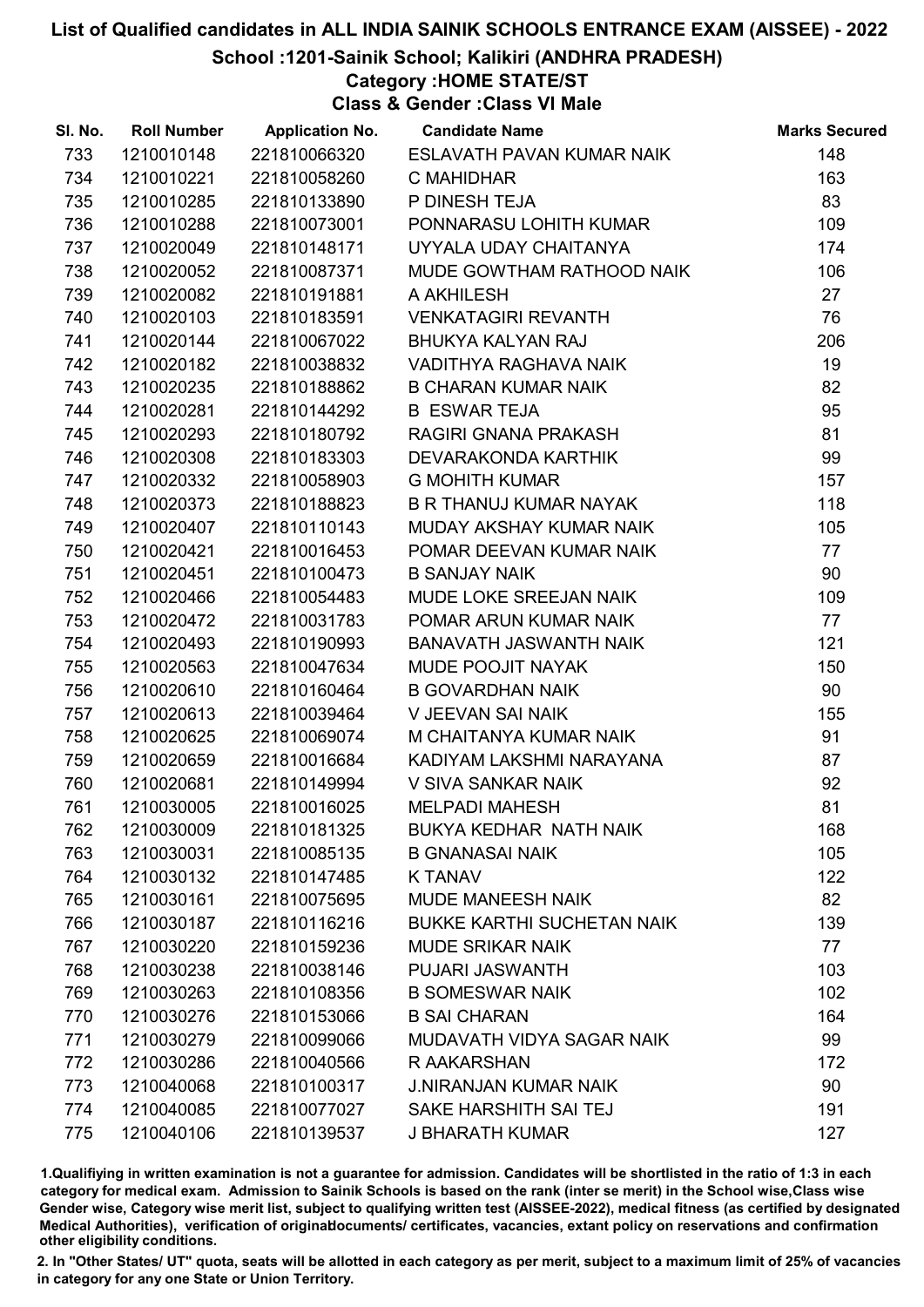#### School :1201-Sainik School; Kalikiri (ANDHRA PRADESH)

### Category :HOME STATE/ST

Class & Gender :Class VI Male

| SI. No. | <b>Roll Number</b> | <b>Application No.</b> | <b>Candidate Name</b>         | <b>Marks Secured</b> |
|---------|--------------------|------------------------|-------------------------------|----------------------|
| 776     | 1210040110         | 221810027937           | <b>M KARTHIK NAIK</b>         | 76                   |
| 777     | 1210040116         | 221810054647           | MUDE VARSHITH NAIK            | 123                  |
| 778     | 1210040175         | 221810086377           | <b>BATTA RUTHVIK</b>          | 118                  |
| 779     | 1210040213         | 221810197597           | R ROHITH                      | 47                   |
| 780     | 1210040214         | 221810078597           | <b>B R DHANUSH NAIK</b>       | 85                   |
| 781     | 1210050012         | 221810082448           | MUDE PRAJWAL NAIK             | 73                   |
| 782     | 1210050041         | 221810126168           | <b>B BOSE AVANEESH</b>        | 119                  |
| 783     | 1210050112         | 221810142498           | <b>MD HITHESH NAIK</b>        | 120                  |
| 784     | 1210050172         | 221810157139           | P LAKSHITH SAI                | 112                  |
| 785     | 1210050245         | 221810035279           | MUDE JAYAVARDHAN NAIK         | 91                   |
| 786     | 1210050270         | 221810118489           | <b>B LAKSHITH SAI NAIK</b>    | 96                   |
| 787     | 1210050271         | 221810038589           | MUDE THUNISHVISWATEJ          | 242                  |
| 788     | 1210050282         | 221810096199           | MUDE GIRI PRAKASH NAIK        | 114                  |
| 789     | 1210050289         | 221810048499           | <b>T JASWANTH SEKHAR</b>      | 106                  |
| 790     | 1210050292         | 221810141799           | <b>M YASHWANTH SAI</b>        | 120                  |
| 791     | 1211010078         | 221810185250           | DUNGROTHU HARSHA VARDHAN      | 73                   |
| 792     | 1211010143         | 221810013241           | <b>TEJAVATH ASSWIT NANDAN</b> | 187                  |
| 793     | 1211010162         | 221810095461           | <b>BODA SRAVAN KUMAR</b>      | 129                  |
| 794     | 1211020038         | 221810083974           | <b>BADAVATH SAI SANDEEP</b>   | 69                   |
| 795     | 1211020048         | 221810140194           | BANAVATHU SHANMUKHA SAI       | 93                   |
| 796     | 1211020204         | 221810177617           | <b>BANOTH SUSHANTH</b>        | 100                  |
| 797     | 1211020288         | 221810174948           | <b>BANOTH JASWANTH</b>        | 85                   |
| 798     | 1212030300         | 221810063405           | <b>SURAKATHI RISHI</b>        | 113                  |
| 799     | 1213020173         | 221810080442           | NARAJI MOHANA MURARI          | 78                   |
| 800     | 2701010211         | 221810045561           | SAKE JYOSHIT                  | 93                   |
| 801     | 2703020201         | 221810081855           | <b>D JAIDEV NAIK</b>          | 89                   |
| 802     | 2704040712         | 221810049587           | K PRITHVIRAJ RATHOD           | 98                   |
| 803     | 4102020072         | 221810037871           | <b>NALABAYI VINAY</b>         | 168                  |
| 804     | 4201020012         | 221810141050           | <b>LAKAVATH LIKHITH</b>       | 72                   |
| 805     | 4201020028         | 221810153841           | <b>GUGULOTH MUNNA</b>         | 78                   |
| 806     | 4201020103         | 221810130118           | <b>MALOTH HEMANTH NAYAK</b>   | 100                  |
| 807     | 4201020280         | 221810136630           | <b>K ARJUN RATHOD</b>         | 135                  |
| 808     | 4201020335         | 221810129250           | <b>BADAVATH SAITEJA</b>       | 82                   |
| 809     | 4201020419         | 221810110670           | <b>MUDAVATH RAHUL NAIK</b>    | 72                   |
| 810     | 4201020441         | 221810084080           | <b>BANAVATH AKHIL</b>         | 132                  |
| 811     | 4201030062         | 221810164101           | AMGOTHU SAI CHARAN            | 117                  |
| 812     | 4201030096         | 221810058011           | <b>MALOTH VIGNESH</b>         | 92                   |
| 813     | 4201030137         | 221810167121           | <b>BANOTH SHARMITH SAI</b>    | 134                  |
| 814     | 4201030138         | 221810138221           | RAMAVATH POORNA CHANDRA       | 101                  |
| 815     | 4201030139         | 221810001321           | <b>SAI LOKESH BANOTHU</b>     | 140                  |
| 816     | 4201030176         | 221810146631           | <b>MUDAVATH VIVEK</b>         | 63                   |
| 817     | 4201030259         | 221810162951           | SAPAVATH KARTHIKEYAN          | 144                  |
| 818     | 4201030278         | 221810081361           | <b>JADHAV RISHIKESH NAIK</b>  | 119                  |

1.Qualifiying in written examination is not a guarantee for admission. Candidates will be shortlisted in the ratio of 1:3 in each category for medical exam. Admission to Sainik Schools is based on the rank (inter se merit) in the School wise,Class wise Gender wise, Category wise merit list, subject to qualifying written test (AISSEE-2022), medical fitness (as certified by designated Medical Authorities), verification of originablocuments/ certificates, vacancies, extant policy on reservations and confirmation other eligibility conditions.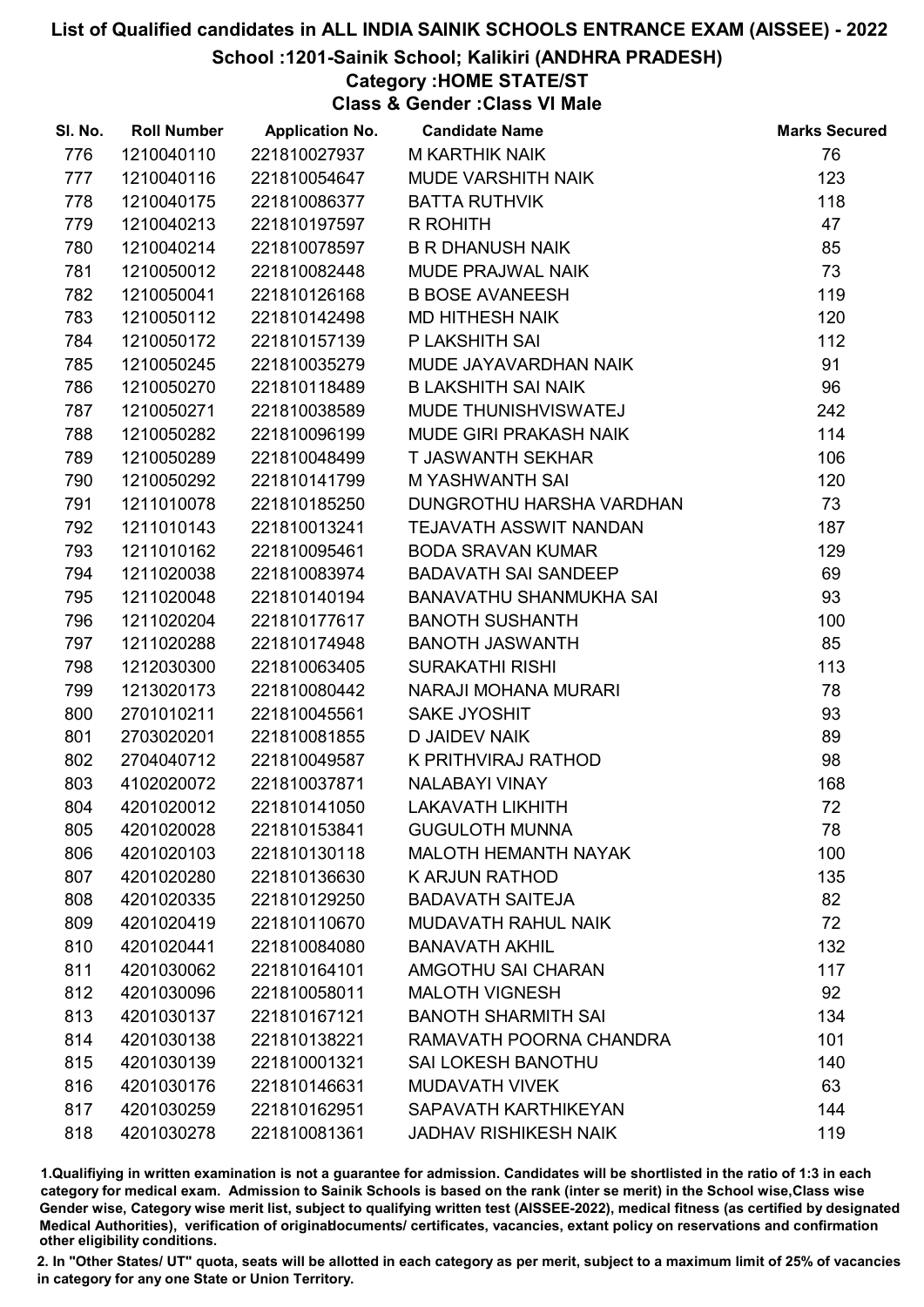#### School :1201-Sainik School; Kalikiri (ANDHRA PRADESH)

### Category :HOME STATE/ST

Class & Gender :Class VI Male

| SI. No. | <b>Roll Number</b> | <b>Application No.</b> | <b>Candidate Name</b>          |    | <b>Marks Secured</b> |
|---------|--------------------|------------------------|--------------------------------|----|----------------------|
| 819     | 4201030332         | 221810155081           | <b>GUGULOTH KARTHIK</b>        |    | 117                  |
| 820     | 4201030429         | 221810070012           | PAWAR ABHINAV                  |    | 205                  |
| 821     | 4201030471         | 221810085912           | MOODU DHANUSH CHAVAN           |    | 104                  |
| 822     | 4201030544         | 221810087732           | DEVASOTH SRI RAM NAYAK         |    | 83                   |
| 823     | 4201030650         | 221810105072           | <b>NENAVATH SRIRAM</b>         |    | 236                  |
| 824     | 4201030664         | 221810096472           | V MANOJ KUMAR                  |    | 86                   |
| 825     | 4201030729         | 221810115092           | NANAVATH SRIKAR                |    | 117                  |
| 826     | 4201040002         | 221810147303           | KANDULA SAI CHARAN             |    | 90                   |
| 827     | 4201040016         | 221810160703           | KODAVATH HEMANTH NAYAK         |    | 72                   |
| 828     | 4201040101         | 221810004333           | <b>HALAVATH JAGADEESH</b>      |    | 163                  |
| 829     | 4201040119         | 221810166833           | <b>BHUKYA JAYA KUMAR</b>       |    | 64                   |
| 830     | 4201040141         | 221810037643           | L SRIRAM CHAWAN                |    | 122                  |
| 831     | 4201040167         | 221810007353           | <b>RATHULA NIKHIL</b>          |    | 98                   |
| 832     | 4201040203         | 221810116663           | NENAVATH GANESH NAIK           |    | 66                   |
| 833     | 4201040252         | 221810179973           | <b>BHUKYA AKHIL</b>            |    | 54                   |
| 834     | 4201040272         | 221810127783           | DHANAVATH NISHANTH             |    | 70                   |
| 835     | 4201040280         | 221810135093           | P VASANTH                      |    | 149                  |
| 836     | 4201040374         | 221810161614           | AJMEERA GEEYAR SWAMI           |    | 76                   |
| 837     | 4201040392         | 221810196224           | <b>BANOTH JOSH</b>             |    | 116                  |
| 838     | 4201040449         | 221810085044           | POLA RAM CHARAN                |    | 75                   |
| 839     | 4201040456         | 221810170344           | <b>JARPULA NIHAL NAIK</b>      |    | 90                   |
| 840     | 4201040474         | 221810185844           | <b>SEDMAKI ANANTH KUMAR</b>    |    | 106                  |
| 841     | 4201040517         | 221810114364           | MALOTH JEEVAN PREM TEJA        |    | 104                  |
| 842     | 4201040518         | 221810106364           | <b>KARAMTOT LOKESH NAIK</b>    |    | 96                   |
| 843     | 4201040542         | 221810107964           | RAMAVATH SANDEEP               |    | 104                  |
| 844     | 4201040556         | 221810009374           | <b>VUDTHYAVATH PINAKA PANI</b> |    | 151                  |
| 845     | 4201040583         | 221810059084           | V ABHINAV                      |    | 215                  |
| 846     | 4201040687         | 221810010315           | <b>GUGULOTH PRATHEEK</b>       |    | 91                   |
| 847     | 4201040689         | 221810104315           | NENAVATH SIDDARTHA             |    | 89                   |
| 848     | 4201040715         | 221810060025           | NENAVATH KEDARNATH             |    | 118                  |
| 849     | 4201050052         | 221810032735           | NENAVATH PRAMOD                |    | 77                   |
| 850     | 4201050077         | 221810127645           | DHARAVATH MAHESH               |    | 82                   |
| 851     | 4201050152         | 221810078965           | KETHAVATH RISHI VARDHAN        |    | 107                  |
| 852     | 4201050172         | 221810143475           | PALATHYA SHARATH               |    | 127                  |
| 853     | 4201050177         | 221810169575           | NENAVATH SAI BHANU VARA        |    | 74                   |
| 854     | 4201050182         | 221810009675           | <b>K DINESH</b>                | CG | 74                   |
| 855     | 4201050185         | 221810176775           | <b>ADANYA VARUN</b>            |    | 95                   |
| 856     | 4201050189         | 221810173975           | <b>BANAVATHU CHARAN NAYAK</b>  |    | 87                   |
| 857     | 4201050211         | 221810077685           | <b>MUNAVATH SAI KRISHNA</b>    |    | 113                  |
| 858     | 4201050244         | 221810146695           | MUDAVATH RITHVIK CHOUHAN       |    | 68                   |
| 859     | 4201050248         | 221810192895           | <b>NENAVATH KARTHIK</b>        |    | 74                   |
| 860     | 4201050262         | 221810057206           | <b>BANOTH BHAVISH</b>          |    | 151                  |
| 861     | 4201050267         | 221810044306           | DEVARAKONDA.VARUNSIDDARTH      |    | 93                   |

1.Qualifiying in written examination is not a guarantee for admission. Candidates will be shortlisted in the ratio of 1:3 in each category for medical exam. Admission to Sainik Schools is based on the rank (inter se merit) in the School wise,Class wise Gender wise, Category wise merit list, subject to qualifying written test (AISSEE-2022), medical fitness (as certified by designated Medical Authorities), verification of originablocuments/ certificates, vacancies, extant policy on reservations and confirmation other eligibility conditions.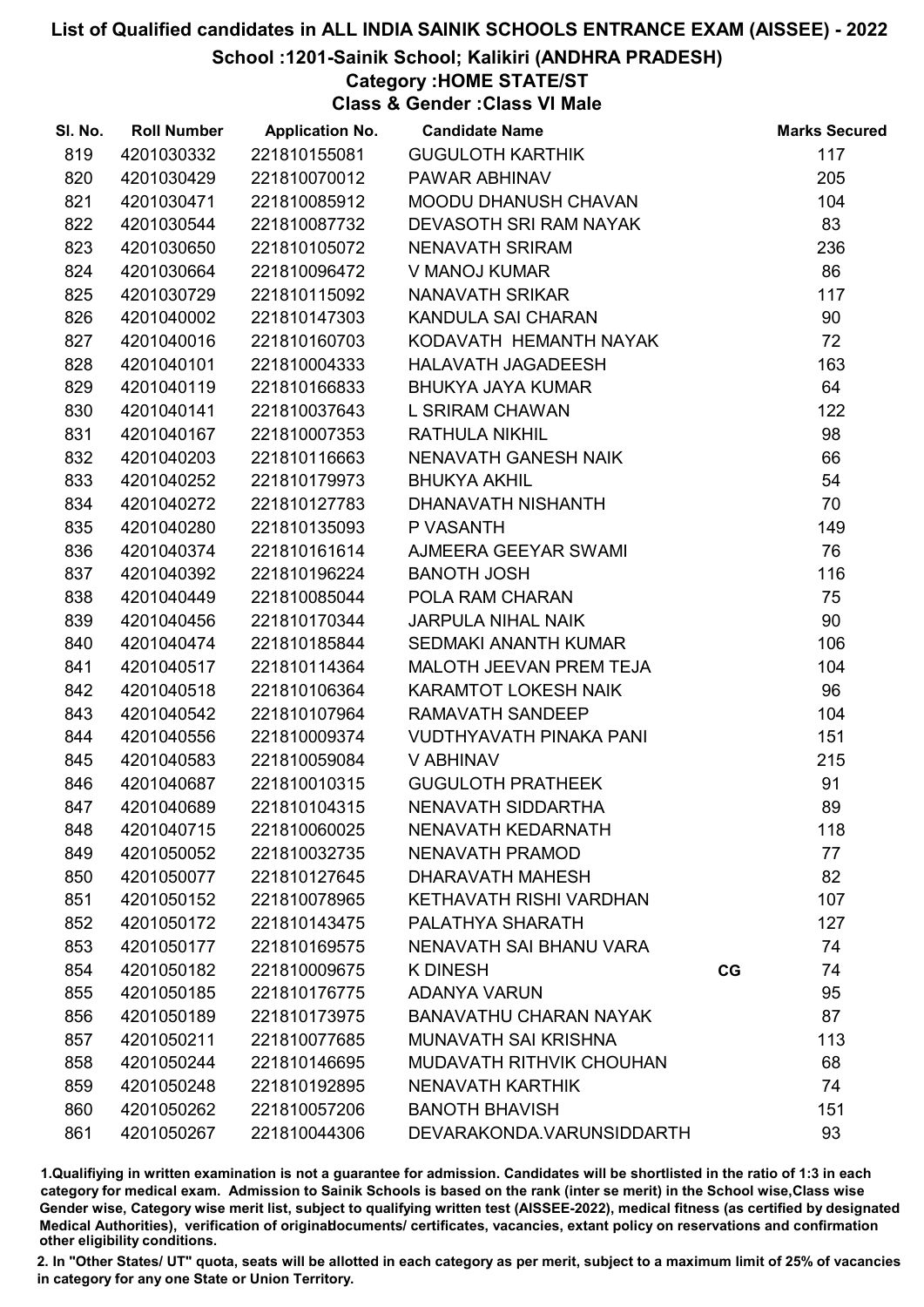#### School :1201-Sainik School; Kalikiri (ANDHRA PRADESH)

### Category :HOME STATE/ST

Class & Gender :Class VI Male

| SI. No. | <b>Roll Number</b> | <b>Application No.</b> | <b>Candidate Name</b>           | <b>Marks Secured</b> |
|---------|--------------------|------------------------|---------------------------------|----------------------|
| 862     | 4201050291         | 221810180906           | DUNGAVATH AYUSH                 | 100                  |
| 863     | 4201050332         | 221810193326           | RAMAVATH EESHWAR NAIK           | 112                  |
| 864     | 4201050391         | 221810083736           | <b>B N VIVEK</b>                | 116                  |
| 865     | 4201050487         | 221810175666           | <b>AMGOTH VINAYAK</b>           | 117                  |
| 866     | 4201050488         | 221810052766           | MUDAVATH VAMSHI KRISHNA         | 80                   |
| 867     | 4201050500         | 221810175966           | <b>MADAGANI VIJAY KUMAR</b>     | 53                   |
| 868     | 4201050515         | 221810070576           | NENAVATH AJAY KUMAR             | 102                  |
| 869     | 4201050590         | 221810093896           | <b>KOUSHIK KUMBAM</b>           | 162                  |
| 870     | 4201050595         | 221810089996           | BHUKYA MANIKRISHNA NAYAK        | 78                   |
| 871     | 4201050600         | 221810150107           | SIDDHARDHA SINGH RATHORE        | 189                  |
| 872     | 4201060043         | 221810175317           | ADANYA VARSHITH                 | 86                   |
| 873     | 4201060110         | 221810124037           | DHARAVATH SUJITH                | 146                  |
| 874     | 4201060126         | 221810122337           | <b>GUGULOTHU PHANEETH</b>       | 113                  |
| 875     | 4201060132         | 221810073537           | JATAVATH ANIKSHITH NAIK         | 148                  |
| 876     | 4201060174         | 221810093747           | N REHANSH RATHOD                | 106                  |
| 877     | 4201060202         | 221810075857           | <b>KETHAVATH KIRAN</b>          | 165                  |
| 878     | 4201060222         | 221810135367           | KETHAVATH DHARMESH RATNAM       | 103                  |
| 879     | 4201060240         | 221810140077           | M GNAPAK TEJ CHOWHAN            | 71                   |
| 880     | 4201060308         | 221810139987           | NENAVATH RAMCHARAN              | 72                   |
| 881     | 4201060311         | 221810004097           | VADTHYAVATH AKSHITH             | 109                  |
| 882     | 4201060384         | 221810188708           | <b>KORRA BALU NAIK</b>          | 70                   |
| 883     | 4201060450         | 221810085428           | <b>MOODU VISHWA KARTHIK</b>     | 160                  |
| 884     | 4201060494         | 221810109048           | KATROTH SAI KETHAN              | 95                   |
| 885     | 4201060524         | 221810173848           | <b>MALOTH SRI SAI HARSHITH</b>  | 66                   |
| 886     | 4201060546         | 221810110458           | KETHAVATH AARYAN NAYAK          | 95                   |
| 887     | 4201070004         | 221810011768           | <b>JARUPULA SEETHANUSH</b>      | 68                   |
| 888     | 4201070019         | 221810027178           | J PRANEETH NAIK                 | 114                  |
| 889     | 4201070061         | 221810119588           | VADTHYAVATH ROHAN CHANDRA       | 131                  |
| 890     | 4201070082         | 221810174198           | <b>BANOTH KISHORE NAYAK</b>     | 58                   |
| 891     | 4201070088         | 221810038298           | <b>GUGULOTH HARSHIL</b>         | 185                  |
| 892     | 4201070115         | 221810190109           | <b>CHINTHA HARSHITH</b>         | 112                  |
| 893     | 4201070157         | 221810119909           | <b>MUDAVATH PRAKASH NAIK</b>    | 70                   |
| 894     | 4201070167         | 221810131219           | <b>BADAVATH JAYAKRISHNA</b>     | 105                  |
| 895     | 4201070242         | 221810157439           | RATHLAVATH JAGAN                | 68                   |
| 896     | 4201070260         | 221810149939           | MUDAVATH YASHWANTH              | 160                  |
| 897     | 4201070303         | 221810141159           | <b>GUGULOTHU MADHAN CHANDRA</b> | 93                   |
| 898     | 4201070335         | 221810157859           | <b>KUNJA.RAM CHARAN</b>         | 168                  |
| 899     | 4201070347         | 221810012269           | <b>RATHOD HARSHITH</b>          | 158                  |
| 900     | 4201070375         | 221810122969           | <b>TODASAM ARNAV</b>            | 155                  |
| 901     | 4201070407         | 221810046979           | NENAVATH JAYAVARDHAN NAIK       | 190                  |
| 902     | 4201070410         | 221810166089           | KOLA DEVARAJ SINGH              | 53                   |
| 903     | 4201070464         | 221810027599           | SUNNAM VENKATA NAGA             | 125                  |
| 904     | 4202010045         | 221810102679           | <b>JADHAV PRUDHVI RAJ</b>       | 78                   |

1.Qualifiying in written examination is not a guarantee for admission. Candidates will be shortlisted in the ratio of 1:3 in each category for medical exam. Admission to Sainik Schools is based on the rank (inter se merit) in the School wise,Class wise Gender wise, Category wise merit list, subject to qualifying written test (AISSEE-2022), medical fitness (as certified by designated Medical Authorities), verification of originablocuments/ certificates, vacancies, extant policy on reservations and confirmation other eligibility conditions.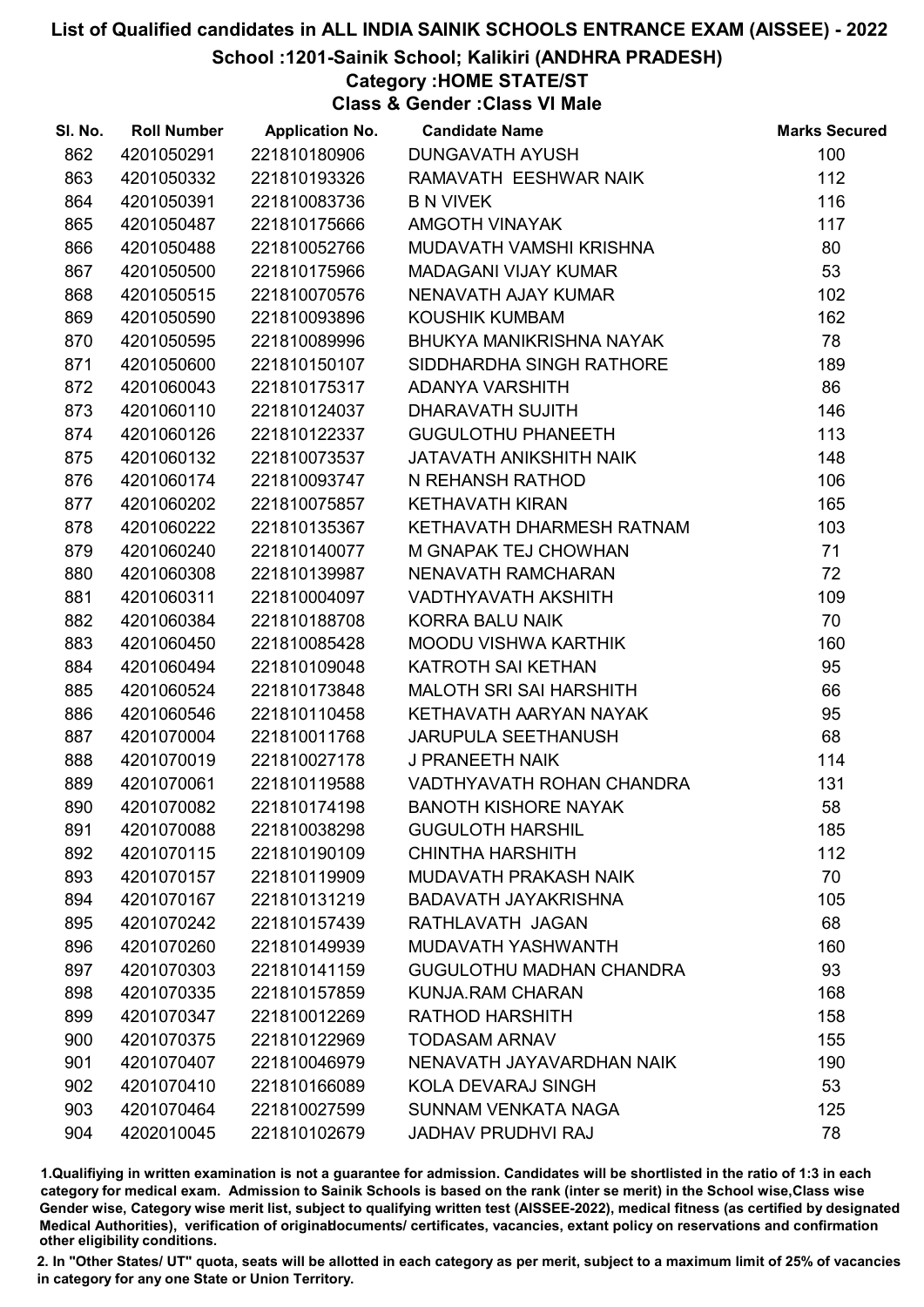School :1201-Sainik School; Kalikiri (ANDHRA PRADESH)

Category :HOME STATE/ST

Class & Gender :Class VI Male

| SI. No. | <b>Roll Number</b> | <b>Application No.</b> | <b>Candidate Name</b>             | <b>Marks Secured</b> |
|---------|--------------------|------------------------|-----------------------------------|----------------------|
| 905     | 4202010136         | 221810111870           | <b>VANKUDOTH</b>                  | 56                   |
| 906     | 4202020133         | 221810008402           | MARAPA KISHAN KANAIAH             | 71                   |
| 907     | 4202020254         | 221810192113           | <b>LOKINI RONITH YUVARAJ</b>      | 112                  |
| 908     | 4202020260         | 221810057123           | <b>BHUKYA AADHVIK</b>             | 133                  |
| 909     | 4202020263         | 221810180523           | <b>BODA VARSHITH</b>              | 119                  |
| 910     | 4202020361         | 221810091793           | <b>JADHAV RISHIKANTH</b>          | 86                   |
| 911     | 4202020371         | 221810144404           | <b>BHUKYA JATHIN</b>              | 106                  |
| 912     | 4202020402         | 221810190724           | <b>JADHAV VENU NAYAK</b>          | 94                   |
| 913     | 4202020407         | 221810154134           | DHARAVATH YASHWANTH NAYAK         | 90                   |
| 914     | 4202020479         | 221810038974           | <b>JADHAV KARTHIK NAYAK</b>       | 64                   |
| 915     | 4202020596         | 221810012375           | <b>BADAVATH SRI VIGNESHWAR</b>    | 85                   |
| 916     | 4202020635         | 221810197706           | KORIPELLI VIKSHITH                | 83                   |
| 917     | 4202020716         | 221810190096           | ADE HARSHITH NAIK                 | 73                   |
| 918     | 4202020735         | 221810181017           | BHUKYA RESHWANTH NAIK             | 72                   |
| 919     | 4202020736         | 221810132017           | <b>BANOTHU THIRUPATHI</b>         | 60                   |
| 920     | 4202020784         | 221810181257           | <b>BADAVATH SIDDHARTH</b>         | 87                   |
| 921     | 4202020797         | 221810158667           | <b>RATOD VIVAK</b>                | 165                  |
| 922     | 4202020880         | 221810165928           | <b>GUGLAVATH VISHWATEJA</b>       | 83                   |
| 923     | 4202020883         | 221810020338           | <b>BADAVATH SOURABH SIDDARTHA</b> | 110                  |
| 924     | 4202020931         | 221810120968           | <b>KUMRA VIGNESHWAR</b>           | 102                  |
| 925     | 4202020964         | 221810185709           | NUNAVATH SANKEETH SAI             | 105                  |
| 926     | 4202020969         | 221810083119           | <b>CHAVAN TRINETRA</b>            | 89                   |
| 927     | 4202020986         | 221810109629           | <b>EGAM THANWISH SHIVA</b>        | 166                  |
| 928     | 4202021000         | 221810180439           | K.B.ARYAN DEV NAIK                | 144                  |

<sup>1.</sup>Qualifiying in written examination is not a guarantee for admission. Candidates will be shortlisted in the ratio of 1:3 in each category for medical exam. Admission to Sainik Schools is based on the rank (inter se merit) in the School wise,Class wise Gender wise, Category wise merit list, subject to qualifying written test (AISSEE-2022), medical fitness (as certified by designated Medical Authorities), verification of originablocuments/ certificates, vacancies, extant policy on reservations and confirmation other eligibility conditions.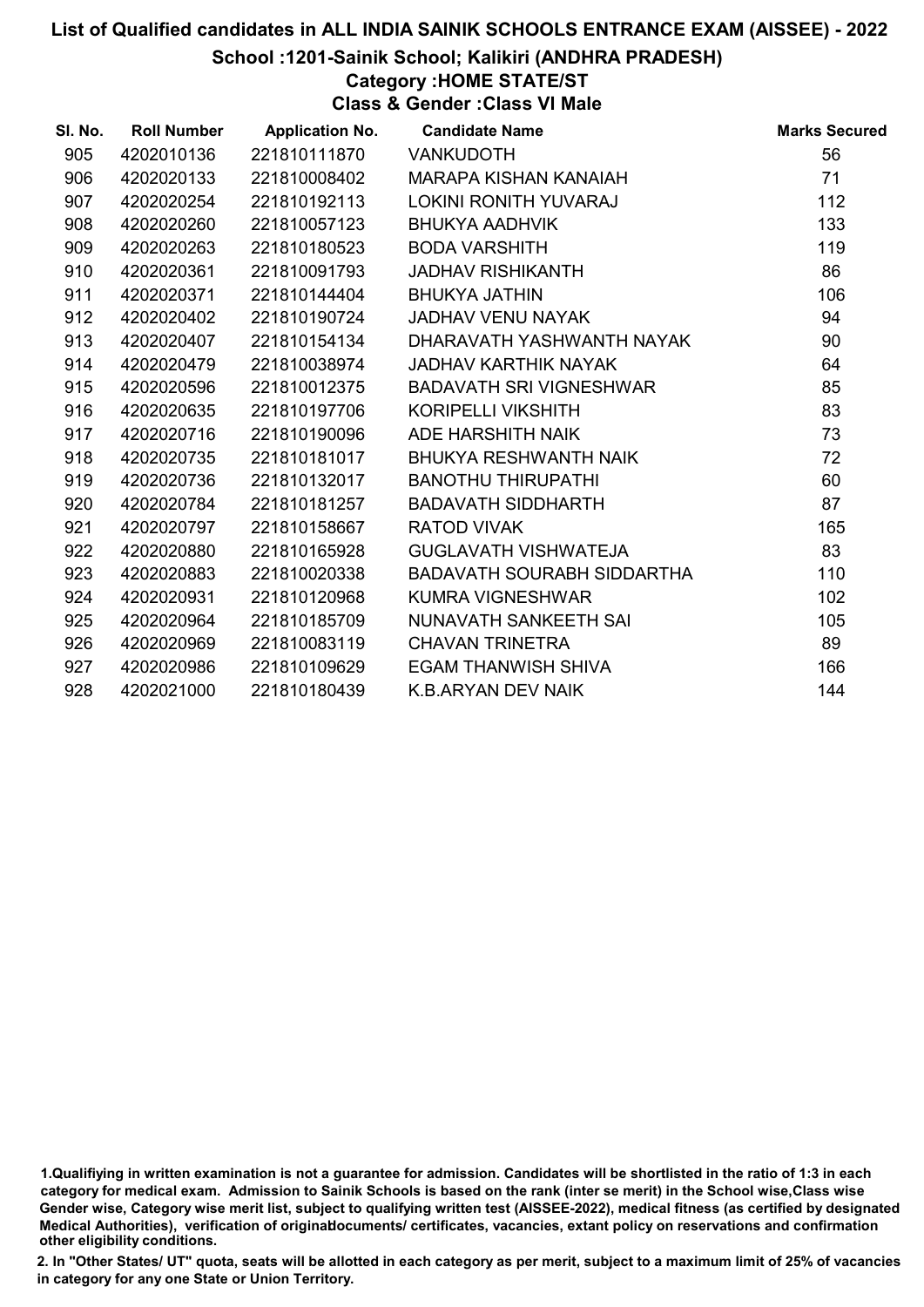School :1201-Sainik School; Kalikiri (ANDHRA PRADESH)

Category :HOME STATE/OBC

Class & Gender :Class VI Male

| SI. No. | <b>Roll Number</b> | <b>Application No.</b> | <b>Candidate Name</b>           | <b>Marks Secured</b> |
|---------|--------------------|------------------------|---------------------------------|----------------------|
| 929     | 1201010071         | 221810109919           | <b>CHENNA SATHWIK</b>           | 120                  |
| 930     | 1201010099         | 221810044810           | <b>VALMIKI ABHIRAM</b>          | 129                  |
| 931     | 1201010134         | 221810066360           | CHITTARI VENKAT DHEERAJ         | 152                  |
| 932     | 1201010147         | 221810111280           | TATIPIGARI JAIDEEPSAI           | 133                  |
| 933     | 1201010180         | 221810067901           | PALLA LOHITH RAM                | 155                  |
| 934     | 1201010194         | 221810044621           | M. KHADRIPATHI                  | 212                  |
| 935     | 1201010202         | 221810112241           | BOYA MANJUNATH                  | 179                  |
| 936     | 1201010204         | 221810063241           | UPENDRAM DHABUNJAYA RAJU        | 162                  |
| 937     | 1201010205         | 221810179441           | CHIRICHAPALA MUHAMMAD NIHAL     | 204                  |
| 938     | 1201010206         | 221810111641           | <b>MADDIGATLA YASWANTH</b>      | 120                  |
| 939     | 1201010210         | 221810073351           | CHINCHULA LAKSHMI KANTH         | 130                  |
| 940     | 1201010250         | 221810076291           | M MARANDAYANIDHI                | 132                  |
| 941     | 1201010258         | 221810071302           | T.SHAIK MUHAMMAD AFFAN          | 194                  |
| 942     | 1201010283         | 221810066622           | VADLA HARSHA NANDAN ACHARI      | 180                  |
| 943     | 1201010301         | 221810000942           | <b>J MAHIDHAR GOWD</b>          | 218                  |
| 944     | 1201010303         | 221810069152           | <b>B CHARLES ZECHARIAH</b>      | 153                  |
| 945     | 1201010307         | 221810077452           | <b>B HASEEM</b>                 | 136                  |
| 946     | 1201010335         | 221810067013           | <b>BANDI RAKESH</b>             | 120                  |
| 947     | 1201010349         | 221810075533           | K DHANUSH KUMAR                 | 128                  |
| 948     | 1201010361         | 221810101153           | <b>BESTA GOUTHAM RAM</b>        | 120                  |
| 949     | 1201010372         | 221810059853           | KANDUKURI PRAGNAN               | 168                  |
| 950     | 1201010380         | 221810067863           | <b>G SAI SIDDARTH</b>           | 148                  |
| 951     | 1201010382         | 221810009963           | <b>DUDEKULA AHAMMAD SHAREEF</b> | 208                  |
| 952     | 1201010392         | 221810057283           | <b>GOLLA SUHAS</b>              | 213                  |
| 953     | 1201010396         | 221810060583           | S STEPHEN STANLY                | 199                  |
| 954     | 1201010412         | 221810107504           | H M ARJUN SRI CHARAN            | 174                  |
| 955     | 1201010433         | 221810019934           | KATIKE KRISHNA KOWSHIK          | 176                  |
| 956     | 1201010453         | 221810150564           | <b>GANAPA KARTHIKEYA</b>        | 166                  |
| 957     | 1201010457         | 221810001764           | <b>PRANAV</b>                   | 165                  |
| 958     | 1201010458         | 221810110964           | PENUKONDA HEMPRANAY             | 207                  |
| 959     | 1201010468         | 221810174974           | KOTHA BOYA SATHWIK RISHI        | 157                  |
| 960     | 1201010481         | 221810077394           | ALLAPALLI SHASHANK              | 137                  |
| 961     | 1201020003         | 221810103315           | R K PREETHAM                    | 156                  |
| 962     | 1201020005         | 221810111515           | P SAI RUSHYANTH                 | 215                  |
| 963     | 1201020013         | 221810061725           | ANANTHASAGARAM KISHORE          | 180                  |
| 964     | 1201020015         | 221810068135           | C ROHAN                         | 206                  |
| 965     | 1201020027         | 221810058245           | <b>SHAIK SHANAWAZ</b>           | 156                  |
| 966     | 1201020043         | 221810021755           | P DARSHITH SRI SAI              | 206                  |
| 967     | 1201020051         | 221810068165           | AVULA SAI KARTHIKEYA            | 169                  |
| 968     | 1201020062         | 221810109585           | <b>BURRA TEJASH</b>             | 123                  |
| 969     | 1201020078         | 221810111606           | <b>MOHAMMED IAAN</b>            | 153                  |
| 970     | 1201020122         | 221810067856           | <b>G SAI SRIVAR</b>             | 161                  |
| 971     | 1201020126         | 221810110266           | <b>BANGARI UDAYKUMAR</b>        | 131                  |

1.Qualifiying in written examination is not a guarantee for admission. Candidates will be shortlisted in the ratio of 1:3 in each category for medical exam. Admission to Sainik Schools is based on the rank (inter se merit) in the School wise,Class wise Gender wise, Category wise merit list, subject to qualifying written test (AISSEE-2022), medical fitness (as certified by designated Medical Authorities), verification of originablocuments/ certificates, vacancies, extant policy on reservations and confirmation other eligibility conditions.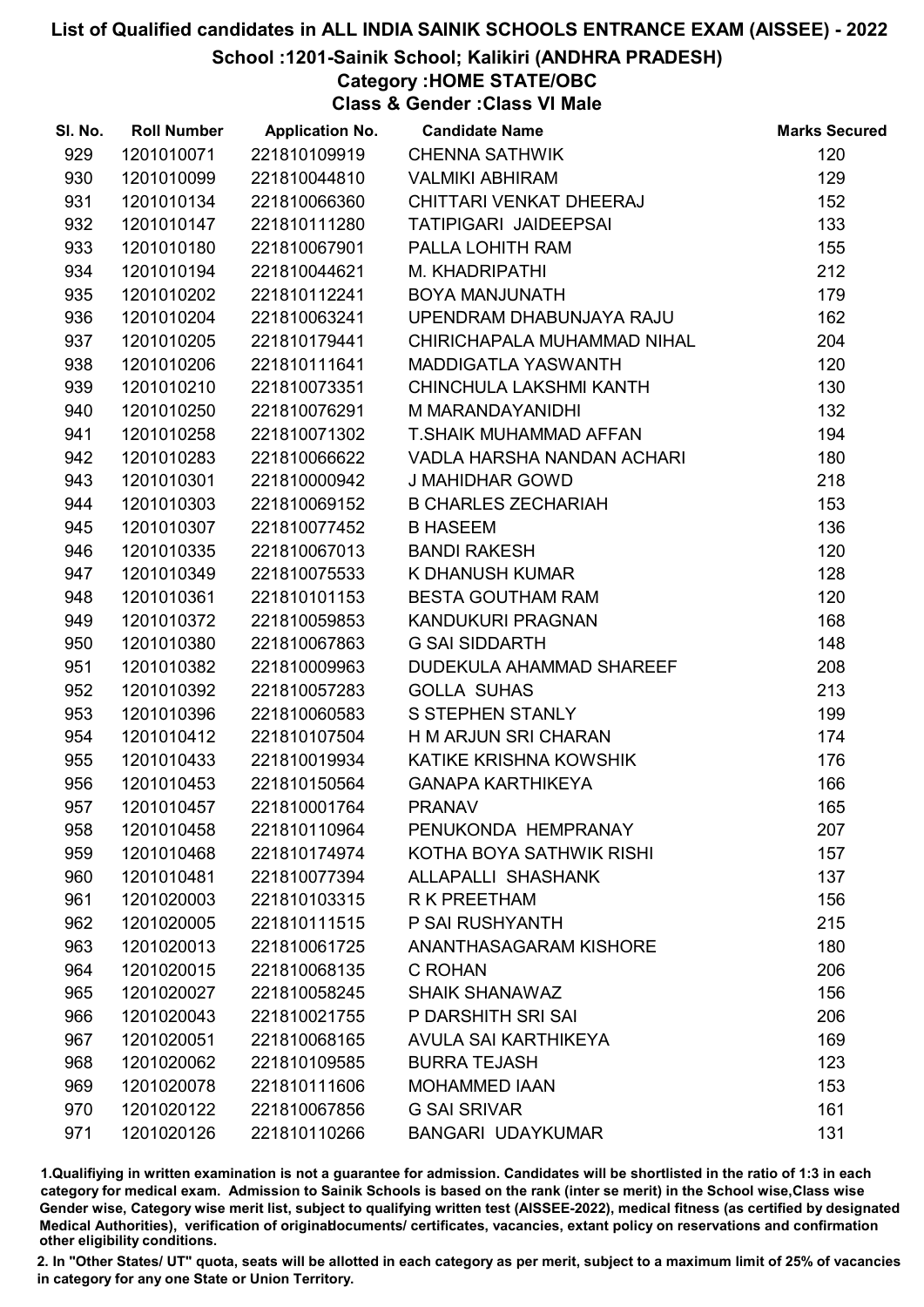#### School :1201-Sainik School; Kalikiri (ANDHRA PRADESH)

Category :HOME STATE/OBC

Class & Gender :Class VI Male

| SI. No. | <b>Roll Number</b> | <b>Application No.</b> | <b>Candidate Name</b>           | <b>Marks Secured</b> |
|---------|--------------------|------------------------|---------------------------------|----------------------|
| 972     | 1201020134         | 221810059866           | <b>ANKE SHASHANK</b>            | 126                  |
| 973     | 1201020136         | 221810111176           | TADIMARRI MOHAMMAD SHAHID       | 209                  |
| 974     | 1201020140         | 221810087876           | <b>SETTY GANESH SIDDISH</b>     | 132                  |
| 975     | 1201020146         | 221810069686           | <b>VEMALA SHAIK MOHAMMED</b>    | 161                  |
| 976     | 1201020150         | 221810112096           | KURUBA BHANU SIREESH            | 269                  |
| 977     | 1201020165         | 221810123907           | K ARAVIND KUMAR                 | 201                  |
| 978     | 1201020168         | 221810104017           | LAKKABOYANA JAGANMOHAN          | 213                  |
| 979     | 1201020174         | 221810044717           | KORAVAGERI SURYA THEJA          | 248                  |
| 980     | 1201020196         | 221810077637           | <b>GOWNI DEEP DHANUSH</b>       | 170                  |
| 981     | 1201020220         | 221810075067           | C BASIM MOHAMMAD                | 203                  |
| 982     | 1201020222         | 221810084167           | <b>GANDLURI MOUNISH VARDHAN</b> | 213                  |
| 983     | 1201020224         | 221810098367           | RAMA JAIDEEPSAGAR               | 186                  |
| 984     | 1201020234         | 221810031777           | <b>B.DEEKSHITH SAI</b>          | 176                  |
| 985     | 1201020237         | 221810097487           | <b>GIRINATHAM BALAJI</b>        | 223                  |
| 986     | 1201020259         | 221810060708           | <b>DASARI KARTHIKEYA</b>        | 171                  |
| 987     | 1201020275         | 221810063328           | <b>CHINTA CHAITHAN</b>          | 235                  |
| 988     | 1201020278         | 221810056828           | RANGA GANESH SREE KUMAR         | 254                  |
| 989     | 1201020279         | 221810062928           | POTHULA DEEKSHITH               | 186                  |
| 990     | 1201020281         | 221810081138           | D MOHANKUMARREDDY               | 198                  |
| 991     | 1201020288         | 221810123938           | <b>M SAMPREETH</b>              | 241                  |
| 992     | 1201020294         | 221810102448           | <b>BOLE CHETHAN SAGAR</b>       | 254                  |
| 993     | 1201020318         | 221810073578           | CHINTHAMEKALA CHETAN SAI        | 148                  |
| 994     | 1201020321         | 221810046678           | DASARI JNANA SATHWIK            | 144                  |
| 995     | 1201020332         | 221810153398           | <b>BANDLAPALLI SURYATEJ</b>     | 137                  |
| 996     | 1201020355         | 221810045229           | SHARAF REVANTH PRAJWAL          | 182                  |
| 997     | 1201020363         | 221810111239           | <b>B PAVANKUMAR</b>             | 178                  |
| 998     | 1201020396         | 221810063279           | ANANTHA SAKETH RAM              | 222                  |
| 999     | 1201020406         | 221810043589           | <b>RACHITH G</b>                | 207                  |
| 1000    | 1201020407         | 221810064689           | ANNA GOUNI BHARATH KUMAR        | 240                  |
| 1001    | 1202010053         | 221810161650           | DEEPAK CHANDRA CHINTALA         | 135                  |
| 1002    | 1202020013         | 221810132483           | MULINTI MAHAMMAD SAHID          | 154                  |
| 1003    | 1202020027         | 221810043134           | <b>BHUMARAJU DHEEKSHITH</b>     | 247                  |
| 1004    | 1202020095         | 221810085455           | DONGARI ATHMANANDA MEGHA        | 195                  |
| 1005    | 1202020103         | 221810092265           | <b>SHAIK ALTAF AHMED</b>        | 157                  |
| 1006    | 1202020208         | 221810058997           | KOMMANABOYINA DHEERAJ           | 130                  |
| 1007    | 1203010013         | 221810108470           | KAKA MANJUNADHA                 | 200                  |
| 1008    | 1203010043         | 221810090832           | <b>BATTULA NISHANTH</b>         | 188                  |
| 1009    | 1203010044         | 221810096142           | PATNAM HARSHA VARDHAN           | 157                  |
| 1010    | 1203010061         | 221810071703           | <b>MADAPURU VENKATESU</b>       | 155                  |
| 1011    | 1203010076         | 221810024504           | <b>KAMBALLA SAI CHARAN</b>      | 133                  |
| 1012    | 1203010081         | 221810149844           | <b>GAJJELA DINESH</b>           | 214                  |
| 1013    | 1203010093         | 221810084805           | <b>J AKHILESWAR</b>             | 205                  |
| 1014    | 1203010135         | 221810049407           | KUMMARI NEELURI TEJA NANDH      | 179                  |

1.Qualifiying in written examination is not a guarantee for admission. Candidates will be shortlisted in the ratio of 1:3 in each category for medical exam. Admission to Sainik Schools is based on the rank (inter se merit) in the School wise,Class wise Gender wise, Category wise merit list, subject to qualifying written test (AISSEE-2022), medical fitness (as certified by designated Medical Authorities), verification of originablocuments/ certificates, vacancies, extant policy on reservations and confirmation other eligibility conditions.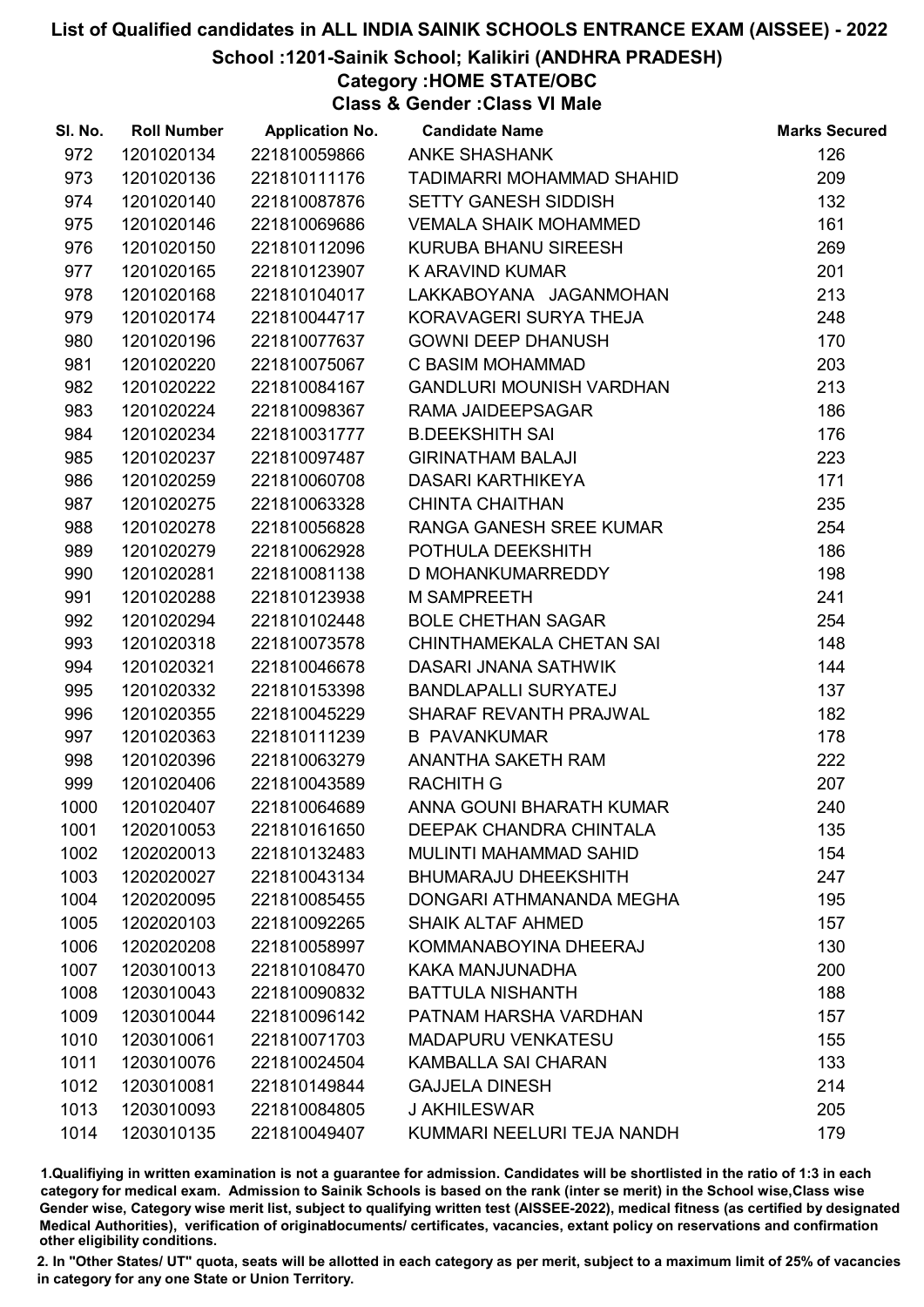School :1201-Sainik School; Kalikiri (ANDHRA PRADESH)

Category :HOME STATE/OBC

Class & Gender :Class VI Male

| SI. No. | <b>Roll Number</b> | <b>Application No.</b> | <b>Candidate Name</b>              | <b>Marks Secured</b> |
|---------|--------------------|------------------------|------------------------------------|----------------------|
| 1015    | 1203010144         | 221810057987           | SANNIBOYINA VENKATA CHARAN         | 186                  |
| 1016    | 1203010147         | 221810119997           | <b>MANAM PRADEEP SAI</b>           | 238                  |
| 1017    | 1203010152         | 221810068918           | DEVARA VENKATA SURENDRA            | 183                  |
| 1018    | 1203010154         | 221810091828           | KAMBALLA THULASI RAM               | 140                  |
| 1019    | 1203010171         | 221810097719           | PADILAM KRISHNA CHAITANYA          | 121                  |
| 1020    | 1203010181         | 221810171079           | <b>BUSAGANI CHENNA KRISHNA</b>     | 201                  |
| 1021    | 1203010195         | 221810003110           | PARVATHAM NARAYAN NIKHIL           | 199                  |
| 1022    | 1203010197         | 221810017110           | TANGUTURI NIHAAN AKIRA             | 141                  |
| 1023    | 1203010207         | 221810187810           | UTTI HARSHA VARDHAN                | 216                  |
| 1024    | 1203010227         | 221810118350           | <b>GANEKANTI MAHANTH</b>           | 152                  |
| 1025    | 1203010229         | 221810072550           | PAMIDI KARUNYA                     | 139                  |
| 1026    | 1203010243         | 221810126760           | SOMAIAHGARI SRI LAKSHMI            | 120                  |
| 1027    | 1203010249         | 221810095570           | <b>NALLAMALA SATHWIK</b>           | 267                  |
| 1028    | 1203010274         | 221810185501           | PATTIPATI GURU YASWANTH            | 230                  |
| 1029    | 1203010290         | 221810044911           | KAVETI NIHAL KRISHNA               | 215                  |
| 1030    | 1203010327         | 221810169261           | <b>PALAGIRI DAMEER</b>             | 147                  |
| 1031    | 1203010342         | 221810127271           | MUPPURI SUDHARSHAN                 | 177                  |
| 1032    | 1203010351         | 221810058981           | THANUKU REDDY KARTHIKESWAR         | 134                  |
| 1033    | 1203010375         | 221810044712           | <b>VALLEPU DHANUSH</b>             | 188                  |
| 1034    | 1203010377         | 221810081812           | <b>VUMMANABOINA GURU DEERAJ</b>    | 139                  |
| 1035    | 1203010474         | 221810027313           | RAYAPATI DAWOOD NIHAL              | 176                  |
| 1036    | 1203020002         | 221810098713           | <b>VELAKARA VISHNU VARDHAN</b>     | 186                  |
| 1037    | 1203020010         | 221810195323           | KANNELURU BHAIRAV KRISHNA          | 166                  |
| 1038    | 1203020042         | 221810136163           | <b>GODDUMARRI MAHANTH</b>          | 167                  |
| 1039    | 1203020049         | 221810058963           | MUTTE AKHILESH YADAV               | 213                  |
| 1040    | 1203020065         | 221810044783           | <b>SETTIPALLI ANISH</b>            | 182                  |
| 1041    | 1203020090         | 221810183714           | <b>ALURU SOHAIL</b>                | 135                  |
| 1042    | 1203020099         | 221810090634           | REDDY ANJAN SAI SATWIK             | 197                  |
| 1043    | 1203020112         | 221810172454           | KODURU SAI SATHWIK                 | 130                  |
| 1044    | 1203020133         | 221810113474           | <b>KADAPA KARTHIK</b>              | 152                  |
| 1045    | 1203020148         | 221810026494           | <b>GUNTI VENKATA SAI HANEESH</b>   | 229                  |
| 1046    | 1203020157         | 221810132005           | KADITAM RITHWIK RAM                | 175                  |
| 1047    | 1203020173         | 221810043125           | ANNALURU SAMEER KUMAR              | 162                  |
| 1048    | 1203020174         | 221810019325           | <b>GUNDRATHI LOHITH KUMAR GOUD</b> | 193                  |
| 1049    | 1203020179         | 221810092135           | NOONEPALLI VENKATA SAI             | 141                  |
| 1050    | 1203020201         | 221810127155           | DAMERLA JAKARAIAH JUSTINE          | 121                  |
| 1051    | 1203020219         | 221810090575           | <b>GUNDLURI HARIS MASTHAN</b>      | 212                  |
| 1052    | 1203020256         | 221810110506           | <b>MAJJARI VENKATA KALYAN</b>      | 120                  |
| 1053    | 1203020269         | 221810044426           | <b>D.DHANUSH RAJU</b>              | 121                  |
| 1054    | 1203020281         | 221810057836           | <b>GOPARAJU DHATTU VIGNESH</b>     | 248                  |
| 1055    | 1203020317         | 221810061186           | <b>BODDU NIHANTH</b>               | 146                  |
| 1056    | 1203020324         | 221810017886           | <b>BOJJA YASWANTH</b>              | 161                  |
| 1057    | 1203020349         | 221810048427           | <b>MACHUMALLA SRI KARTHIK</b>      | 137                  |

1.Qualifiying in written examination is not a guarantee for admission. Candidates will be shortlisted in the ratio of 1:3 in each category for medical exam. Admission to Sainik Schools is based on the rank (inter se merit) in the School wise,Class wise Gender wise, Category wise merit list, subject to qualifying written test (AISSEE-2022), medical fitness (as certified by designated Medical Authorities), verification of originablocuments/ certificates, vacancies, extant policy on reservations and confirmation other eligibility conditions.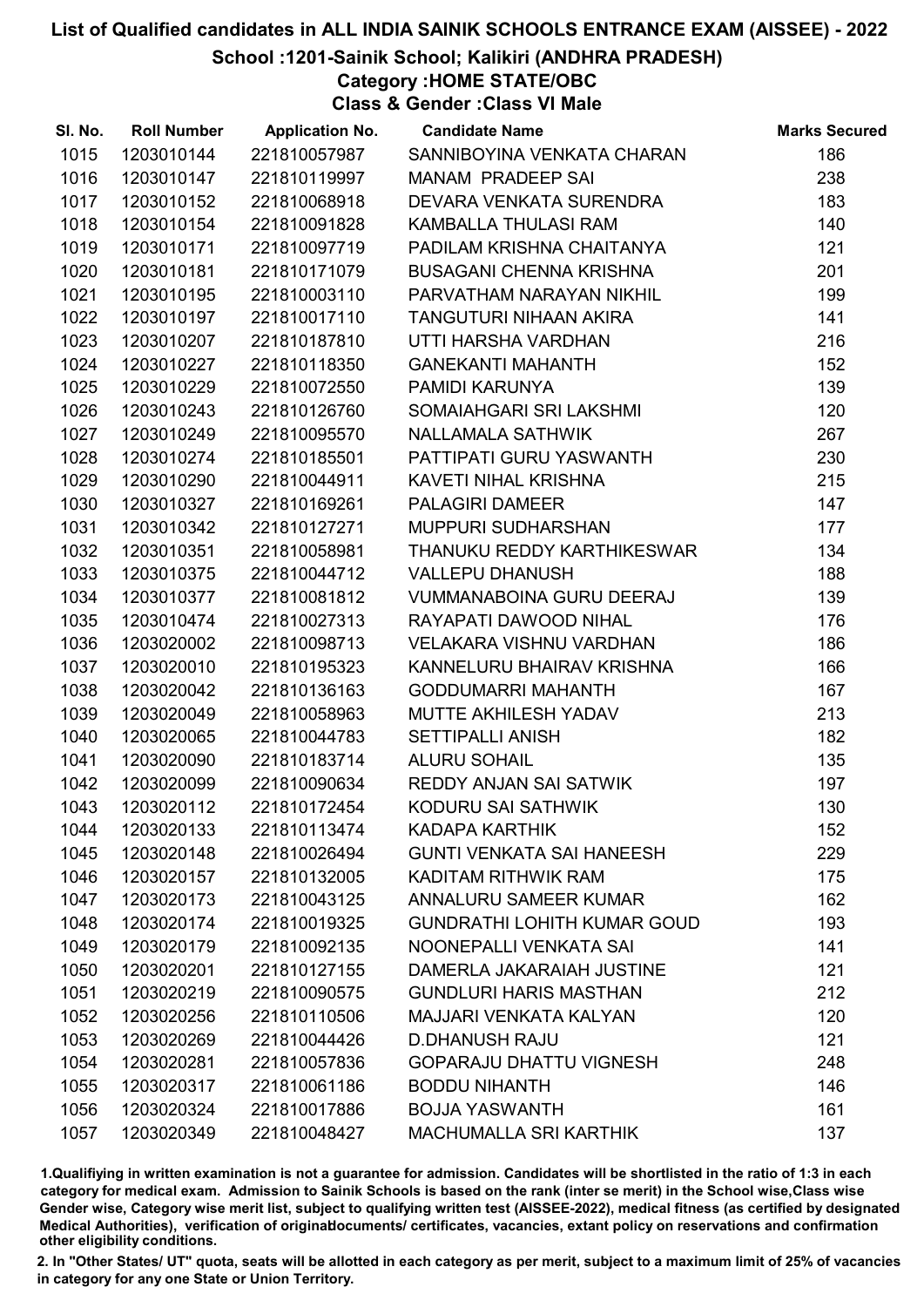# List of Qualified candidates in ALL INDIA SAINIK SCHOOLS ENTRANCE EXAM (AISSEE) - 2022 School :1201-Sainik School; Kalikiri (ANDHRA PRADESH)

Category :HOME STATE/OBC Class & Gender :Class VI Male

| SI. No. | <b>Roll Number</b> |              | <b>Application No. Candidate Name</b> | <b>Marks Secured</b> |
|---------|--------------------|--------------|---------------------------------------|----------------------|
| 1058    | 1203020350         | 221810084527 | LAKKIREDDIPALLI AADVIK NANDAN         | 234                  |
| 1059    | 1203020375         | 221810086647 | <b>KAMMINENI YOGESH</b>               | 216                  |
| 1060    | 1203020394         | 221810133167 | GUNDUBOINA CHENNA BHAVESH             | 159                  |
| 1061    | 1203020405         | 221810134477 | KODI VENKATA HEMCHARAN                | 207                  |
| 1062    | 1203020438         | 221810119418 | <b>KARIDI AKHIL KUMAR</b>             | 136                  |
| 1063    | 1203020441         | 221810083718 | KOKATAM KUNDAN VISWANADH              | 226                  |
| 1064    | 1203020442         | 221810044718 | PALUCHURU CHETHAN GURU                | 206                  |
| 1065    | 1203020448         | 221810059338 | <b>SHAIK MOHAMMED GAFFAR</b>          | 189                  |
| 1066    | 1203020449         | 221810107538 | MADDIKAYALA MEGHA SANTHOSH            | 220                  |
| 1067    | 1203020451         | 221810091148 | <b>VALIKALA VIKRAM KRISHNA</b>        | 179                  |
| 1068    | 1203020458         | 221810034748 | SUNKARA REDDY RAJYAVARDHAN            | 236                  |
| 1069    | 1203020486         | 221810100878 | KONETI OBULESH                        | 178                  |
| 1070    | 1203020493         | 221810058388 | THOTA SAI JASWANTH                    | 269                  |
| 1071    | 1203020494         | 221810164488 | <b>GORANTLA KANNAN</b>                | 148                  |
| 1072    | 1203020502         | 221810043988 | DERANGULA BHARATH NARAYANA            | 169                  |
| 1073    | 1203020509         | 221810079498 | CHINTHALA REDDY HARI CHARAN           | 148                  |
| 1074    | 1203020516         | 221810112998 | ANEGONDI YASWANTH SIMHA               | 158                  |
| 1075    | 1203020526         | 221810081509 | PABBULETI GHANASHYAM                  | 178                  |
| 1076    | 1203020528         | 221810106509 | JEREMIAH HERALD CHRISTIAN             | 160                  |
| 1077    | 1203020534         | 221810070019 | <b>VANDADI MEGHA SYAMA</b>            | 141                  |
| 1078    | 1203020540         | 221810137519 | <b>JANGITI HANEESWAR</b>              | 132                  |
| 1079    | 1203020541         | 221810135619 | <b>GUMMANI HARSHITH</b>               | 192                  |
| 1080    | 1203020547         | 221810079029 | SARITALA ANISH RAJ                    | 163                  |
| 1081    | 1203020549         | 221810112229 | M NAGA DIKSHITH                       | 212                  |
| 1082    | 1203020580         | 221810196069 | PALLA MAHIDHAR                        | 148                  |
| 1083    | 1205010012         | 221810070130 | <b>BUKKALA SUBHASH NANI</b>           | 157                  |
| 1084    | 1205010013         | 221810036240 | <b>JOLAPURAM VARUN KUMAR</b>          | 138                  |
| 1085    | 1205010021         | 221810139370 | <b>G KARTHEEK</b>                     | 123                  |
| 1086    | 1205010034         | 221810180231 | <b>BOYA VEERASENA</b>                 | 200                  |
| 1087    | 1205010053         | 221810171142 | KURUVA VEERENDRA                      | 202                  |
| 1088    | 1205010056         | 221810123962 | SANTHEKUDLUR MALIK REHMAN             | 166                  |
| 1089    | 1205010074         | 221810123143 | YABBILI HEMANTH KUMAR                 | 134                  |
| 1090    | 1205010079         | 221810006963 | <b>K KAUSHIK</b>                      | 131                  |
| 1091    | 1205010096         | 221810028354 | <b>BOYA RAJU NAIDU</b>                | 139                  |
| 1092    | 1205010108         | 221810095105 | KADAVALA HARSHA VARDHAN               | 156                  |
| 1093    | 1205010115         | 221810123615 | <b>JOGU JAYASIMHA</b>                 | 183                  |
| 1094    | 1205010123         | 221810027945 | KURUVA RAGHUNATH                      | 170                  |
| 1095    | 1205010124         | 221810122055 | KURUVA VIJAYA BHASKAR                 | 205                  |
| 1096    | 1205010150         | 221810068356 | DUMMA UDAY KUMAR YADAV                | 135                  |
| 1097    | 1205010164         | 221810158627 | <b>ALURU KARTHIK</b>                  | 243                  |
| 1098    | 1205010195         | 221810178068 | DUDEKULA VAJEEB SOYAB                 | 202                  |
| 1099    | 1205010208         | 221810134219 | <b>K RAMU</b>                         | 120                  |
| 1100    | 1205010210         | 221810073519 | K VENKAT SAI MOKSHITH                 | 157                  |

1.Qualifiying in written examination is not a guarantee for admission. Candidates will be shortlisted in the ratio of 1:3 in each category for medical exam. Admission to Sainik Schools is based on the rank (inter se merit) in the School wise,Class wise Gender wise, Category wise merit list, subject to qualifying written test (AISSEE-2022), medical fitness (as certified by designated Medical Authorities), verification of originablocuments/ certificates, vacancies, extant policy on reservations and confirmation other eligibility conditions.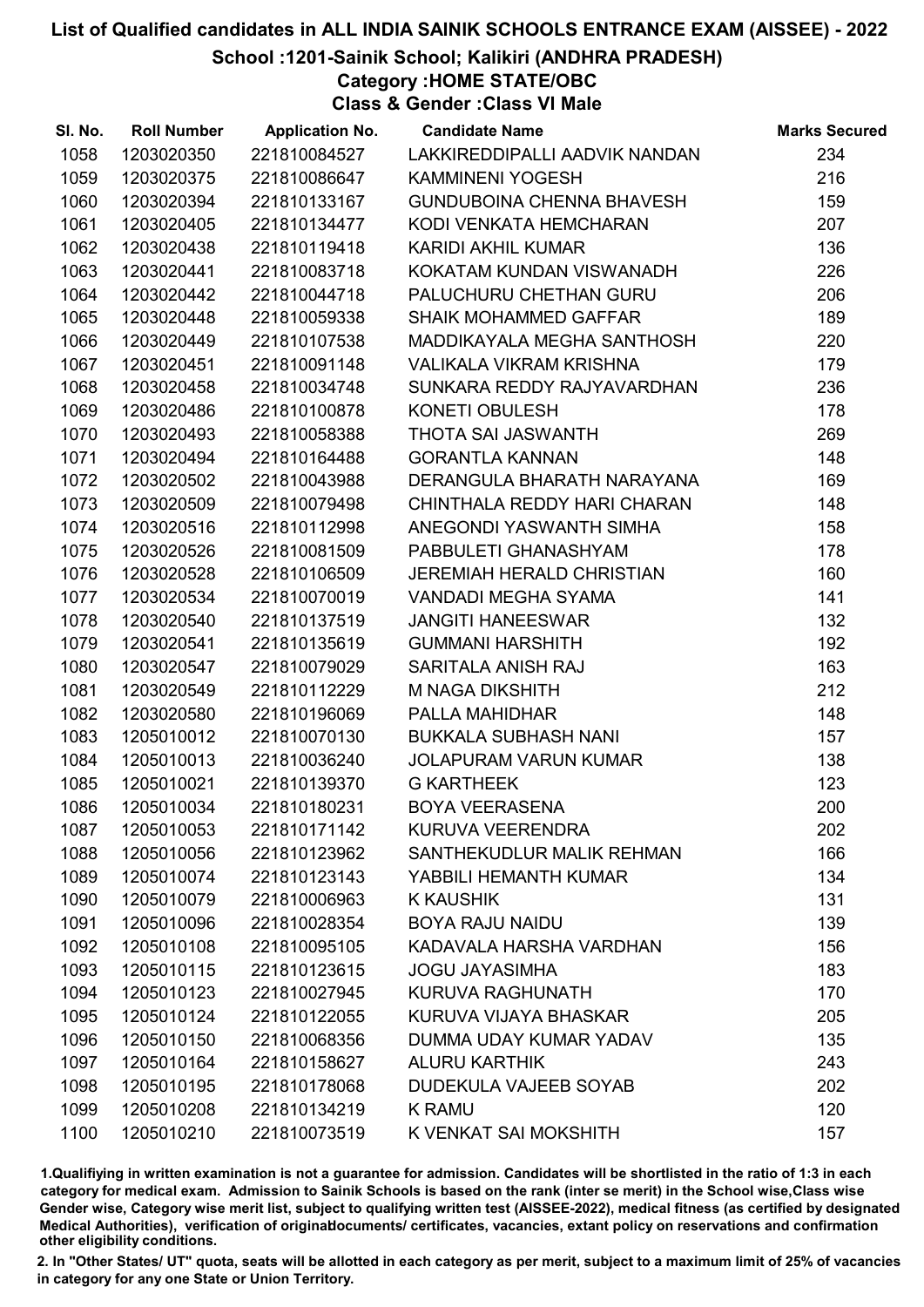#### School :1201-Sainik School; Kalikiri (ANDHRA PRADESH)

Category :HOME STATE/OBC

Class & Gender :Class VI Male

| SI. No. | <b>Roll Number</b> | <b>Application No.</b> | <b>Candidate Name</b>               | <b>Marks Secured</b> |
|---------|--------------------|------------------------|-------------------------------------|----------------------|
| 1101    | 1205010212         | 221810129429           | <b>DUDEKULA AAQIB</b>               | 125                  |
| 1102    | 1205010213         | 221810123829           | KURUVA RAVI TEJA                    | 198                  |
| 1103    | 1205010221         | 221810150769           | M U PRADEEP SAGAR                   | 241                  |
| 1104    | 1205010225         | 221810127089           | <b>TALARI JAIRAM CHARAN</b>         | 151                  |
| 1105    | 1205010251         | 221810124810           | KOUDAPOLLA SAMPREETH                | 215                  |
| 1106    | 1205010252         | 221810082910           | <b>JUTURI YOGI NAGA SAI</b>         | 250                  |
| 1107    | 1205010253         | 221810074020           | <b>B NAGASATHWIK</b>                | 140                  |
| 1108    | 1205010263         | 221810087920           | AVULAIAH GARI NANDAKRISHNA          | 211                  |
| 1109    | 1205010275         | 221810195440           | <b>VALDAS BHARATH KUMAR GOUD</b>    | 144                  |
| 1110    | 1205010291         | 221810100550           | <b>GIRIBOYINA DIGVIJAY</b>          | 198                  |
| 1111    | 1205010297         | 221810180360           | V ISHANTH RAM                       | 151                  |
| 1112    | 1205010307         | 221810109170           | POOLA MANUDEEP                      | 135                  |
| 1113    | 1205010338         | 221810045101           | KUMMARI CHANDRA VARDHAN             | 244                  |
| 1114    | 1205010359         | 221810019111           | RAICHUR PURANJAIAH                  | 200                  |
| 1115    | 1205010371         | 221810141221           | <b>SAYA PRANAV</b>                  | 168                  |
| 1116    | 1205010391         | 221810155051           | ARIDE SAI SREEKAR YADAV             | 133                  |
| 1117    | 1205010392         | 221810109051           | <b>NESE VIKAS</b>                   | 196                  |
| 1118    | 1205010396         | 221810060751           | PUTTA SAI DHANUSH                   | 176                  |
| 1119    | 1205010400         | 221810180951           | K CHANAKYA KRUSHNA CHOLAHN          | 140                  |
| 1120    | 1205010416         | 221810135861           | <b>K RITHISH</b>                    | 197                  |
| 1121    | 1205010425         | 221810030181           | K GAUTHAM NARENDER                  | 197                  |
| 1122    | 1205010472         | 221810029022           | <b>B.DAIWIK</b>                     | 219                  |
| 1123    | 1205010479         | 221810020622           | <b>K ARSHAD</b>                     | 217                  |
| 1124    | 1205010485         | 221810064922           | <b>MANDLA PAVAN KISHORE</b>         | 183                  |
| 1125    | 1205010535         | 221810142392           | <b>MADASI KURUVA SAI SRIKAR</b>     | 179                  |
| 1126    | 1205010543         | 221810066103           | <b>B SRI VENKAT MADHAV</b>          | 204                  |
| 1127    | 1205010550         | 221810158803           | N CHARANTEJA                        | 220<br><b>AR</b>     |
| 1128    | 1205010571         | 221810193723           | <b>BALIJA SOMISEETY JYOSHNA SAI</b> | 174                  |
| 1129    | 1205010597         | 221810048153           | <b>VEMUGADDA RENIT KUMAR</b>        | 166                  |
| 1130    | 1205010611         | 221810053963           | <b>M VINAY</b>                      | 158                  |
| 1131    | 1205010629         | 221810081483           | VADDE DURGA BHAVANI SHANKAR         | 210                  |
| 1132    | 1205020014         | 221810113893           | <b>MONE BHOGESWARA</b>              | 150                  |
| 1133    | 1205020051         | 221810111834           | <b>GANGARAPU MADHU ROHITH</b>       | 135                  |
| 1134    | 1205020065         | 221810086154           | M VEDA PRADYUMNNA                   | 150                  |
| 1135    | 1205020069         | 221810012454           | <b>SHAIK MOHAMMED FAHAD</b>         | 132                  |
| 1136    | 1205020079         | 221810060464           | <b>UPPARI UDAY KIRAN</b>            | 145                  |
| 1137    | 1205020096         | 221810196184           | <b>VINJAMURI SHIVAKOUSHIK</b>       | 214                  |
| 1138    | 1205020130         | 221810179815           | P PAVAN KUMAR                       | 131                  |
| 1139    | 1205020133         | 221810059225           | <b>M VAARIDHI</b>                   | 213                  |
| 1140    | 1205020134         | 221810136325           | <b>U VAMSI</b>                      | 213                  |
| 1141    | 1205020153         | 221810009145           | <b>VADDE VENKATA JASWANTH</b>       | 190                  |
| 1142    | 1205020165         | 221810091455           | LAKKAKULA ABHINAV                   | 196                  |
| 1143    | 1205020175         | 221810086365           | RACHARLA RAMCHARAN TEJA             | 138                  |

1.Qualifiying in written examination is not a guarantee for admission. Candidates will be shortlisted in the ratio of 1:3 in each category for medical exam. Admission to Sainik Schools is based on the rank (inter se merit) in the School wise,Class wise Gender wise, Category wise merit list, subject to qualifying written test (AISSEE-2022), medical fitness (as certified by designated Medical Authorities), verification of originablocuments/ certificates, vacancies, extant policy on reservations and confirmation other eligibility conditions.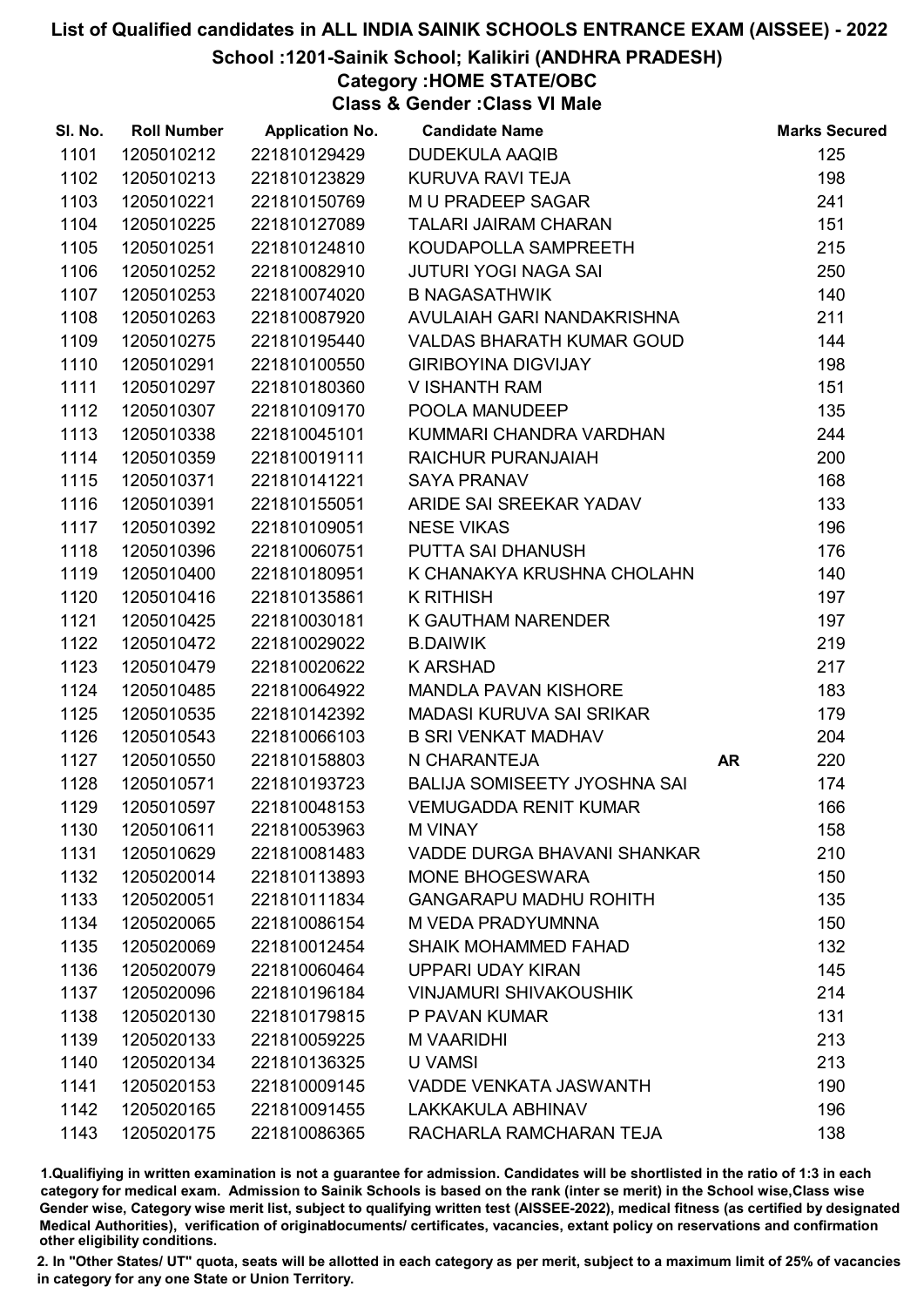#### School :1201-Sainik School; Kalikiri (ANDHRA PRADESH)

Category :HOME STATE/OBC

Class & Gender :Class VI Male

| SI. No. | <b>Roll Number</b> | <b>Application No.</b> | <b>Candidate Name</b>         | <b>Marks Secured</b> |
|---------|--------------------|------------------------|-------------------------------|----------------------|
| 1144    | 1205020231         | 221810050336           | M CHIDVILASH KRISHNA          | 132                  |
| 1145    | 1205020233         | 221810101436           | <b>G LOCHAN GOUD</b>          | 162                  |
| 1146    | 1205020236         | 221810016636           | BOYA. YASHWANTH RAM           | 195                  |
| 1147    | 1205020246         | 221810005746           | UPPARI KRISHNA MOHAN          | 238                  |
| 1148    | 1205020249         | 221810154056           | <b>G PRANEETH KUMAR</b>       | 124                  |
| 1149    | 1205020285         | 221810096786           | PIKKILI VENKATA HARSHITH      | 185                  |
| 1150    | 1205020291         | 221810096596           | <b>KALE LAKSHMI DEEPAK</b>    | 143                  |
| 1151    | 1205020318         | 221810038127           | CHAKALI MANJUNATHA KUMAR      | 151                  |
| 1152    | 1205020331         | 221810173537           | KADMURU ROHITH                | 193                  |
| 1153    | 1205020345         | 221810015057           | <b>BESTA DEEPAK TEJ</b>       | 185                  |
| 1154    | 1205020351         | 221810148557           | NARABOINA UJWAL               | 198                  |
| 1155    | 1205020357         | 221810110267           | KORRA KRISHNA KISHORE YADAV   | 239                  |
| 1156    | 1205020364         | 221810177767           | GOTHAM VENKATA SAI KUSHANTH   | 144                  |
| 1157    | 1205020365         | 221810129767           | <b>B M SAI SIDDARTHA</b>      | 151                  |
| 1158    | 1205020372         | 221810013577           | TELUGU NAKKA SAI VENKAT       | 213                  |
| 1159    | 1205020381         | 221810068587           | <b>D SAI PARTHIV</b>          | 229                  |
| 1160    | 1205020383         | 221810167787           | <b>K KISHORE</b>              | 156                  |
| 1161    | 1205020395         | 221810168797           | A YASHWANTH GOUD              | 187                  |
| 1162    | 1205020402         | 221810121608           | BESTHA ABHINAVA SAI ZENITH    | 191                  |
| 1163    | 1205020415         | 221810148228           | <b>BATHULA RITHWIK YADAV</b>  | 169                  |
| 1164    | 1205020422         | 221810021628           | <b>SANGU YASHWANTH SAI</b>    | 160                  |
| 1165    | 1205020435         | 221810101738           | YEGELESHETTY SAI CHETHAN      | 199                  |
| 1166    | 1205020438         | 221810081938           | <b>MERAKORI PRANEETH</b>      | 174                  |
| 1167    | 1205020448         | 221810000848           | <b>M REVANTH KUMAR</b>        | 143                  |
| 1168    | 1205020476         | 221810169178           | <b>CHAKALI NIRAJ KUMAR</b>    | 136                  |
| 1169    | 1205020484         | 221810021878           | <b>B P VEERA SHASHANK</b>     | 201                  |
| 1170    | 1205020510         | 221810066409           | <b>BESTHA SAI CHARAN</b>      | 131                  |
| 1171    | 1205020520         | 221810026919           | SURYA SIDDHANTHSHOWRYA        | 244                  |
| 1172    | 1205020521         | 221810071129           | V VIGNESHWARA CHARY           | 138                  |
| 1173    | 1205020527         | 221810095729           | P ROHITH REDDY                | 185                  |
| 1174    | 1205020553         | 221810176259           | V YESHWANTH                   | 142                  |
| 1175    | 1205020555         | 221810143459           | MANGADODDY ANWITH YADAV       | 202                  |
| 1176    | 1205020564         | 221810101959           | YEGELESHETTY NAAGA SAMPATH    | 181                  |
| 1177    | 1205020577         | 221810180969           | A THRINATH                    | 120                  |
| 1178    | 1205020579         | 221810065079           | KUMMARI GURU VEDHA PRAJWAL    | 124                  |
| 1179    | 1206010017         | 221810126003           | PATTEM VENKATA TEJA           | 170                  |
| 1180    | 1206010055         | 221810056940           | <b>GULLA SRIVATSAV</b>        | 157                  |
| 1181    | 1206010068         | 221810144521           | EMMANDI DURGA CHARAN SRI      | 207                  |
| 1182    | 1206010071         | 221810036231           | <b>SHAIK MAHAMMAD SHAREEF</b> | 244                  |
| 1183    | 1206010086         | 221810020102           | <b>MEDA SAI MEGHASYAM</b>     | 232                  |
| 1184    | 1206010092         | 221810196602           | RAJUVELU LAKSHMI CHARAN       | 167                  |
| 1185    | 1206010099         | 221810072842           | <b>THOMBURU SAIKUMAR</b>      | 120                  |
| 1186    | 1206010123         | 221810015673           | <b>TANUSH SRIPERUMBUDURI</b>  | 126                  |

1.Qualifiying in written examination is not a guarantee for admission. Candidates will be shortlisted in the ratio of 1:3 in each category for medical exam. Admission to Sainik Schools is based on the rank (inter se merit) in the School wise,Class wise Gender wise, Category wise merit list, subject to qualifying written test (AISSEE-2022), medical fitness (as certified by designated Medical Authorities), verification of originablocuments/ certificates, vacancies, extant policy on reservations and confirmation other eligibility conditions.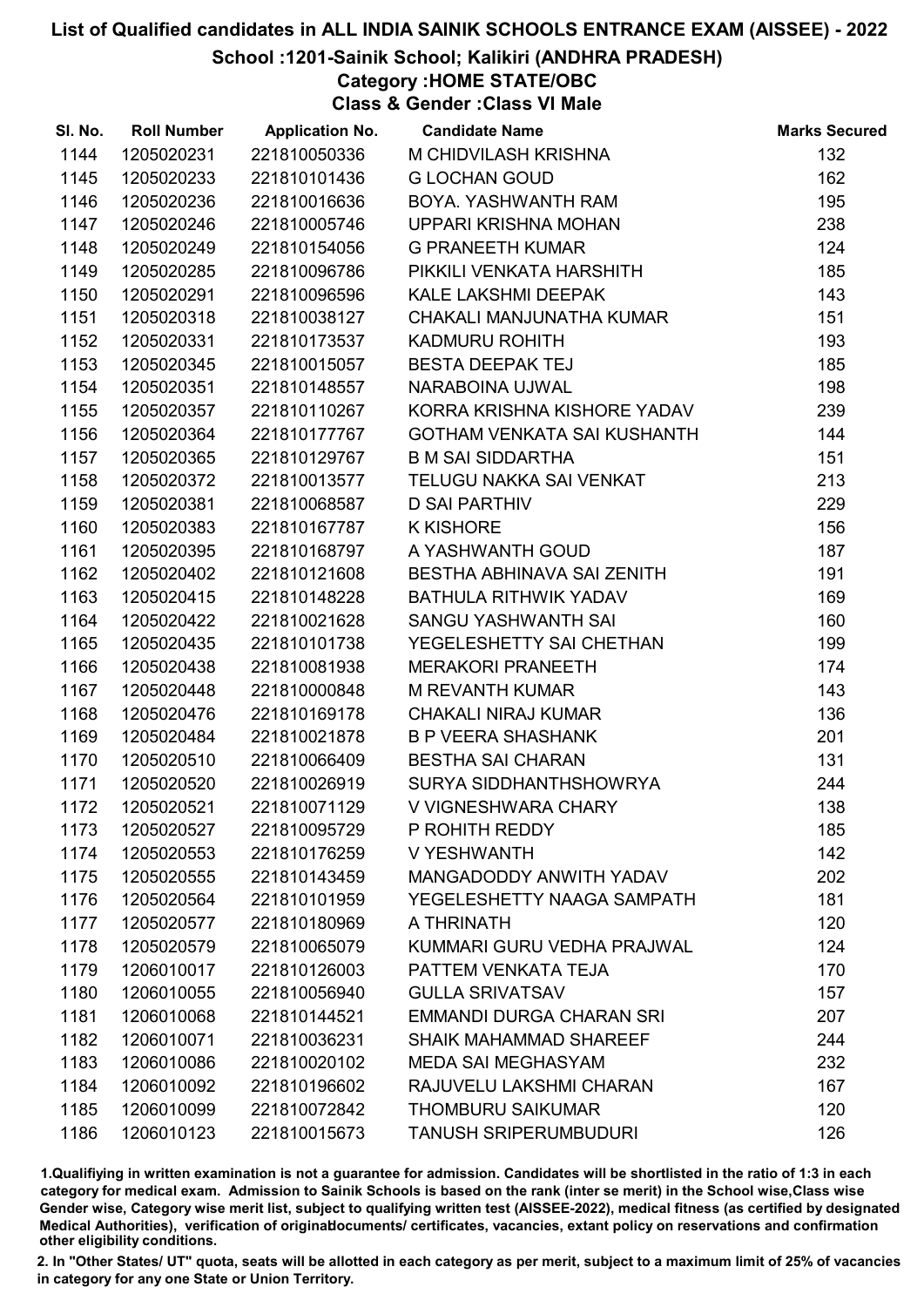#### School :1201-Sainik School; Kalikiri (ANDHRA PRADESH)

Category :HOME STATE/OBC

Class & Gender :Class VI Male

| SI. No. | <b>Roll Number</b> | <b>Application No.</b> | <b>Candidate Name</b>           | <b>Marks Secured</b> |
|---------|--------------------|------------------------|---------------------------------|----------------------|
| 1187    | 1206010144         | 221810035274           | DASARIRAJU YASWANTH             | 210                  |
| 1188    | 1206010164         | 221810044725           | <b>NAINARI RAVI SANKAR</b>      | 178                  |
| 1189    | 1206010175         | 221810061665           | <b>GADIYARAM JASHYA</b>         | 168                  |
| 1190    | 1206010198         | 221810060746           | <b>DASARI SATHVIK</b>           | 145                  |
| 1191    | 1206010217         | 221810052337           | <b>BORRA KAREY KINGSTON</b>     | 174                  |
| 1192    | 1206010218         | 221810044337           | NADAVADI JAISWAL GOWD           | 149                  |
| 1193    | 1207010007         | 221810070851           | SANNAMALAM TIRUMALA             | 121                  |
| 1194    | 1207010105         | 221810111851           | <b>ALAVALAPATI RUPESH</b>       | 187                  |
| 1195    | 1207010113         | 221810110271           | KAKARLA CHENNA SAI VAMSI        | 160                  |
| 1196    | 1207010127         | 221810004802           | YOGESH BAVADEEP CHEMBETI        | 130                  |
| 1197    | 1207010145         | 221810082732           | KOTAKONDA POORVAZ               | 137                  |
| 1198    | 1207010147         | 221810118832           | RAVISHETTY ABHIJEETH SAMUEL     | 169                  |
| 1199    | 1207020069         | 221810060905           | RAMANABOYINA SANJAY             | 176                  |
| 1200    | 1207020070         | 221810078215           | DUDDI HARSHA VARDHAN RAJU       | 196                  |
| 1201    | 1207020072         | 221810032615           | GUDIMELLA VENKATA SAI PAVAN     | 243                  |
| 1202    | 1207020139         | 221810111776           | PALAKALURI GOVARDHANA SAI       | 186                  |
| 1203    | 1207020141         | 221810095686           | ALLAM RANGA BHARGAVA            | 137                  |
| 1204    | 1207020163         | 221810077737           | <b>MUPPURI MAHEEDHAR</b>        | 255                  |
| 1205    | 1207020168         | 221810099457           | <b>VENKADARI HEMA CHAITANYA</b> | 192                  |
| 1206    | 1207020187         | 221810099497           | KODURU RISHINDRA                | 216                  |
| 1207    | 1207020208         | 221810083458           | KAVULURI SAI CHARAN             | 133                  |
| 1208    | 1207020221         | 221810083778           | POLLA VENKATA NAGA              | 177                  |
| 1209    | 1207020227         | 221810107398           | DARSI JYOTISH PRASANNA          | 234                  |
| 1210    | 1207020234         | 221810034509           | <b>GOTHAM KOUSHIK KUMAR</b>     | 131                  |
| 1211    | 1208010108         | 221810177231           | <b>BOKKA SHIVA</b>              | 162                  |
| 1212    | 1208010117         | 221810059741           | <b>BAGADI SRI HARSHITH</b>      | 128                  |
| 1213    | 1208020156         | 221810043704           | SAMBHANA JEEVAN KUMAR           | 190                  |
| 1214    | 1208020161         | 221810063014           | YEDIDA JONATHAN                 | 180                  |
| 1215    | 1208030047         | 221810077107           | <b>VEERLA NITYANTH</b>          | 120                  |
| 1216    | 1208030105         | 221810059697           | DRAKSHARAPU RADHA KRISHNA       | 222                  |
| 1217    | 1208030157         | 221810085778           | K ANUDEEP SAI                   | 128                  |
| 1218    | 1208030173         | 221810017109           | CHINTALA NAGA SHANMUKHAN        | 211                  |
| 1219    | 1208030183         | 221810059719           | <b>DONKA KEERTHI CHARAN</b>     | 129                  |
| 1220    | 1208030185         | 221810106029           | KADALI DHEERAJ VENKATA NAGA     | 169                  |
| 1221    | 1210010036         | 221810130763           | <b>K DHANUSH</b>                | 245                  |
| 1222    | 1210010109         | 221810100200           | <b>BOGGULA SHASHANK</b>         | 123                  |
| 1223    | 1210010118         | 221810175600           | R HARSHITH RAJ                  | 136                  |
| 1224    | 1210010127         | 221810192210           | <b>K SIVARAJ</b>                | 159                  |
| 1225    | 1210010134         | 221810115510           | S HAREESWAR                     | 231                  |
| 1226    | 1210010138         | 221810043810           | <b>MODEM RUDRADATH</b>          | 185                  |
| 1227    | 1210010149         | 221810029420           | SHIVA PRAKSH SAI RENDU          | 176                  |
| 1228    | 1210010205         | 221810047450           | <b>B RISHI</b>                  | 233                  |
| 1229    | 1210010206         | 221810105550           | SONITH M                        | 164                  |

1.Qualifiying in written examination is not a guarantee for admission. Candidates will be shortlisted in the ratio of 1:3 in each category for medical exam. Admission to Sainik Schools is based on the rank (inter se merit) in the School wise,Class wise Gender wise, Category wise merit list, subject to qualifying written test (AISSEE-2022), medical fitness (as certified by designated Medical Authorities), verification of originablocuments/ certificates, vacancies, extant policy on reservations and confirmation other eligibility conditions.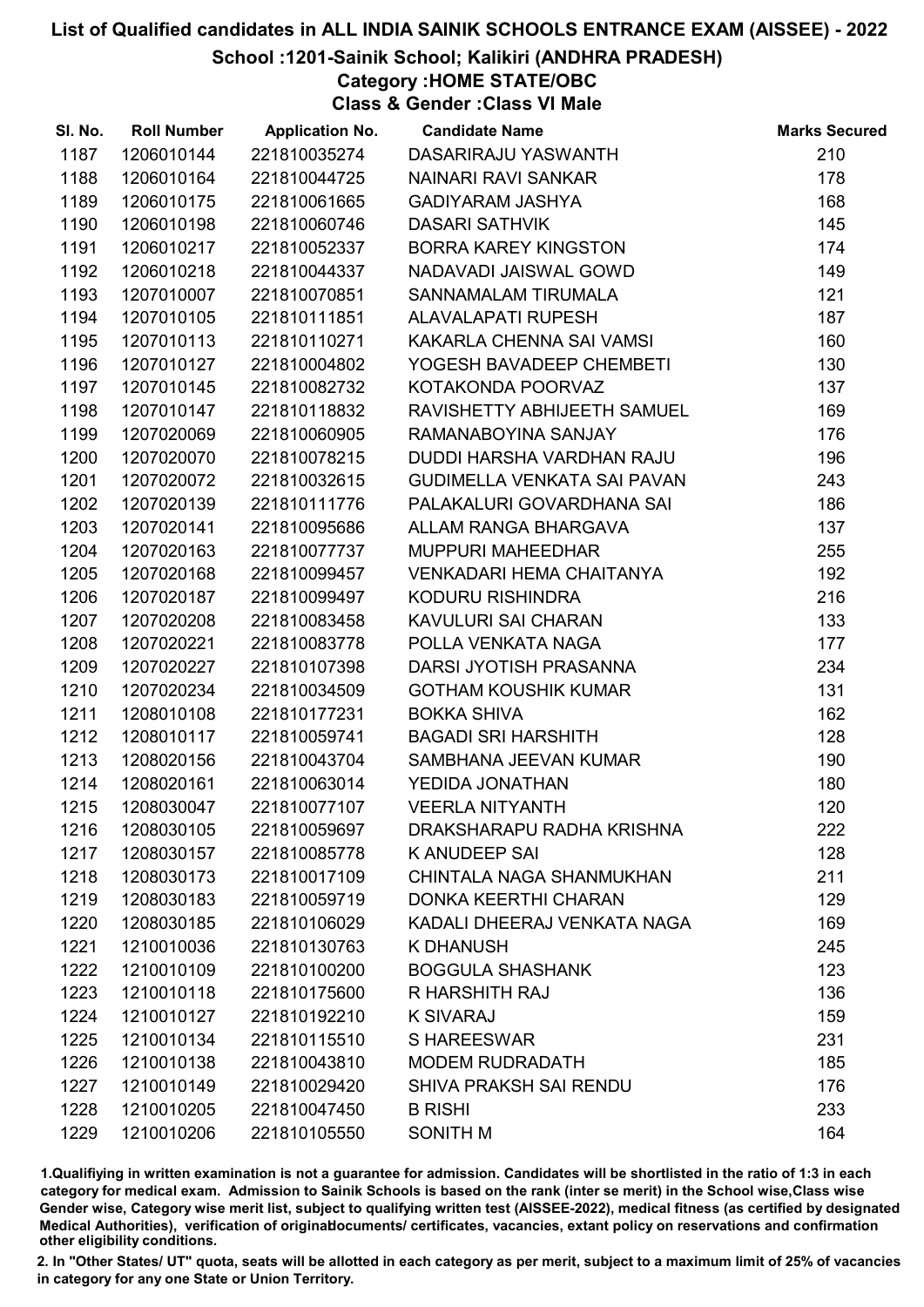#### School :1201-Sainik School; Kalikiri (ANDHRA PRADESH)

Category :HOME STATE/OBC

Class & Gender :Class VI Male

| SI. No. | <b>Roll Number</b> | <b>Application No.</b> | <b>Candidate Name</b>           | <b>Marks Secured</b> |
|---------|--------------------|------------------------|---------------------------------|----------------------|
| 1230    | 1210010217         | 221810058950           | <b>VEMPALLI MOHAMMAD HANEEF</b> | 175                  |
| 1231    | 1210010220         | 221810096260           | <b>MAHALA MOURYA RAO</b>        | 128                  |
| 1232    | 1210010235         | 221810048960           | V LALITH KUMAR                  | 130                  |
| 1233    | 1210010239         | 221810121270           | V PRADEEP                       | 180                  |
| 1234    | 1210010247         | 221810044670           | <b>G SUSHANTH</b>               | 128                  |
| 1235    | 1210010257         | 221810127180           | MUNDRE SURYA PRAKASH            | 175                  |
| 1236    | 1210010277         | 221810096490           | DASARI RUGVINDAR SAGAR          | 212                  |
| 1237    | 1210010297         | 221810118301           | AMBORI LALITH SAGAR             | 150                  |
| 1238    | 1210010314         | 221810175311           | <b>SHAIK TONGARR MUBEEN</b>     | 215                  |
| 1239    | 1210010331         | 221810192021           | <b>D RUTHWIK</b>                | 121                  |
| 1240    | 1210010364         | 221810091831           | YANDAPALLI HIMAVANTH            | 136                  |
| 1241    | 1210020023         | 221810191651           | VALLIGATLA OMKARESWAR           | 131                  |
| 1242    | 1210020043         | 221810121961           | PRUDVI VISWASREE                | 174                  |
| 1243    | 1210020062         | 221810141871           | <b>AGARAM GURU KOVID</b>        | 221                  |
| 1244    | 1210020077         | 221810092581           | K NAGA JATIN SAI                | 242                  |
| 1245    | 1210020137         | 221810074412           | <b>CHITTE RAMCHARAN</b>         | 151                  |
| 1246    | 1210020138         | 221810030512           | <b>VELUGU HEMANTH</b>           | 170                  |
| 1247    | 1210020164         | 221810141132           | KILADI HITESH NAGA VINAYAK      | 149                  |
| 1248    | 1210020178         | 221810131832           | SIBYALA HAROON SAI              | 193                  |
| 1249    | 1210020179         | 221810034832           | SAMIKERI REDDI GOWTHAM          | 254                  |
| 1250    | 1210020194         | 221810103442           | N CHARUNYA SAI TEJ              | 127                  |
| 1251    | 1210020198         | 221810006842           | <b>B V GUNA VARDHAN</b>         | 137                  |
| 1252    | 1210020200         | 221810187842           | <b>GORRELA HEMANTH</b>          | 125                  |
| 1253    | 1210020216         | 221810094752           | <b>M NIKHILESH</b>              | 224                  |
| 1254    | 1210020256         | 221810117772           | PATHIPATI NARASIMHA SAI         | 165                  |
| 1255    | 1210020282         | 221810057392           | AVULAKUNTA ABHIRAM              | 123                  |
| 1256    | 1210020294         | 221810085792           | DANIKELA DHARMA TEJA            | 223                  |
| 1257    | 1210020298         | 221810193892           | <b>M S GURUDEV</b>              | 129                  |
| 1258    | 1210020322         | 221810030703           | SUMKESULA KHURUSHID ALAM        | 231                  |
| 1259    | 1210020326         | 221810118703           | Y V CHARAN KUMAR NAIDU          | 130                  |
| 1260    | 1210020331         | 221810076903           | <b>THENEPALLI HARI CHARAN</b>   | 165                  |
| 1261    | 1210020333         | 221810122113           | N K BHUVANENDRA                 | 182                  |
| 1262    | 1210020335         | 221810055113           | SUVVADA ADHITTYA                | 223                  |
| 1263    | 1210020341         | 221810190313           | <b>ALIMILI HARDEEP</b>          | 138                  |
| 1264    | 1210020350         | 221810071813           | <b>D LOKESH</b>                 | 130                  |
| 1265    | 1210020368         | 221810106623           | <b>KAKULURU AKHILESH</b>        | 143                  |
| 1266    | 1210020370         | 221810055723           | <b>BADAPPAGARI LALITH KUMAR</b> | 211                  |
| 1267    | 1210020372         | 221810137823           | <b>M CHETHAN</b>                | 157                  |
| 1268    | 1210020439         | 221810043863           | M JYOTHIRADITHYA                | 260                  |
| 1269    | 1210020468         | 221810114583           | <b>THATI VARSHITH</b>           | 233                  |
| 1270    | 1210020508         | 221810082904           | <b>REPANA GAGAN RITESH</b>      | 217                  |
| 1271    | 1210020518         | 221810046414           | K SANDEEP KUMAR                 | 258                  |
| 1272    | 1210020519         | 221810127414           | MIDDE VENKATA DEVENDRANATH      | 216                  |

1.Qualifiying in written examination is not a guarantee for admission. Candidates will be shortlisted in the ratio of 1:3 in each category for medical exam. Admission to Sainik Schools is based on the rank (inter se merit) in the School wise,Class wise Gender wise, Category wise merit list, subject to qualifying written test (AISSEE-2022), medical fitness (as certified by designated Medical Authorities), verification of originablocuments/ certificates, vacancies, extant policy on reservations and confirmation other eligibility conditions.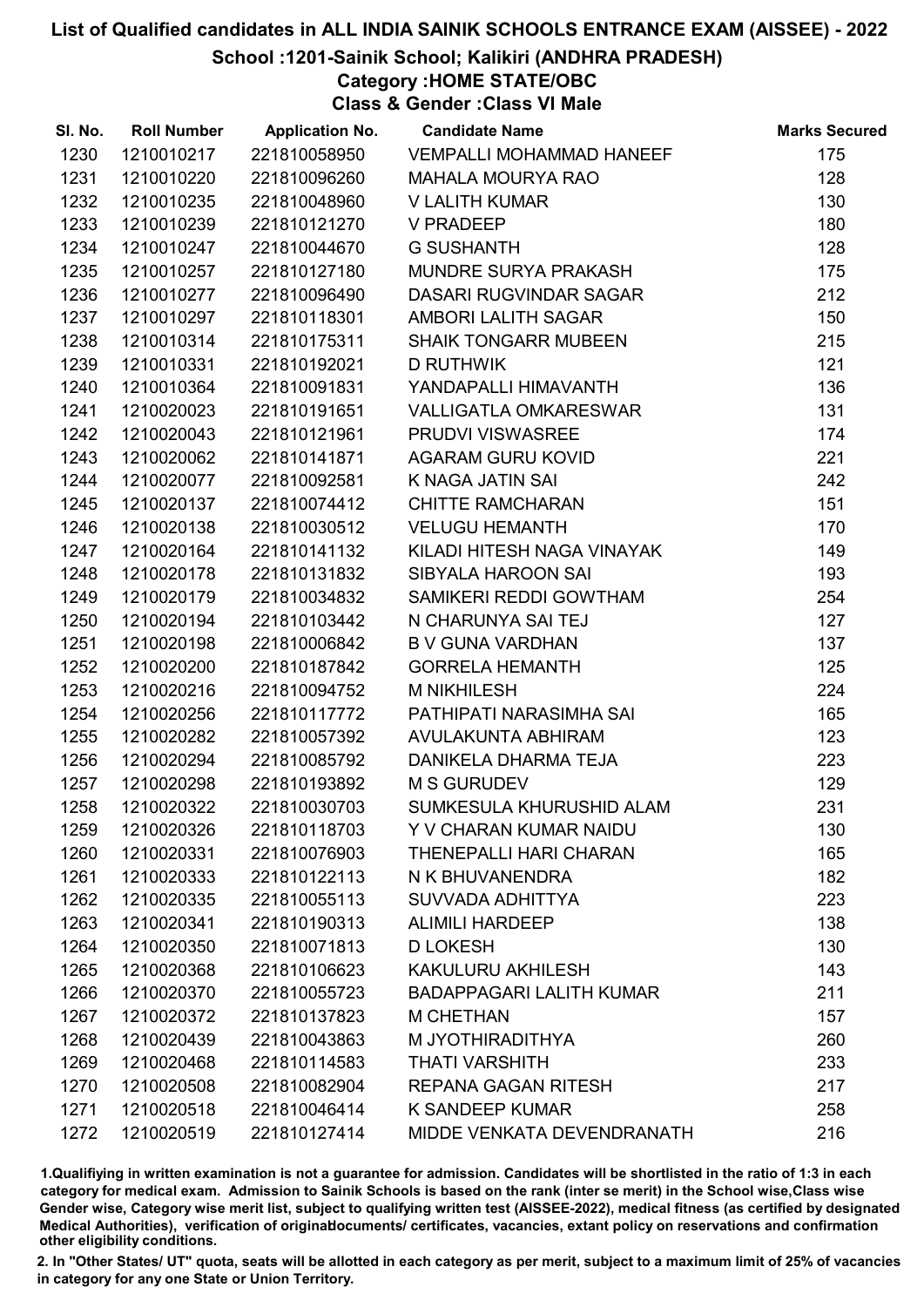#### School :1201-Sainik School; Kalikiri (ANDHRA PRADESH)

Category :HOME STATE/OBC

Class & Gender :Class VI Male

| SI. No. | <b>Roll Number</b> | <b>Application No.</b> | <b>Candidate Name</b>          | <b>Marks Secured</b> |
|---------|--------------------|------------------------|--------------------------------|----------------------|
| 1273    | 1210020535         | 221810121324           | NAKKINTI YASWANTH              | 160                  |
| 1274    | 1210020537         | 221810095324           | MEKALA LOKESH YADAV            | 157                  |
| 1275    | 1210020541         | 221810172424           | <b>BUCHEPALLI CHARAN TEJ</b>   | 128                  |
| 1276    | 1210020585         | 221810123254           | <b>MADAKA ROOPCHAND</b>        | 183                  |
| 1277    | 1210020629         | 221810074374           | <b>OSURU CHERISH</b>           | 228                  |
| 1278    | 1210020635         | 221810090674           | KANDUKURI CHETAN KUMAR         | 199                  |
| 1279    | 1210020662         | 221810048784           | <b>BANDI ANISH AYYAPPA</b>     | 252                  |
| 1280    | 1210020675         | 221810113594           | <b>KARAMURI YOJITH</b>         | 218                  |
| 1281    | 1210020712         | 221810112715           | K SANJAY                       | 125                  |
| 1282    | 1210030021         | 221810124825           | <b>SURAGANI JOSHITH</b>        | 183                  |
| 1283    | 1210030037         | 221810100535           | A SATHVIK                      | 159                  |
| 1284    | 1210030039         | 221810188735           | <b>S DINESH</b>                | 152                  |
| 1285    | 1210030050         | 221810045345           | <b>GUDDALA GEERWON</b>         | 210                  |
| 1286    | 1210030055         | 221810133545           | <b>JOKA TARAKESWAR</b>         | 238                  |
| 1287    | 1210030073         | 221810036355           | <b>BOMMALA LOCHAN</b>          | 225                  |
| 1288    | 1210030094         | 221810046565           | E JOSHITH SAI                  | 141                  |
| 1289    | 1210030103         | 221810076175           | <b>G KHUSWANTH</b>             | 146                  |
| 1290    | 1210030106         | 221810029475           | KONDURU LIKITH SAI             | 211                  |
| 1291    | 1210030122         | 221810170185           | E ROHAN SAI                    | 168                  |
| 1292    | 1210030148         | 221810074195           | P. PARDHU PAVANESH             | 142                  |
| 1293    | 1210030150         | 221810089295           | <b>K RUTVIK SAI</b>            | 128                  |
| 1294    | 1210030163         | 221810122795           | <b>MADAKA ROOPENDRA</b>        | 222                  |
| 1295    | 1210030169         | 221810044106           | <b>CHINTHA JASWANTH KUMAR</b>  | 252                  |
| 1296    | 1210030172         | 221810112606           | <b>M ABDUL BASHA</b>           | 147                  |
| 1297    | 1210030192         | 221810043416           | <b>MODEM GAGAN KUMAR</b>       | 143                  |
| 1298    | 1210030212         | 221810114826           | <b>G GIRIVAR SAI</b>           | 126                  |
| 1299    | 1210030214         | 221810193926           | N BHAVITH                      | 137                  |
| 1300    | 1210030229         | 221810120736           | PENUKONDA CHAITHANESWAR        | 152                  |
| 1301    | 1210030230         | 221810084736           | KALLIPATI GURUSHANKAR          | 194                  |
| 1302    | 1210030232         | 221810077736           | THANMAY YUVARAJ                | 149                  |
| 1303    | 1210030237         | 221810185146           | <b>KAKKE BHUVAN SAI</b>        | 247                  |
| 1304    | 1210030240         | 221810030246           | <b>D NIKHIL</b>                | 181                  |
| 1305    | 1210030253         | 221810047846           | KUTTAGOLLA MOHAMMED JUNAID     | 123                  |
| 1306    | 1210030257         | 221810152256           | PASUPULA YOGENDRA              | 141                  |
| 1307    | 1210030273         | 221810043956           | KODURU GOWTHAM                 | 131                  |
| 1308    | 1210030282         | 221810005366           | <b>CHEJARLA SAKETH</b>         | 150                  |
| 1309    | 1210030289         | 221810119566           | <b>GADIDALA MANOJ KUMAR</b>    | 138                  |
| 1310    | 1210040016         | 221810077286           | S TEJASVEER THAMOGNA           | 217                  |
| 1311    | 1210040040         | 221810155796           | N JAI SURYA                    | 132                  |
| 1312    | 1210040042         | 221810055896           | <b>G S PAVAN DEEKSHITH</b>     | 166                  |
| 1313    | 1210040088         | 221810176327           | PEDDIGOLLA DHARSHAN            | 166                  |
| 1314    | 1210040113         | 221810196047           | T CHARAN TEJ                   | 126                  |
| 1315    | 1210040130         | 221810053357           | <b>BANDARU RUDRA RISHIKESH</b> | 259                  |

1.Qualifiying in written examination is not a guarantee for admission. Candidates will be shortlisted in the ratio of 1:3 in each category for medical exam. Admission to Sainik Schools is based on the rank (inter se merit) in the School wise,Class wise Gender wise, Category wise merit list, subject to qualifying written test (AISSEE-2022), medical fitness (as certified by designated Medical Authorities), verification of originablocuments/ certificates, vacancies, extant policy on reservations and confirmation other eligibility conditions.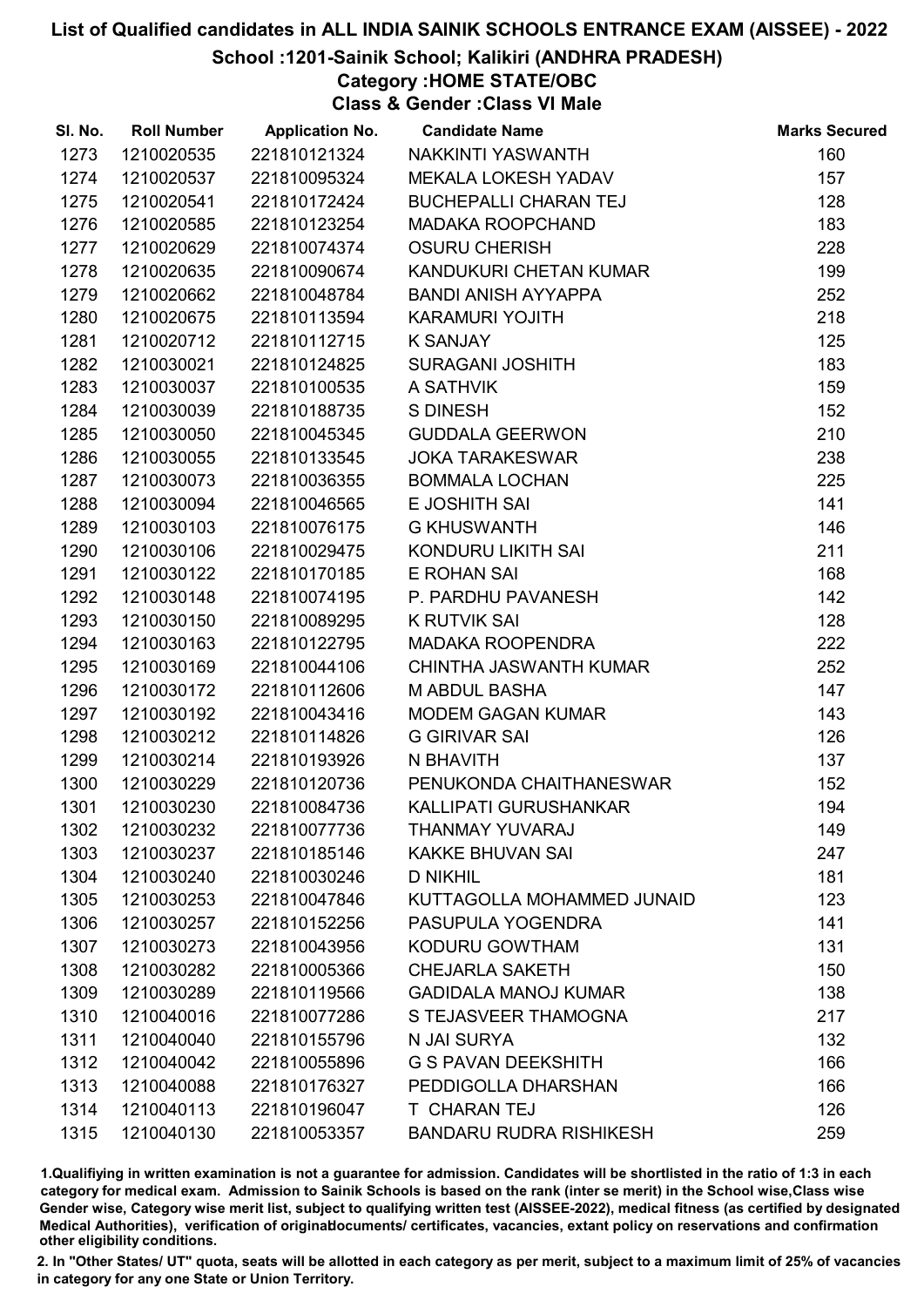#### School :1201-Sainik School; Kalikiri (ANDHRA PRADESH)

Category :HOME STATE/OBC

Class & Gender :Class VI Male

| SI. No. | <b>Roll Number</b> | <b>Application No.</b> | <b>Candidate Name</b>              | <b>Marks Secured</b> |
|---------|--------------------|------------------------|------------------------------------|----------------------|
| 1316    | 1210040131         | 221810154357           | PALAGIRI MUHAMMAD ARIF             | 143                  |
| 1317    | 1210040148         | 221810024167           | <b>KUMMETA RITWIK</b>              | 195                  |
| 1318    | 1210040167         | 221810148867           | POOLA CHAITHANYA SAI               | 157                  |
| 1319    | 1210040184         | 221810048677           | PAGADIKALVA PANKAJANADH            | 229                  |
| 1320    | 1210040187         | 221810130977           | A GAGAN ADITHYA                    | 152                  |
| 1321    | 1210040198         | 221810058687           | SADANA CHARITH SIMHA               | 236                  |
| 1322    | 1210040229         | 221810172408           | E MONITH                           | 125                  |
| 1323    | 1210040230         | 221810075408           | V.BALADITHYA                       | 131                  |
| 1324    | 1210040281         | 221810163238           | V ENOCH JOEL MESSY                 | 142                  |
| 1325    | 1210050024         | 221810102358           | Y B THANISH                        | 142                  |
| 1326    | 1210050045         | 221810130468           | <b>GOLLA MURALI KRISHNA</b>        | 240                  |
| 1327    | 1210050099         | 221810093888           | M SUDHARSHAN                       | 134                  |
| 1328    | 1210050116         | 221810053698           | DHARSHAN SAI V                     | 141                  |
| 1329    | 1210050130         | 221810075409           | KALLELA GOPI CHAND                 | 163                  |
| 1330    | 1210050154         | 221810042029           | ALWAR CHAITHANYA                   | 140                  |
| 1331    | 1210050160         | 221810043329           | ARADIGUNTA SHARATH                 | 149                  |
| 1332    | 1210050165         | 221810127729           | <b>BIMAL K</b>                     | 120                  |
| 1333    | 1210050215         | 221810061959           | P SAI HARSHA                       | 205                  |
| 1334    | 1210050236         | 221810062079           | <b>S MUKESH</b>                    | 174                  |
| 1335    | 1210050255         | 221810139479           | KAMMALURI VINITH SAI               | 172                  |
| 1336    | 1210050277         | 221810073989           | <b>C S HARI VAMSHI</b>             | 198                  |
| 1337    | 1210050300         | 221810034999           | <b>MLOHITH</b>                     | 137                  |
| 1338    | 1211010079         | 221810072350           | KOTAGIRI SRI RAM                   | 141                  |
| 1339    | 1211010093         | 221810044170           | KONAKALLA MANOJ KUMAR              | 231                  |
| 1340    | 1211010158         | 221810074751           | <b>BOYINI SYAM SUNDAR</b>          | 164                  |
| 1341    | 1211010211         | 221810062042           | PEDDAGOWDA ANJAN SAI               | 234                  |
| 1342    | 1211010332         | 221810016634           | <b>GOLLA NAGA SAI SATHWIK</b>      | 191                  |
| 1343    | 1211020033         | 221810055274           | <b>BONGANI SAATHVIK</b>            | 166                  |
| 1344    | 1211020131         | 221810100895           | KONDA KARTHIKEYA                   | 131                  |
| 1345    | 1211020214         | 221810086437           | <b>KALAGOTLA RISHAD</b>            | 192                  |
| 1346    | 1211020268         | 221810187918           | PEDDAGOWDA VENKATA AJAY            | 240                  |
| 1347    | 1211020306         | 221810020878           | <b>M YASHWANTH GOUD</b>            | 174                  |
| 1348    | 1211020320         | 221810014698           | YELLAPU VIKAS                      | 170                  |
| 1349    | 1211020410         | 221810058979           | <b>TALLURI BAVYESH</b>             | 174                  |
| 1350    | 1212020451         | 221810082542           | <b>GANDI SOMA SEKHAR SASIKANTH</b> | 228                  |
| 1351    | 1212020526         | 221810122782           | SASUMANTHU SIDDHARDHA              | 156                  |
| 1352    | 1212050144         | 221810141478           | <b>MALLADI SHANMUKA</b>            | 149                  |
| 1353    | 1212050209         | 221810069909           | <b>KONETI NIHAL</b>                | 147                  |
| 1354    | 1213020005         | 221810108211           | <b>VAKADA SURYA TEJ AJITEESH</b>   | 197                  |
| 1355    | 1213020283         | 221810139623           | <b>BASINA KETHAN</b>               | 171                  |
| 1356    | 1213030024         | 221810035004           | <b>BONI HARI SAI MANIKANTA</b>     | 176                  |
| 1357    | 1213030039         | 221810181514           | <b>VARRI TEJ DEEP</b>              | 131                  |
| 1358    | 1213030214         | 221810032645           | <b>CHIKATI SHANKAR</b>             | 217                  |

1.Qualifiying in written examination is not a guarantee for admission. Candidates will be shortlisted in the ratio of 1:3 in each category for medical exam. Admission to Sainik Schools is based on the rank (inter se merit) in the School wise,Class wise Gender wise, Category wise merit list, subject to qualifying written test (AISSEE-2022), medical fitness (as certified by designated Medical Authorities), verification of originablocuments/ certificates, vacancies, extant policy on reservations and confirmation other eligibility conditions.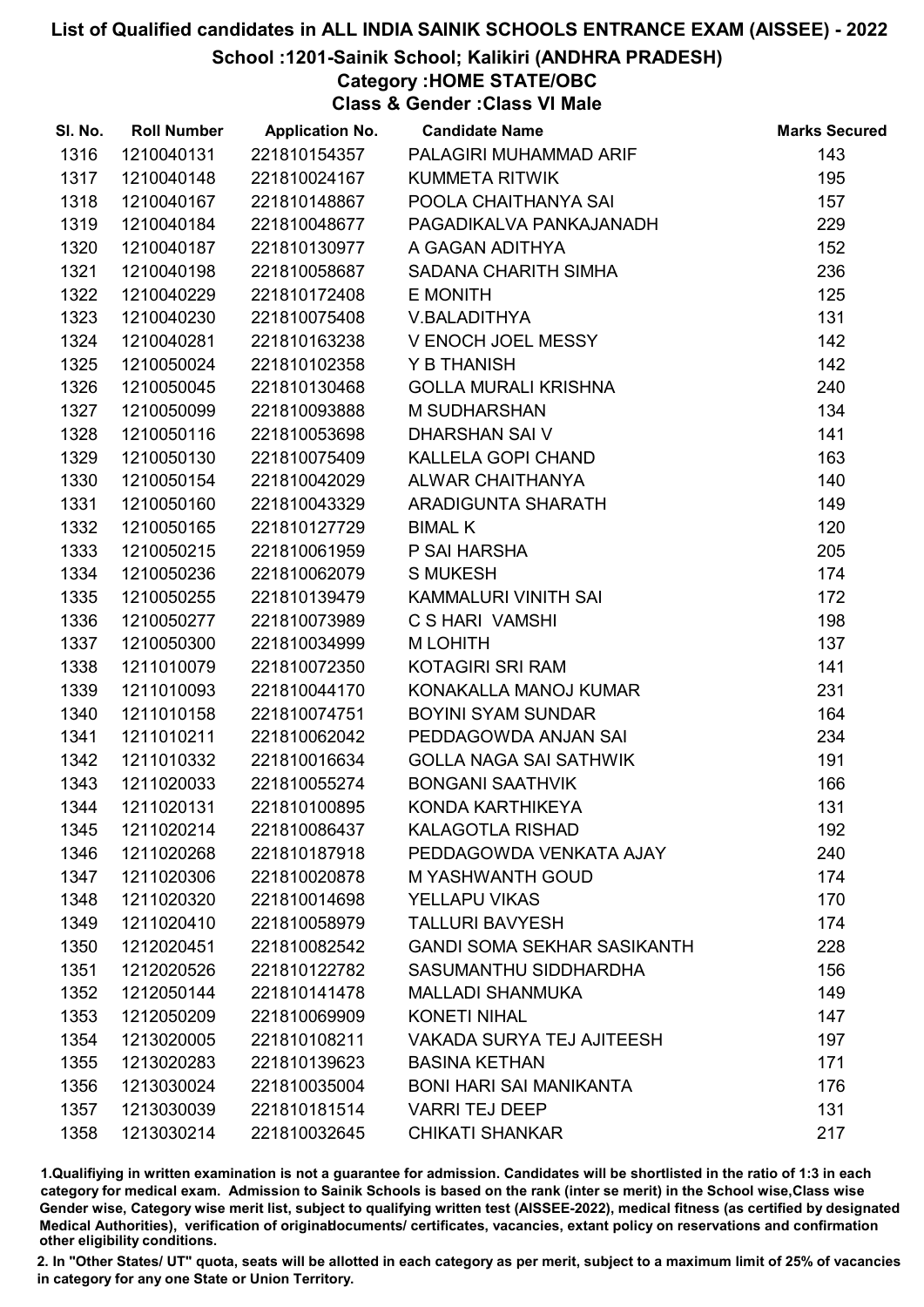School :1201-Sainik School; Kalikiri (ANDHRA PRADESH)

Category :HOME STATE/OBC Class & Gender :Class VI Male

| SI. No. | <b>Roll Number</b> | <b>Application No.</b> | <b>Candidate Name</b>         | <b>Marks Secured</b> |
|---------|--------------------|------------------------|-------------------------------|----------------------|
| 1359    | 1213040104         | 221810096576           | MAKKA SREENATH NAIDU          | 215                  |
| 1360    | 1213040151         | 221810018407           | KANAKALA PHANEENDRA           | 217                  |
| 1361    | 1213050015         | 221810147138           | <b>MUDUKI ANANDA PANI</b>     | 212                  |
| 1362    | 2304030082         | 221810000050           | KANDUKURI SHIVA SAI SHOBITH   | 229                  |
| 1363    | 2701010071         | 221810087550           | KARNA REVANTHNATH             | 202                  |
| 1364    | 4102020094         | 221810189022           | D. YUGANDHAR                  | 202                  |
| 1365    | 4201020044         | 221810096292           | BAVANASI YASHWANTH KUMAR      | 159                  |
| 1366    | 4201020049         | 221810021183           | N HANSITH KUMAR               | 194                  |
| 1367    | 4201020051         | 221810072393           | <b>MANDALA KARTHIK</b>        | 222                  |
| 1368    | 4201020096         | 221810082577           | A CHARAN                      | 125                  |
| 1369    | 4201020134         | 221810108000           | THODUSU PARDHASARADHI         | 120                  |
| 1370    | 4201020200         | 221810186610           | MANDALA RITHESH CHANDRA       | 246                  |
| 1371    | 4201020261         | 221810018130           | <b>BUGGA VISHWA VIRAT</b>     | 130                  |
| 1372    | 4201020266         | 221810143230           | KAGULA AJAY KUMAR             | 175                  |
| 1373    | 4201020267         | 221810087230           | <b>DASARLA AVINASH</b>        | 164                  |
| 1374    | 4201020284         | 221810140730           | MUNAGALA JNAN TEJ             | 243                  |
| 1375    | 4201020354         | 221810163850           | <b>DHANUSH ENJAPURI</b>       | 205                  |
| 1376    | 4201030036         | 221810071390           | <b>AKUBATHINI VRISHIK</b>     | 143                  |
| 1377    | 4201030059         | 221810150101           | BARDAVAL AJAY SINGH           | 129                  |
| 1378    | 4201030184         | 221810149831           | <b>BASHPOLU SATHWIK JI</b>    | 123                  |
| 1379    | 4201030248         | 221810013651           | <b>MACHARLA PUNEET</b>        | 165                  |
| 1380    | 4201030331         | 221810105081           | KARNATI HIMAVANTH             | 170                  |
| 1381    | 4201030356         | 221810153681           | P NIKSHITH BABU               | 126                  |
| 1382    | 4201030371         | 221810083291           | <b>BODDUPALLY VIVEK</b>       | 154                  |
| 1383    | 4201030380         | 221810033491           | PODETI MEDHA DEEKSHITH        | 202                  |
| 1384    | 4201030382         | 221810192591           | PATHI KRISHNA CHAITHANYA      | 176                  |
| 1385    | 4201030446         | 221810145312           | <b>D SAI RITHWIK</b>          | 131                  |
| 1386    | 4201030511         | 221810003132           | <b>MALGARI SATHWIK GOUD</b>   | 171                  |
| 1387    | 4201030601         | 221810112752           | S MUNI VENKATA                | 168                  |
| 1388    | 4201030663         | 221810189372           | <b>SARA VILOHIT RAJ GOUD</b>  | 184                  |
| 1389    | 4201030707         | 221810074582           | <b>B LOKESH KUMAR</b>         | 132                  |
| 1390    | 4201030764         | 221810035103           | <b>GOLLA SHIVA TEJA</b>       | 137                  |
| 1391    | 4201040018         | 221810125703           | KADAVERU VIJAY SAI            | 122                  |
| 1392    | 4201040075         | 221810087523           | KORUPALA SAI CHARAN           | 212                  |
| 1393    | 4201040130         | 221810179243           | <b>BANURI ROSHAN SWARAJ</b>   | 122                  |
| 1394    | 4201040145         | 221810061843           | <b>CHINTHA DIVESH KUMAR</b>   | 207                  |
| 1395    | 4201040158         | 221810196053           | <b>BADDULA SAI DHEEKSHITH</b> | 146                  |
| 1396    | 4201040177         | 221810152853           | SHREETHAN METTU               | 139                  |
| 1397    | 4201040212         | 221810033963           | <b>TALLAPALLI ABHIRAM</b>     | 209                  |
| 1398    | 4201040228         | 221810047373           | <b>CHARVIK GOBBAKA</b>        | 263                  |
| 1399    | 4201040231         | 221810142473           | L NYTHIK NIVEDH               | 132                  |
| 1400    | 4201040324         | 221810153404           | <b>GULLAPALLY AKSHITH</b>     | 211                  |
| 1401    | 4201040395         | 221810130424           | MOHAMMED ARSALAAN MEHTAB      | 273                  |

1.Qualifiying in written examination is not a guarantee for admission. Candidates will be shortlisted in the ratio of 1:3 in each category for medical exam. Admission to Sainik Schools is based on the rank (inter se merit) in the School wise,Class wise Gender wise, Category wise merit list, subject to qualifying written test (AISSEE-2022), medical fitness (as certified by designated Medical Authorities), verification of originablocuments/ certificates, vacancies, extant policy on reservations and confirmation other eligibility conditions.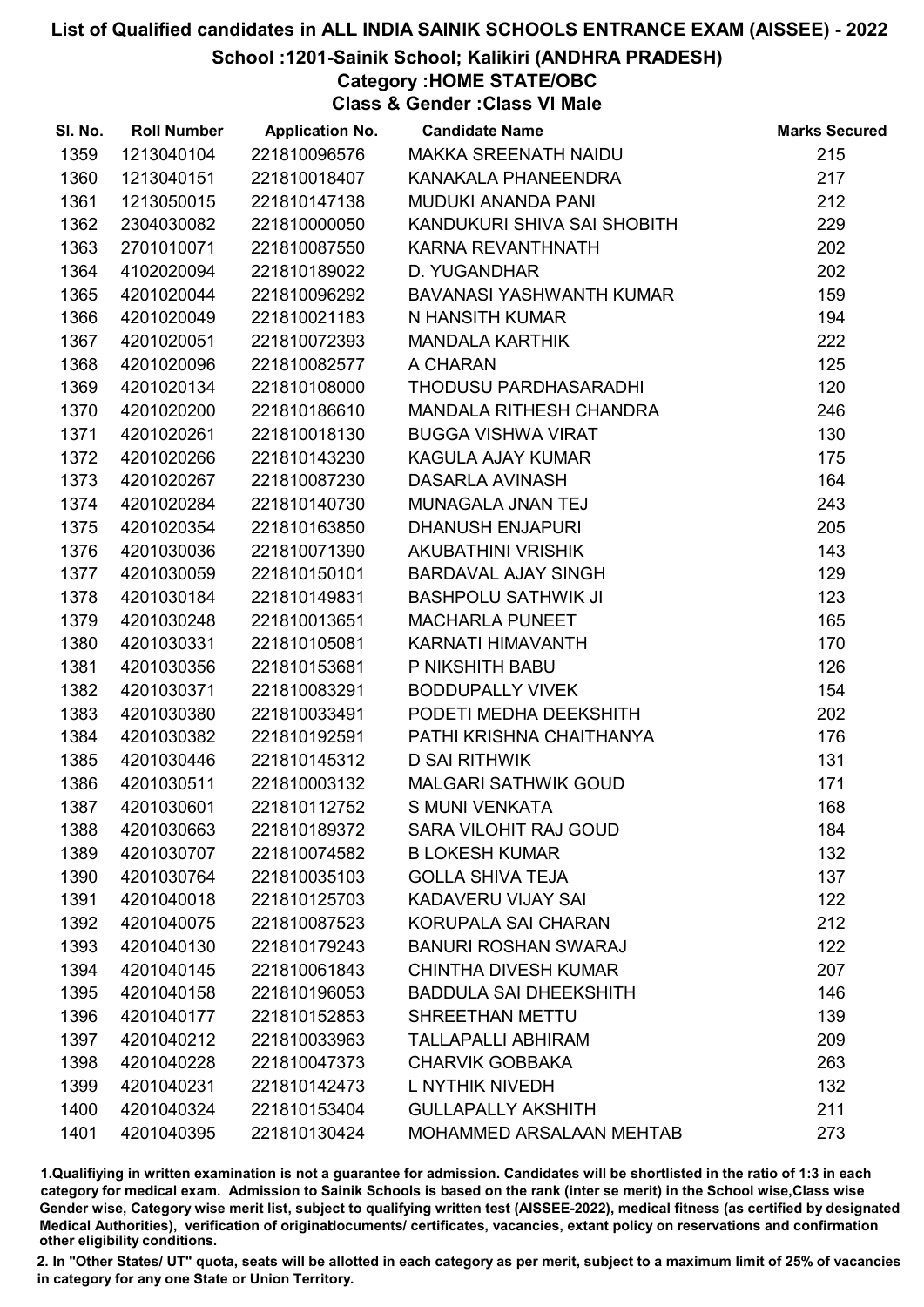School :1201-Sainik School; Kalikiri (ANDHRA PRADESH)

Category :HOME STATE/OBC

Class & Gender :Class VI Male

| SI. No. | <b>Roll Number</b> | <b>Application No.</b> | <b>Candidate Name</b>            | <b>Marks Secured</b> |
|---------|--------------------|------------------------|----------------------------------|----------------------|
| 1402    | 4201040438         | 221810030834           | NIKHILSAI KARTHIK REDDY PITTA    | 140                  |
| 1403    | 4201040447         | 221810028934           | <b>KODURI VISHAL</b>             | 195                  |
| 1404    | 4201040487         | 221810154354           | MANCHALA SRIVARDHAN YADAV        | 181                  |
| 1405    | 4201040498         | 221810151654           | <b>VISHWA KRISHNA JUTURI</b>     | 147                  |
| 1406    | 4201040611         | 221810127984           | KAMATHAM KOUSHIK REDDY           | 164                  |
| 1407    | 4201040629         | 221810166594           | <b>MANGALI NISHANTH</b>          | 123                  |
| 1408    | 4201040678         | 221810003015           | N VARUN YADAV                    | 172                  |
| 1409    | 4201040717         | 221810067025           | <b>GAGAN PRIYATHAM AITHA</b>     | 146                  |
| 1410    | 4201050058         | 221810138935           | KONERI VALLABADATTA              | 126                  |
| 1411    | 4201050083         | 221810068745           | K MADHAV REDDY                   | 155                  |
| 1412    | 4201050095         | 221810029055           | <b>KODURI VIVEK</b>              | 179                  |
| 1413    | 4201050100         | 221810142255           | THOTAPALLY CHARAN                | 158                  |
| 1414    | 4201050167         | 221810084275           | <b>JOGI TANUSH</b>               | 127                  |
| 1415    | 4201050266         | 221810143306           | <b>MERUGU SHREYANK</b>           | 215                  |
| 1416    | 4201050280         | 221810121706           | <b>GUTTULA ROHITH SRI KUMAR</b>  | 124                  |
| 1417    | 4201050289         | 221810128806           | PABBU SHIVA                      | 177                  |
| 1418    | 4201050323         | 221810085026           | <b>G SRUJAN</b>                  | 203                  |
| 1419    | 4201050349         | 221810065726           | <b>VAKEEL ARJUN KARTHIK</b>      | 225                  |
| 1420    | 4201050354         | 221810023826           | KANAKATI KRISHNA PRASAD          | 138                  |
| 1421    | 4201050360         | 221810021036           | <b>B. MAHITH</b>                 | 171                  |
| 1422    | 4201050444         | 221810175456           | <b>THULA AJAY</b>                | 135                  |
| 1423    | 4201050459         | 221810079856           | <b>JAIDEEP SAI BHARATHA</b>      | 135                  |
| 1424    | 4201050468         | 221810078066           | <b>SETTY RISHIKESH</b>           | 124                  |
| 1425    | 4201050484         | 221810157566           | <b>CHALLA VED KUMAR</b>          | 242                  |
| 1426    | 4201050491         | 221810178766           | CHENNA KRISHNA CHAITHANYA        | 226                  |
| 1427    | 4201050497         | 221810030966           | <b>BASHAM ASRITH</b>             | 125                  |
| 1428    | 4201050563         | 221810042096           | KUSUMA SAI RAJA NARASIMHA        | 121                  |
| 1429    | 4201050586         | 221810014796           | A ROHIT                          | 252                  |
| 1430    | 4201060015         | 221810046407           | ORPU SAHASR YADAV                | 239                  |
| 1431    | 4201060068         | 221810094027           | <b>BINGI SIDDHARTHA SRIVATSA</b> | 148                  |
| 1432    | 4201060120         | 221810064137           | <b>MD ABDUL RAHAMAN</b>          | 194                  |
| 1433    | 4201060188         | 221810122557           | AASHRITH AREDDULA                | 225                  |
| 1434    | 4201060221         | 221810133367           | <b>MULINTI SUDEEP KUMAR</b>      | 133                  |
| 1435    | 4201060297         | 221810043787           | KALVA DHANUSH SITHARA            | 181                  |
| 1436    | 4201060336         | 221810142797           | HANEESH RAM SOUMITH              | 220                  |
| 1437    | 4201060345         | 221810142997           | AMME DEVAANSH                    | 138                  |
| 1438    | 4201060367         | 221810064308           | YAMAGANTI SAARAS GOUD            | 135                  |
| 1439    | 4201060368         | 221810109308           | <b>KAMMARI VISHRUTH</b>          | 181                  |
| 1440    | 4201060385         | 221810002808           | <b>ALTHATI ROHAN</b>             | 245                  |
| 1441    | 4201060427         | 221810074718           | <b>VADLA VAISHWIK</b>            | 194                  |
| 1442    | 4201060478         | 221810071438           | <b>KOPPU TEJESWAR</b>            | 234                  |
| 1443    | 4201060480         | 221810081538           | <b>ASHWINI ROHAN</b>             | 252                  |
| 1444    | 4201060576         | 221810082168           | <b>GURRAM SRAVAN</b>             | 260                  |

1.Qualifiying in written examination is not a guarantee for admission. Candidates will be shortlisted in the ratio of 1:3 in each category for medical exam. Admission to Sainik Schools is based on the rank (inter se merit) in the School wise,Class wise Gender wise, Category wise merit list, subject to qualifying written test (AISSEE-2022), medical fitness (as certified by designated Medical Authorities), verification of originablocuments/ certificates, vacancies, extant policy on reservations and confirmation other eligibility conditions.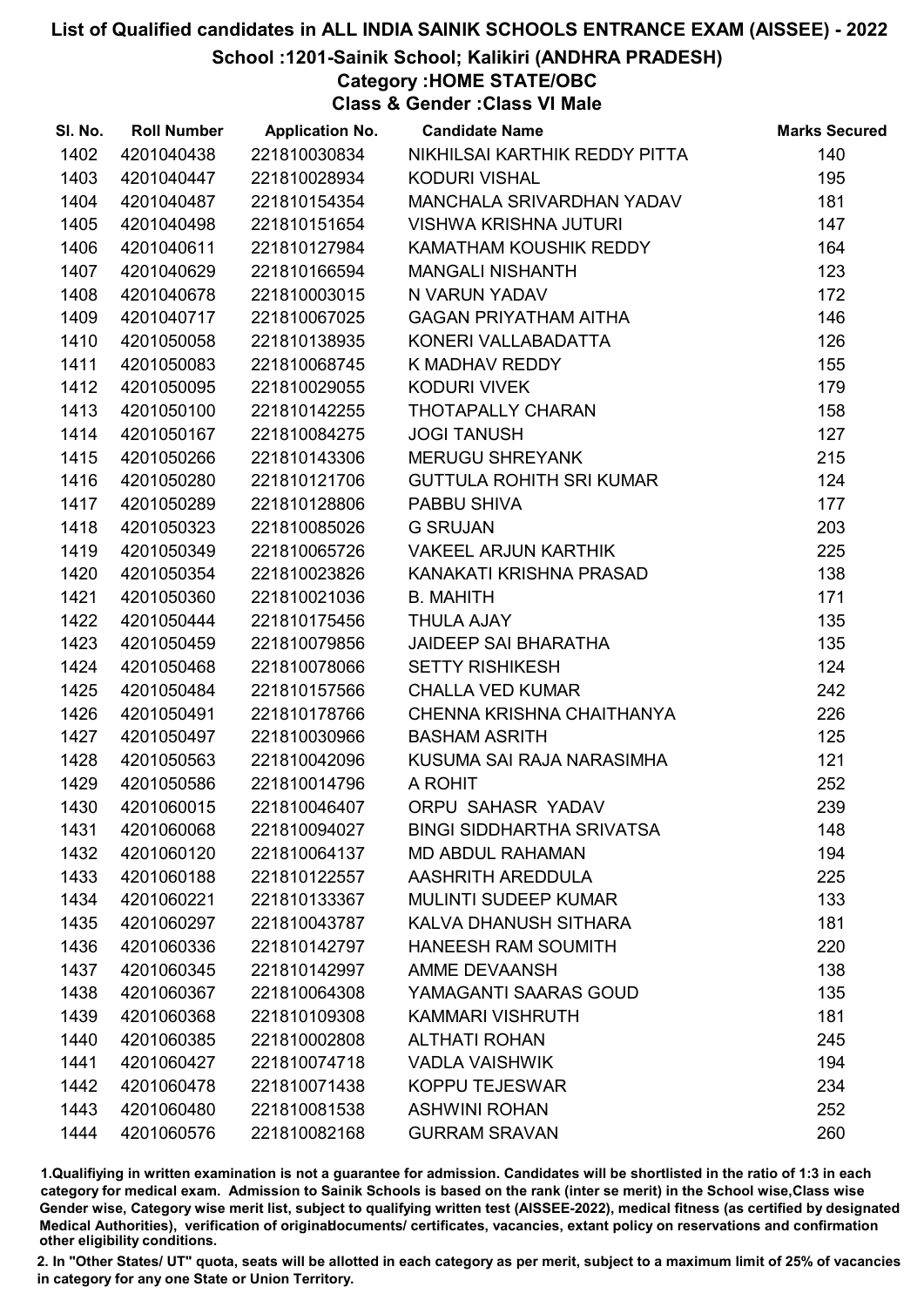#### School :1201-Sainik School; Kalikiri (ANDHRA PRADESH)

Category :HOME STATE/OBC

Class & Gender :Class VI Male

| SI. No. | <b>Roll Number</b> | <b>Application No.</b> | <b>Candidate Name</b>           |    | <b>Marks Secured</b> |
|---------|--------------------|------------------------|---------------------------------|----|----------------------|
| 1445    | 4201060586         | 221810134368           | KOTTALA SAI CHARAN TEJA         |    | 233                  |
| 1446    | 4201070021         | 221810020278           | P DHRUVA CHETAN                 |    | 139                  |
| 1447    | 4201070123         | 221810085309           | <b>GULLEPALLY BHARGAV</b>       |    | 127                  |
| 1448    | 4201070177         | 221810105519           | <b>THANDU VIGNESH</b>           |    | 131                  |
| 1449    | 4201070217         | 221810075729           | YAMA SRIKARSAI                  |    | 154                  |
| 1450    | 4201070229         | 221810096139           | UTARPALLI AHLAD                 |    | 194                  |
| 1451    | 4201070353         | 221810187369           | <b>MANDHADI SIDDHARTH SAGAR</b> |    | 206                  |
| 1452    | 4201070390         | 221810091479           | <b>CHERUKU ABHINAVA</b>         |    | 137                  |
| 1453    | 4201070394         | 221810091679           | DHOPATHI MANIKANTA              |    | 173                  |
| 1454    | 4201070408         | 221810050089           | PAGADALA THRILOK SAMEERAJ       |    | 210                  |
| 1455    | 4201070445         | 221810110299           | REDDYMALLA RUTHVI SAI           |    | 163                  |
| 1456    | 4202010103         | 221810158550           | KANDUKURI RUTHWIK               |    | 135                  |
| 1457    | 4202010124         | 221810028860           | <b>MANDHALA SUSHANTH</b>        |    | 214                  |
| 1458    | 4202010131         | 221810162470           | BANDARI ARYA VARDHAN            |    | 128                  |
| 1459    | 4202020012         | 221810126401           | SAMALA SREETAN TEJA             |    | 202                  |
| 1460    | 4202020057         | 221810074241           | SUNKARI PRANOJ KUMAR            |    | 150                  |
| 1461    | 4202020066         | 221810021841           | <b>BUTHKURI BHUVANESH</b>       |    | 187                  |
| 1462    | 4202020072         | 221810023551           | YELLABOINA SAI VIGNESH YADAV    |    | 165                  |
| 1463    | 4202020076         | 221810084851           | <b>CHIKATI VIVEK</b>            |    | 156                  |
| 1464    | 4202020118         | 221810039491           | POLASA SHIVAN                   |    | 176                  |
| 1465    | 4202020120         | 221810148591           | RAPELLY HARSHA VARDHAN          |    | 221                  |
| 1466    | 4202020137         | 221810067112           | PADAM VISHWAK SAI               |    | 124                  |
| 1467    | 4202020199         | 221810021662           | <b>NUGURI RISHI CHANDRAHAS</b>  |    | 201                  |
| 1468    | 4202020227         | 221810190982           | JANGOLLA VARSHITH KUMAR         |    | 199                  |
| 1469    | 4202020238         | 221810139892           | SHERU RANADHEER PATEL           |    | 125                  |
| 1470    | 4202020283         | 221810089833           | THOKALA PARTHASARATHI           |    | 163                  |
| 1471    | 4202020348         | 221810029093           | SUNKAM VARSHITH RAJ             |    | 272                  |
| 1472    | 4202020372         | 221810087504           | SARDAR SURENDERPAL SINGH        |    | 209                  |
| 1473    | 4202020467         | 221810016174           | KONDRA NAITHIK GOUD             |    | 145                  |
| 1474    | 4202020470         | 221810101374           | SRIRANGAPURAM ABHIRAM           |    | 146                  |
| 1475    | 4202020523         | 221810189815           | <b>BUDDE RISHITH</b>            |    | 136                  |
| 1476    | 4202020640         | 221810030116           | AMBAKANTI VAMSHI KRISHNA        |    | 175                  |
| 1477    | 4202020650         | 221810077526           | UTUVELLI SRIMAN                 |    | 152                  |
| 1478    | 4202020682         | 221810099456           | NERALWAR DHRUVA SUSHANTH        | CG | 153                  |
| 1479    | 4202020717         | 221810145296           | <b>MULUKALLA ABHIRAM</b>        |    | 190                  |
| 1480    | 4202020742         | 221810069027           | <b>PELLE SWAKIN</b>             |    | 201                  |
| 1481    | 4202020891         | 221810051738           | <b>KATLA SANJAN KUMAR</b>       |    | 168                  |
| 1482    | 4202020920         | 221810144958           | <b>VARUKOLU PREETHAM</b>        |    | 217                  |
| 1483    | 4202020936         | 221810080378           | <b>ALLAMLA UMESH</b>            |    | 157                  |
| 1484    | 4202020996         | 221810190339           | RAGULA SANITH                   |    | 121                  |
| 1485    | 4202021050         | 221810073579           | PODETI SAI RISHI GOUD           |    | 144                  |
| 1486    | 4202021056         | 221810066189           | PORANDLA SRIKETHAN              |    | 140                  |
| 1487    | 4202021069         | 221810065099           | <b>NANDHAGIRI HARITH</b>        |    | 213                  |

1.Qualifiying in written examination is not a guarantee for admission. Candidates will be shortlisted in the ratio of 1:3 in each category for medical exam. Admission to Sainik Schools is based on the rank (inter se merit) in the School wise,Class wise Gender wise, Category wise merit list, subject to qualifying written test (AISSEE-2022), medical fitness (as certified by designated Medical Authorities), verification of originablocuments/ certificates, vacancies, extant policy on reservations and confirmation other eligibility conditions.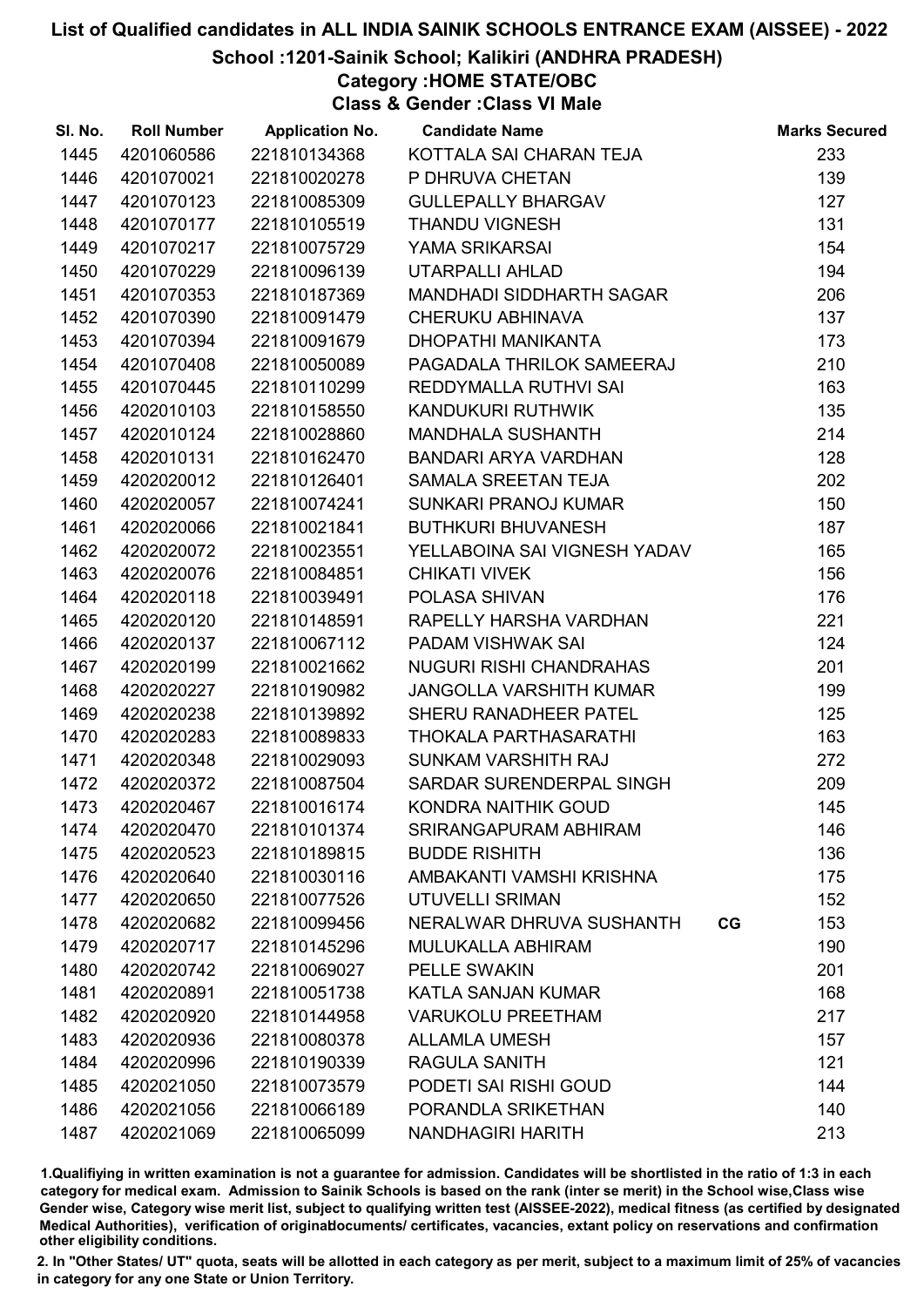# List of Qualified candidates in ALL INDIA SAINIK SCHOOLS ENTRANCE EXAM (AISSEE) - 2022 School :1201-Sainik School; Kalikiri (ANDHRA PRADESH) Category :HOME STATE/OBC Class & Gender :Class VI Male

| SI. No. | <b>Roll Number</b> | <b>Application No.</b> | <b>Candidate Name</b>   | <b>Marks Secured</b> |
|---------|--------------------|------------------------|-------------------------|----------------------|
| 1488    | 4202021071         | 221810065299           | THAKUR SATHVIK RAJVAMSH | 148                  |

<sup>1.</sup>Qualifiying in written examination is not a guarantee for admission. Candidates will be shortlisted in the ratio of 1:3 in each category for medical exam. Admission to Sainik Schools is based on the rank (inter se merit) in the School wise,Class wise Gender wise, Category wise merit list, subject to qualifying written test (AISSEE-2022), medical fitness (as certified by designated Medical Authorities), verification of originablocuments/ certificates, vacancies, extant policy on reservations and confirmation other eligibility conditions.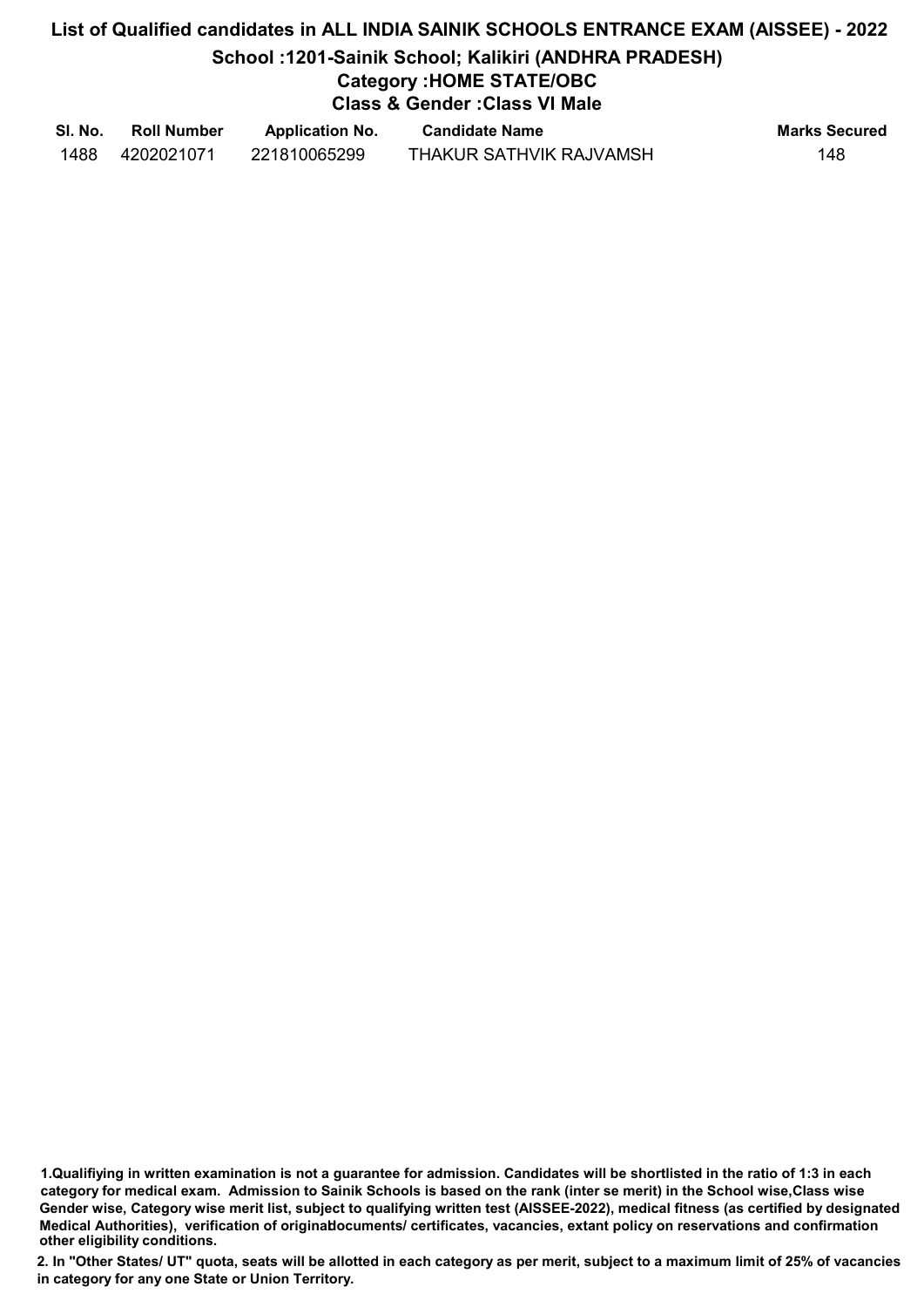### School :1201-Sainik School; Kalikiri (ANDHRA PRADESH)

## Category :HOME STATE/DEF

Class & Gender :Class VI Male

| SI. No. | <b>Roll Number</b> | <b>Application No.</b> | <b>Candidate Name</b>            | <b>Marks Secured</b> |
|---------|--------------------|------------------------|----------------------------------|----------------------|
| 1489    | 1201010297         | 221810143042           | CHITTEM BHUVIN SAI REDDY         | 212                  |
| 1490    | 1201010488         | 221810076405           | <b>M PRAVANTH</b>                | 196                  |
| 1491    | 1201020057         | 221810042775           | <b>D HAFEEJ BABA</b>             | 134                  |
| 1492    | 1201020191         | 221810075137           | <b>M PUNEESH</b>                 | 162                  |
| 1493    | 1201020356         | 221810055329           | CHINTA LAVITH SAI NATH REDDY     | 138                  |
| 1494    | 1201020382         | 221810123849           | <b>NALLANI YESWARDHAN</b>        | 147                  |
| 1495    | 1202010137         | 221810018822           | <b>GATTU KARTHEEK</b>            | 221                  |
| 1496    | 1202020012         | 221810126283           | <b>SHAIK SOHIL</b>               | 196                  |
| 1497    | 1202020024         | 221810044924           | JANAPALA VENKATA MANOJ           | 217                  |
| 1498    | 1202020087         | 221810174935           | SATHWIK REDDY YAKKALURI          | 197                  |
| 1499    | 1202020218         | 221810028218           | PEDDINTI MONISH REDDY            | 146                  |
| 1500    | 1203010036         | 221810131312           | <b>DUGGEPOGU RAHUL VIVIN</b>     | 197                  |
| 1501    | 1203010118         | 221810099826           | NAMA VEDANTH SAI ESWAR           | 122                  |
| 1502    | 1203010241         | 221810022660           | <b>VALLAPU SANJAY</b>            | 179                  |
| 1503    | 1203020067         | 221810073883           | <b>GAJA RANGANATH</b>            | 222                  |
| 1504    | 1203020147         | 221810040294           | RAMIREDDY YOGEESWAR REDDY        | 124                  |
| 1505    | 1203020153         | 221810076894           | ANANTHRAJU HARSHIT VARMA         | 134                  |
| 1506    | 1203020309         | 221810074966           | <b>SHAIK MOHAMMED ANSAR</b>      | 193                  |
| 1507    | 1203020469         | 221810028858           | THANDAI KUMAR VISHNU             | 129                  |
| 1508    | 1203020479         | 221810022278           | KAKARLA KULLAI HASAN             | 190                  |
| 1509    | 1203020608         | 221810105689           | PADAMATIKONA YASWIN REDDY        | 135                  |
| 1510    | 1205010119         | 221810180735           | <b>M LEON SUNDHAR</b>            | 190                  |
| 1511    | 1205010173         | 221810062567           | <b>GULLAMORUSU ABHIJAY TEJA</b>  | 167                  |
| 1512    | 1205010322         | 221810108380           | P DHAKSHITH ACHARI               | 193                  |
| 1513    | 1205010501         | 221810057152           | A YATHISH REDDY                  | 148                  |
| 1514    | 1205020091         | 221810014774           | <b>CHENNABOINA MAHESH SAI</b>    | 155                  |
| 1515    | 1205020162         | 221810050255           | PANNURU VENKATA PRANAI           | 157                  |
| 1516    | 1205020181         | 221810040675           | <b>GAJJALA DANUSH</b>            | 151                  |
| 1517    | 1205020189         | 221810185585           | <b>MADUGULA APUROOP SRINIDHI</b> | 136                  |
| 1518    | 1205020284         | 221810076786           | <b>BOLLEM HARSHAVARDHAN</b>      | 177                  |
| 1519    | 1205020431         | 221810038438           | KODIGANTI ASWINTH                | 225                  |
| 1520    | 1205020562         | 221810140859           | NAGIREDDY SUDHARSAN REDDY        | 157                  |
| 1521    | 1206010283         | 221810005379           | <b>MADALA SAI KARTHIK</b>        | 229                  |
| 1522    | 1207010096         | 221810056141           | RAVULAKOLLU DHANUSH              | 227                  |
| 1523    | 1207010133         | 221810139912           | URIYA VENKATA LAKSHMI THARUN     | 125                  |
| 1524    | 1207020005         | 221810029143           | POSINARANGA BHARATH KUMAR        | 189                  |
| 1525    | 1207020018         | 221810080473           | POSANI NARASIMHA SAGAR           | 153                  |
| 1526    | 1207020045         | 221810112544           | <b>BANDAMUDI THARUN KUMAR</b>    | 191                  |
| 1527    | 1207020090         | 221810032765           | KANCHARLA YASWANTH               | 140                  |
| 1528    | 1207020115         | 221810093926           | URIYA VENKATA PAVAN              | 133                  |
| 1529    | 1207020164         | 221810096937           | POGULA PENCHALA SUSANTH          | 137                  |
| 1530    | 1207020166         | 221810031257           | <b>CHUKKUDU SHRI SAISHWAR</b>    | 131                  |
| 1531    | 1207020198         | 221810071828           | <b>GURRAM KARTHIK REDDY</b>      | 192                  |

1.Qualifiying in written examination is not a guarantee for admission. Candidates will be shortlisted in the ratio of 1:3 in each category for medical exam. Admission to Sainik Schools is based on the rank (inter se merit) in the School wise,Class wise Gender wise, Category wise merit list, subject to qualifying written test (AISSEE-2022), medical fitness (as certified by designated Medical Authorities), verification of originablocuments/ certificates, vacancies, extant policy on reservations and confirmation other eligibility conditions.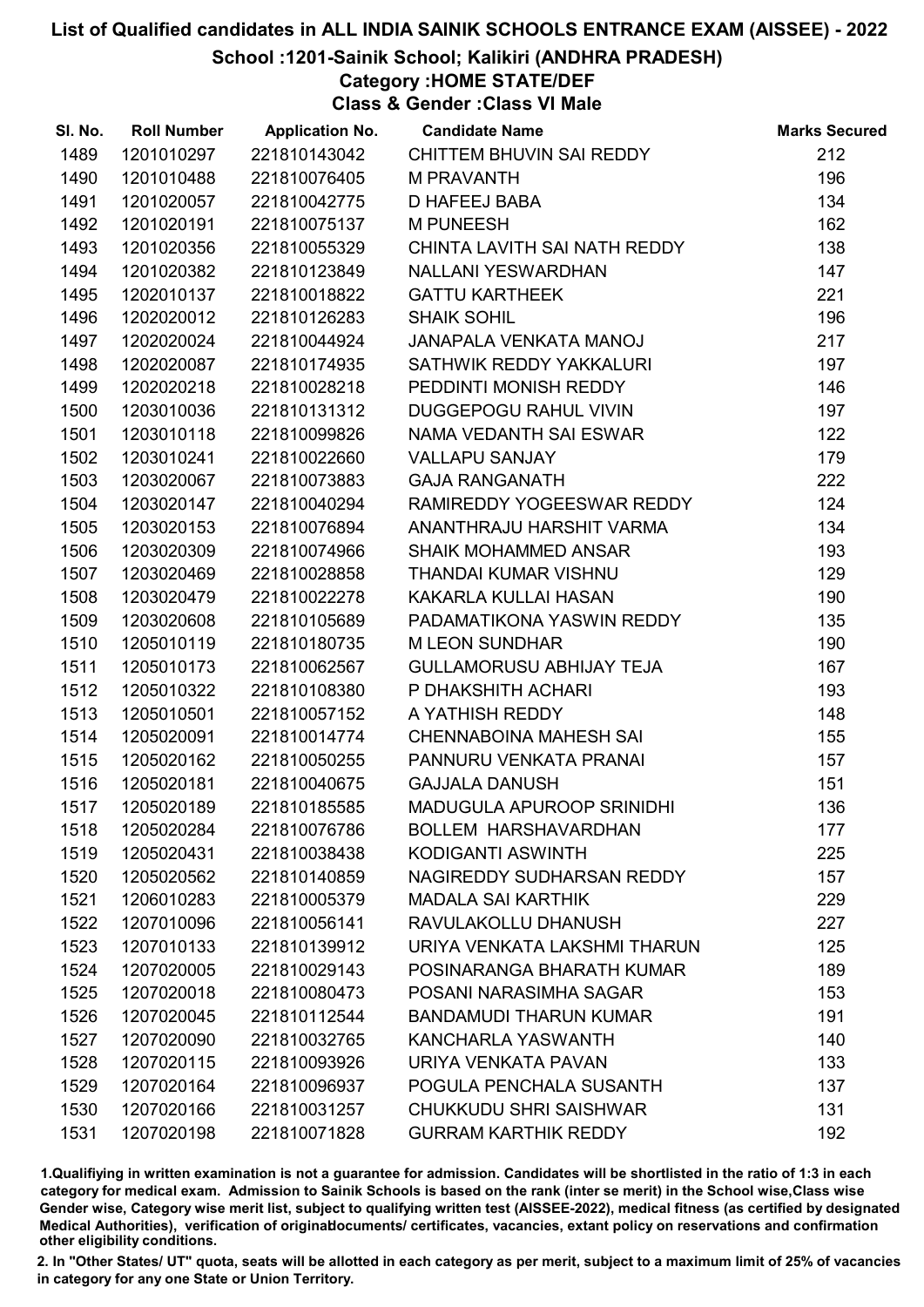### School :1201-Sainik School; Kalikiri (ANDHRA PRADESH)

## Category :HOME STATE/DEF

Class & Gender :Class VI Male

| SI. No. | <b>Roll Number</b> | <b>Application No.</b> | <b>Candidate Name</b>         | <b>Marks Secured</b> |
|---------|--------------------|------------------------|-------------------------------|----------------------|
| 1532    | 1209010115         | 221810134870           | VADISA YASWANTH SAI           | 157                  |
| 1533    | 1209020415         | 221810142689           | BATCHALA AKSHAY               | 164                  |
| 1534    | 1210010135         | 221810058510           | C PREM CHAND ROYAL            | 166                  |
| 1535    | 1210010147         | 221810020320           | C N JAI GANESH                | 215                  |
| 1536    | 1210010293         | 221810045201           | N HEMAKESH                    | 171                  |
| 1537    | 1210010320         | 221810059611           | <b>GANDRA VENKATA SRIHAAS</b> | 139                  |
| 1538    | 1210020018         | 221810039251           | A CHAITHANYA REDDY            | 231                  |
| 1539    | 1210020024         | 221810019751           | BALARAJU MEGHANATH VARMA      | 174                  |
| 1540    | 1210020044         | 221810175961           | <b>AKKISETTY MANISH</b>       | 132                  |
| 1541    | 1210020141         | 221810121612           | <b>T VIKHYAT</b>              | 129                  |
| 1542    | 1210020143         | 221810183612           | K DEVASHISH                   | 187                  |
| 1543    | 1210020157         | 221810074822           | MANDEDDULA ADITHYA KOUSHIK    | 233                  |
| 1544    | 1210020160         | 221810158922           | INDUKURI BENNISWAR REDDY      | 186                  |
| 1545    | 1210020425         | 221810067853           | <b>D JANITH REDDY</b>         | 161                  |
| 1546    | 1210020511         | 221810118114           | <b>E NIRMAY</b>               | 128                  |
| 1547    | 1210020521         | 221810057614           | <b>H BHAVIN</b>               | 130                  |
| 1548    | 1210020523         | 221810125714           | MANCHU REDDY SATHWIK          | 190                  |
| 1549    | 1210020554         | 221810044134           | P HEMA SAI                    | 224                  |
| 1550    | 1210020572         | 221810020144           | <b>ERRI VIJAI</b>             | 135                  |
| 1551    | 1210020707         | 221810092415           | THURAKA CHARAN KUMAR REDDY    | 124                  |
| 1552    | 1210030042         | 221810143935           | <b>VELLUR TARUN TEJ</b>       | 152                  |
| 1553    | 1210030300         | 221810060376           | ANANTHARAJU PRANEETH VARMA    | 145                  |
| 1554    | 1210040002         | 221810060476           | <b>VENKATA NAGA SAI TANUJ</b> | 176                  |
| 1555    | 1210040027         | 221810074096           | KATAKAM ROHITH REDDY          | 155                  |
| 1556    | 1210040166         | 221810187867           | POOJARI SASHIKIRAN            | 171                  |
| 1557    | 1210040263         | 221810007818           | PEDDI ARJUN                   | 180                  |
| 1558    | 1210040272         | 221810055528           | SAKIRI HEMSIDDARTH            | 122                  |
| 1559    | 1210040275         | 221810030928           | K UDAYAVARDHAN REDDY          | 160                  |
| 1560    | 1210050046         | 221810142468           | <b>BARLAPALLI NISCHAL SAI</b> | 130                  |
| 1561    | 1210050047         | 221810003468           | <b>K MOHIT</b>                | 221                  |
| 1562    | 1210050104         | 221810047098           | KONDAPALLI JOSHNITH           | 125                  |
| 1563    | 1210050153         | 221810039919           | <b>K RUPESH</b>               | 201                  |
| 1564    | 1210050180         | 221810047839           | V MOHIT REDDY                 | 231                  |
| 1565    | 1211010276         | 221810184253           | <b>BANOTH VARSHITH NAYA</b>   | 151                  |
| 1566    | 1211020138         | 221810019606           | <b>BURRU JYOTHIESWAR</b>      | 127                  |
| 1567    | 1211020154         | 221810089126           | KUNAPUREDDY SATHWIK           | 171                  |
| 1568    | 1212020527         | 221810047782           | <b>VABBINA ABHIVARDHAN</b>    | 246                  |
| 1569    | 1212030446         | 221810033375           | C H SHAHI NIVASH              | 163                  |
| 1570    | 1212040152         | 221810077476           | KARRI BALAJI YASWANTH         | 167                  |
| 1571    | 1212040301         | 221810074147           | PALLELA YESWANTH SAI          | 220                  |
| 1572    | 1212050155         | 221810078188           | <b>GANGITLA AKHIL</b>         | 126                  |
| 1573    | 1213020243         | 221810018992           | <b>MOHITH GURUGUBELLI</b>     | 143                  |
| 1574    | 1213030073         | 221810079734           | <b>SUNDARA CHARAN VEER</b>    | 191                  |

1.Qualifiying in written examination is not a guarantee for admission. Candidates will be shortlisted in the ratio of 1:3 in each category for medical exam. Admission to Sainik Schools is based on the rank (inter se merit) in the School wise,Class wise Gender wise, Category wise merit list, subject to qualifying written test (AISSEE-2022), medical fitness (as certified by designated Medical Authorities), verification of originablocuments/ certificates, vacancies, extant policy on reservations and confirmation other eligibility conditions.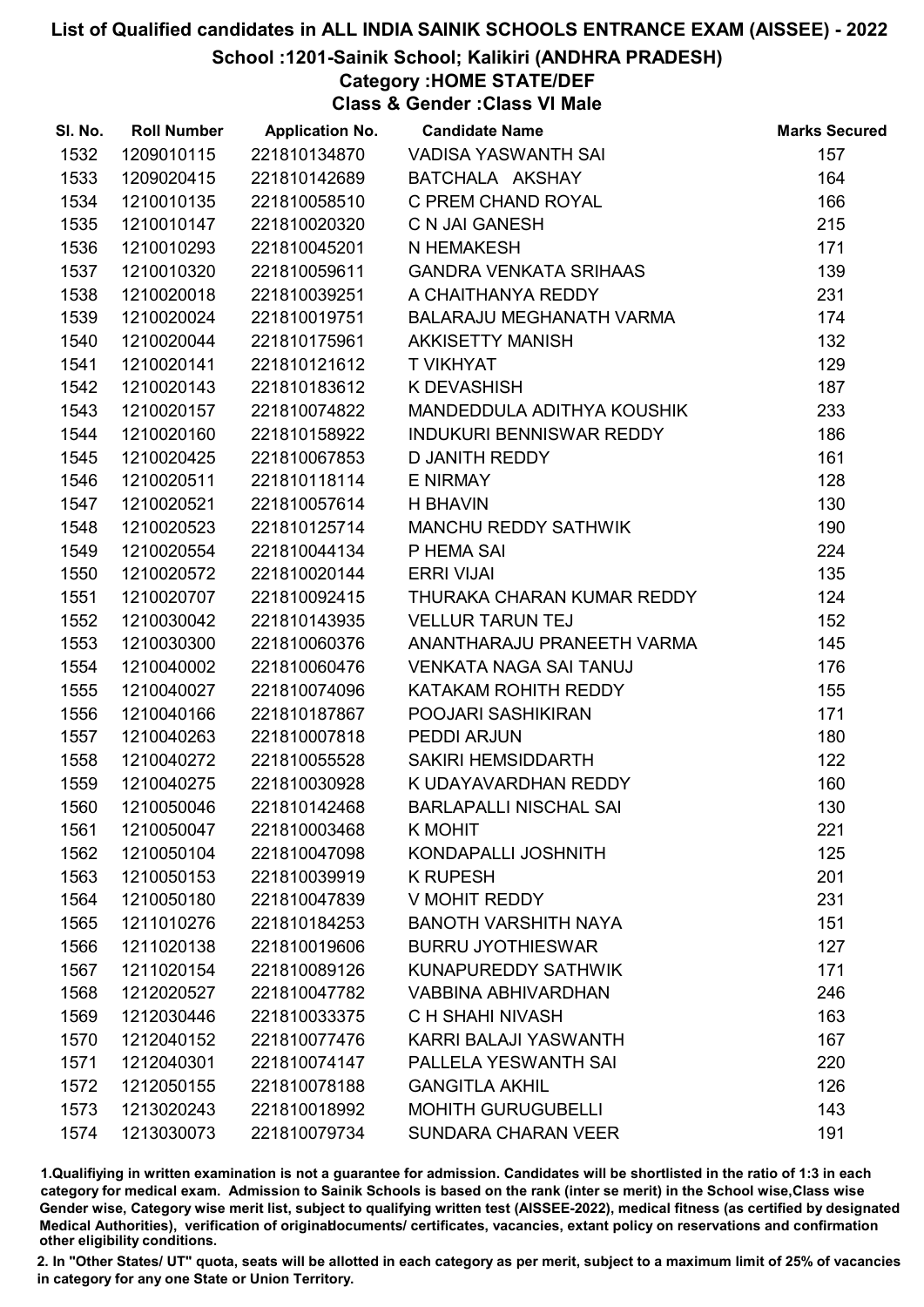### School :1201-Sainik School; Kalikiri (ANDHRA PRADESH)

## Category :HOME STATE/DEF

Class & Gender :Class VI Male

| SI. No. | <b>Roll Number</b> | <b>Application No.</b> | <b>Candidate Name</b>              | <b>Marks Secured</b> |
|---------|--------------------|------------------------|------------------------------------|----------------------|
| 1575    | 1213040153         | 221810084707           | NAIRA CHARAN TEJA                  | 156                  |
| 1576    | 1213050134         | 221810151119           | K.NEERAJ VARDHAN                   | 243                  |
| 1577    | 2001050873         | 221810016116           | <b>HIMANSHU KUMAR</b>              | 244                  |
| 1578    | 2701010098         | 221810147870           | SAI KUMAR DARSH GANAPA             | 138                  |
| 1579    | 2701020084         | 221810151042           | MAVURI JNANA VEERA ABHINAV         | 198                  |
| 1580    | 2701020360         | 221810049724           | <b>SHUBHAM BEHERA</b>              | 213                  |
| 1581    | 3101010083         | 221810006265           | V JAYANTH REDDY                    | 171                  |
| 1582    | 3602010123         | 221810007826           | P NAVNEETH PRAKASH REDDY           | 166                  |
| 1583    | 3801020040         | 221810028125           | GOWNIPALLI BHANU PRAKASH           | 132                  |
| 1584    | 3903020056         | 221810085411           | NISHANK KUMAR SINGH                | 125                  |
| 1585    | 3905050291         | 221810026057           | GUDIPATI YASWANTH SAI KUMAR        | 198                  |
| 1586    | 4201030220         | 221810077841           | C JEEVAN PRATHAP REDDY             | 149                  |
| 1587    | 4201030392         | 221810049891           | <b>T PREMDEEP REDDY</b>            | 164                  |
| 1588    | 4201030603         | 221810145752           | KASIBISI VENKATA SAI KARTHIK       | 169                  |
| 1589    | 4201030676         | 221810050872           | P SRIRAM REDDY                     | 204                  |
| 1590    | 4201040073         | 221810045523           | <b>VEMULA VARSHITH</b>             | 201                  |
| 1591    | 4201050448         | 221810032656           | <b>CHAMIDISETTY REVANTH SUHASH</b> | 156                  |
| 1592    | 4201050498         | 221810141966           | <b>O.J.RISHIT</b>                  | 131                  |
| 1593    | 4201060041         | 221810011117           | G HARSHAVARDHAN REDDY              | 164                  |
| 1594    | 4201060559         | 221810060758           | PUPPALA SHANMUKHA SREENIVAS        | 131                  |
| 1595    | 4201060587         | 221810017368           | <b>GONE CHARAN SAI</b>             | 120                  |
| 1596    | 4201070175         | 221810095419           | <b>SHAIK SAIFUL AZMAN</b>          | 145                  |
| 1597    | 4201070277         | 221810000549           | SAMA SRI BHUVAN REDDY              | 269                  |
| 1598    | 4202010101         | 221810049350           | ANIREDDY SRIVARSHITH               | 160                  |
| 1599    | 4202020109         | 221810107481           | ALLURI PRADYUMNA VIDURA            | 248                  |

<sup>1.</sup>Qualifiying in written examination is not a guarantee for admission. Candidates will be shortlisted in the ratio of 1:3 in each category for medical exam. Admission to Sainik Schools is based on the rank (inter se merit) in the School wise,Class wise Gender wise, Category wise merit list, subject to qualifying written test (AISSEE-2022), medical fitness (as certified by designated Medical Authorities), verification of originablocuments/ certificates, vacancies, extant policy on reservations and confirmation other eligibility conditions.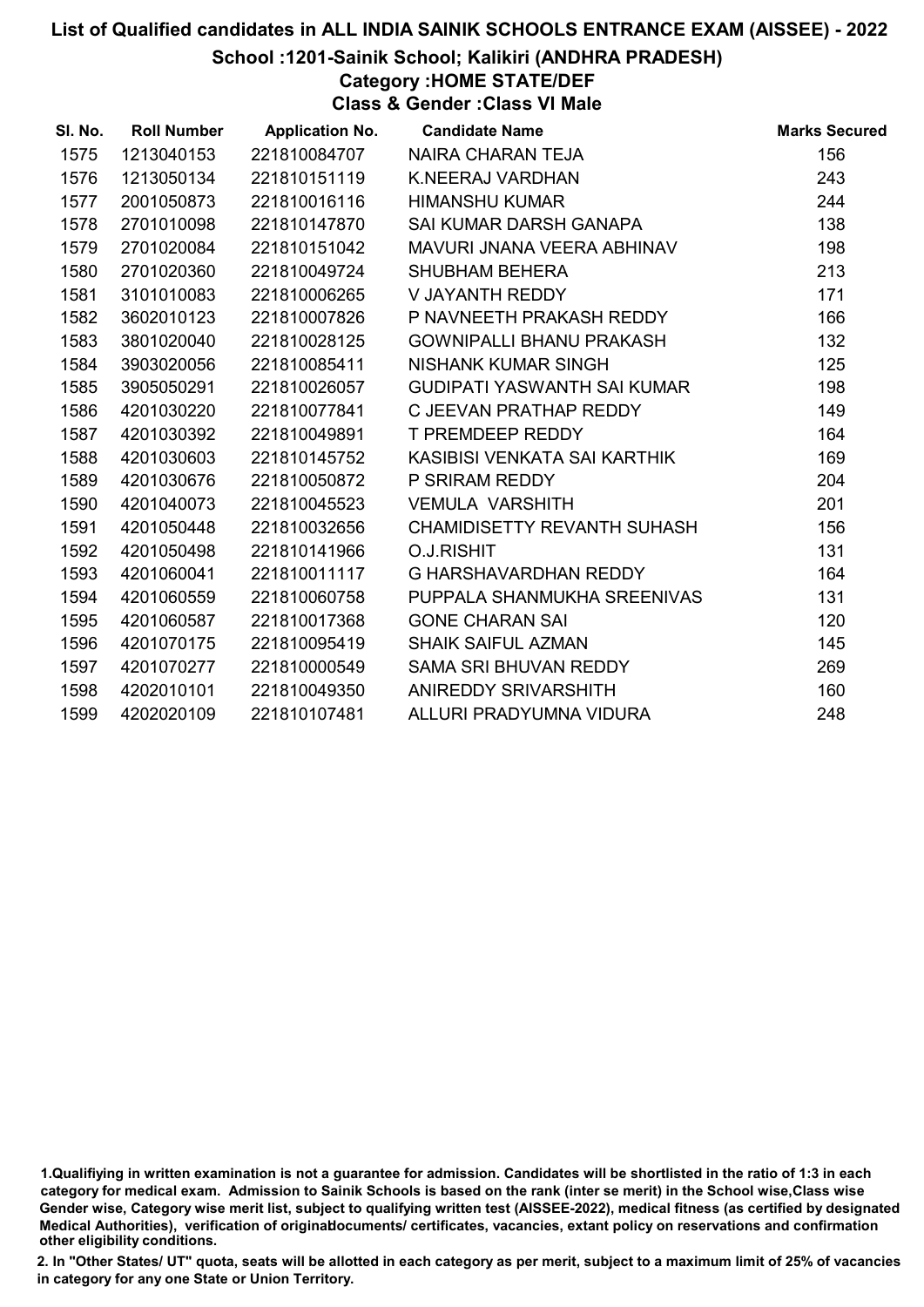School :1201-Sainik School; Kalikiri (ANDHRA PRADESH)

Category :HOME STATE/GEN

Class & Gender :Class VI Male

| SI. No. | <b>Roll Number</b> | <b>Application No.</b> | <b>Candidate Name</b>            | <b>Marks Secured</b> |
|---------|--------------------|------------------------|----------------------------------|----------------------|
| 1600    | 1201010015         | 221810138892           | PERAM JITHENDAR REDDY            | 120                  |
| 1601    | 1201010033         | 221810142354           | PULLALAREVU SAI ASWIN REDDY      | 171                  |
| 1602    | 1201010058         | 221810086908           | <b>GUDLA SANTHOSH REDDY</b>      | 132                  |
| 1603    | 1201010070         | 221810147588           | VARDHIREDDY LALITH VARDHAN       | 209                  |
| 1604    | 1201010072         | 221810153139           | <b>BHOGATHI BHARATH KUMAR</b>    | 131                  |
| 1605    | 1201010084         | 221810126600           | <b>VAJRALA YOGESWAR</b>          | 138                  |
| 1606    | 1201010094         | 221810063110           | BOYAPATI YASWANTH                | 247                  |
| 1607    | 1201010096         | 221810023310           | ANUMALASETTY VENKATA SAI         | 199                  |
| 1608    | 1201010118         | 221810060540           | V THRINAY KUMAR REDDY            | 223                  |
| 1609    | 1201010120         | 221810021740           | SIGILIPALLI YASHWANTH            | 209                  |
| 1610    | 1201010135         | 221810162460           | <b>G BHARGAV</b>                 | 166                  |
| 1611    | 1201010156         | 221810043980           | G P GNANA PRAGNAY REDDY          | 173                  |
| 1612    | 1201010159         | 221810077190           | KONANKI SAI SREENIDH             | 174                  |
| 1613    | 1201010166         | 221810067890           | C BHUSHITH SAI KUMAR REDDY       | 124                  |
| 1614    | 1201010175         | 221810125601           | M SHYAM SUNDAR REDDY             | 130                  |
| 1615    | 1201010182         | 221810056111           | VENUTHURLA RUSHEEL REDDY         | 140                  |
| 1616    | 1201010193         | 221810078421           | MADURI DIVISHADREDDY             | 222                  |
| 1617    | 1201010196         | 221810156031           | <b>S YUVAL SEERVI</b>            | 131                  |
| 1618    | 1201010224         | 221810044961           | THUMMALA DAIVIK NARAYAN          | 165                  |
| 1619    | 1201010225         | 221810062071           | M HEMACHARAN REDDY               | 182                  |
| 1620    | 1201010243         | 221810099581           | <b>TANAKANTI DHANUSH</b>         | 165                  |
| 1621    | 1201010245         | 221810075681           | P MOHITH SAI VIGNESH             | 140                  |
| 1622    | 1201010254         | 221810111202           | <b>T SREEKARNAIDU</b>            | 165                  |
| 1623    | 1201010273         | 221810084712           | <b>S.MOUKTHI GANESH</b>          | 162                  |
| 1624    | 1201010280         | 221810075422           | KONA DEEPAK REDDY                | 121                  |
| 1625    | 1201010282         | 221810024622           | KANUMUKKALA SHASHANK REDDY       | 121                  |
| 1626    | 1201010289         | 221810010132           | <b>K SAI CHARAN</b>              | 142                  |
| 1627    | 1201010294         | 221810111832           | <b>T SATHVIK</b>                 | 151                  |
| 1628    | 1201010302         | 221810061942           | <b>KRISTIPATI SUPREETH REDDY</b> | 183                  |
| 1629    | 1201010312         | 221810129862           | SIRIGALA MOKSHESWARA REDDY       | 139                  |
| 1630    | 1201010333         | 221810034803           | M CHINNA REDDAPPA REDDY          | 163                  |
| 1631    | 1201010338         | 221810173313           | <b>LUQMAAN KHAN</b>              | 203                  |
| 1632    | 1201010414         | 221810167604           | <b>B ASHOK PAWAR</b>             | 224                  |
| 1633    | 1201010424         | 221810122324           | <b>SHAIK ATHAR FARAAZ</b>        | 195                  |
| 1634    | 1201010430         | 221810049134           | <b>ALLAM TEJASWARAN</b>          | 213                  |
| 1635    | 1201010432         | 221810080934           | YARRAGODALA BHARATH REDDY        | 203                  |
| 1636    | 1201010456         | 221810060664           | K SAI SREENIVASA REDDY           | 213                  |
| 1637    | 1201010460         | 221810096074           | KOLIMI SHASHANK REDDY            | 158                  |
| 1638    | 1201010464         | 221810096374           | R JASWIN SIDDARTH REDDY          | 124                  |
| 1639    | 1201010475         | 221810076484           | <b>G JAIVARDHAN REDDY</b>        | 206                  |
| 1640    | 1201010479         | 221810079984           | NARREDDY JASWANTH KUMAR          | 231                  |
| 1641    | 1201010492         | 221810092905           | <b>MARINENI CHINTHAMANI</b>      | 142                  |
| 1642    | 1201020001         | 221810110015           | R MAHIDHAR REDDY                 | 204                  |

1.Qualifiying in written examination is not a guarantee for admission. Candidates will be shortlisted in the ratio of 1:3 in each category for medical exam. Admission to Sainik Schools is based on the rank (inter se merit) in the School wise,Class wise Gender wise, Category wise merit list, subject to qualifying written test (AISSEE-2022), medical fitness (as certified by designated Medical Authorities), verification of originablocuments/ certificates, vacancies, extant policy on reservations and confirmation other eligibility conditions.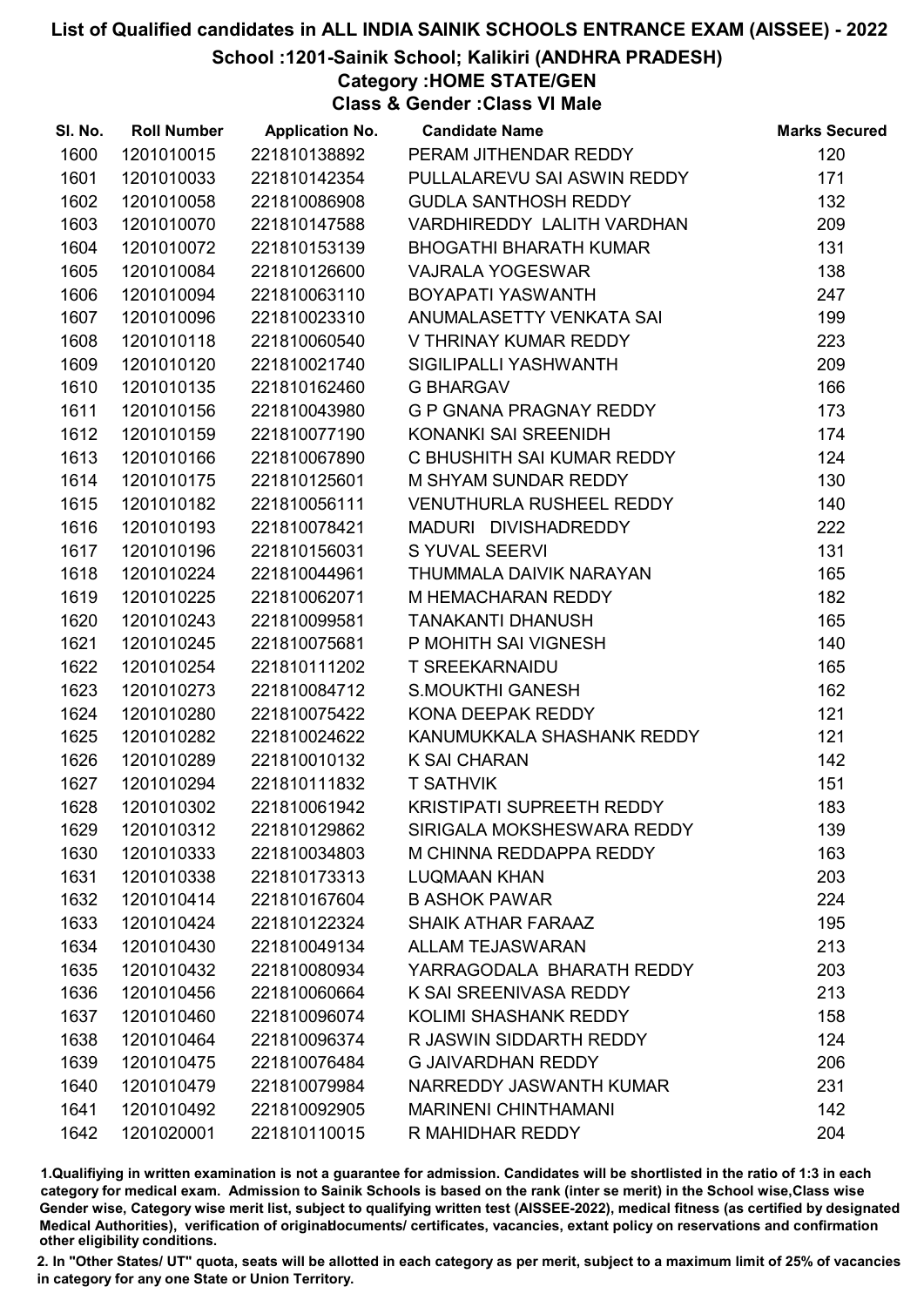### School :1201-Sainik School; Kalikiri (ANDHRA PRADESH)

Category :HOME STATE/GEN

Class & Gender :Class VI Male

| SI. No. | <b>Roll Number</b> | <b>Application No.</b> | <b>Candidate Name</b>               | <b>Marks Secured</b> |
|---------|--------------------|------------------------|-------------------------------------|----------------------|
| 1643    | 1201020004         | 221810158315           | MURATHOTY SUNEETHRAJ                | 190                  |
| 1644    | 1201020007         | 221810060225           | <b>VALLAM DEVASISH</b>              | 159                  |
| 1645    | 1201020012         | 221810130525           | K B RAHITH REDDY                    | 170                  |
| 1646    | 1201020017         | 221810075235           | P VINEEL AKASH                      | 195                  |
| 1647    | 1201020026         | 221810112145           | M VIKRAMADITYA                      | 226                  |
| 1648    | 1201020049         | 221810127955           | <b>S ARSHAD AHAMED</b>              | 161                  |
| 1649    | 1201020084         | 221810165216           | <b>VENNAPUSA CHENNAKESAVA</b>       | 157                  |
| 1650    | 1201020091         | 221810157816           | <b>MEKALA CHANUKYA YADAV</b>        | 164                  |
| 1651    | 1201020093         | 221810091426           | ALLUGUNDU SOWMITH REDDY             | 203                  |
| 1652    | 1201020106         | 221810151046           | P SAINATH REDDY                     | 216                  |
| 1653    | 1201020111         | 221810152546           | <b>B SANTHOSH REDDY</b>             | 143                  |
| 1654    | 1201020121         | 221810112856           | S SHREYAS SAI REDDY                 | 199                  |
| 1655    | 1201020124         | 221810066956           | ALLUGUNTI NIPUN REDDY               | 180                  |
| 1656    | 1201020125         | 221810134166           | GUJJALA YAGNESWAR REDDY             | 146                  |
| 1657    | 1201020133         | 221810062666           | SANTIMALA DINESH REDDY              | 245                  |
| 1658    | 1201020138         | 221810038676           | CHINTHALAIAHGARI VEDANANDA          | 152                  |
| 1659    | 1201020164         | 221810134807           | P SAI RUTHVIK KUMAR                 | 176                  |
| 1660    | 1201020183         | 221810051427           | POTHAKA HIMASWAROOP REDDY           | 167                  |
| 1661    | 1201020195         | 221810077537           | <b>SHAIK MOHAMMED FAIZAN</b>        | 130                  |
| 1662    | 1201020202         | 221810028147           | NUKALA VENKATA SUBBA RUDRA          | 122                  |
| 1663    | 1201020204         | 221810038247           | <b>IRIKIREDDY RUTHVIK REDDY</b>     | 142                  |
| 1664    | 1201020216         | 221810084557           | RAGHAVA REDDY SHRAVAN               | 170                  |
| 1665    | 1201020218         | 221810055757           | PADIGI YESWANTH REDDY               | 154                  |
| 1666    | 1201020238         | 221810176887           | PALETI SRAVAN                       | 141                  |
| 1667    | 1201020254         | 221810108408           | <b>GARJALA VISHAL VENKATA DATTA</b> | 152                  |
| 1668    | 1201020256         | 221810162608           | P JIGJNESH                          | 155                  |
| 1669    | 1201020257         | 221810076608           | SANE GUNA SEKHAR REDDY              | 142                  |
| 1670    | 1201020291         | 221810068148           | J VISHNU BHAIRAVA                   | 130                  |
| 1671    | 1201020292         | 221810066248           | SUDAMA SESHA DHRUVA SAI             | 261                  |
| 1672    | 1201020293         | 221810037348           | PEYYALA DARSHAN REDDY               | 124                  |
| 1673    | 1201020299         | 221810057748           | SANGATI SAI LOKESH REDDY            | 149                  |
| 1674    | 1201020303         | 221810063058           | SIVAPPAGARI RENESH                  | 236                  |
| 1675    | 1201020305         | 221810084458           | KADAPALA RISHIKESWAR REDDY          | 129                  |
| 1676    | 1201020330         | 221810079098           | CHINTHAMAKALA BHUVAN ABHI           | 143                  |
| 1677    | 1201020348         | 221810132719           | V.JYOTHIRADITHYA REDDY              | 137                  |
| 1678    | 1201020364         | 221810006239           | <b>GANDHAM DHEERAJ</b>              | 229                  |
| 1679    | 1201020369         | 221810068639           | <b>G R KARTHIK SAI</b>              | 123                  |
| 1680    | 1201020371         | 221810077839           | P JEEVAN                            | 144                  |
| 1681    | 1201020376         | 221810111349           | KUDUMULA SAI RITESH REDDY           | 203                  |
| 1682    | 1201020377         | 221810066449           | <b>G SREENIVAS REDDY</b>            | 173                  |
| 1683    | 1201020390         | 221810075369           | <b>B HARDHIK KUMAR REDDY</b>        | 142                  |
| 1684    | 1201020393         | 221810015769           | YARRAGODALA MANEESH                 | 138                  |
| 1685    | 1201020411         | 221810170989           | <b>T TABREZ ALAM</b>                | 125                  |

1.Qualifiying in written examination is not a guarantee for admission. Candidates will be shortlisted in the ratio of 1:3 in each category for medical exam. Admission to Sainik Schools is based on the rank (inter se merit) in the School wise,Class wise Gender wise, Category wise merit list, subject to qualifying written test (AISSEE-2022), medical fitness (as certified by designated Medical Authorities), verification of originablocuments/ certificates, vacancies, extant policy on reservations and confirmation other eligibility conditions.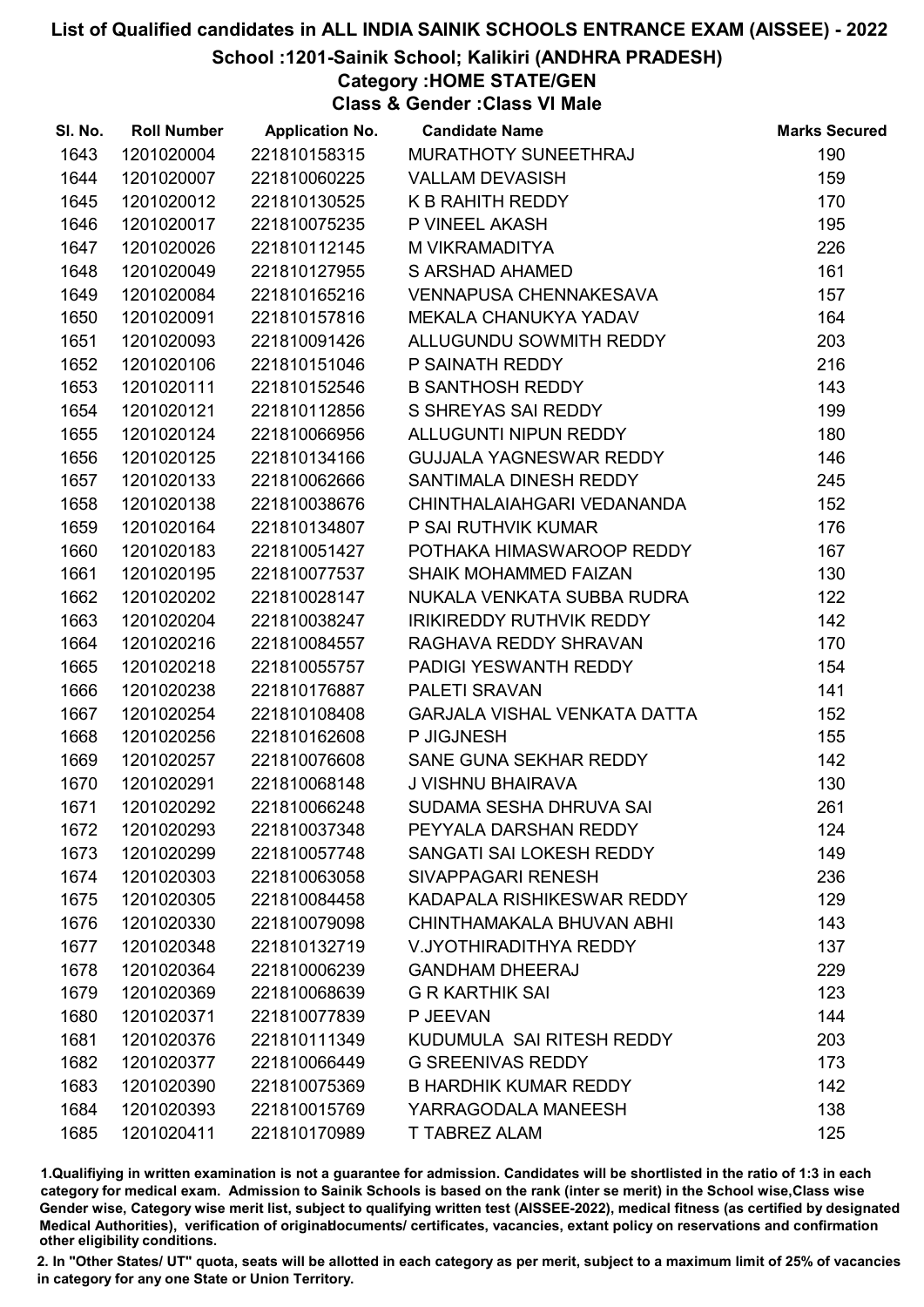School :1201-Sainik School; Kalikiri (ANDHRA PRADESH)

Category :HOME STATE/GEN

Class & Gender :Class VI Male

| SI. No. | <b>Roll Number</b> | <b>Application No.</b> | <b>Candidate Name</b>               | <b>Marks Secured</b> |
|---------|--------------------|------------------------|-------------------------------------|----------------------|
| 1686    | 1202010001         | 221810160330           | BIJJAM VENKATA SANJAY REDDY         | 198                  |
| 1687    | 1202010035         | 221810165120           | CHEREDDY LEELA SRI KARTHIK          | 244                  |
| 1688    | 1202010051         | 221810152250           | ANDE SHANMUKHA SIVA RAMI            | 168                  |
| 1689    | 1202010118         | 221810146991           | <b>MANNAM GAGAN SAI MANOJ</b>       | 189                  |
| 1690    | 1202010119         | 221810003002           | KILARI LASHMI SIVA PARDHU           | 190                  |
| 1691    | 1202010128         | 221810000812           | <b>ARJUN PALADUGU</b>               | 124                  |
| 1692    | 1202010136         | 221810157822           | <b>GARRE SRIMAN KARTHIKEYA SASI</b> | 180                  |
| 1693    | 1202010164         | 221810066182           | <b>CHANDALURI GURUCHARAN SAI</b>    | 210                  |
| 1694    | 1202010165         | 221810082282           | YASO MANI KARTHIK SAVALA            | 228                  |
| 1695    | 1202010177         | 221810044813           | MUKKAMALLA D V VISHNU               | 231                  |
| 1696    | 1202010186         | 221810042723           | DEVASANI JAGAN MOHAN REDDY          | 240                  |
| 1697    | 1202010191         | 221810195743           | <b>SHAIK IRSHAD</b>                 | 229                  |
| 1698    | 1202020068         | 221810085794           | NALABOLU JOSHITH REDDY              | 123                  |
| 1699    | 1202020104         | 221810142365           | DANDAMUDI PHANI BHUSHAN             | 121                  |
| 1700    | 1202020125         | 221810145895           | POTHUREDDIPALLI JAYANTH             | 193                  |
| 1701    | 1202020140         | 221810137446           | PUNYALA LOKESH REDDY                | 154                  |
| 1702    | 1202020145         | 221810073856           | <b>GONUGUNTLA NANDAN PRAVEEN</b>    | 230                  |
| 1703    | 1202020155         | 221810074486           | <b>VIPPALA MEGHANANDAN REDDY</b>    | 128                  |
| 1704    | 1202020165         | 221810189607           | <b>BHUPALAM JASWIK</b>              | 169                  |
| 1705    | 1202020186         | 221810168747           | NANDYALA SHASHISH REDDY             | 178                  |
| 1706    | 1202020216         | 221810151118           | N.VENKATA LIKITH REDDY              | 148                  |
| 1707    | 1202020225         | 221810101928           | <b>MANGALI SAI CHARAN</b>           | 158                  |
| 1708    | 1203010001         | 221810103100           | DONTHIREDDY NARASIMHA SAI           | 170                  |
| 1709    | 1203010021         | 221810123721           | NELAPATI GOWTHAM SUDEESH            | 134                  |
| 1710    | 1203010023         | 221810073151           | POLU ABHINAY REDDY                  | 121                  |
| 1711    | 1203010026         | 221810097061           | RAMBUBAIGARI MAHAMMAD               | 185                  |
| 1712    | 1203010027         | 221810041071           | RAMAYANAM SREEHARINATH              | 190                  |
| 1713    | 1203010034         | 221810143802           | AKKI LAKSHMI NARAYANA               | 195                  |
| 1714    | 1203010042         | 221810127532           | CHINTHU GOVARDHAN REDDY             | 233                  |
| 1715    | 1203010045         | 221810104252           | SEERLA VENKATA SAI CHARAN           | 144                  |
| 1716    | 1203010056         | 221810058492           | PATTEM NAGA LOCHAN REDDY            | 185                  |
| 1717    | 1203010057         | 221810023692           | PANGULURU MUNI SUDEEP SIMHA         | 204                  |
| 1718    | 1203010058         | 221810170003           | ADURI MADHUSUDAN REDDY              | 187                  |
| 1719    | 1203010060         | 221810082603           | <b>THOTA MANI SREERAM</b>           | 214                  |
| 1720    | 1203010068         | 221810165343           | SOMALARAJU TEJESWAR RAJU            | 151                  |
| 1721    | 1203010083         | 221810098354           | <b>THUNGA SAI CHARAN</b>            | 207                  |
| 1722    | 1203010108         | 221810123975           | MALLIREDDY DHANUNJAY REDDY          | 156                  |
| 1723    | 1203010113         | 221810101695           | <b>MADAKALA DEEKSHITH REDDY</b>     | 204                  |
| 1724    | 1203010125         | 221810132666           | KALVAKUNTLA HIMAVARDHAN             | 134                  |
| 1725    | 1203010128         | 221810190386           | DESAMUDARAPU GOWTHAM                | 201                  |
| 1726    | 1203010130         | 221810150596           | NALLAMARU DEEKSHITH REDDY           | 237                  |
| 1727    | 1203010139         | 221810123647           | <b>MANGOLU GURU CHARAN</b>          | 182                  |
| 1728    | 1203010149         | 221810097408           | <b>BONAGIRI RAGHUVEER</b>           | 198                  |

1.Qualifiying in written examination is not a guarantee for admission. Candidates will be shortlisted in the ratio of 1:3 in each category for medical exam. Admission to Sainik Schools is based on the rank (inter se merit) in the School wise,Class wise Gender wise, Category wise merit list, subject to qualifying written test (AISSEE-2022), medical fitness (as certified by designated Medical Authorities), verification of originablocuments/ certificates, vacancies, extant policy on reservations and confirmation other eligibility conditions.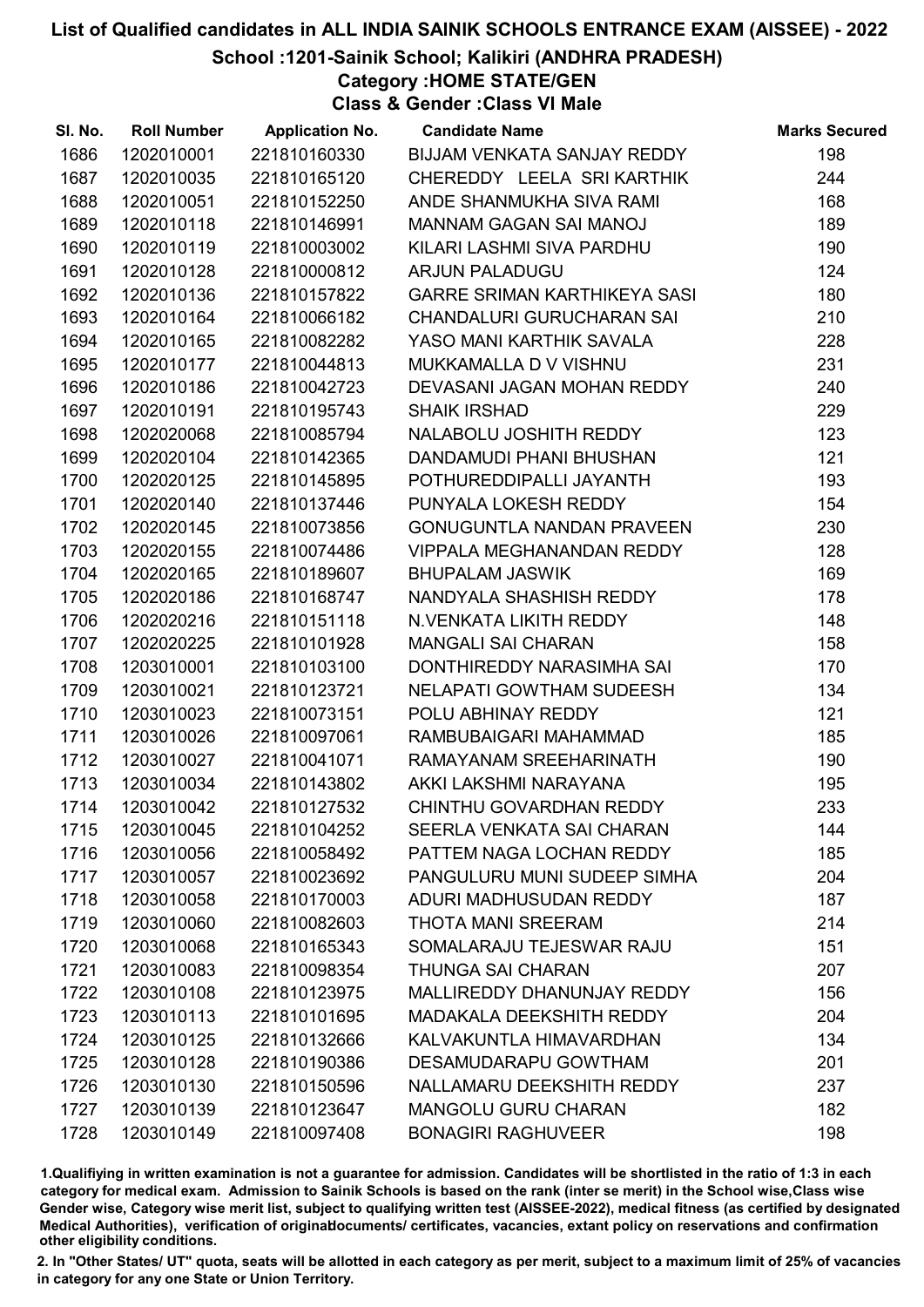School :1201-Sainik School; Kalikiri (ANDHRA PRADESH)

Category :HOME STATE/GEN

Class & Gender :Class VI Male

| SI. No. | <b>Roll Number</b> | <b>Application No.</b> | <b>Candidate Name</b>              | <b>Marks Secured</b> |
|---------|--------------------|------------------------|------------------------------------|----------------------|
| 1729    | 1203010150         | 221810062418           | YARRAGUDI NOOR YASEEN              | 154                  |
| 1730    | 1203010159         | 221810070368           | DULLA SISINDRA KUMAR REDDY         | 164                  |
| 1731    | 1203010163         | 221810081488           | AYAPATI MUKHESH NANDHA             | 237                  |
| 1732    | 1203010170         | 221810068519           | <b>BANKA SREENIVASULU</b>          | 159                  |
| 1733    | 1203010173         | 221810041229           | RAMAYANAM SREENATH                 | 204                  |
| 1734    | 1203010178         | 221810102449           | <b>SHAIK IBRAHEEM AFRID</b>        | 185                  |
| 1735    | 1203010186         | 221810057599           | <b>MENTA VENKATA CHETHAN</b>       | 208                  |
| 1736    | 1203010187         | 221810041699           | KONKULA SAIRAM SRUJAN              | 207                  |
| 1737    | 1203010193         | 221810163500           | PEDDI REDDY CHARAN TEJESWAR        | 219                  |
| 1738    | 1203010196         | 221810105110           | <b>G CHARAN REDDY</b>              | 202                  |
| 1739    | 1203010215         | 221810164520           | KALVAPALLI DEVI RUSHIKESWAR        | 240                  |
| 1740    | 1203010222         | 221810013740           | <b>CHAGALETI VENKATA HEMA</b>      | 144                  |
| 1741    | 1203010225         | 221810018150           | HASTHAVARAM VAMSIDHAR              | 199                  |
| 1742    | 1203010232         | 221810045850           | KOPPOLU BANDIREDDY GARI            | 148                  |
| 1743    | 1203010251         | 221810093080           | NANDI MANDALAM LAKSHMIDHAR         | 128                  |
| 1744    | 1203010277         | 221810119801           | SODDALA CHANDRA TEJESH             | 145                  |
| 1745    | 1203010278         | 221810085901           | KAMBOJI VENKAT CHARAN TEJA         | 146                  |
| 1746    | 1203010316         | 221810133941           | NALLAMALA VENKATA SATVIK           | 216                  |
| 1747    | 1203010320         | 221810038451           | <b>MANDLI DINESH REDDY</b>         | 263                  |
| 1748    | 1203010322         | 221810001651           | <b>MACHIREDDY VENKATA INDRA</b>    | 205                  |
| 1749    | 1203010323         | 221810142851           | SRIKAKULAM NAGA VENKATA            | 135                  |
| 1750    | 1203010344         | 221810041571           | <b>TUGUTLA CHAITANYA DEEP</b>      | 197                  |
| 1751    | 1203010360         | 221810053002           | DEVIREDDY PRANEETH KUMAR           | 151                  |
| 1752    | 1203010364         | 221810112602           | <b>VUDUMULA LOKESH</b>             | 254                  |
| 1753    | 1203010372         | 221810079112           | YENNEM JEEVAN SIDDANTH             | 166                  |
| 1754    | 1203010378         | 221810064912           | POLIMERA UJWAL NARASIMHA           | 196                  |
| 1755    | 1203010387         | 221810117922           | YANAMALA LOKESWARA REDDY           | 208                  |
| 1756    | 1203010392         | 221810106432           | PULASANI CHARANTEJ REDDY           | 259                  |
| 1757    | 1203010401         | 221810047642           | <b>CHALLA BHARGAVA REDDY</b>       | 153                  |
| 1758    | 1203010405         | 221810088052           | <b>NARAGANTI CHETAN</b>            | 140                  |
| 1759    | 1203010420         | 221810095562           | <b>MAREDDY VAMSIDHAR REDDY</b>     | 146                  |
| 1760    | 1203010424         | 221810182762           | <b>BOGGALA MOKSHITH REDDY</b>      | 127                  |
| 1761    | 1203010435         | 221810126472           | SADHU REVANTH REDDY                | 126                  |
| 1762    | 1203010442         | 221810058382           | <b>NARUPALLE THULASI KESAVA</b>    | 171                  |
| 1763    | 1203010460         | 221810113103           | DWARAKACHARLA YAGNESHWAR           | 233                  |
| 1764    | 1203020009         | 221810136123           | <b>VARIKUTI GURU LIKHITH REDDY</b> | 178                  |
| 1765    | 1203020021         | 221810095633           | KALUVAYE GAGAN DEEP REDDY          | 150                  |
| 1766    | 1203020027         | 221810087043           | SINGAM VENKATA NARASIMHA           | 133                  |
| 1767    | 1203020040         | 221810064753           | <b>SEGI REDDY RUTHWIK REDDY</b>    | 154                  |
| 1768    | 1203020078         | 221810152504           | <b>JINUGU SAI SESHA REDDY</b>      | 134                  |
| 1769    | 1203020079         | 221810032704           | <b>MEDA SUBBA KOUSHIK</b>          | 190                  |
| 1770    | 1203020093         | 221810109914           | <b>BHUMIREDDY VISHAL KUMAR</b>     | 189                  |
| 1771    | 1203020134         | 221810109474           | ANKIREDDY PALLI CHARAN KUMAR       | 204                  |

1.Qualifiying in written examination is not a guarantee for admission. Candidates will be shortlisted in the ratio of 1:3 in each category for medical exam. Admission to Sainik Schools is based on the rank (inter se merit) in the School wise,Class wise Gender wise, Category wise merit list, subject to qualifying written test (AISSEE-2022), medical fitness (as certified by designated Medical Authorities), verification of originablocuments/ certificates, vacancies, extant policy on reservations and confirmation other eligibility conditions.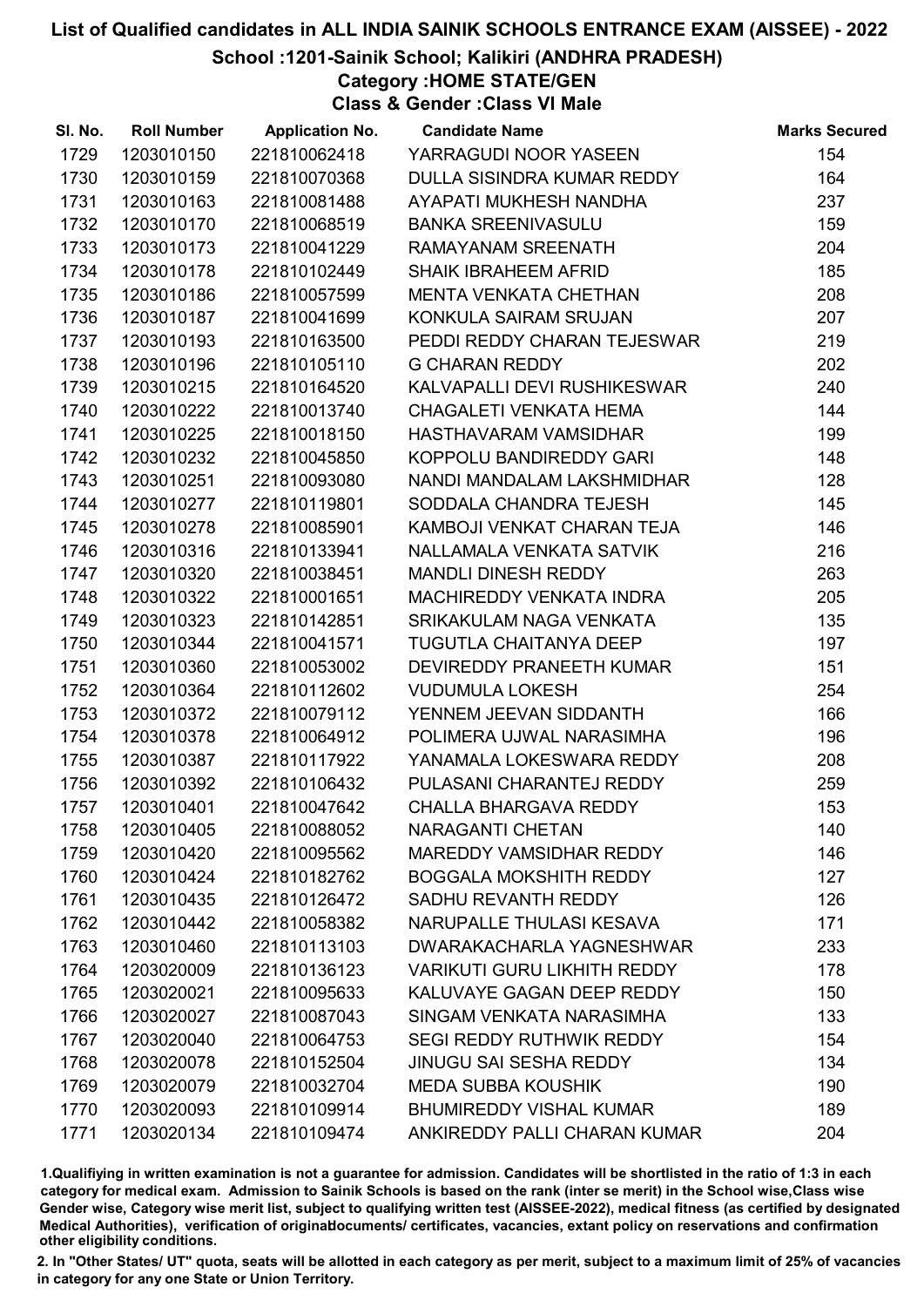School :1201-Sainik School; Kalikiri (ANDHRA PRADESH)

Category :HOME STATE/GEN

Class & Gender :Class VI Male

| SI. No. | <b>Roll Number</b> | <b>Application No.</b> | <b>Candidate Name</b>            | <b>Marks Secured</b> |
|---------|--------------------|------------------------|----------------------------------|----------------------|
| 1772    | 1203020166         | 221810008315           | THUMMALURU. SREE JITHESH         | 211                  |
| 1773    | 1203020168         | 221810142415           | THOTA VENKATA SAI PUJITH         | 138                  |
| 1774    | 1203020181         | 221810061435           | KADIRI AKHILDHAR REDDY           | 226                  |
| 1775    | 1203020190         | 221810021145           | YENIKE JAIVARDHAN REDDY          | 147                  |
| 1776    | 1203020215         | 221810092965           | YERRAMSETTY ROHAN PRASAD         | 124                  |
| 1777    | 1203020275         | 221810058826           | KONDURU RAM YUGANDHAR RAJU       | 199                  |
| 1778    | 1203020288         | 221810019056           | KETHAM REDDY JEEVAN KUMAR        | 146                  |
| 1779    | 1203020300         | 221810041856           | RANGAMREDDY HANISH REDDY         | 267                  |
| 1780    | 1203020305         | 221810073366           | YERAVA VIVEK ASWARTH REDDY       | 189                  |
| 1781    | 1203020310         | 221810068076           | <b>GOPIREDDY VEERA</b>           | 214                  |
| 1782    | 1203020316         | 221810108976           | OBULASETTY HARSHAVARDHAN         | 232                  |
| 1783    | 1203020331         | 221810040407           | SOWRAPU SASI KUMAR               | 129                  |
| 1784    | 1203020343         | 221810064127           | MANNE KARTHIKEYA REDDY           | 217                  |
| 1785    | 1203020408         | 221810038777           | <b>MAVILLA RITESH</b>            | 157                  |
| 1786    | 1203020414         | 221810040287           | MULE NAGA MANOJ REDDY            | 182                  |
| 1787    | 1203020415         | 221810112287           | RAJULA PRANAV REDDY              | 144                  |
| 1788    | 1203020420         | 221810063897           | VANKADARA KALYANA                | 157                  |
| 1789    | 1203020434         | 221810035118           | YADAVALLI GOWTHAM                | 205                  |
| 1790    | 1203020436         | 221810109218           | MUDIREDDY GOWTHAM REDDY          | 183                  |
| 1791    | 1203020466         | 221810064558           | NANDI MANDALAM NIKHILESWAR       | 159                  |
| 1792    | 1203020470         | 221810045068           | <b>NEELI REDDY BHAVESH</b>       | 261                  |
| 1793    | 1203020471         | 221810063168           | VATTAMREDDY NITEESH REDDY        | 206                  |
| 1794    | 1203020499         | 221810043788           | KONETI LAKSHMI VISWAROOP         | 181                  |
| 1795    | 1203020508         | 221810050498           | <b>JOKA CHENNAKESHAVA</b>        | 150                  |
| 1796    | 1203020519         | 221810061009           | POTHAMSETTY NAGA CHANDRA         | 148                  |
| 1797    | 1203020522         | 221810033209           | DASARI VENKATA MANI TEJA         | 138                  |
| 1798    | 1203020539         | 221810093319           | CHINTHAKUNTA PRANITH KUMAR       | 141                  |
| 1799    | 1203020550         | 221810089229           | <b>DANDU HARSHA VARDHAN</b>      | 224                  |
| 1800    | 1203020593         | 221810196079           | NALLAGATLA SUBBA HARSHA          | 201                  |
| 1801    | 1203020594         | 221810057179           | KARAPUREDDY SHASHANK REDDY       | 136                  |
| 1802    | 1203020599         | 221810183779           | A VENKATA UJWAL                  | 150                  |
| 1803    | 1203020607         | 221810095589           | <b>AVULETI CHARITARTHA RAYAL</b> | 221                  |
| 1804    | 1203020614         | 221810042989           | KOPPARAPU PARTHU                 | 192                  |
| 1805    | 1205010011         | 221810132920           | KOTHINTI SAJID AHMED             | 126                  |
| 1806    | 1205010030         | 221810058801           | <b>SHAIK TANVEER</b>             | 208                  |
| 1807    | 1205010050         | 221810089402           | THOPIREDDY CHANIKYA REDDY        | 136                  |
| 1808    | 1205010058         | 221810054672           | KADIVELLA MOHAMMAD AKHEEB        | 143                  |
| 1809    | 1205010060         | 221810123482           | RAMADURGAM TALURU RAKSHITH       | 149                  |
| 1810    | 1205010090         | 221810192824           | CHIPPAGIRI JEEVAN KUMAR          | 131                  |
| 1811    | 1205010102         | 221810153474           | <b>SHAIK INTHIYAZ</b>            | 194                  |
| 1812    | 1205010126         | 221810133175           | UPPALA CHANDRA VARDHAN           | 260                  |
| 1813    | 1205010132         | 221810128985           | <b>ACHUGATLA FARHAN</b>          | 134                  |
| 1814    | 1205010142         | 221810142426           | MUTHAYALA CHARITH SATHWIK        | 123                  |

1.Qualifiying in written examination is not a guarantee for admission. Candidates will be shortlisted in the ratio of 1:3 in each category for medical exam. Admission to Sainik Schools is based on the rank (inter se merit) in the School wise,Class wise Gender wise, Category wise merit list, subject to qualifying written test (AISSEE-2022), medical fitness (as certified by designated Medical Authorities), verification of originablocuments/ certificates, vacancies, extant policy on reservations and confirmation other eligibility conditions.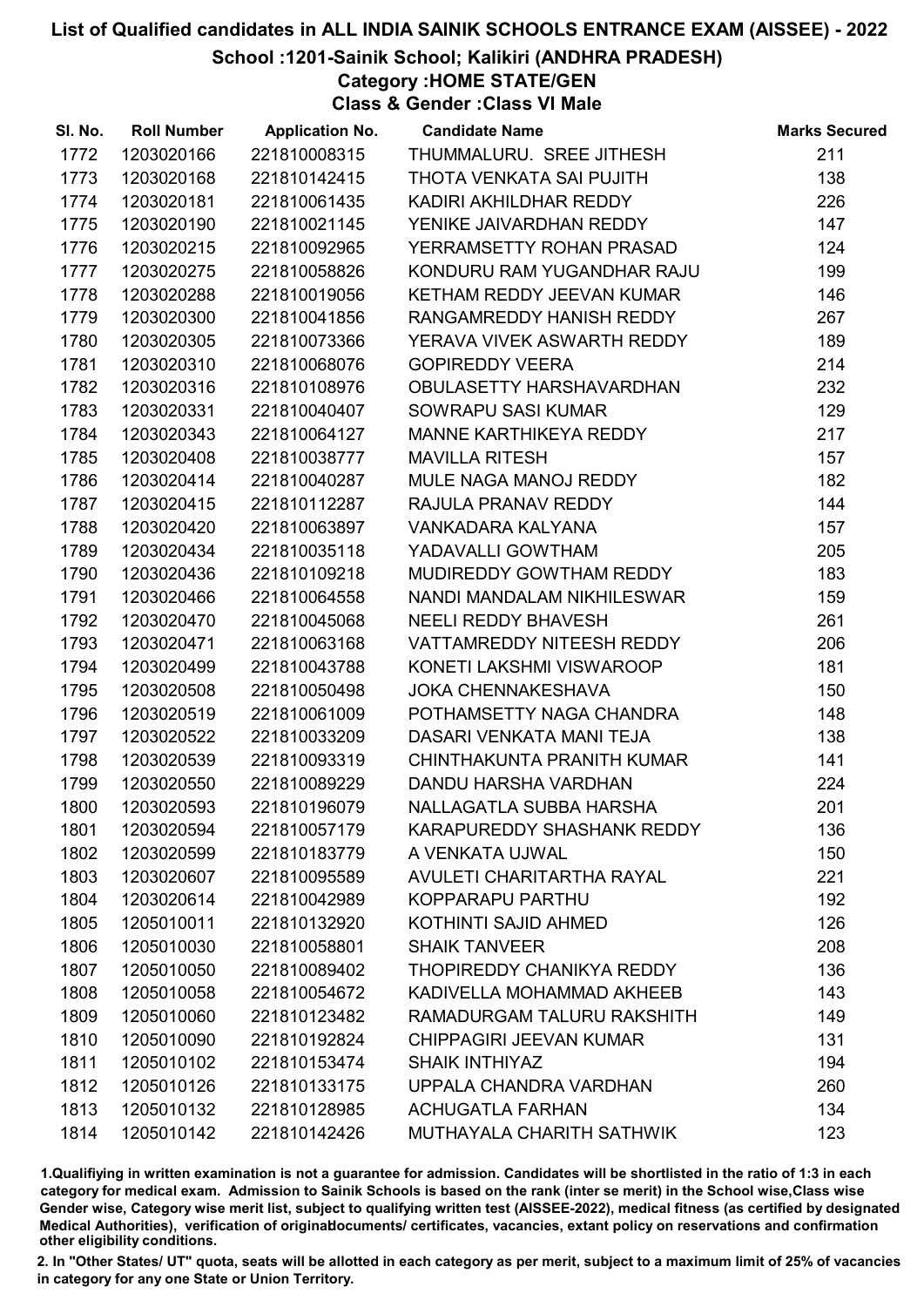### School :1201-Sainik School; Kalikiri (ANDHRA PRADESH)

Category :HOME STATE/GEN

Class & Gender :Class VI Male

| SI. No. | <b>Roll Number</b> | <b>Application No.</b> | <b>Candidate Name</b>          | <b>Marks Secured</b> |
|---------|--------------------|------------------------|--------------------------------|----------------------|
| 1815    | 1205010148         | 221810151636           | KADIMETLA MAHAMMAD JIKRIYA     | 204                  |
| 1816    | 1205010223         | 221810168579           | LINGAM SANVI ESHWAR REDDY      | 153                  |
| 1817    | 1205010234         | 221810108300           | RAJANAMPALLI GOPICHAND         | 160                  |
| 1818    | 1205010248         | 221810041510           | <b>M SAI MANOJ</b>             | 154                  |
| 1819    | 1205010254         | 221810068020           | YERRABANDLA UJWAL AARIAN       | 183                  |
| 1820    | 1205010257         | 221810048320           | KOLLI LALITHESWARA REDDY       | 167                  |
| 1821    | 1205010262         | 221810091920           | YEDDULA SAI SUDHARSHAN         | 137                  |
| 1822    | 1205010268         | 221810039630           | Y JAYANTH SAI                  | 215                  |
| 1823    | 1205010280         | 221810105840           | KATASANI VIVEK SIDDHARTH       | 227                  |
| 1824    | 1205010286         | 221810063250           | POLUR MAHIDHAR                 | 218                  |
| 1825    | 1205010300         | 221810157460           | V JASHWIN REDDY                | 164                  |
| 1826    | 1205010386         | 221810021441           | <b>BOGA.SAI PRANEETH REDDY</b> | 191                  |
| 1827    | 1205010394         | 221810090651           | <b>GOWRAMMA GAARI</b>          | 128                  |
| 1828    | 1205010409         | 221810003461           | <b>GODULA DHANUSHREDDY</b>     | 120                  |
| 1829    | 1205010411         | 221810015561           | SHAIK SHAFEEKH AHAMMED         | 173                  |
| 1830    | 1205010428         | 221810014981           | <b>SHAIK MOHAMMED SAHID</b>    | 195                  |
| 1831    | 1205010457         | 221810113802           | RAMI REDDY HITESH NANDAN       | 162                  |
| 1832    | 1205010465         | 221810110412           | PARUCHURI VENKATA RANGA        | 216                  |
| 1833    | 1205010486         | 221810036922           | JANAPALA GAGANESHWAR REDDY     | 223                  |
| 1834    | 1205010534         | 221810029292           | <b>DEVATHI MURALI KHADRI</b>   | 166                  |
| 1835    | 1205010537         | 221810112792           | SHAIK SHAKEER AFROZ            | 179                  |
| 1836    | 1205010551         | 221810032903           | Y. DEEKSHITH REDDY             | 165                  |
| 1837    | 1205010563         | 221810073023           | <b>ELISETTY GAGAN</b>          | 251                  |
| 1838    | 1205010565         | 221810000223           | <b>BODDULURI SAI MANIDEEP</b>  | 245                  |
| 1839    | 1205010582         | 221810190633           | <b>GOLLA SRI RANGA JITHESH</b> | 160                  |
| 1840    | 1205010595         | 221810092543           | <b>BADAGANI DODDI YOGESWAR</b> | 121                  |
| 1841    | 1205010607         | 221810110763           | L YASHOVARDHAN REDDY           | 182                  |
| 1842    | 1205010608         | 221810021763           | <b>SYED RAASIQ AFNAN</b>       | 146                  |
| 1843    | 1205010614         | 221810129373           | NETHI KARTHIKEYA               | 139                  |
| 1844    | 1205010616         | 221810074573           | <b>G RITHWIK REDDY</b>         | 196                  |
| 1845    | 1205020010         | 221810028693           | S NANDA KISHORE                | 240                  |
| 1846    | 1205020012         | 221810022793           | NALAVALA VENKATA PUNEETH       | 135                  |
| 1847    | 1205020019         | 221810094804           | KOLLI NIKHILESWARA REDDY       | 150                  |
| 1848    | 1205020022         | 221810033014           | PANYAM GAGAN SREETHAN          | 259                  |
| 1849    | 1205020030         | 221810173124           | <b>GUNTHA ROHITH</b>           | 144                  |
| 1850    | 1205020036         | 221810012424           | <b>CHALLA NITHEESH REDDY</b>   | 128                  |
| 1851    | 1205020060         | 221810124744           | SOREDDY SADHAJITH REDDY        | 136                  |
| 1852    | 1205020090         | 221810024574           | ANNEM LOHITH VENKATA SAI       | 181                  |
| 1853    | 1205020123         | 221810028905           | NUTHANAPATI BHANU PRAKASH      | 145                  |
| 1854    | 1205020139         | 221810151525           | YERRABANDLA GOWTHAM NIHAR      | 170                  |
| 1855    | 1205020186         | 221810104285           | <b>MITTA GAGANESH REDDY</b>    | 129                  |
| 1856    | 1205020187         | 221810106485           | <b>MARADI SAI SHASHINDRA</b>   | 134                  |
| 1857    | 1205020202         | 221810055306           | <b>VEMUGODU CHOWDEEP REDDY</b> | 262                  |

1.Qualifiying in written examination is not a guarantee for admission. Candidates will be shortlisted in the ratio of 1:3 in each category for medical exam. Admission to Sainik Schools is based on the rank (inter se merit) in the School wise,Class wise Gender wise, Category wise merit list, subject to qualifying written test (AISSEE-2022), medical fitness (as certified by designated Medical Authorities), verification of originablocuments/ certificates, vacancies, extant policy on reservations and confirmation other eligibility conditions.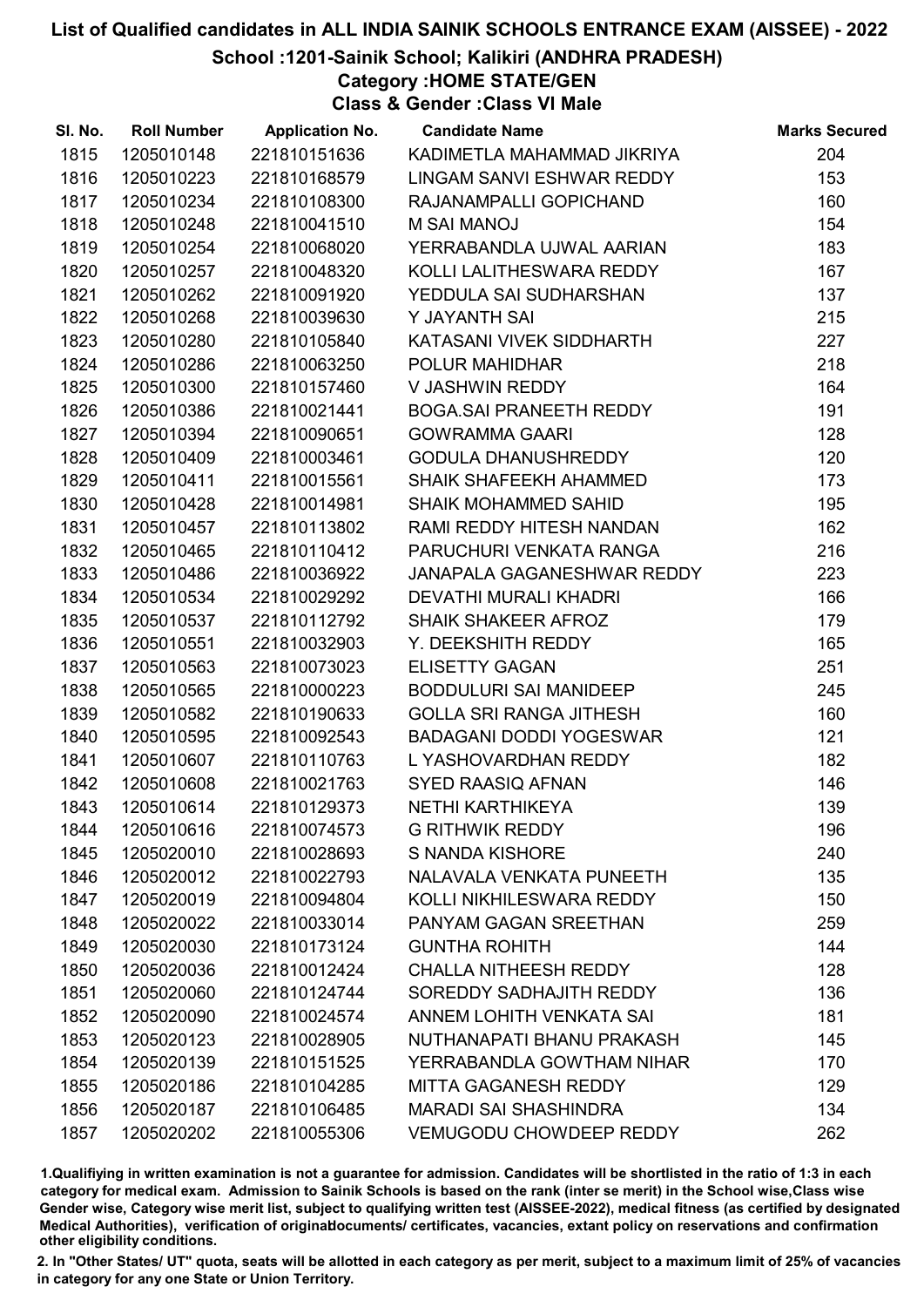School :1201-Sainik School; Kalikiri (ANDHRA PRADESH)

Category :HOME STATE/GEN

Class & Gender :Class VI Male

| SI. No. | <b>Roll Number</b> | <b>Application No.</b> | <b>Candidate Name</b>             | <b>Marks Secured</b> |
|---------|--------------------|------------------------|-----------------------------------|----------------------|
| 1858    | 1205020218         | 221810138126           | REDDYGARI LOHITH REDDY            | 172                  |
| 1859    | 1205020220         | 221810030226           | <b>M SRIRAM CHANDRA</b>           | 241                  |
| 1860    | 1205020243         | 221810048246           | <b>TALLA NOUM NATH</b>            | 217                  |
| 1861    | 1205020259         | 221810105066           | <b>MAADIREDDY BHADRINATHA</b>     | 215                  |
| 1862    | 1205020267         | 221810046766           | K REVANTH REDDY                   | 182                  |
| 1863    | 1205020283         | 221810054786           | SANIVARAPU SATHVIK REDDY          | 132                  |
| 1864    | 1205020297         | 221810112007           | <b>SHAIK ABDUR RAHMAAN</b>        | 144                  |
| 1865    | 1205020314         | 221810020817           | <b>B SAI DHARMESH REDDY</b>       | 271                  |
| 1866    | 1205020323         | 221810067627           | <b>GADDAM HRUDAY</b>              | 187                  |
| 1867    | 1205020328         | 221810108337           | <b>SHAIK ABDUL GANI</b>           | 176                  |
| 1868    | 1205020339         | 221810186347           | YELLALA TEJESWARA REDDY           | 124                  |
| 1869    | 1205020343         | 221810033947           | KATAKAM BADRINATH                 | 134                  |
| 1870    | 1205020386         | 221810078987           | MALLISETTY JIGNAS AADITHYA        | 242                  |
| 1871    | 1205020392         | 221810105597           | DATLA SUBBA TARUN TEJA REDDY      | 120                  |
| 1872    | 1205020403         | 221810073708           | <b>RISHIK SREE VATSAV K</b>       | 164                  |
| 1873    | 1205020483         | 221810058778           | <b>D SHAIK MUQSITHULLAA</b>       | 265                  |
| 1874    | 1205020502         | 221810151498           | EDIGA VEERESH GOUD                | 132                  |
| 1875    | 1205020513         | 221810101709           | PALLE MOKSHITH ASWARATHA          | 268                  |
| 1876    | 1205020544         | 221810158349           | KONDAMPALLY SRICHETHAN            | 243                  |
| 1877    | 1205020589         | 221810118479           | <b>M YESVANT ANAND</b>            | 185                  |
| 1878    | 1205020593         | 221810074979           | A CHETHAN REDDY                   | 139                  |
| 1879    | 1205020606         | 221810043099           | NARAPUREDDY SAI ABHINAV           | 140                  |
| 1880    | 1206010012         | 221810165212           | KARNATI GURURAM TEJESWAR          | 186                  |
| 1881    | 1206010046         | 221810167100           | MADAMALA LAKSHMI PRASANNA         | 210                  |
| 1882    | 1206010083         | 221810189581           | <b>VAKA NIHANTH VARDAN</b>        | 136                  |
| 1883    | 1206010091         | 221810007402           | DAGUMATI. MOHIT BADRINATH         | 220                  |
| 1884    | 1206010098         | 221810124542           | PUTTAM SAI CHAITANYA REDDY        | 162                  |
| 1885    | 1206010100         | 221810054652           | ALAHARI JASWANTH SAI              | 145                  |
| 1886    | 1206010131         | 221810100104           | LEKKALA VENKATA SRI CHARAN        | 145                  |
| 1887    | 1206010145         | 221810010474           | KUSULURU LOHITH KRISHNA           | 126                  |
| 1888    | 1206010155         | 221810144715           | <b>VADA JHASHEETH REDDY</b>       | 238                  |
| 1889    | 1206010167         | 221810024835           | <b>MANDA PRATHAP REDDY</b>        | 257                  |
| 1890    | 1206010192         | 221810016226           | <b>SHAIK ADIL</b>                 | 260                  |
| 1891    | 1206010199         | 221810194356           | <b>BHAVANASI VENKATA SAI</b>      | 125                  |
| 1892    | 1206010204         | 221810042076           | KOPPOLU NANDA KISHORE REDDY       | 226                  |
| 1893    | 1206010216         | 221810179227           | ARAY SRI SIDDIVATHSA              | 170                  |
| 1894    | 1206010219         | 221810073837           | MUNAGALA MANJUNADHA               | 160                  |
| 1895    | 1206010228         | 221810111757           | <b>VANTERU VENKATA DHARMESH</b>   | 168                  |
| 1896    | 1206010234         | 221810028687           | YARAGUTI VENKATA PRANEETH         | 242                  |
| 1897    | 1206010238         | 221810028018           | <b>SATCHU GREESHMANTH</b>         | 178                  |
| 1898    | 1206010268         | 221810133309           | MEDURU PADMANABHA SAI             | 192                  |
| 1899    | 1206010273         | 221810115819           | <b>MANDAPALLI HEMANTH KOWSHIK</b> | 121                  |
| 1900    | 1207010019         | 221810109114           | MAREDDY VENKATA PAVANTEJ          | 148                  |

1.Qualifiying in written examination is not a guarantee for admission. Candidates will be shortlisted in the ratio of 1:3 in each category for medical exam. Admission to Sainik Schools is based on the rank (inter se merit) in the School wise,Class wise Gender wise, Category wise merit list, subject to qualifying written test (AISSEE-2022), medical fitness (as certified by designated Medical Authorities), verification of originablocuments/ certificates, vacancies, extant policy on reservations and confirmation other eligibility conditions.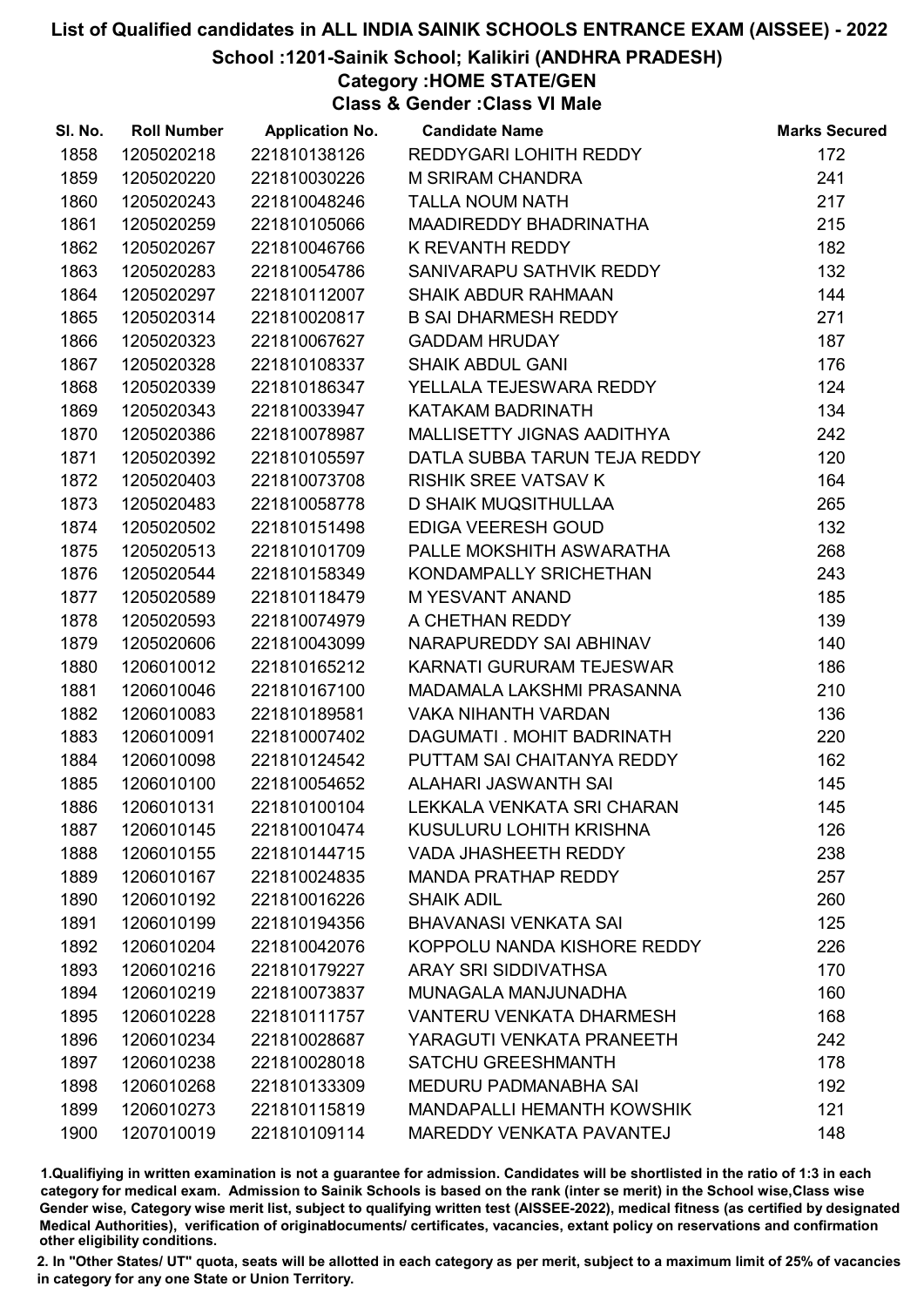School :1201-Sainik School; Kalikiri (ANDHRA PRADESH)

Category :HOME STATE/GEN

Class & Gender :Class VI Male

| SI. No. | <b>Roll Number</b> | <b>Application No.</b> | <b>Candidate Name</b>              | <b>Marks Secured</b> |
|---------|--------------------|------------------------|------------------------------------|----------------------|
| 1901    | 1207010038         | 221810014648           | <b>SREEPATHI RAMCHARAN</b>         | 229                  |
| 1902    | 1207010041         | 221810189029           | <b>GUVVALA VENKATA BHANODAY</b>    | 142                  |
| 1903    | 1207010053         | 221810073710           | <b>KAMBALA MANVITH</b>             | 244                  |
| 1904    | 1207010079         | 221810165101           | PONNAGANTI MANIDEEP                | 125                  |
| 1905    | 1207010084         | 221810094601           | KAMJULA DAKRA REDDY                | 189                  |
| 1906    | 1207010089         | 221810156411           | <b>GUTLAPALLI BALAJI</b>           | 150                  |
| 1907    | 1207010101         | 221810194151           | KOTAPATI PUNEETH SAI NAG           | 145                  |
| 1908    | 1207010112         | 221810124071           | KAKUMANI VENKATA SAI HARSHA        | 155                  |
| 1909    | 1207010114         | 221810143271           | TAMMISETTI NANI KARIMULLA          | 124                  |
| 1910    | 1207010117         | 221810020471           | <b>BYRAPUNENI RAJIV</b>            | 203                  |
| 1911    | 1207010138         | 221810095032           | YERUVA VENKATA JASWANTH            | 144                  |
| 1912    | 1207010146         | 221810018732           | <b>BODDU TEJESH</b>                | 146                  |
| 1913    | 1207010149         | 221810136442           | <b>GANTA VENKATA VINAYAK</b>       | 189                  |
| 1914    | 1207010150         | 221810127642           | DHULIPALLA UDAY KUMAR              | 157                  |
| 1915    | 1207010162         | 221810101582           | <b>GANESUNI MADHUSUDHAN REDDY</b>  | 156                  |
| 1916    | 1207010174         | 221810108503           | LALIT SIDDARDHA MADHIRE            | 207                  |
| 1917    | 1207010182         | 221810023023           | BOYILLA VENKATA DHANUSH            | 144                  |
| 1918    | 1207020010         | 221810137753           | KAMEPALLI NARAYAN CHOWDARY         | 196                  |
| 1919    | 1207020012         | 221810101063           | KOYI HAYAGREE VESWARA RAO          | 186                  |
| 1920    | 1207020038         | 221810086624           | <b>SYED NOMAN</b>                  | 130                  |
| 1921    | 1207020041         | 221810060434           | <b>IDAMAKANTI LOKESH REDDY</b>     | 207                  |
| 1922    | 1207020055         | 221810048954           | CHIDIPUDI JITESH REDDY             | 241                  |
| 1923    | 1207020075         | 221810147425           | <b>SHAIK MOHAMMED SUHAIL</b>       | 129                  |
| 1924    | 1207020081         | 221810108745           | <b>VEERISETTY SATHWIK ABHINAVA</b> | 167                  |
| 1925    | 1207020084         | 221810100655           | RAMALINGAM DEVA HARSHA             | 219                  |
| 1926    | 1207020089         | 221810099465           | UNDAVALLI JASWANT CHOWDARY         | 129                  |
| 1927    | 1207020114         | 221810126726           | <b>CHAMIDISETTY JESWANTH</b>       | 143                  |
| 1928    | 1207020118         | 221810188136           | KANISETTY YOGENDRA AKSHAR          | 159                  |
| 1929    | 1207020160         | 221810006227           | DINDU TONY HANWITH                 | 143                  |
| 1930    | 1207020185         | 221810105297           | GUJJULA VIVEKAVARDHAN REDDY        | 132                  |
| 1931    | 1207020186         | 221810020497           | SYED ZHAYYEM ALISHA                | 138                  |
| 1932    | 1207020197         | 221810137728           | <b>MUDUSU LOHITH REDDY</b>         | 182                  |
| 1933    | 1207020206         | 221810086748           | KANKATA BHAVESH                    | 125                  |
| 1934    | 1207020219         | 221810107178           | <b>BALABHADRUNI VENKATA</b>        | 153                  |
| 1935    | 1207020232         | 221810081698           | <b>VELUGOTI SAI HARI CHARAN</b>    | 147                  |
| 1936    | 1207020235         | 221810161219           | YERVA VAMSI NIKHILESWAR            | 169                  |
| 1937    | 1207020239         | 221810034919           | <b>NALLURI GNANA PRATEEK</b>       | 173                  |
| 1938    | 1207020249         | 221810091859           | <b>SHAIK YAMEEN</b>                | 182                  |
| 1939    | 1207020263         | 221810102899           | KOTAPATI KARTHIKEYA                | 177                  |
| 1940    | 1208010067         | 221810151450           | <b>V UDAY SACHIN REDDY</b>         | 183                  |
| 1941    | 1208010112         | 221810087931           | YARRA.S.V.S.S.REVANTH              | 141                  |
| 1942    | 1208020070         | 221810073682           | <b>CHIVALURI HARSHITH</b>          | 211                  |
| 1943    | 1208020107         | 221810154143           | <b>SRIANSH CHITTURI</b>            | 135                  |

1.Qualifiying in written examination is not a guarantee for admission. Candidates will be shortlisted in the ratio of 1:3 in each category for medical exam. Admission to Sainik Schools is based on the rank (inter se merit) in the School wise,Class wise Gender wise, Category wise merit list, subject to qualifying written test (AISSEE-2022), medical fitness (as certified by designated Medical Authorities), verification of originablocuments/ certificates, vacancies, extant policy on reservations and confirmation other eligibility conditions.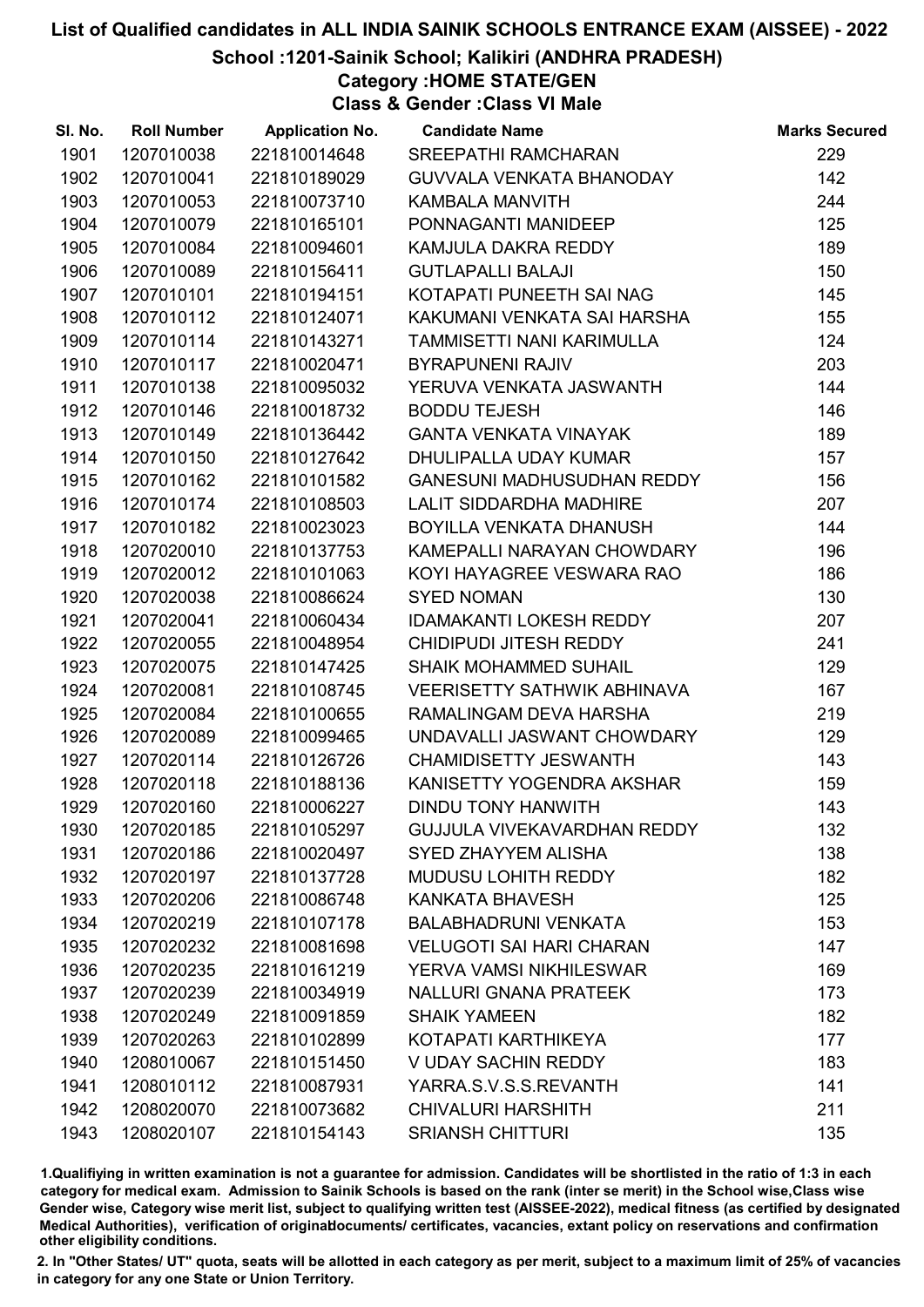School :1201-Sainik School; Kalikiri (ANDHRA PRADESH)

Category :HOME STATE/GEN

Class & Gender :Class VI Male

| SI. No. | <b>Roll Number</b> | <b>Application No.</b> | <b>Candidate Name</b>             | <b>Marks Secured</b> |
|---------|--------------------|------------------------|-----------------------------------|----------------------|
| 1944    | 1208020125         | 221810013463           | NACHARLA CHIRU NAGA CHARAN        | 149                  |
| 1945    | 1208020229         | 221810115005           | KANIGOLLA KRANTI KUMAR            | 137                  |
| 1946    | 1208020243         | 221810067615           | MULLAPUDI YESWANTH                | 232                  |
| 1947    | 1208030012         | 221810031546           | PUTTA VENKATA AVINASH             | 231                  |
| 1948    | 1208030025         | 221810099766           | <b>CHINTHA SATVIK</b>             | 140                  |
| 1949    | 1208030095         | 221810075877           | <b>DUMPA ANISH</b>                | 182                  |
| 1950    | 1208030191         | 221810087329           | <b>BONALA CHANDAN SASTHA</b>      | 204                  |
| 1951    | 1210010003         | 221810183150           | BUCCHI REDDYGARI VENKATA          | 148                  |
| 1952    | 1210010021         | 221810178691           | PONTHATI VISHANTH REDDY           | 217                  |
| 1953    | 1210010062         | 221810053336           | REDDIMASI VISHNUVARDHAN           | 168                  |
| 1954    | 1210010070         | 221810070907           | SINGAMSETTY GURU                  | 202                  |
| 1955    | 1210010124         | 221810118010           | <b>T KARTHIK SAI</b>              | 125                  |
| 1956    | 1210010137         | 221810162810           | M CHARAN TEJA REDDY               | 150                  |
| 1957    | 1210010144         | 221810076120           | <b>DESHAM GNANENDAR REDDY</b>     | 243                  |
| 1958    | 1210010150         | 221810001520           | K HEMSAGAR NAIDU                  | 168                  |
| 1959    | 1210010153         | 221810084720           | SATRAM SAI KARTHIKEYA             | 162                  |
| 1960    | 1210010158         | 221810022030           | POORU YASHWANTH KRISHNA           | 231                  |
| 1961    | 1210010192         | 221810088840           | I GOKUL REDDY                     | 126                  |
| 1962    | 1210010211         | 221810189650           | S RITHUL                          | 135                  |
| 1963    | 1210010233         | 221810099860           | <b>B DHANUSH REDDY</b>            | 135                  |
| 1964    | 1210010238         | 221810146170           | <b>BARRE HARSHA VARDHAN REDDY</b> | 163                  |
| 1965    | 1210010242         | 221810186370           | <b>KRISHNA MISHRA</b>             | 149                  |
| 1966    | 1210010244         | 221810082470           | KUCHALA GANESH SAI                | 147                  |
| 1967    | 1210010249         | 221810119670           | KOMMIREDDY SASHANK REDDY          | 144                  |
| 1968    | 1210010255         | 221810128080           | Y.S. JAGAN MOHAN REDDY            | 134                  |
| 1969    | 1210010262         | 221810009680           | DADAM VENKATA SAI PRAGNATEJ       | 130                  |
| 1970    | 1210010266         | 221810078780           | M P MOHAMMED AZAAN KHAN           | 222                  |
| 1971    | 1210010283         | 221810126790           | V JEEVESH KUMAR REDDY             | 157                  |
| 1972    | 1210010286         | 221810048890           | M JOSHITH                         | 222                  |
| 1973    | 1210010294         | 221810007201           | <b>B HARSHITH REDDY</b>           | 200                  |
| 1974    | 1210010308         | 221810132011           | M ADITHYA REDDY                   | 175                  |
| 1975    | 1210010359         | 221810113631           | O MANOJ REDDY                     | 170                  |
| 1976    | 1210010363         | 221810038731           | <b>AMINENI DINEETH</b>            | 153                  |
| 1977    | 1210010369         | 221810168831           | <b>ADVAITH S E</b>                | 130                  |
| 1978    | 1210020004         | 221810086541           | <b>BOMMADI MEDHANSH REDDY</b>     | 139                  |
| 1979    | 1210020013         | 221810071941           | <b>G DARSHAN REDDY</b>            | 178                  |
| 1980    | 1210020014         | 221810016941           | P RAKESH                          | 139                  |
| 1981    | 1210020017         | 221810126251           | <b>GALLA MANISH ROYAL</b>         | 147                  |
| 1982    | 1210020021         | 221810100551           | <b>SHAIK MOHAMMAD ANAS</b>        | 251                  |
| 1983    | 1210020034         | 221810093461           | NELUBALLI POORNESWARA             | 193                  |
| 1984    | 1210020037         | 221810124661           | KANDATI SASHANK REDDY             | 228                  |
| 1985    | 1210020039         | 221810085661           | <b>JAKKAMPUTI NAGA KOUSHIK</b>    | 202                  |
| 1986    | 1210020075         | 221810115381           | P YOHANAN SAI                     | 220                  |

1.Qualifiying in written examination is not a guarantee for admission. Candidates will be shortlisted in the ratio of 1:3 in each category for medical exam. Admission to Sainik Schools is based on the rank (inter se merit) in the School wise,Class wise Gender wise, Category wise merit list, subject to qualifying written test (AISSEE-2022), medical fitness (as certified by designated Medical Authorities), verification of originablocuments/ certificates, vacancies, extant policy on reservations and confirmation other eligibility conditions.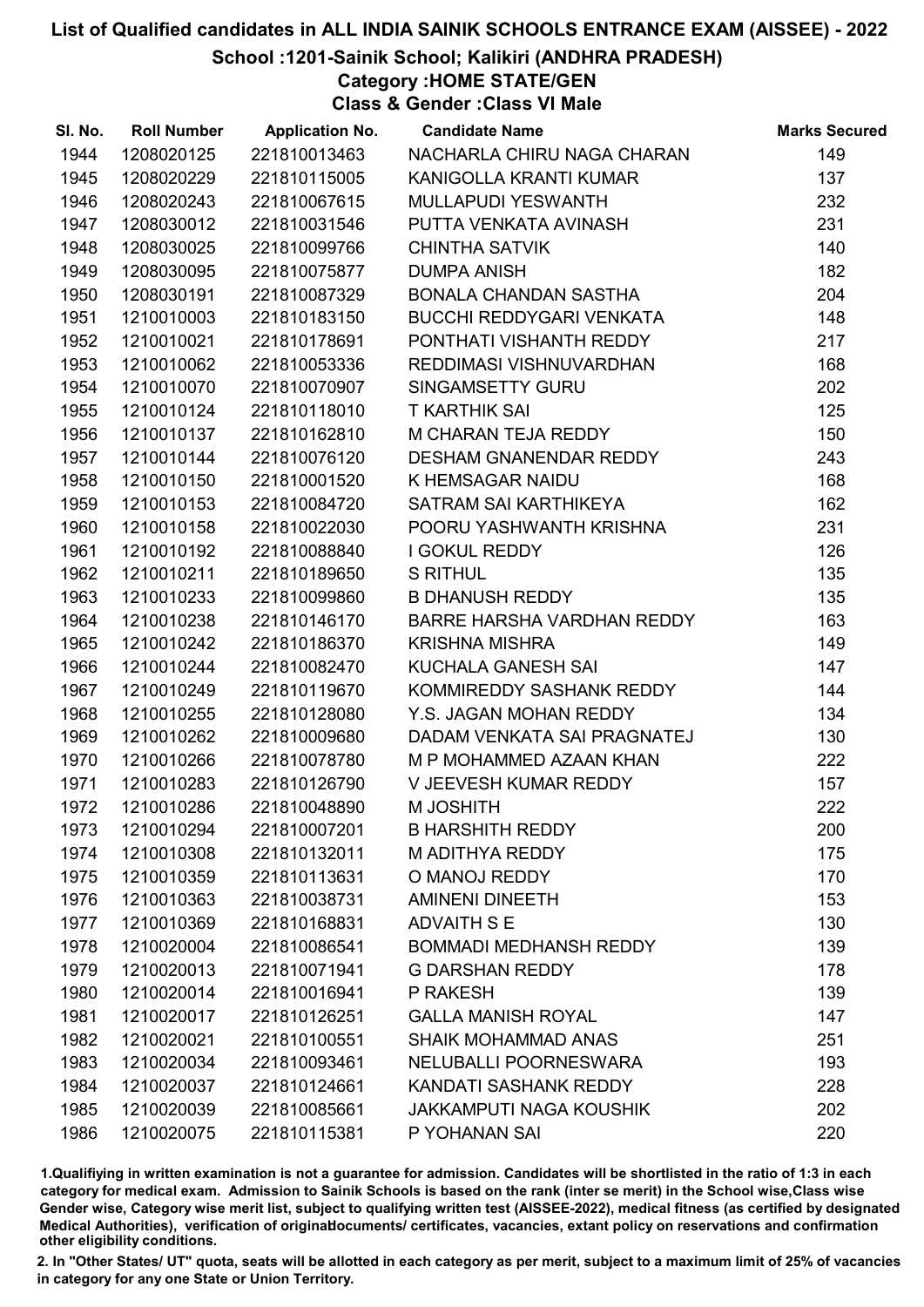School :1201-Sainik School; Kalikiri (ANDHRA PRADESH)

Category :HOME STATE/GEN

Class & Gender :Class VI Male

| SI. No. | <b>Roll Number</b> | <b>Application No.</b> | <b>Candidate Name</b>           |    | <b>Marks Secured</b> |
|---------|--------------------|------------------------|---------------------------------|----|----------------------|
| 1987    | 1210020084         | 221810194881           | PONUGOTI HIMONEESH VIJAY        |    | 150                  |
| 1988    | 1210020101         | 221810177491           | BASIREDDY BHUVANESH REDDY       |    | 143                  |
| 1989    | 1210020107         | 221810020991           | <b>ENGLE KRISHNA CHAITHANYA</b> |    | 123                  |
| 1990    | 1210020111         | 221810075002           | CHINTHAPENTA CHETAN REDDY       |    | 141                  |
| 1991    | 1210020127         | 221810051012           | <b>SHAIK MOHAMMAD MUDASSIR</b>  |    | 232                  |
| 1992    | 1210020150         | 221810069422           | <b>KALLU HARSHITH</b>           |    | 158                  |
| 1993    | 1210020159         | 221810163922           | V KOUTILYA                      |    | 165                  |
| 1994    | 1210020169         | 221810053332           | <b>ERUGU LOHITH KUMAR</b>       |    | 264                  |
| 1995    | 1210020174         | 221810124532           | <b>G.BALU CHARAN REDDY</b>      |    | 130                  |
| 1996    | 1210020180         | 221810095832           | PEDDAMALLU LAKSHMI              |    | 259                  |
| 1997    | 1210020238         | 221810083962           | YARAVA RUTHVEJ REDDY            |    | 184                  |
| 1998    | 1210020245         | 221810035272           | <b>ANIMELA KARTHIK</b>          |    | 162                  |
| 1999    | 1210020249         | 221810055372           | A. SAI KASYAP                   |    | 138                  |
| 2000    | 1210020257         | 221810087772           | KAMBOJI PRANEETH                |    | 125                  |
| 2001    | 1210020264         | 221810186082           | NEELAM PRASHANTH                |    | 149                  |
| 2002    | 1210020300         | 221810095892           | P GEETHANANDH                   |    | 126                  |
| 2003    | 1210020313         | 221810046403           | SUNKARA UMESH ROY               |    | 216                  |
| 2004    | 1210020316         | 221810050603           | MUDDANA BHARATH KUMAR           |    | 243                  |
| 2005    | 1210020323         | 221810121703           | ANKIREDDYPALLI VENKATA          |    | 185                  |
| 2006    | 1210020343         | 221810034313           | C BIMAL THEJ REDDY              |    | 258                  |
| 2007    | 1210020354         | 221810078023           | DHRUV CHARAN JETTIPALLE         |    | 178                  |
| 2008    | 1210020365         | 221810075523           | RENATI JAI SAI VEDANTH REDDY    |    | 196                  |
| 2009    | 1210020374         | 221810153923           | E YASWANTH REDDY                |    | 144                  |
| 2010    | 1210020399         | 221810119633           | B DURGA YOJITH REDDY            |    | 123                  |
| 2011    | 1210020409         | 221810097143           | V AHANSRIVATSAV                 |    | 234                  |
| 2012    | 1210020412         | 221810089543           | R SANTHOSH KUMAR REDDY          |    | 125                  |
| 2013    | 1210020444         | 221810083173           | MANASAMUDRAM DHARINESH          |    | 151                  |
| 2014    | 1210020480         | 221810086193           | <b>MALIKI REDDY LATIS KONDA</b> |    | 246                  |
| 2015    | 1210020499         | 221810124204           | <b>GANGAVARAM PARTHASARATHI</b> |    | 167                  |
| 2016    | 1210020503         | 221810109604           | <b>T CHETAN REDDY</b>           |    | 214                  |
| 2017    | 1210020522         | 221810154714           | <b>DESUGURI NITHIN</b>          |    | 120                  |
| 2018    | 1210020547         | 221810173724           | C H ABHIRAM REDDY               | CG | 150                  |
| 2019    | 1210020551         | 221810067824           | LEELA SREEKARA KRISHNA          |    | 262                  |
| 2020    | 1210020557         | 221810077234           | CHINNABALIREDDY DHANUSH         |    | 123                  |
| 2021    | 1210020560         | 221810136534           | C AMOGH SAI SANKALP             |    | 140                  |
| 2022    | 1210020583         | 221810123054           | <b>DEPURU GAGAN DEEP</b>        |    | 167                  |
| 2023    | 1210020584         | 221810055054           | PANAPAKAM SAI CHARAN            |    | 145                  |
| 2024    | 1210020587         | 221810026354           | S DANISH FARHAN DAWOOD          |    | 185                  |
| 2025    | 1210020612         | 221810042464           | PRAJWAL SATYA SAI MADDULA       |    | 247                  |
| 2026    | 1210020614         | 221810059464           | YAMA VENKATA YAGNESH RAYAL      |    | 120                  |
| 2027    | 1210020636         | 221810120774           | <b>GAGAN SAHASRAD GANGARAJU</b> |    | 200                  |
| 2028    | 1210020661         | 221810086784           | POLAM REDDY MEGHANATH           |    | 155                  |
| 2029    | 1210020704         | 221810135315           | C MUKHESH REDDY                 |    | 231                  |

1.Qualifiying in written examination is not a guarantee for admission. Candidates will be shortlisted in the ratio of 1:3 in each category for medical exam. Admission to Sainik Schools is based on the rank (inter se merit) in the School wise,Class wise Gender wise, Category wise merit list, subject to qualifying written test (AISSEE-2022), medical fitness (as certified by designated Medical Authorities), verification of originablocuments/ certificates, vacancies, extant policy on reservations and confirmation other eligibility conditions.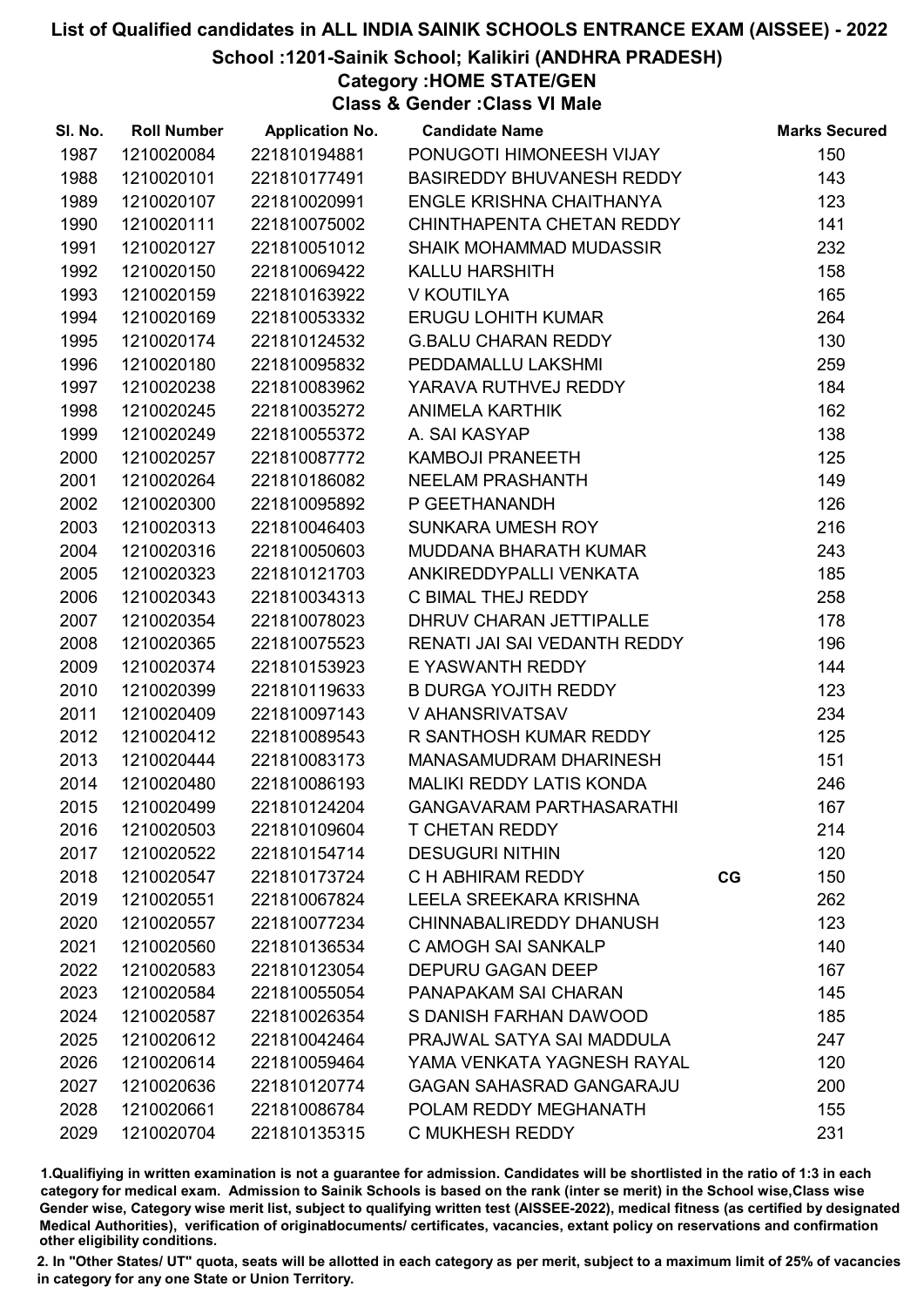### School :1201-Sainik School; Kalikiri (ANDHRA PRADESH)

Category :HOME STATE/GEN

Class & Gender :Class VI Male

| SI. No. | <b>Roll Number</b> | <b>Application No.</b> | <b>Candidate Name</b>              | <b>Marks Secured</b> |
|---------|--------------------|------------------------|------------------------------------|----------------------|
| 2030    | 1210020706         | 221810097315           | S PRAJWAL                          | 230                  |
| 2031    | 1210020713         | 221810125715           | <b>BONASI TRIBHUVAN GOUD</b>       | 127                  |
| 2032    | 1210030011         | 221810073325           | K GEETHESH                         | 174                  |
| 2033    | 1210030014         | 221810018425           | P DHARAHAS ROYAL                   | 197                  |
| 2034    | 1210030018         | 221810140725           | R JAIDEEP SAI REDDY                | 202                  |
| 2035    | 1210030034         | 221810150335           | M MAHANTH NAIDU                    | 236                  |
| 2036    | 1210030066         | 221810058155           | <b>BOGI REDDY NEHAL SAI REDDY</b>  | 192                  |
| 2037    | 1210030083         | 221810118955           | <b>B.PRAJWAL</b>                   | 133                  |
| 2038    | 1210030088         | 221810074165           | N ABHINAV SAI                      | 160                  |
| 2039    | 1210030118         | 221810048975           | SRIYYAPUREDDY HARSHITH             | 213                  |
| 2040    | 1210030142         | 221810074095           | <b>SHAIK MOHAMMAD ISMAIL</b>       | 213                  |
| 2041    | 1210030152         | 221810091395           | <b>TYASHWIN</b>                    | 173                  |
| 2042    | 1210030164         | 221810064795           | JAGADAM JAYAVARDHAN                | 188                  |
| 2043    | 1210030173         | 221810083606           | MANNURU NANDAN SRI KRISHNA         | 164                  |
| 2044    | 1210030185         | 221810070216           | M TEJITH KUMAR                     | 155                  |
| 2045    | 1210030194         | 221810113516           | E KUSHAL REDDY                     | 134                  |
| 2046    | 1210030209         | 221810055526           | C GIRISH VARDHAN                   | 145                  |
| 2047    | 1210030233         | 221810020836           | S MANVITH SAINATH                  | 222                  |
| 2048    | 1210030256         | 221810058056           | <b>KATTARI PRAJWAL</b>             | 235                  |
| 2049    | 1210030264         | 221810063456           | <b>GALI HEMANTH</b>                | 158                  |
| 2050    | 1210030277         | 221810083066           | <b>TELLAGADLA DINESH</b>           | 141                  |
| 2051    | 1210030288         | 221810053566           | K P PRASANNA VENKATESH             | 163                  |
| 2052    | 1210040014         | 221810105186           | K LAKSHMI SREEKANTH REDDY          | 175                  |
| 2053    | 1210040026         | 221810193096           | K YOGA SAI                         | 128                  |
| 2054    | 1210040029         | 221810012196           | B YADUNANDAN REDDY                 | 141                  |
| 2055    | 1210040030         | 221810103296           | D MEGADHARSHAN REDDY               | 183                  |
| 2056    | 1210040047         | 221810028996           | P.JANITH SRIMAN                    | 266                  |
| 2057    | 1210040057         | 221810048207           | N LIKHITESWAR REDDY                | 131                  |
| 2058    | 1210040094         | 221810101137           | A NAGA JASWANTH REDDY              | 139                  |
| 2059    | 1210040097         | 221810154237           | O SOMA SEKHAR REDDY                | 232                  |
| 2060    | 1210040099         | 221810102337           | <b>KAMPALLI SRAVANTH</b>           | 166                  |
| 2061    | 1210040114         | 221810035247           | K YADUNATH SAI                     | 151                  |
| 2062    | 1210040128         | 221810045257           | <b>BELLAM SAI CHAITHANYA REDDY</b> | 175                  |
| 2063    | 1210040132         | 221810054457           | SOBHANALA LIKHITH SAI              | 165                  |
| 2064    | 1210040134         | 221810050557           | <b>BOGGULA KEDARANATH REDDY</b>    | 138                  |
| 2065    | 1210040136         | 221810053657           | KANTA RAMSAI VARUN                 | 223                  |
| 2066    | 1210040155         | 221810092567           | <b>P.AMARESWAR REDDY</b>           | 122                  |
| 2067    | 1210040164         | 221810074867           | <b>G MOHAMMAD NASEER</b>           | 158                  |
| 2068    | 1210040177         | 221810149377           | K KARTHIKEYA REDDY                 | 122                  |
| 2069    | 1210040199         | 221810139787           | G. ARNAV                           | 124                  |
| 2070    | 1210040219         | 221810052797           | <b>SHAIK MUHAMMAD SAAD</b>         | 209                  |
| 2071    | 1210040235         | 221810077608           | PASUPULETI ADYUTH                  | 136                  |
| 2072    | 1210040237         | 221810084708           | KAMALAPURAM AKSHITH REDDY          | 182                  |

1.Qualifiying in written examination is not a guarantee for admission. Candidates will be shortlisted in the ratio of 1:3 in each category for medical exam. Admission to Sainik Schools is based on the rank (inter se merit) in the School wise,Class wise Gender wise, Category wise merit list, subject to qualifying written test (AISSEE-2022), medical fitness (as certified by designated Medical Authorities), verification of originablocuments/ certificates, vacancies, extant policy on reservations and confirmation other eligibility conditions.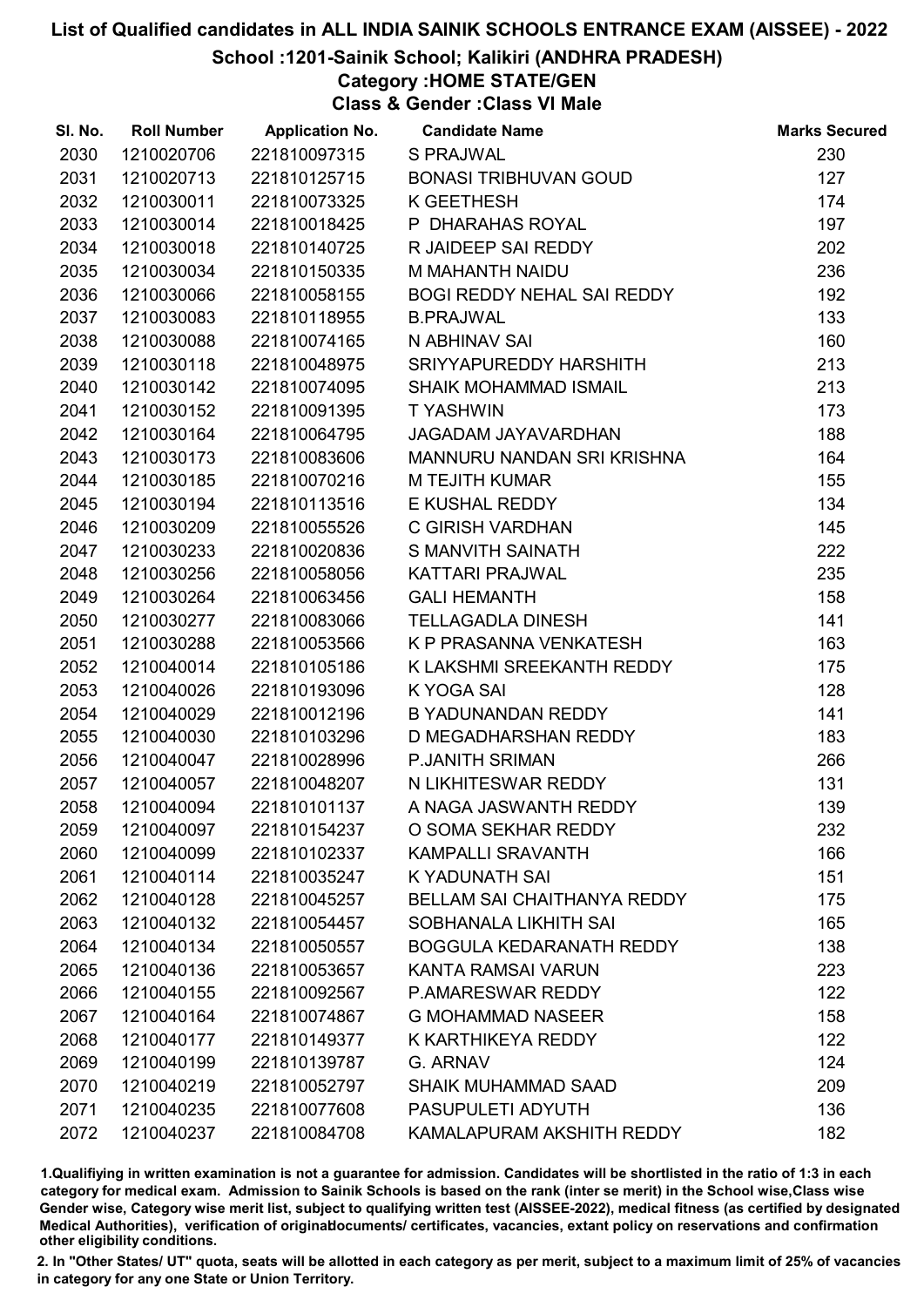### School :1201-Sainik School; Kalikiri (ANDHRA PRADESH)

# Category :HOME STATE/GEN

Class & Gender :Class VI Male

| SI. No. | <b>Roll Number</b> | <b>Application No.</b> | <b>Candidate Name</b>              | <b>Marks Secured</b> |
|---------|--------------------|------------------------|------------------------------------|----------------------|
| 2073    | 1210040239         | 221810053808           | P DHARMIK                          | 190                  |
| 2074    | 1210040248         | 221810123118           | S. ARHAM ZAID                      | 133                  |
| 2075    | 1210040249         | 221810043118           | <b>K LALITH SAI</b>                | 262                  |
| 2076    | 1210040254         | 221810158418           | <b>B REDDY SANTHOSH ROYAL</b>      | 174                  |
| 2077    | 1210040259         | 221810114718           | <b>DESIREDDYGARI SHARAN SAI</b>    | 196                  |
| 2078    | 1210040264         | 221810019818           | THAMMISETTY THANUSH                | 140                  |
| 2079    | 1210040269         | 221810086128           | MOPURI JASWANTH REDDY              | 137                  |
| 2080    | 1210040277         | 221810036038           | PASALA BHARATH                     | 135                  |
| 2081    | 1210040292         | 221810149538           | <b>B SAI SREEKAR</b>               | 237                  |
| 2082    | 1210040297         | 221810014838           | BADA CHARITH REDDY                 | 202                  |
| 2083    | 1210050003         | 221810140248           | O DHANEESH REDDY                   | 127                  |
| 2084    | 1210050011         | 221810021448           | CHAMARTHI LAKSHIT VARMA            | 158                  |
| 2085    | 1210050030         | 221810099558           | PULUKURI JASWANTH                  | 179                  |
| 2086    | 1210050049         | 221810044568           | <b>GALI PRANEETH CHOWDARY</b>      | 122                  |
| 2087    | 1210050051         | 221810053668           | V SASHANTH                         | 226                  |
| 2088    | 1210050079         | 221810096088           | <b>S GURU CHARAN</b>               | 175                  |
| 2089    | 1210050080         | 221810189088           | SUHAIL IBRAHIM ROWTHUPILLE         | 156                  |
| 2090    | 1210050083         | 221810160288           | <b>MA ASVITH</b>                   | 135                  |
| 2091    | 1210050085         | 221810106288           | MEKALA REDDY CHETHAN REDDY         | 206                  |
| 2092    | 1210050094         | 221810190588           | M. DURGA SIDDHARTH                 | 135                  |
| 2093    | 1210050095         | 221810068688           | PARAMESWAR REDDY M                 | 148                  |
| 2094    | 1210050111         | 221810039398           | L NIPPUN REDDY                     | 126                  |
| 2095    | 1210050131         | 221810083709           | THAMMIREDDY THEJESH REDDY          | 237                  |
| 2096    | 1210050150         | 221810028719           | <b>V KRUTHIN</b>                   | 262                  |
| 2097    | 1210050156         | 221810049129           | <b>K R HARSHITH</b>                | 122                  |
| 2098    | 1210050169         | 221810042929           | YARRAKALVA JIGNESH REDDY           | 225                  |
| 2099    | 1210050170         | 221810143929           | K NISHITH CHOWDARY                 | 170                  |
| 2100    | 1210050173         | 221810085239           | CHIDVILASH SURYA JARUGUMALLI       | 260                  |
| 2101    | 1210050190         | 221810077749           | K TEJESWAR REDDY                   | 161                  |
| 2102    | 1210050204         | 221810033459           | Y GAHAN ADITHYA REDDY              | 265                  |
| 2103    | 1210050207         | 221810093659           | K.V.MANEESH REDDY                  | 158                  |
| 2104    | 1210050214         | 221810041959           | PAPAGARI NAVADEEP REDDY            | 195                  |
| 2105    | 1210050220         | 221810030169           | ERIKIDINDLA HARSHITH               | 207                  |
| 2106    | 1210050225         | 221810077369           | A LAKSHMI SATHWICK REDDY           | 240                  |
| 2107    | 1210050240         | 221810007079           | ESWARAVAKA AASHRITH REDDY          | 207                  |
| 2108    | 1210050248         | 221810057279           | <b>BIYYAM BHAVESH REDDY</b>        | 153                  |
| 2109    | 1210050256         | 221810164579           | <b>C.SHANMUKHA</b>                 | 144                  |
| 2110    | 1210050262         | 221810107679           | DADAM LAYAVARDHAN REDDY            | 149                  |
| 2111    | 1210050269         | 221810074389           | <b>BASIREDDY VIVEK VARDHAN</b>     | 181                  |
| 2112    | 1210050278         | 221810105099           | <b>MADITHATI SAI KISHORE REDDY</b> | 210                  |
| 2113    | 1210050298         | 221810001999           | <b>M DHANUSH PRASAD</b>            | 158                  |
| 2114    | 1211010085         | 221810150850           | KALAGOTLA CHAITANYA RAMI           | 136                  |
| 2115    | 1211010092         | 221810111070           | RAYALA MANOJ                       | 122                  |

1.Qualifiying in written examination is not a guarantee for admission. Candidates will be shortlisted in the ratio of 1:3 in each category for medical exam. Admission to Sainik Schools is based on the rank (inter se merit) in the School wise,Class wise Gender wise, Category wise merit list, subject to qualifying written test (AISSEE-2022), medical fitness (as certified by designated Medical Authorities), verification of originablocuments/ certificates, vacancies, extant policy on reservations and confirmation other eligibility conditions.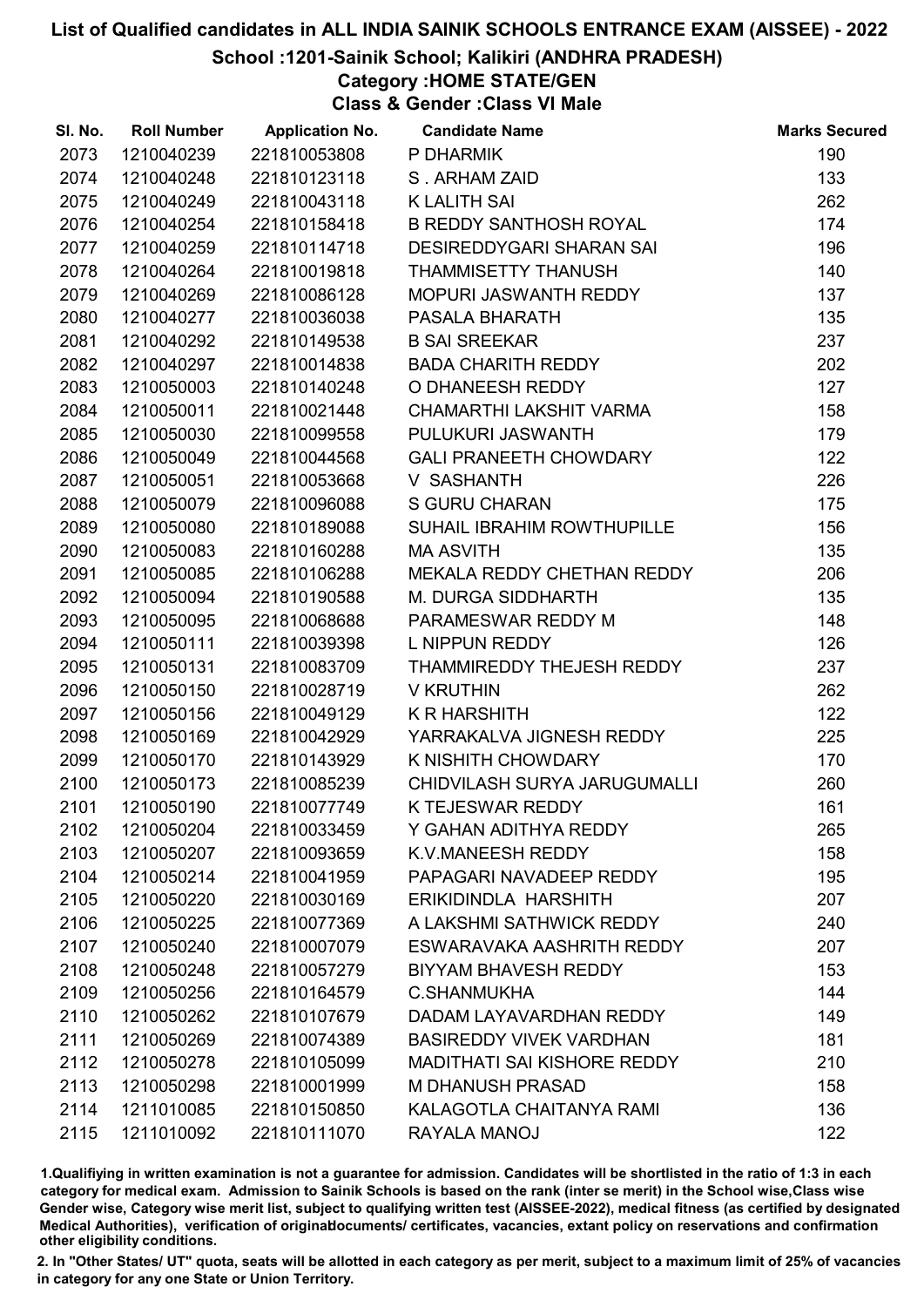School :1201-Sainik School; Kalikiri (ANDHRA PRADESH)

Category :HOME STATE/GEN

Class & Gender :Class VI Male

| SI. No. | <b>Roll Number</b> | <b>Application No. Candidate Name</b> |                                   | <b>Marks Secured</b> |
|---------|--------------------|---------------------------------------|-----------------------------------|----------------------|
| 2116    | 1211010114         | 221810076111                          | PUCHAKAYALA VARA NAVA DATTA       | 202                  |
| 2117    | 1211010117         | 221810049611                          | PARUCHURI LIKITH KUMAR            | 131                  |
| 2118    | 1211010129         | 221810103031                          | <b>ABHINAV MALLEPALLI</b>         | 175                  |
| 2119    | 1211010173         | 221810022281                          | BHAVYA SATHWIK VADRANAM           | 143                  |
| 2120    | 1211010174         | 221810159281                          | ANNAPUREDDY ANIL KUMAR            | 169                  |
| 2121    | 1211010192         | 221810113902                          | <b>CHEEKATI LOHITH</b>            | 195                  |
| 2122    | 1211010199         | 221810031712                          | CHENNA SAI KARTHIK                | 135                  |
| 2123    | 1211010220         | 221810141362                          | <b>GANTA HASWITH SAI</b>          | 123                  |
| 2124    | 1211010258         | 221810143123                          | SANAMPUDI ASHISH REDDY            | 133                  |
| 2125    | 1211010298         | 221810116493                          | TUNUGUNTLA NITHIN SAI             | 159                  |
| 2126    | 1211020020         | 221810165754                          | MOHAMMED SHAHZAD                  | 158                  |
| 2127    | 1211020026         | 221810077464                          | NELAKURTHI NAGA DHANUSH           | 165                  |
| 2128    | 1211020032         | 221810051174                          | KOMMINENI DINESH KARTHIK          | 143                  |
| 2129    | 1211020077         | 221810069125                          | <b>BHUVAN SAI BOBBA</b>           | 200                  |
| 2130    | 1211020211         | 221810139037                          | <b>BHARGAV AMBATI</b>             | 130                  |
| 2131    | 1211020216         | 221810086837                          | <b>CHARISH KANTU</b>              | 170                  |
| 2132    | 1211020308         | 221810085288                          | NAGAMALLA SRI VATHSA              | 255                  |
| 2133    | 1211020336         | 221810135809                          | <b>KAVETI TEJESWAR</b>            | 149                  |
| 2134    | 1211020372         | 221810105449                          | <b>BOLLU DAMARUKESH</b>           | 192                  |
| 2135    | 1212020412         | 221810085722                          | <b>BUDDHA YASWANTH</b>            | 132                  |
| 2136    | 1212020520         | 221810092382                          | BABBODI BALA SARAVAN NAIDU        | 179                  |
| 2137    | 1212030066         | 221810162673                          | <b>VALLURI HARI PRAKASH</b>       | 155                  |
| 2138    | 1212030431         | 221810069365                          | KAMBHAM AKHILESH REDDY            | 135                  |
| 2139    | 1212050088         | 221810022158                          | <b>GRANDHI SRIVATSAV</b>          | 183                  |
| 2140    | 1212050279         | 221810056649                          | YANAMANDALA NAVARUN NIHAL         | 264                  |
| 2141    | 2403010103         | 221810173990                          | <b>G GAUTAM REDDY</b>             | 154                  |
| 2142    | 2701020148         | 221810190082                          | ANIRUDH JAGARLAMUDI               | 236                  |
| 2143    | 2701030129         | 221810126426                          | <b>LALIT NIVAS PYLA</b>           | 197                  |
| 2144    | 2701040157         | 221810059359                          | <b>DUGGIREDDY GARI DURGA SREE</b> | 166                  |
| 2145    | 2703020312         | 221810066458                          | SANGAPU SREE CHAKRAVARTHI         | 241                  |
| 2146    | 2704040866         | 221810050698                          | MUDIMALA HARSHITH REDDY           | 216                  |
| 2147    | 3802010031         | 221810067461                          | KANAKA VISHNU KARTHIK GOUD        | 137                  |
| 2148    | 3803010056         | 221810105931                          | V HARVESHIKANATHA REDDY           | 184                  |
| 2149    | 4102020047         | 221810027111                          | <b>BANURI VIVEK KUMAR</b>         | 222                  |
| 2150    | 4201020225         | 221810113320                          | <b>KRITHIK GANDRA</b>             | 171                  |
| 2151    | 4201020274         | 221810195430                          | PASYAVULA SIDDHARTHA              | 171                  |
| 2152    | 4201020329         | 221810109940                          | <b>LAGISETTY VARSHITH</b>         | 122                  |
| 2153    | 4201020331         | 221810128050                          | SATYA PRANAV TEJA REDDY           | 135                  |
| 2154    | 4201020346         | 221810117550                          | <b>HRUSHIKESH REDDY PONNA</b>     | 192                  |
| 2155    | 4201020352         | 221810028750                          | KYASARAM SREEKAR REDDY            | 252                  |
| 2156    | 4201020363         | 221810021060                          | <b>ELTON REDDY</b>                | 266                  |
| 2157    | 4201020369         | 221810075260                          | <b>CHENNUPATI NEHANTH SAI</b>     | 181                  |
| 2158    | 4201020381         | 221810139560                          | BEERAM SAI DEEPAK REDDY           | 151                  |

1.Qualifiying in written examination is not a guarantee for admission. Candidates will be shortlisted in the ratio of 1:3 in each category for medical exam. Admission to Sainik Schools is based on the rank (inter se merit) in the School wise,Class wise Gender wise, Category wise merit list, subject to qualifying written test (AISSEE-2022), medical fitness (as certified by designated Medical Authorities), verification of originablocuments/ certificates, vacancies, extant policy on reservations and confirmation other eligibility conditions.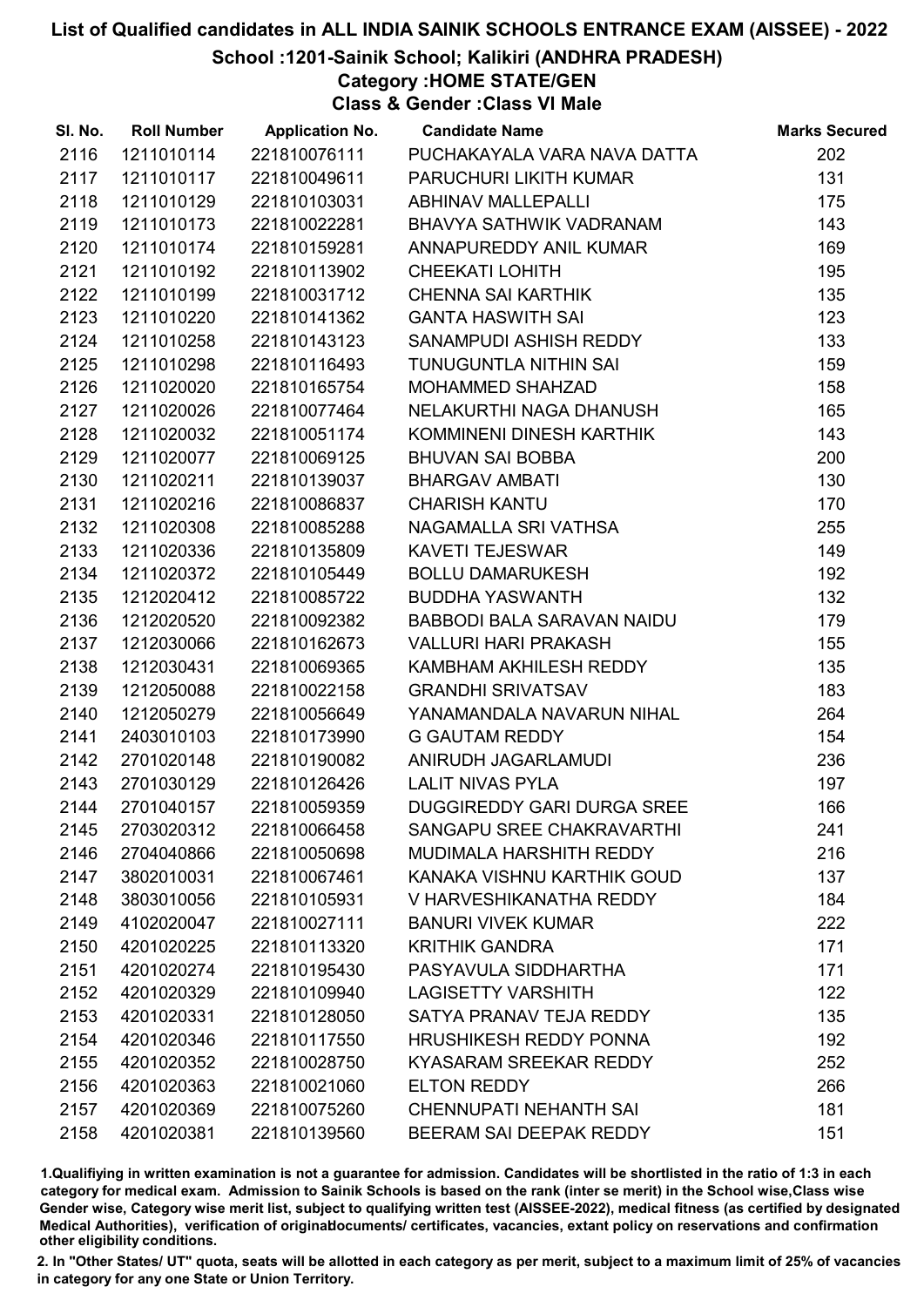### School :1201-Sainik School; Kalikiri (ANDHRA PRADESH)

Category :HOME STATE/GEN

Class & Gender :Class VI Male

| SI. No. | <b>Roll Number</b> | <b>Application No.</b> | <b>Candidate Name</b>          | <b>Marks Secured</b> |
|---------|--------------------|------------------------|--------------------------------|----------------------|
| 2159    | 4201020418         | 221810118570           | AARISH KHAN KEDIA              | 229                  |
| 2160    | 4201030032         | 221810086190           | DHANUNJAI VELLALACHERUVU       | 215                  |
| 2161    | 4201030077         | 221810043501           | <b>SAMANYU DIVI</b>            | 136                  |
| 2162    | 4201030136         | 221810024121           | <b>VURESWAR</b>                | 255                  |
| 2163    | 4201030152         | 221810075821           | <b>SEETHA PURNA SRI</b>        | 152                  |
| 2164    | 4201030193         | 221810098241           | BONUGA NISHANTH REDDY          | 122                  |
| 2165    | 4201030298         | 221810120961           | <b>GOUNI SAI DARSHAN REDDY</b> | 134                  |
| 2166    | 4201030329         | 221810167971           | SHIVA CHARAN REDDY ANDE        | 162                  |
| 2167    | 4201030375         | 221810072391           | <b>RITHVIK REDDY CHITTI</b>    | 169                  |
| 2168    | 4201030383         | 221810056591           | K.SAI VIGNESHWAR REDDY         | 133                  |
| 2169    | 4201030521         | 221810013332           | V KOUSHIK REDDY                | 199                  |
| 2170    | 4201030565         | 221810051442           | <b>SHAIK SAMAD</b>             | 265                  |
| 2171    | 4201030567         | 221810075442           | KALAKONDA MANICHARAN           | 140                  |
| 2172    | 4201030692         | 221810133282           | <b>GUDIPALLY MANOJ REDDY</b>   | 197                  |
| 2173    | 4201040019         | 221810156703           | <b>CHATRE VEDHANTH</b>         | 142                  |
| 2174    | 4201040024         | 221810165803           | P HARSHITH                     | 137                  |
| 2175    | 4201040029         | 221810056903           | <b>HEMANTH SAI SAMBANGI</b>    | 211                  |
| 2176    | 4201040058         | 221810001913           | <b>VENKATA RAHUL REDDY</b>     | 229                  |
| 2177    | 4201040102         | 221810158333           | LANKALA SHREETHAN REDDY        | 150                  |
| 2178    | 4201040117         | 221810189733           | KANDIMALLA AKSHAY REDDY        | 122                  |
| 2179    | 4201040134         | 221810047443           | YODHITH CHOWDARY VIKRAYALA     | 204                  |
| 2180    | 4201040187         | 221810040163           | PUSALA AARUSH PAUL             | 142                  |
| 2181    | 4201040202         | 221810103663           | KOTTA SURYA TEJA               | 123                  |
| 2182    | 4201040271         | 221810075783           | SANGU KARUNYA SRIRAM           | 257                  |
| 2183    | 4201040319         | 221810092204           | M UJWAL REDDY                  | 123                  |
| 2184    | 4201040358         | 221810075214           | RUDRANGI SRIHAAS GUPTA         | 224                  |
| 2185    | 4201040410         | 221810142724           | YALALA SHAILENDER REDDY        | 151                  |
| 2186    | 4201040552         | 221810045274           | THOLUPULURI JAYA SAI PRANAV    | 203                  |
| 2187    | 4201040603         | 221810109684           | <b>LAGISETTY SAI AKHIL</b>     | 135                  |
| 2188    | 4201040616         | 221810128094           | <b>VIHAAN ADITYA NEELAM</b>    | 156                  |
| 2189    | 4201040619         | 221810024194           | <b>TATHIREDDY HAVISH REDDY</b> | 260                  |
| 2190    | 4201040626         | 221810189494           | P.VIVEKANANDA REDDY            | 222                  |
| 2191    | 4201040655         | 221810120305           | SHAIK MOHAMMED SUHEB TANVIR    | 161                  |
| 2192    | 4201050015         | 221810080425           | DHANNARAM HRITHESH             | 238                  |
| 2193    | 4201050087         | 221810095845           | KALLU RAVEESH REDDY            | 167                  |
| 2194    | 4201050130         | 221810124065           | AEDDULA PUNEETH KUMAR          | 211                  |
| 2195    | 4201050168         | 221810076275           | KANDELA SUDHIT REDDY           | 173                  |
| 2196    | 4201050201         | 221810109385           | <b>APURI ESHWAR PRASAD</b>     | 152                  |
| 2197    | 4201050303         | 221810017216           | YERRAMREDDY VENKAT SUHAS       | 268                  |
| 2198    | 4201050326         | 221810108126           | R AKSHITH REDDY                | 240                  |
| 2199    | 4201050357         | 221810090926           | KOTTE GOPAL KRISHNA            | 123                  |
| 2200    | 4201050380         | 221810163436           | <b>TATI BHARGAVA SAI</b>       | 133                  |
| 2201    | 4201050384         | 221810177536           | <b>KALLE HARISH</b>            | 157                  |

1.Qualifiying in written examination is not a guarantee for admission. Candidates will be shortlisted in the ratio of 1:3 in each category for medical exam. Admission to Sainik Schools is based on the rank (inter se merit) in the School wise,Class wise Gender wise, Category wise merit list, subject to qualifying written test (AISSEE-2022), medical fitness (as certified by designated Medical Authorities), verification of originablocuments/ certificates, vacancies, extant policy on reservations and confirmation other eligibility conditions.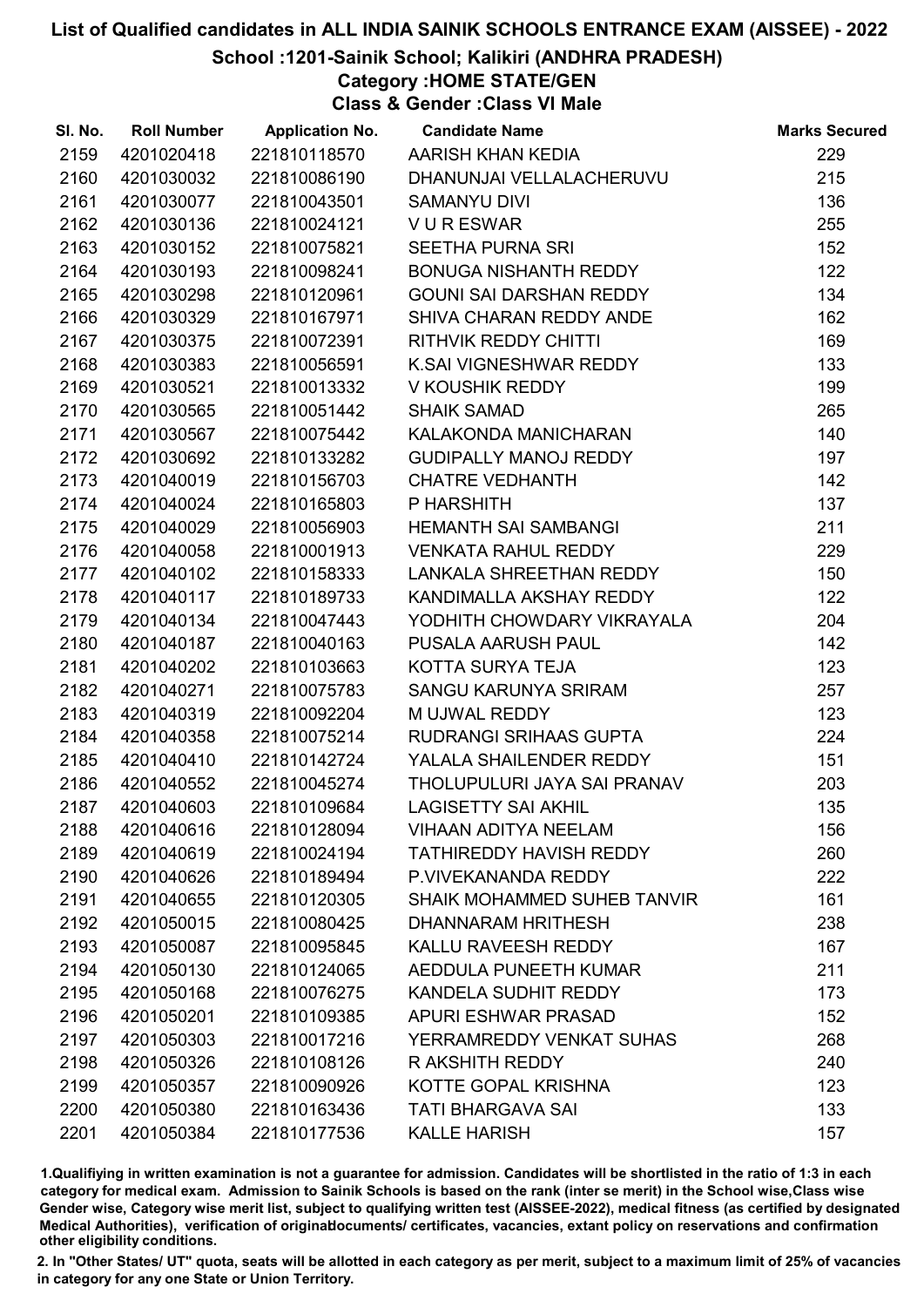### School :1201-Sainik School; Kalikiri (ANDHRA PRADESH)

Category :HOME STATE/GEN

Class & Gender :Class VI Male

| SI. No. | <b>Roll Number</b> | <b>Application No.</b> | <b>Candidate Name</b>             | <b>Marks Secured</b> |
|---------|--------------------|------------------------|-----------------------------------|----------------------|
| 2202    | 4201050466         | 221810005066           | PERI ANJAN KUMAR REDDY            | 155                  |
| 2203    | 4201050541         | 221810051486           | <b>GUDIVADA ADITYA</b>            | 207                  |
| 2204    | 4201060008         | 221810173307           | JAKKA THRISHANTH REDDY            | 131                  |
| 2205    | 4201060048         | 221810005417           | PONUGOTI JITHIN                   | 220                  |
| 2206    | 4201060094         | 221810083727           | MULAGUNDLA HARSHA VARDHAN         | 152                  |
| 2207    | 4201060140         | 221810104637           | <b>GEDDAM TINESH REDDY</b>        | 180                  |
| 2208    | 4201060164         | 221810065247           | <b>JETTY VIRAT</b>                | 152                  |
| 2209    | 4201060229         | 221810007567           | <b>GANGA GURU CHARAN</b>          | 192                  |
| 2210    | 4201060282         | 221810123087           | <b>BONDUGULA CHARVIK</b>          | 157                  |
| 2211    | 4201060349         | 221810142008           | G YASHWANTH REDDY                 | 191                  |
| 2212    | 4201060383         | 221810108708           | R PRANEETH REDDY                  | 158                  |
| 2213    | 4201060435         | 221810040028           | <b>ILLURU SHIVASAI SRIHAS</b>     | 223                  |
| 2214    | 4201060440         | 221810090228           | UNNAM LAKSHMAN SAI                | 220                  |
| 2215    | 4201060441         | 221810062228           | <b>KAKKIRENI RISHITH</b>          | 145                  |
| 2216    | 4201060489         | 221810132938           | YERUVA SRI ROOPAL REDDY           | 162                  |
| 2217    | 4201070018         | 221810139078           | JATHIN SAI KESAVA PALIVELA        | 198                  |
| 2218    | 4201070027         | 221810070478           | NANGUNOORI ROHAN                  | 170                  |
| 2219    | 4201070053         | 221810095288           | NARMETA SAITEJA REDDY             | 146                  |
| 2220    | 4201070184         | 221810127619           | SHERI JASHWANTH REDDY             | 175                  |
| 2221    | 4201070204         | 221810058229           | <b>KORIVI SANTHOSH</b>            | 121                  |
| 2222    | 4201070211         | 221810072529           | <b>SATHVIK PAUL</b>               | 149                  |
| 2223    | 4201070337         | 221810037959           | NAGIREDDY SAI VENKATA             | 213                  |
| 2224    | 4201070387         | 221810161379           | ARNAV PRASANTH NAIR               | 216                  |
| 2225    | 4201070412         | 221810110289           | ABHIRAM BEZAWADA                  | 169                  |
| 2226    | 4202020226         | 221810151882           | KUMMARI HARYAKSH SURYA            | 257                  |
| 2227    | 4202020253         | 221810090113           | MIRYALA SHIVA ADVYTH              | 158                  |
| 2228    | 4202020288         | 221810041243           | NAKKALA YUVAN REDDY               | 166                  |
| 2229    | 4202020419         | 221810143044           | NAKKALA ASHWADH REDDY             | 202                  |
| 2230    | 4202020476         | 221810185774           | NUNE AKSHAY REDDY                 | 180                  |
| 2231    | 4202020496         | 221810058794           | <b>VAKKAVANTHULA RUTHVIK SAI</b>  | 229                  |
| 2232    | 4202020513         | 221810039115           | <b>LEKKALA SREYAN REDDY</b>       | 220                  |
| 2233    | 4202020539         | 221810039725           | <b>KANKANALA NIHAL</b>            | 191                  |
| 2234    | 4202020585         | 221810120765           | <b>MORE VARSHITH PATEL</b>        | 226                  |
| 2235    | 4202020604         | 221810056975           | <b>GANDE AKSHAY</b>               | 188                  |
| 2236    | 4202020756         | 221810112337           | KAMBHAMPATI KESHAV SIDDARTH       | 187                  |
| 2237    | 4202020933         | 221810043178           | <b>BONGURAM ABHI CHARAN REDDY</b> | 224                  |
| 2238    | 4202020978         | 221810012029           | KOPPULA MANI SHREYAS REDDY        | 232                  |

1.Qualifiying in written examination is not a guarantee for admission. Candidates will be shortlisted in the ratio of 1:3 in each category for medical exam. Admission to Sainik Schools is based on the rank (inter se merit) in the School wise,Class wise Gender wise, Category wise merit list, subject to qualifying written test (AISSEE-2022), medical fitness (as certified by designated Medical Authorities), verification of originablocuments/ certificates, vacancies, extant policy on reservations and confirmation other eligibility conditions.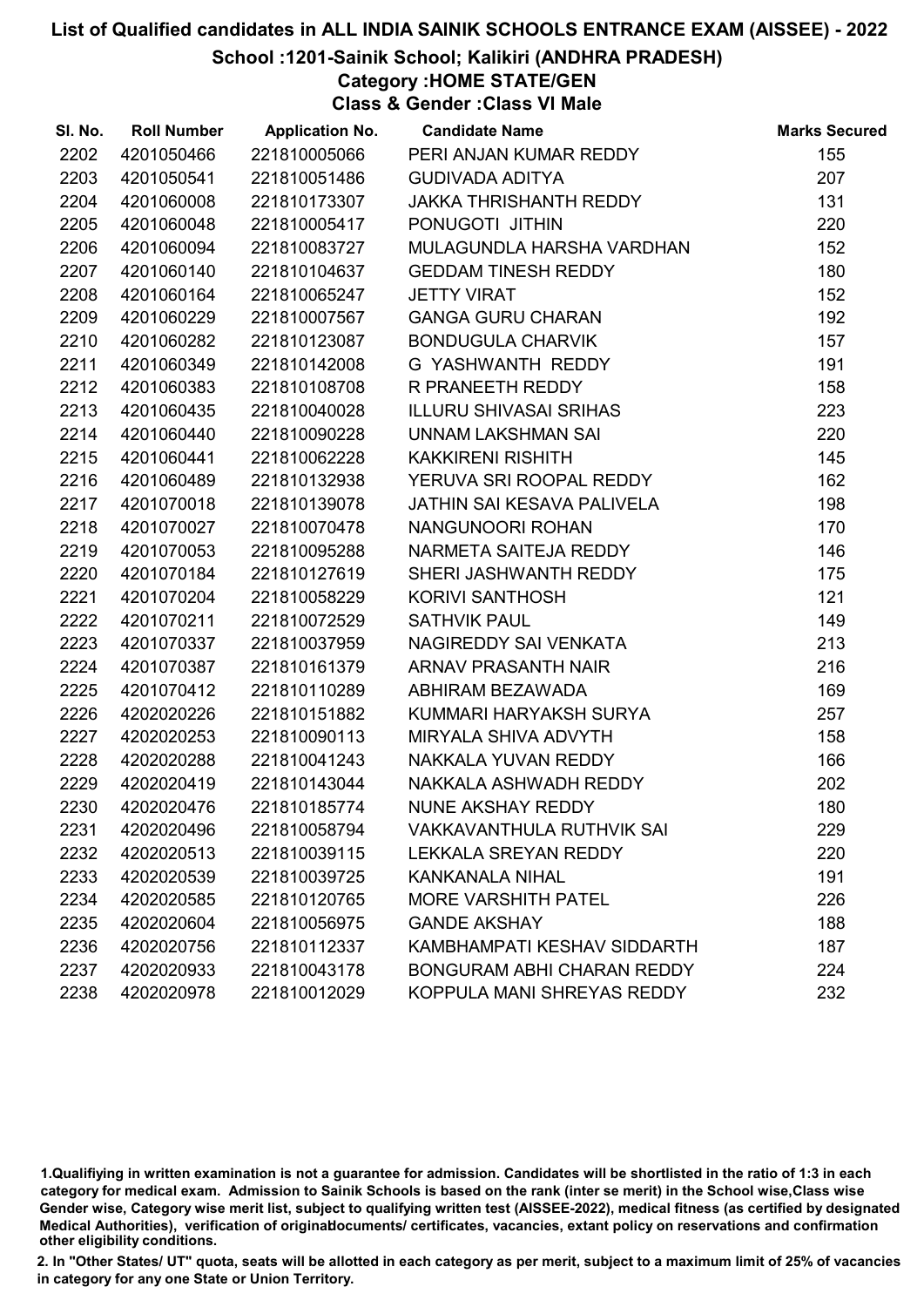### School :1201-Sainik School; Kalikiri (ANDHRA PRADESH)

## Category :OTHER STATE/SC

Class & Gender :Class VI Male

| SI. No. | <b>Roll Number</b> | <b>Application No.</b> | <b>Candidate Name</b>     | <b>Marks Secured</b> |
|---------|--------------------|------------------------|---------------------------|----------------------|
| 2239    | 1210020666         | 221810018984           | PURUSHOTHAM PRASAD S      | 80                   |
| 2240    | 1210030138         | 221810001885           | <b>ASHUTOSH</b>           | 180                  |
| 2241    | 1501010176         | 221810178676           | <b>SOURAV KUMAR</b>       | 248                  |
| 2242    | 1502010324         | 221810146754           | <b>RAGHAV</b>             | 266                  |
| 2243    | 1503020088         | 221810134292           | DEEP RAJ                  | 136                  |
| 2244    | 1505010408         | 221810019209           | <b>AYUSH RAJ</b>          | 135                  |
| 2245    | 1507010310         | 221810181803           | <b>UJJWAL KUMAR</b>       | 75                   |
| 2246    | 1511020114         | 221810096201           | <b>MOHIT DEVRAJ</b>       | 164                  |
| 2247    | 1511020213         | 221810083791           | <b>VIKASH KUMAR</b>       | 252                  |
| 2248    | 1513010109         | 221810033442           | <b>RAVI RANJAN</b>        | 194                  |
| 2249    | 1513010127         | 221810121672           | <b>HARSH KUMAR</b>        | 98                   |
| 2250    | 1513010184         | 221810011963           | <b>ADITAY KUMAR</b>       | 173                  |
| 2251    | 1513010200         | 221810150904           | <b>ANSHUL KUMAR</b>       | 149                  |
| 2252    | 1513010213         | 221810109244           | <b>SHIVAM KUMAR</b>       | 263                  |
| 2253    | 1513020182         | 221810178656           | <b>ABHINAV RAJ</b>        | 147                  |
| 2254    | 1513020183         | 221810169366           | <b>SACHIN KUMAR</b>       | 140                  |
| 2255    | 1513020221         | 221810133667           | <b>SONU KUMAR</b>         | 237                  |
| 2256    | 2303040225         | 221810081190           | <b>DIPANSHU</b>           | 97                   |
| 2257    | 2303050446         | 221810127292           | <b>HEMANT YADAV</b>       | 242                  |
| 2258    | 2708020133         | 221810111941           | <b>VIDWAN</b>             | 110                  |
| 2259    | 2708030394         | 221810157679           | <b>RITESH</b>             | 145                  |
| 2260    | 3001040215         | 221810054097           | <b>ROMESH KORI</b>        | 98                   |
| 2261    | 3002010143         | 221810036131           | PRIYANSHU SINGH           | 144                  |
| 2262    | 3002020445         | 221810065866           | PRIYANSHU RAJ             | 199                  |
| 2263    | 3108010090         | 221810066479           | SURYAWANSHI HARSHUL       | 85                   |
| 2264    | 3111020095         | 221810139833           | SAMYAK NANDLAL SHAHARE    | 75                   |
| 2265    | 3114020254         | 221810122662           | <b>ANVESH</b>             | 116                  |
| 2266    | 3114020491         | 221810103437           | <b>KAMBLE SAMYAK ANIL</b> | 190                  |
| 2267    | 3116020042         | 221810047302           | ADARSH SURESH CHANDANE    | 138                  |
| 2268    | 3116020166         | 221810063709           | AYUSH PRAMOD WAGHMARE     | 141                  |
| 2269    | 3902010220         | 221810141268           | <b>MILIND MISHRA</b>      | 161                  |
| 2270    | 3904040257         | 221810083803           | <b>HIMNOOR SINGH</b>      | 107                  |
| 2271    | 3905020184         | 221810017133           | <b>DIVYANSH BEDI</b>      | 178                  |
| 2272    | 3905030375         | 221810070459           | <b>SHIVAM KUMAR</b>       | 166                  |
| 2273    | 4102020240         | 221810005005           | <b>K RAJIV RAKENDER</b>   | 153                  |
| 2274    | 4401030260         | 221810052882           | YUVRAJ KUMAR MATHUR       | 135                  |
| 2275    | 4410020452         | 221810153444           | <b>SHIV ARYA</b>          | 80                   |
| 2276    | 4410030162         | 221810104146           | <b>ALURI UJWAL</b>        | 131                  |

1.Qualifiying in written examination is not a guarantee for admission. Candidates will be shortlisted in the ratio of 1:3 in each category for medical exam. Admission to Sainik Schools is based on the rank (inter se merit) in the School wise,Class wise Gender wise, Category wise merit list, subject to qualifying written test (AISSEE-2022), medical fitness (as certified by designated Medical Authorities), verification of originablocuments/ certificates, vacancies, extant policy on reservations and confirmation other eligibility conditions.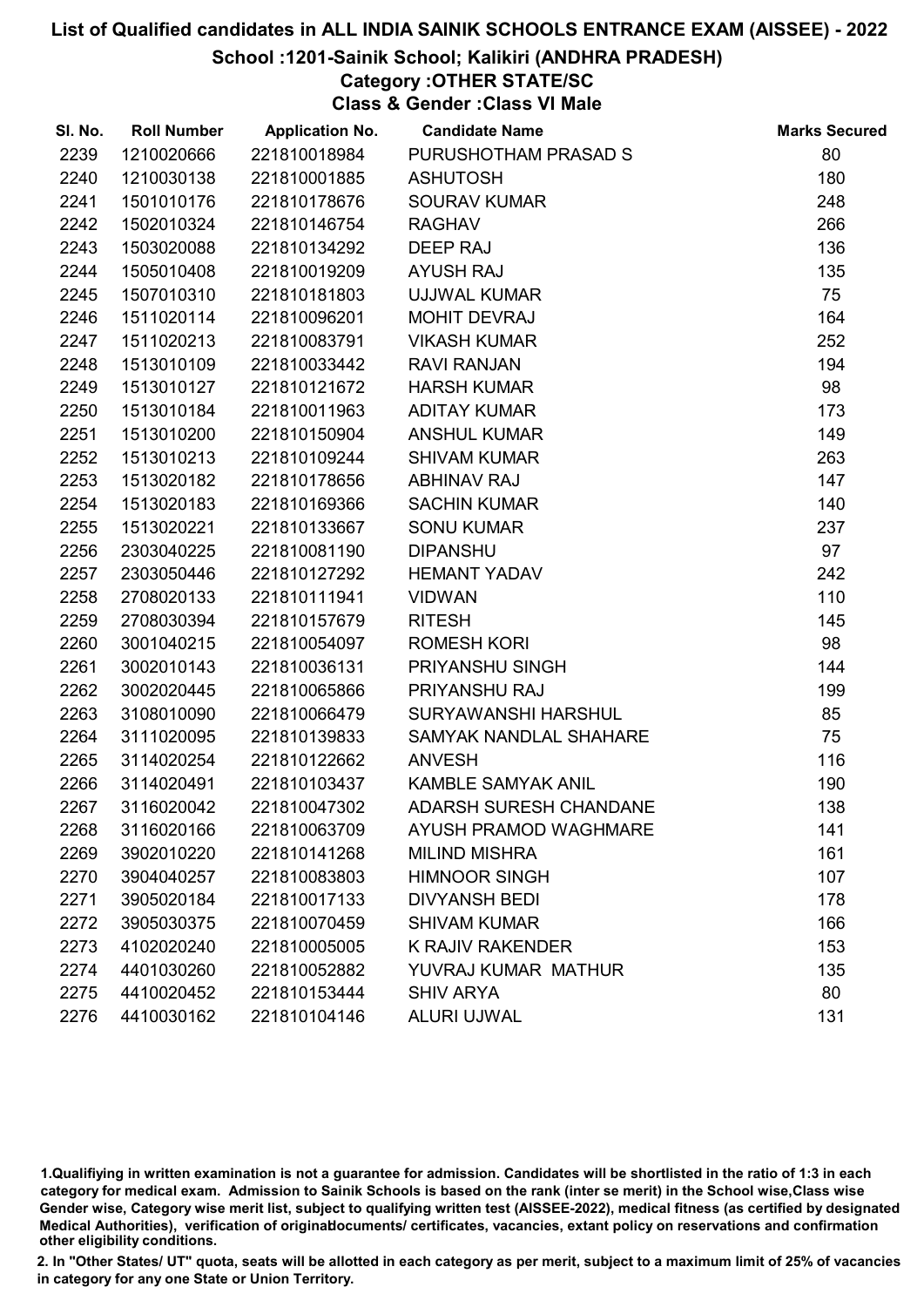# List of Qualified candidates in ALL INDIA SAINIK SCHOOLS ENTRANCE EXAM (AISSEE) - 2022 School :1201-Sainik School; Kalikiri (ANDHRA PRADESH) Category :OTHER STATE/ST Class & Gender :Class VI Male

| SI. No. | Roll Number | <b>Application No.</b> | <b>Candidate Name</b> |    | <b>Marks Secured</b> |
|---------|-------------|------------------------|-----------------------|----|----------------------|
| 2277    | 1404010017  | 221810024650           | WASIM MAHROOF         | AR | 148                  |
| 2278    | 2701030362  | 221810000797           | VISHNU H              |    | 233                  |
| 2279    | 3114020500  | 221810161257           | PARATE SOHAM SHRIRAM  |    | 147                  |

1.Qualifiying in written examination is not a guarantee for admission. Candidates will be shortlisted in the ratio of 1:3 in each category for medical exam. Admission to Sainik Schools is based on the rank (inter se merit) in the School wise,Class wise Gender wise, Category wise merit list, subject to qualifying written test (AISSEE-2022), medical fitness (as certified by designated Medical Authorities), verification of originablocuments/ certificates, vacancies, extant policy on reservations and confirmation other eligibility conditions.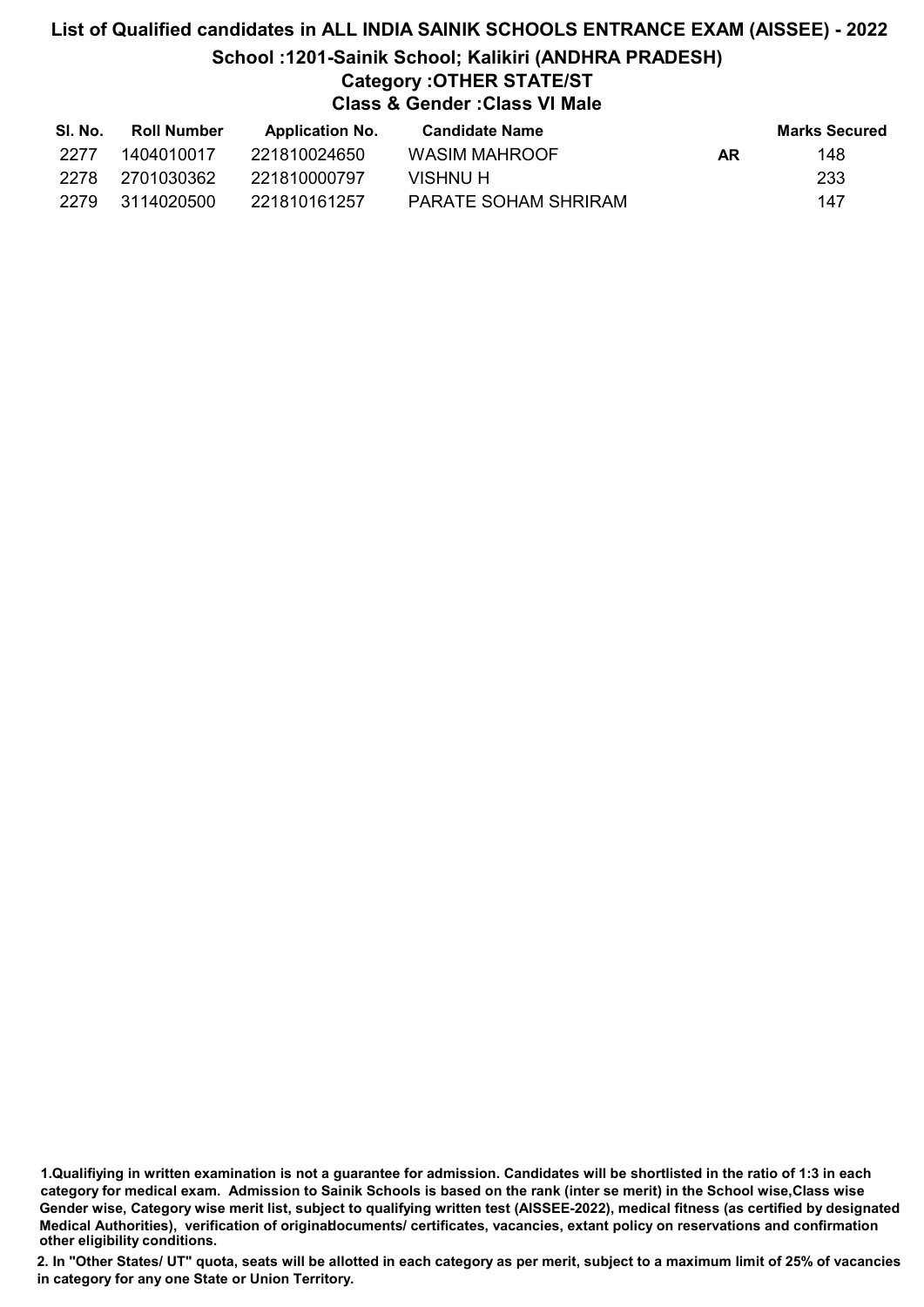### School :1201-Sainik School; Kalikiri (ANDHRA PRADESH)

# Category :OTHER STATE/OBC

Class & Gender :Class VI Male

| SI. No. | <b>Roll Number</b> | <b>Application No.</b> | <b>Candidate Name</b>      |    | <b>Marks Secured</b> |
|---------|--------------------|------------------------|----------------------------|----|----------------------|
| 2280    | 1201010409         | 221810068104           | <b>D HARI CHHARAN</b>      |    | 193                  |
| 2281    | 1201020264         | 221810096018           | ADITHYA DIPU BHASKARAN     |    | 159                  |
| 2282    | 1210020029         | 221810081261           | <b>MUKESH RAJA V</b>       |    | 129                  |
| 2283    | 1210020303         | 221810044992           | <b>GOWTHAM NARAYANA M</b>  |    | 142                  |
| 2284    | 1210020355         | 221810007123           | <b>AKMAL HUSSAIN</b>       |    | 122                  |
| 2285    | 1210020361         | 221810104423           | <b>V PRAJWAL</b>           |    | 166                  |
| 2286    | 1210020553         | 221810190034           | <b>M SHREE</b>             |    | 204                  |
| 2287    | 1210050251         | 221810018379           | M NISHRITH RAJ GOUD        |    | 207                  |
| 2288    | 1501010511         | 221810076346           | <b>CHANDRAMANI</b>         |    | 131                  |
| 2289    | 1502010262         | 221810112181           | <b>NOULEDGE KUMAR</b>      |    | 257                  |
| 2290    | 1502010363         | 221810027016           | <b>RAUNAK KUMAR</b>        |    | 205                  |
| 2291    | 1503010207         | 221810072475           | <b>MOHIT KUMAR</b>         |    | 243                  |
| 2292    | 1503010296         | 221810107138           | <b>ARUNESH ANAND</b>       |    | 228                  |
| 2293    | 1503010336         | 221810085939           | <b>SATYAM YADAV</b>        |    | 147                  |
| 2294    | 1503020254         | 221810116096           | <b>PRINCE KUMAR</b>        |    | 277                  |
| 2295    | 1505010484         | 221810083750           | <b>GAURAV KUMAR</b>        |    | 202                  |
| 2296    | 1505011016         | 221810024358           | <b>SHUBHAM KUMAR</b>       |    | 225                  |
| 2297    | 1507010150         | 221810149265           | PRIYANSHU KUMAR            |    | 242                  |
| 2298    | 1507010404         | 221810057828           | <b>MONU KUMAR</b>          |    | 217                  |
| 2299    | 1507010430         | 221810106099           | SUDHANSHU KUMAR RAJ        |    | 193                  |
| 2300    | 1508010595         | 221810192007           | <b>AYUSH KUMAR</b>         | CG | 125                  |
| 2301    | 1509020079         | 221810111660           | <b>AYUSH KUMAR</b>         |    | 240                  |
| 2302    | 1509030003         | 221810117622           | <b>SANNI RAJ</b>           |    | 215                  |
| 2303    | 1509030456         | 221810117695           | PRABHAT KUMAR              |    | 165                  |
| 2304    | 1509030479         | 221810161016           | <b>SATYAM KUMAR</b>        |    | 185                  |
| 2305    | 1509040248         | 221810161718           | <b>ASHISH RANJAN</b>       |    | 138                  |
| 2306    | 1510010040         | 221810107670           | <b>SUJEET KUMAR</b>        |    | 235                  |
| 2307    | 1510010163         | 221810106603           | SHERIF JOSEF               |    | 248                  |
| 2308    | 1510010182         | 221810107843           | <b>SUMIT KUMAR</b>         |    | 263                  |
| 2309    | 1510030296         | 221810157388           | <b>AYUSH RANJAN</b>        |    | 220                  |
| 2310    | 1511020191         | 221810192771           | <b>ROUSHAN KUMAR SINGH</b> |    | 241                  |
| 2311    | 1511020204         | 221810063981           | <b>ANURAG KUMAR</b>        |    | 261                  |
| 2312    | 1511020408         | 221810095853           | <b>AAKESH KUMAR</b>        |    | 233                  |
| 2313    | 1511020432         | 221810101373           | <b>PRINCE KUMAR</b>        |    | 251                  |
| 2314    | 1511020439         | 221810122873           | <b>KAUSHIK RANJAN</b>      |    | 202                  |
| 2315    | 1511030141         | 221810034185           | <b>ARYAN KUMAR</b>         |    | 198                  |
| 2316    | 1511030323         | 221810035927           | <b>ANIKET KUMAR</b>        |    | 223                  |
| 2317    | 1511030406         | 221810190508           | <b>AMAN KUMAR PAL</b>      |    | 154                  |
| 2318    | 1511030425         | 221810067028           | <b>ANKUR KUMAR</b>         |    | 178                  |
| 2319    | 1511040364         | 221810129598           | <b>SUNNY KUMAR</b>         |    | 139                  |
| 2320    | 1511060215         | 221810197676           | <b>RACHIT KESHRI</b>       |    | 138                  |
| 2321    | 1511060348         | 221810028157           | <b>ANISH ANAND</b>         |    | 245                  |
| 2322    | 1512010149         | 221810156893           | <b>PRATAP KUMAR</b>        |    | 207                  |

1.Qualifiying in written examination is not a guarantee for admission. Candidates will be shortlisted in the ratio of 1:3 in each category for medical exam. Admission to Sainik Schools is based on the rank (inter se merit) in the School wise,Class wise Gender wise, Category wise merit list, subject to qualifying written test (AISSEE-2022), medical fitness (as certified by designated Medical Authorities), verification of originablocuments/ certificates, vacancies, extant policy on reservations and confirmation other eligibility conditions.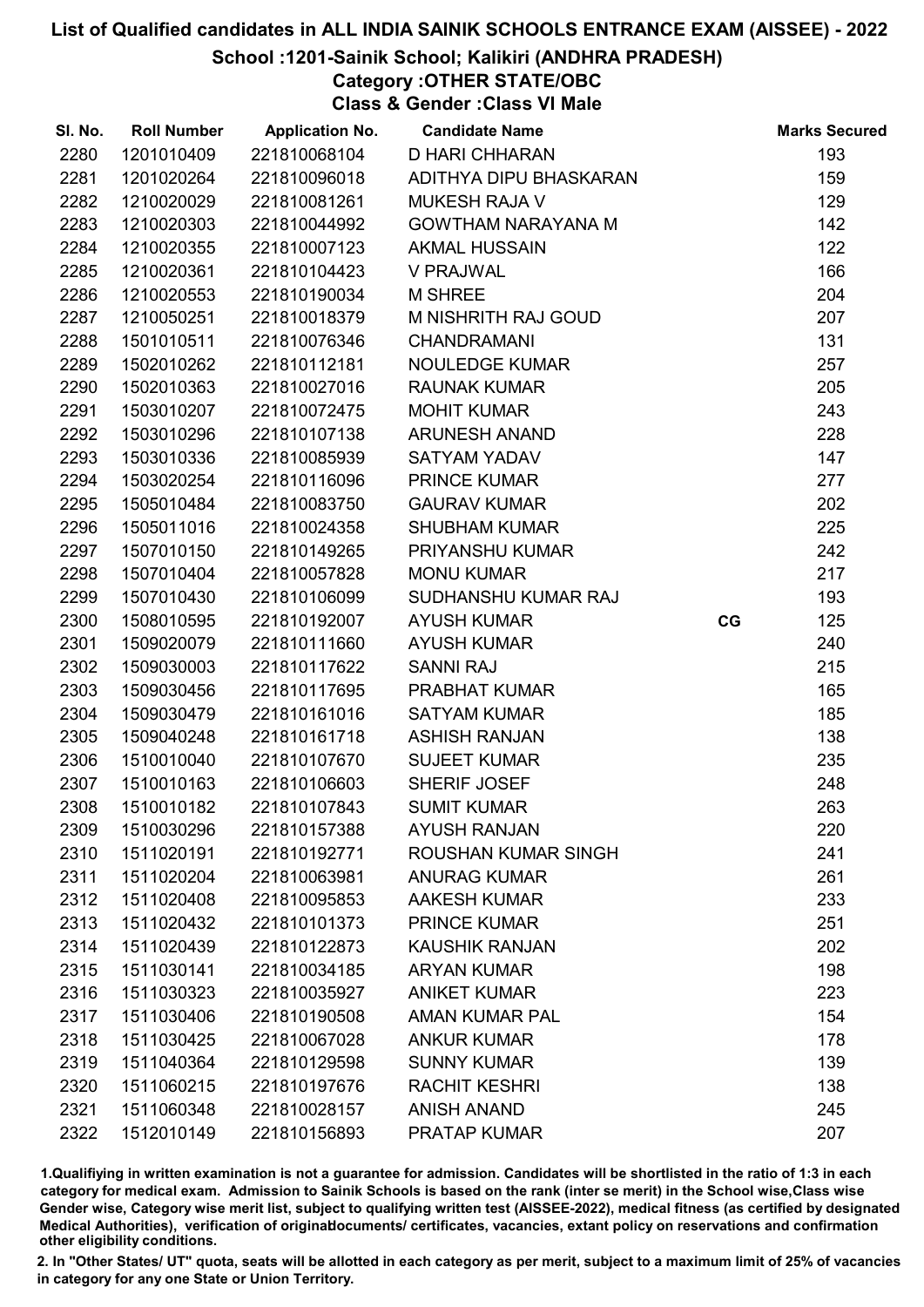### School :1201-Sainik School; Kalikiri (ANDHRA PRADESH)

# Category :OTHER STATE/OBC

Class & Gender :Class VI Male

| SI. No. | <b>Roll Number</b> | <b>Application No.</b> | <b>Candidate Name</b>         | <b>Marks Secured</b> |
|---------|--------------------|------------------------|-------------------------------|----------------------|
| 2323    | 1512010240         | 221810155076           | <b>MD NADEEM SARWAR</b>       | 146                  |
| 2324    | 1512020039         | 221810077762           | <b>ADITYA RAJ</b>             | 140                  |
| 2325    | 1512020220         | 221810124229           | SHAURYA HARSHVARDHAN          | 235                  |
| 2326    | 1513010111         | 221810077842           | <b>UTSUK URJA</b>             | 235                  |
| 2327    | 1513010144         | 221810151803           | <b>RITESH KUMAR</b>           | 195                  |
| 2328    | 1513020209         | 221810160637           | <b>SAURABH KUMAR</b>          | 139                  |
| 2329    | 1513020246         | 221810131458           | ASHIKA RAJ YADAV              | 191                  |
| 2330    | 1513020276         | 221810105339           | <b>SHUBHAM RAJ</b>            | 237                  |
| 2331    | 1514010214         | 221810080343           | <b>RAVI KUMAR</b>             | 150                  |
| 2332    | 2301010223         | 221810197544           | <b>ANMOL</b>                  | 154                  |
| 2333    | 2303080192         | 221810084607           | <b>KUNAL</b>                  | 127                  |
| 2334    | 2303080213         | 221810051217           | <b>TANISH YADAV</b>           | 155                  |
| 2335    | 2701020178         | 221810047003           | HARSHAVARDHAN REDDY C         | 241                  |
| 2336    | 2701020477         | 221810072315           | <b>G D TEJA ABHIRAM</b>       | 168                  |
| 2337    | 2701030084         | 221810132085           | AHAMED UMAR ABDULLAH          | 207                  |
| 2338    | 3002020072         | 221810042033           | <b>SHIVAM DHAKAD</b>          | 184                  |
| 2339    | 3002020226         | 221810059874           | PIYUSH MOURYA                 | 244                  |
| 2340    | 3002020292         | 221810052145           | YUVRAJ SINGH                  | 190                  |
| 2341    | 3102010036         | 221810108045           | <b>SUDHANSHU</b>              | 219                  |
| 2342    | 3110010205         | 221810112362           | <b>UDAYAN SADASHIV THANKE</b> | 164                  |
| 2343    | 3116020011         | 221810131740           | CHAITANYA BALASAHEB AUSEKAR   | 243                  |
| 2344    | 3901020314         | 221810029528           | <b>HARSHIT</b>                | 244                  |
| 2345    | 3901020425         | 221810119299           | <b>JAY CHOUDHARY</b>          | 164                  |
| 2346    | 3902010189         | 221810076034           | <b>MAHAVEER</b>               | 194                  |
| 2347    | 3902010215         | 221810123557           | <b>UTKARSH</b>                | 209                  |
| 2348    | 3904020197         | 221810195242           | <b>LOKESH SINGH</b>           | 210                  |
| 2349    | 3904030483         | 221810094749           | <b>AMAN</b>                   | 142                  |
| 2350    | 3904040814         | 221810121627           | <b>JAYESH HARITWAL</b>        | 227                  |
| 2351    | 3905010009         | 221810019900           | <b>AYUSH YADAV</b>            | 262                  |
| 2352    | 3905020057         | 221810050242           | <b>VISHAL RAJ</b>             | 209                  |
| 2353    | 3905020504         | 221810051895           | NIRAJ YADAV                   | 226                  |
| 2354    | 3905020508         | 221810040006           | <b>ASHEESH DHAKAR</b>         | 203                  |
| 2355    | 3905020510         | 221810103106           | YOGENDRA SINGH                | 129                  |
| 2356    | 3905030176         | 221810067508           | <b>MANTESH YADAV</b>          | 199                  |
| 2357    | 3905050021         | 221810097514           | <b>KALP</b>                   | 164                  |
| 2358    | 4102020036         | 221810146380           | <b>LITHESH KUMAR P</b>        | 162                  |
| 2359    | 4102020062         | 221810098141           | <b>TEJESH KUMAR P</b>         | 125                  |
| 2360    | 4401020506         | 221810097837           | <b>RITESH</b>                 | 168                  |
| 2361    | 4405020208         | 221810025047           | PRINCE KUMAR MAURYA           | 159                  |
| 2362    | 4411010133         | 221810066142           | <b>SURJEET</b>                | 193                  |
| 2363    | 4411010167         | 221810044692           | <b>SACHIN KUMAR</b>           | 215                  |

1.Qualifiying in written examination is not a guarantee for admission. Candidates will be shortlisted in the ratio of 1:3 in each category for medical exam. Admission to Sainik Schools is based on the rank (inter se merit) in the School wise,Class wise Gender wise, Category wise merit list, subject to qualifying written test (AISSEE-2022), medical fitness (as certified by designated Medical Authorities), verification of originablocuments/ certificates, vacancies, extant policy on reservations and confirmation other eligibility conditions.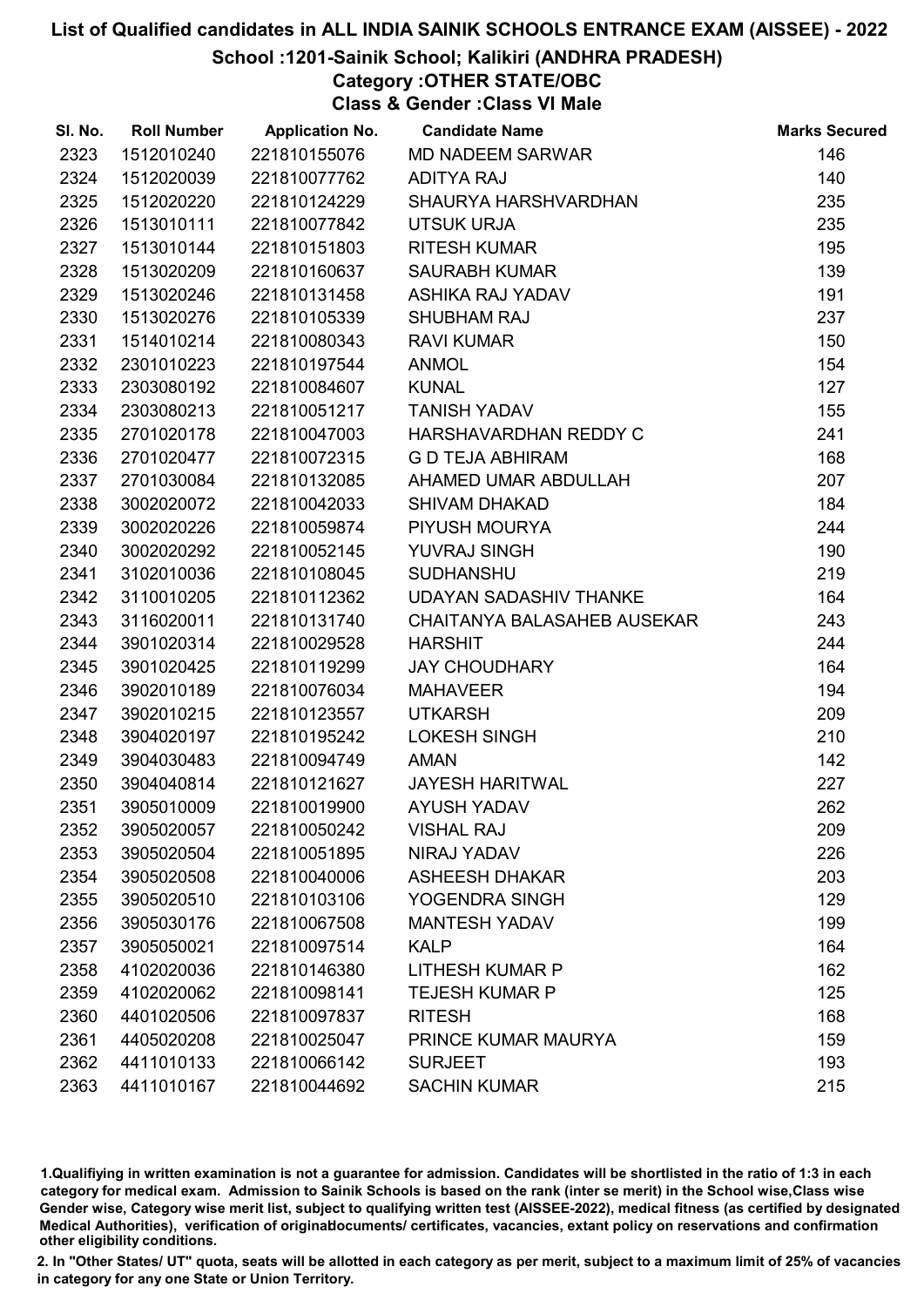### School :1201-Sainik School; Kalikiri (ANDHRA PRADESH)

Category :OTHER STATE/DEF Class & Gender :Class VI Male

| SI. No. | <b>Roll Number</b> | <b>Application No.</b> | <b>Candidate Name</b>        | <b>Marks Secured</b> |
|---------|--------------------|------------------------|------------------------------|----------------------|
| 2364    | 1210020099         | 221810186391           | <b>B VENKATA KARTHIK SAI</b> | 159                  |
| 2365    | 1210040017         | 221810050386           | N HARI CHARAN                | 129                  |
| 2366    | 1510020199         | 221810086216           | <b>SUDHANSHU KUMAR</b>       | 207                  |
| 2367    | 1511020079         | 221810057270           | <b>RAUNAK RAJ</b>            | 254                  |
| 2368    | 1511020222         | 221810043602           | <b>UMANG KUMAR</b>           | 131                  |
| 2369    | 1511020371         | 221810066733           | <b>SHAURAV KUMAR</b>         | 230                  |
| 2370    | 1511040235         | 221810131841           | <b>RANJIT KUMAR</b>          | 203                  |
| 2371    | 1511040292         | 221810037781           | RUDER PRATAP YADAV           | 121                  |
| 2372    | 1511050441         | 221810088994           | <b>HARSHIT KUMAR SINGH</b>   | 199                  |
| 2373    | 1511070147         | 221810167629           | PRATYUSH YADAV               | 181                  |
| 2374    | 1512020121         | 221810132465           | <b>LOKESH RAJ YADAV</b>      | 140                  |
| 2375    | 1513020057         | 221810064604           | <b>SOURAV KUMAR SINGH</b>    | 182                  |
| 2376    | 2001060191         | 221810050917           | <b>ARYAN RAI</b>             | 240                  |
| 2377    | 2701020048         | 221810156512           | YESHWANTH T P                | 208                  |
| 2378    | 3002020399         | 221810054536           | <b>RISHAB SINGH CHANDEL</b>  | 175                  |
| 2379    | 3002030363         | 221810025975           | SHRIVATSAN JADHAV            | 186                  |
| 2380    | 3003030352         | 221810125509           | <b>PRATIK MISHRA</b>         | 146                  |
| 2381    | 3115030281         | 221810029304           | ARYAN ABHIJIT NAVADKAR       | 121                  |
| 2382    | 3115040258         | 221810058377           | OM HARIBHAU KIRDAT           | 211                  |
| 2383    | 3901010224         | 221810029354           | PRINCE KHARRA                | 210                  |
| 2384    | 3904040169         | 221810076732           | <b>VEDANT SURESH PATIL</b>   | 176                  |
| 2385    | 3904040485         | 221810077174           | YUVRAJ OJHA                  | 247                  |
| 2386    | 3905010050         | 221810067630           | PRIKSHIT SUPEHIA             | 166                  |
| 2387    | 3905010051         | 221810036830           | <b>DEVANSH SINGH</b>         | 227                  |
| 2388    | 3905010105         | 221810050380           | <b>AMIT SINGH GURJAR</b>     | 162                  |
| 2389    | 3905020071         | 221810027452           | <b>SACHINDER SINGH</b>       | 258                  |
| 2390    | 3905020130         | 221810047392           | <b>MAYANK</b>                | 209                  |
| 2391    | 3905020154         | 221810099013           | <b>KUNAL PARIHAR</b>         | 160                  |
| 2392    | 3905030123         | 221810016967           | AASIF KHAN                   | 238                  |
| 2393    | 3905030126         | 221810010177           | <b>SHURYANSH</b>             | 200                  |
| 2394    | 3905030138         | 221810056087           | <b>KARTIK</b>                | 189                  |
| 2395    | 3905030310         | 221810063609           | <b>ARUN KUMAR</b>            | 227                  |
| 2396    | 3905030388         | 221810014959           | <b>RONAK BHAIRA</b>          | 182                  |
| 2397    | 4401010084         | 221810076470           | PRADEEP YADAV                | 145                  |
| 2398    | 4401020615         | 221810104058           | <b>RISHANK KUNTAL</b>        | 244                  |
| 2399    | 4401030095         | 221810049801           | PRASHANT UPADHYAY            | 173                  |
| 2400    | 4410020490         | 221810070925           | <b>AYUSH SINGH</b>           | 161                  |
| 2401    | 4410020559         | 221810071338           | ROHIT CHAUHAN                | 131                  |

1.Qualifiying in written examination is not a guarantee for admission. Candidates will be shortlisted in the ratio of 1:3 in each category for medical exam. Admission to Sainik Schools is based on the rank (inter se merit) in the School wise,Class wise Gender wise, Category wise merit list, subject to qualifying written test (AISSEE-2022), medical fitness (as certified by designated Medical Authorities), verification of originablocuments/ certificates, vacancies, extant policy on reservations and confirmation other eligibility conditions.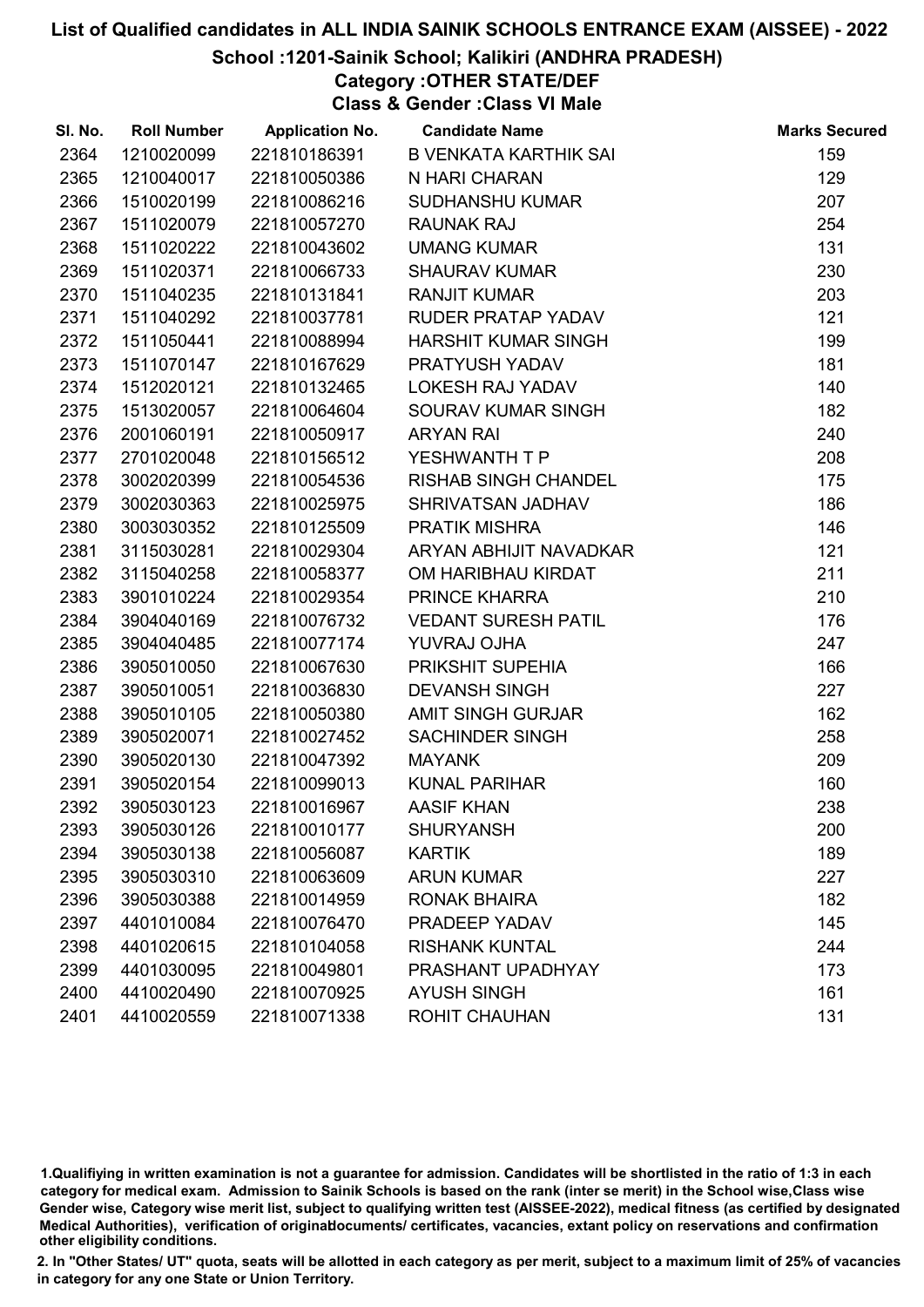### School :1201-Sainik School; Kalikiri (ANDHRA PRADESH)

Category :OTHER STATE/GEN

Class & Gender :Class VI Male

| SI. No. | <b>Roll Number</b> | <b>Application No.</b> | <b>Candidate Name</b>       | <b>Marks Secured</b> |
|---------|--------------------|------------------------|-----------------------------|----------------------|
| 2402    | 1101010001         | 221810069100           | L HEMANTH KUMAR             | 131                  |
| 2403    | 1201010176         | 221810055601           | <b>G SHARAN REDDY</b>       | 164                  |
| 2404    | 1201020048         | 221810101955           | SUSHEEL KUMAR RAMAREDDY     | 174                  |
| 2405    | 1205020120         | 221810140805           | ADARSH SINGH BHADORIYA      | 205                  |
| 2406    | 1206010281         | 221810000959           | PRASHANT RAJ                | 236                  |
| 2407    | 1207020108         | 221810027516           | <b>OJASTEJA CHELLI</b>      | 173                  |
| 2408    | 1207020125         | 221810000836           | MASIMUKKU YASHWANTH         | 172                  |
| 2409    | 1210030096         | 221810006765           | KASIREDDY NANDAN REDDY      | 196                  |
| 2410    | 1504020054         | 221810162933           | <b>SHANTANU KUMAR</b>       | 186                  |
| 2411    | 1505011089         | 221810016269           | <b>ANURAG SINGH</b>         | 256                  |
| 2412    | 1509020022         | 221810105910           | <b>HARSH RAJ</b>            | 193                  |
| 2413    | 1509030054         | 221810112562           | <b>ANIKET SINGH</b>         | 231                  |
| 2414    | 1509040131         | 221810124017           | <b>TEJASH KASHYAP</b>       | 185                  |
| 2415    | 1509040329         | 221810112188           | <b>RUDRA SHAWARN</b>        | 189                  |
| 2416    | 1510010120         | 221810102132           | <b>GAURAV KUMAR</b>         | 178                  |
| 2417    | 1510020164         | 221810102155           | <b>SAURAV KUMAR</b>         | 149                  |
| 2418    | 1510030126         | 221810027855           | <b>RISHAV KUMAR SINGH</b>   | 233                  |
| 2419    | 1510030207         | 221810028007           | <b>GAURAV KUMAR</b>         | 238                  |
| 2420    | 1511020181         | 221810064861           | <b>SUBHRANSHU KUMAR</b>     | 160                  |
| 2421    | 1511020322         | 221810084003           | <b>RITESH KUMAR</b>         | 212                  |
| 2422    | 1511030155         | 221810042395           | SHREEDHAR ANAND             | 194                  |
| 2423    | 1511030271         | 221810074786           | <b>PIYUSH KUMAR</b>         | 216                  |
| 2424    | 1511030299         | 221810112117           | <b>ABHIRAJ KUMAR</b>        | 206                  |
| 2425    | 1511040467         | 221810064389           | <b>HRISHIKESH KUMAR</b>     | 241                  |
| 2426    | 1511070232         | 221810010189           | <b>ANKUSH KUMAR</b>         | 176                  |
| 2427    | 1512020038         | 221810071062           | <b>KUMAR ARYAN</b>          | 191                  |
| 2428    | 1512020216         | 221810051619           | <b>AMIT ANAND</b>           | 217                  |
| 2429    | 1512020217         | 221810125619           | <b>ROUNAK KUMAR</b>         | 218                  |
| 2430    | 2001030190         | 221810050660           | <b>YUG SHARMA</b>           | 189                  |
| 2431    | 2203010322         | 221810059219           | PANDURI SOMA MRUDUL         | 168                  |
| 2432    | 2701010008         | 221810175700           | NAYAB MOHAMMED JAID         | 124                  |
| 2433    | 2701020051         | 221810022912           | PERUMALLA SUSHANTH GUPTHA   | 214                  |
| 2434    | 2701020154         | 221810182482           | KADIYALA UJWAL              | 129                  |
| 2435    | 2701020236         | 221810113243           | KOTTINTI SRAVAN KUMAR REDDY | 259                  |
| 2436    | 2701030046         | 221810194845           | SAI PRANITH REDDY P         | 131                  |
| 2437    | 2701030147         | 221810133636           | <b>TEJASH</b>               | 242                  |
| 2438    | 2701030370         | 221810007208           | ARJUN REDDY MALGIREDDY      | 232                  |
| 2439    | 2701040062         | 221810143788           | KANAMALA DHANVIN SAI        | 181                  |
| 2440    | 2701040156         | 221810055359           | <b>GONTHUPULI KAUSHIK</b>   | 207                  |
| 2441    | 2708010015         | 221810076220           | <b>MAHESH</b>               | 131                  |
| 2442    | 2708030145         | 221810111827           | <b>VISHWAJEET</b>           | 177                  |
| 2443    | 3002020191         | 221810106644           | ADITYA JADON                | 174                  |
| 2444    | 3002020463         | 221810035196           | ASUTOSH SINGH RAJAWAT       | 220                  |

1.Qualifiying in written examination is not a guarantee for admission. Candidates will be shortlisted in the ratio of 1:3 in each category for medical exam. Admission to Sainik Schools is based on the rank (inter se merit) in the School wise,Class wise Gender wise, Category wise merit list, subject to qualifying written test (AISSEE-2022), medical fitness (as certified by designated Medical Authorities), verification of originablocuments/ certificates, vacancies, extant policy on reservations and confirmation other eligibility conditions.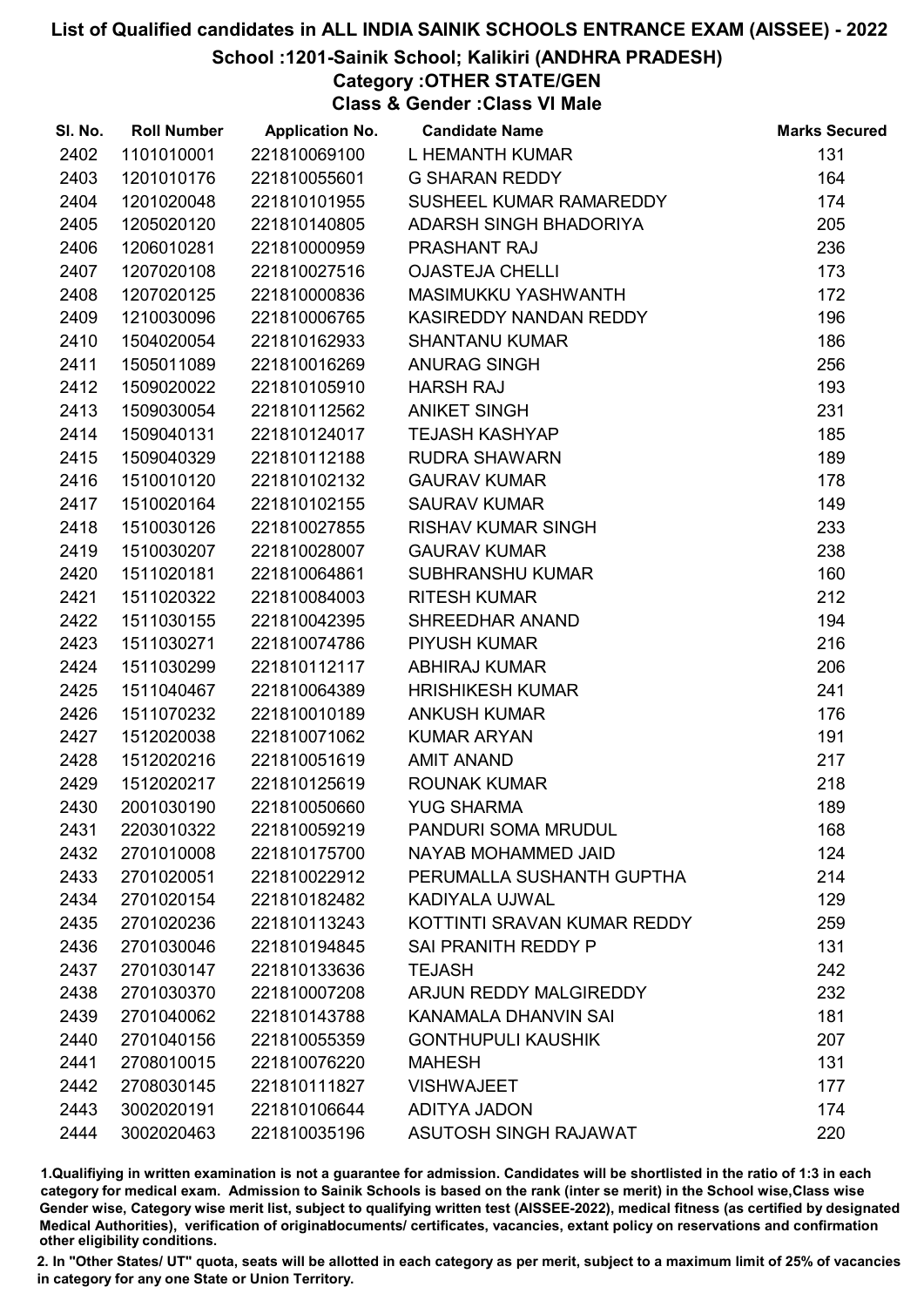#### School :1201-Sainik School; Kalikiri (ANDHRA PRADESH)

Category :OTHER STATE/GEN Class & Gender :Class VI Male

| SI. No. | <b>Roll Number</b> | <b>Application No.</b> | <b>Candidate Name</b>       |    | <b>Marks Secured</b> |
|---------|--------------------|------------------------|-----------------------------|----|----------------------|
| 2445    | 3002020554         | 221810118477           | <b>ATHARV SINGH</b>         |    | 202                  |
| 2446    | 3002020562         | 221810123187           | AMULYAM PRATAP SINGH        |    | 175                  |
| 2447    | 3002030173         | 221810126872           | <b>AMAN MISHRA</b>          |    | 152                  |
| 2448    | 3002030327         | 221810005725           | PRANIT AMIT TANWAR          |    | 192                  |
| 2449    | 3107010420         | 221810082804           | SAMARJEET RANJEET KURADE    |    | 125                  |
| 2450    | 3107030115         | 221810114495           | HARSHVARDHAN SHITAL WALVE   |    | 175                  |
| 2451    | 3114020044         | 221810131640           | <b>GEETESH PAYIDIMARRY</b>  |    | 227                  |
| 2452    | 3114020112         | 221810033911           | <b>ARNAV VAIBHAV PHASE</b>  |    | 175                  |
| 2453    | 3115030009         | 221810042410           | <b>JAGTAP ADITYA TUSHAR</b> |    | 158                  |
| 2454    | 3115040159         | 221810039246           | SWARAJ UTTAM KADAM          |    | 215                  |
| 2455    | 3115040284         | 221810041718           | <b>ADITYA PATNE</b>         |    | 151                  |
| 2456    | 3115040320         | 221810060068           | DEVRAJ SANDEEP BARGE        |    | 194                  |
| 2457    | 3116020090         | 221810045414           | PARSHWA KISHOR PATIL        |    | 183                  |
| 2458    | 3901010104         | 221810172802           | <b>SURAJ</b>                |    | 197                  |
| 2459    | 3904030211         | 221810066886           | PARSHUM SINGH               | CG | 227                  |
| 2460    | 3904040091         | 221810053861           | <b>AKSHAT SINGH</b>         |    | 160                  |
| 2461    | 3904040341         | 221810131963           | SHEKHAWAT ABHIJITSINGH      |    | 128                  |
| 2462    | 3904041142         | 221810034079           | <b>DHANISK SHARMA</b>       |    | 144                  |
| 2463    | 3905010111         | 221810045880           | <b>HARSHIT DHARIWAL</b>     |    | 271                  |
| 2464    | 3905010232         | 221810050871           | <b>VANSH SINGH</b>          |    | 162                  |
| 2465    | 3905020180         | 221810067823           | <b>KUSHAGRA SINGH</b>       |    | 213                  |
| 2466    | 3905020328         | 221810029834           | <b>NISHANT KUMAR</b>        |    | 182                  |
| 2467    | 3905030019         | 221810159676           | <b>KHUSH</b>                |    | 253                  |
| 2468    | 4102020143         | 221810123103           | R.V. JATIN KUMAR REDDY      |    | 125                  |
| 2469    | 4201030209         | 221810002741           | <b>NAVPREET KUMAR</b>       |    | 164                  |
| 2470    | 4201040182         | 221810153953           | PAL SHIVA                   |    | 123                  |
| 2471    | 4201060485         | 221810137738           | <b>KANURI SAI</b>           |    | 248                  |
| 2472    | 4401020626         | 221810025168           | PRIYANSH CHAUDHARY          |    | 256                  |
| 2473    | 4405010286         | 221810164125           | <b>SHIVAM TIWARI</b>        |    | 137                  |
| 2474    | 4405010312         | 221810087865           | <b>GYAN SINGH</b>           |    | 216                  |
| 2475    | 4410020306         | 221810042313           | <b>AKSHAT SINGH</b>         |    | 241                  |

<sup>1.</sup>Qualifiying in written examination is not a guarantee for admission. Candidates will be shortlisted in the ratio of 1:3 in each category for medical exam. Admission to Sainik Schools is based on the rank (inter se merit) in the School wise,Class wise Gender wise, Category wise merit list, subject to qualifying written test (AISSEE-2022), medical fitness (as certified by designated Medical Authorities), verification of originablocuments/ certificates, vacancies, extant policy on reservations and confirmation other eligibility conditions.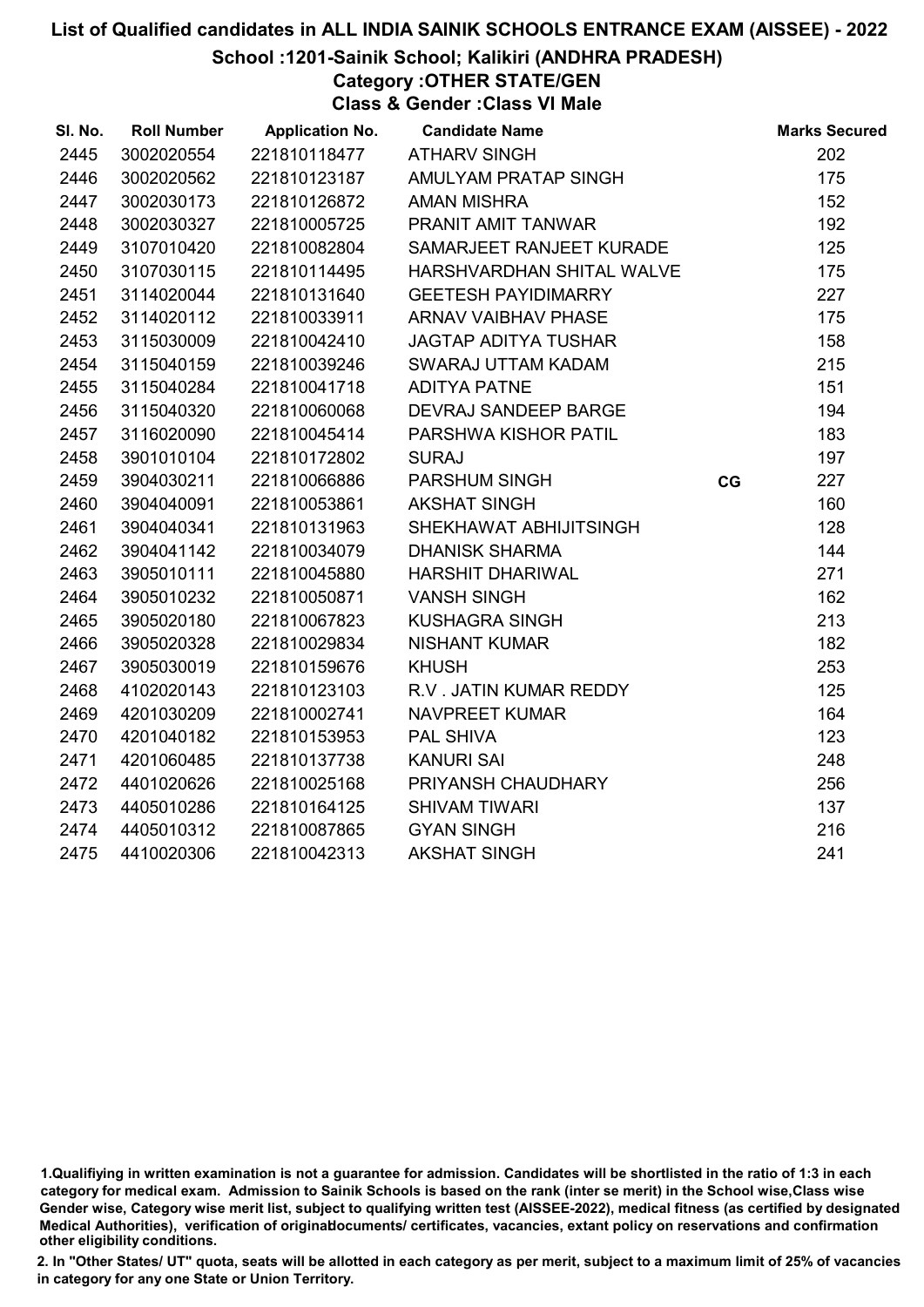### School :1201-Sainik School; Kalikiri (ANDHRA PRADESH)

### Category :HOME STATE/SC

Class & Gender :Class VI Female

| SI. No. | <b>Roll Number</b> | <b>Application No.</b> | <b>Candidate Name</b>            | <b>Marks Secured</b> |
|---------|--------------------|------------------------|----------------------------------|----------------------|
| 2476    | 1201010063         | 221810176938           | PARA SHARMILA                    | 93                   |
| 2477    | 1201010066         | 221810155658           | <b>D PRANATHI</b>                | 107                  |
| 2478    | 1201010153         | 221810168580           | <b>JUTURU LASYA</b>              | 110                  |
| 2479    | 1201010163         | 221810163590           | KOTHA PALLI HASINI               | 87                   |
| 2480    | 1201010178         | 221810091701           | MALLELA DEEKSHITHA               | 111                  |
| 2481    | 1201010251         | 221810073691           | <b>J DEVISRI PRIYA</b>           | 127                  |
| 2482    | 1201010404         | 221810014793           | C KEERTHANA                      | 105                  |
| 2483    | 1201010421         | 221810078714           | AKKILIKUNTA BHARGAVI             | 69                   |
| 2484    | 1201010427         | 221810125624           | <b>B MANASA</b>                  | 91                   |
| 2485    | 1201020120         | 221810188756           | <b>B.VISHNU PRIYA SAI</b>        | 88                   |
| 2486    | 1201020178         | 221810176027           | S KEERTHANA                      | 116                  |
| 2487    | 1201020261         | 221810006808           | <b>K VAISHNAVI</b>               | 135                  |
| 2488    | 1201020268         | 221810127718           | S NEEHARIKA                      | 104                  |
| 2489    | 1201020285         | 221810139738           | <b>BALIGOLLA GAYATHRI</b>        | 89                   |
| 2490    | 1201020335         | 221810153598           | <b>CPS SUGUNA</b>                | 152                  |
| 2491    | 1202010058         | 221810164560           | ANKALLA AKSHAYA SATHVI           | 63                   |
| 2492    | 1202010175         | 221810129213           | DEVARAKONDA GNANA RUSHINI        | 83                   |
| 2493    | 1202020018         | 221810138893           | CHEGUDI SUSMITHA TEJA SRI        | 106                  |
| 2494    | 1202020052         | 221810197564           | PAGADALA PALLAVI PRIYA           | 116                  |
| 2495    | 1202020223         | 221810082628           | KORNEPATI PRAGATHI               | 118                  |
| 2496    | 1202020236         | 221810173948           | NEMALIKANTI ANANYA SRI           | 93                   |
| 2497    | 1202020300         | 221810009899           | <b>KAVURI VALLI</b>              | 101                  |
| 2498    | 1203010050         | 221810042272           | NAGIPOGU AISHWARYA               | 152                  |
| 2499    | 1203010071         | 221810100873           | <b>GARLAPATI SUDHEEKSHA</b>      | 77                   |
| 2500    | 1203010079         | 221810114824           | <b>DARLA NAVITHA</b>             | 85                   |
| 2501    | 1203010082         | 221810108054           | <b>CHATLA MANASPANI</b>          | 75                   |
| 2502    | 1203010090         | 221810060094           | NAGIPOGU DEEPIKA                 | 194                  |
| 2503    | 1203010105         | 221810133465           | <b>SURYA RAMYA SREE</b>          | 97                   |
| 2504    | 1203010140         | 221810087257           | <b>MEKA AKSHITHA</b>             | 118                  |
| 2505    | 1203010160         | 221810168278           | ANAKARLA ARADHAYA                | 87                   |
| 2506    | 1203010219         | 221810029240           | <b>TADEPALLI MOKSHA</b>          | 114                  |
| 2507    | 1203010221         | 221810072540           | <b>JANGA ANUMITHA</b>            | 98                   |
| 2508    | 1203010244         | 221810156960           | KUCCHUPAPA GANGA TEJASWANI       | 79                   |
| 2509    | 1203010264         | 221810152290           | SOMARPU SRAVANTHI                | 81                   |
| 2510    | 1203010273         | 221810072501           | <b>BANDELA NIHARIKA</b>          | 220                  |
| 2511    | 1203010281         | 221810132111           | <b>MANDAPALLI STHITHA PRAGNA</b> | 110                  |
| 2512    | 1203010285         | 221810107211           | <b>SANAM PRANAVI DAS</b>         | 186                  |
| 2513    | 1203010305         | 221810068731           | PATNAM AISHWARYA SHRIE           | 109                  |
| 2514    | 1203010353         | 221810122191           | <b>MUGI SIYONU KUMARI</b>        | 156                  |
| 2515    | 1203010382         | 221810069522           | <b>BANDELA SUJANA</b>            | 109                  |
| 2516    | 1203010444         | 221810137582           | <b>GORAKALA NETHRUTHVA</b>       | 120                  |
| 2517    | 1203020037         | 221810032353           | YERRABALLI KARUNA SNIPIKA        | 85                   |
| 2518    | 1203020039         | 221810129653           | RAYACHOTY CHANDANA PRIYA         | 106                  |

1.Qualifiying in written examination is not a guarantee for admission. Candidates will be shortlisted in the ratio of 1:3 in each category for medical exam. Admission to Sainik Schools is based on the rank (inter se merit) in the School wise,Class wise Gender wise, Category wise merit list, subject to qualifying written test (AISSEE-2022), medical fitness (as certified by designated Medical Authorities), verification of originablocuments/ certificates, vacancies, extant policy on reservations and confirmation other eligibility conditions.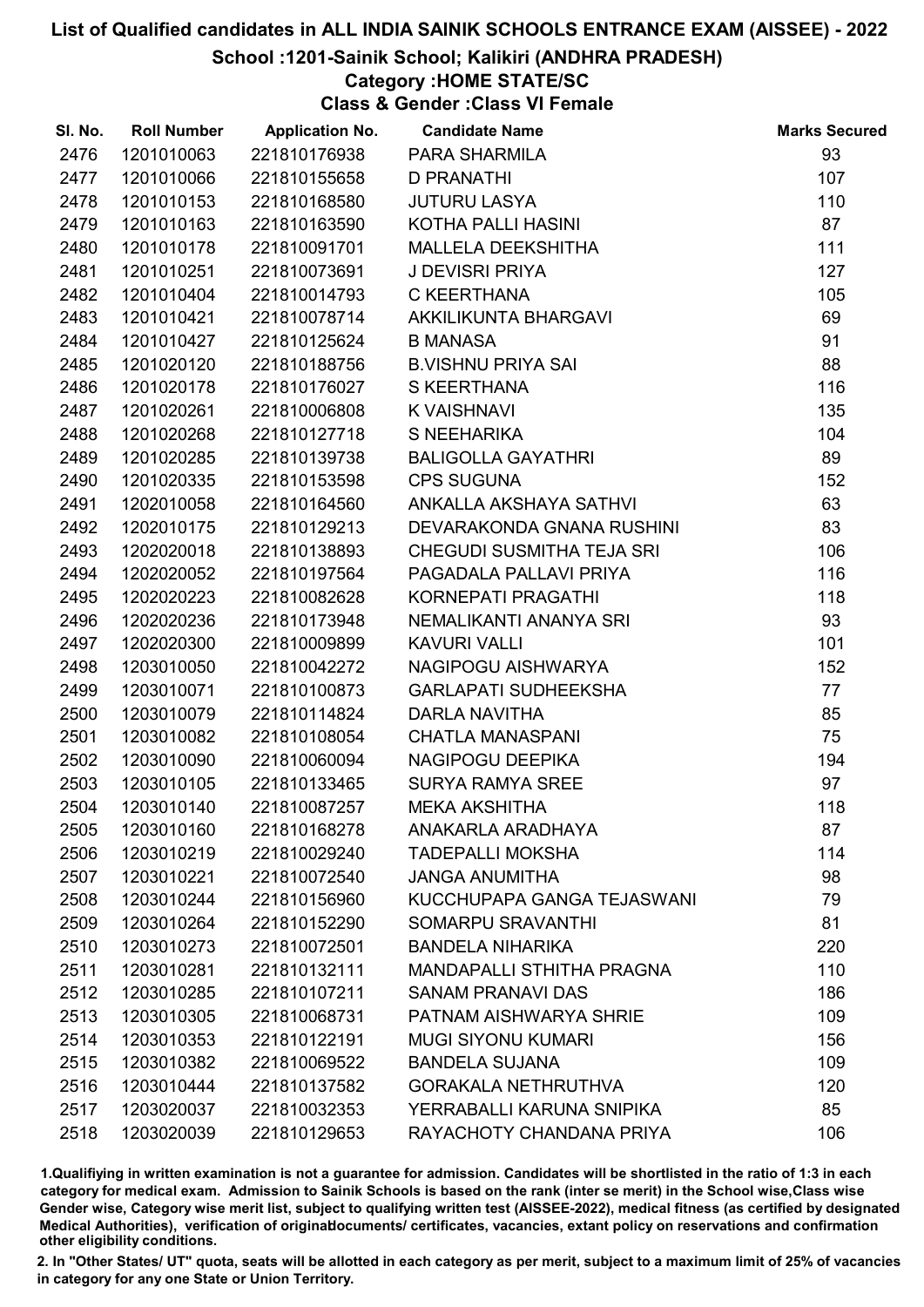School :1201-Sainik School; Kalikiri (ANDHRA PRADESH)

Category :HOME STATE/SC

Class & Gender :Class VI Female

| SI. No. | <b>Roll Number</b> | <b>Application No.</b> | <b>Candidate Name</b>             | <b>Marks Secured</b> |
|---------|--------------------|------------------------|-----------------------------------|----------------------|
| 2519    | 1203020088         | 221810179614           | SINGARAPALLE HIMA VARSHITHA       | 97                   |
| 2520    | 1203020122         | 221810032564           | <b>JINKATHOTI GUNDUGANDLA</b>     | 101                  |
| 2521    | 1203020127         | 221810188864           | <b>GADDAM MEGHA VARSHITHA</b>     | 72                   |
| 2522    | 1203020207         | 221810081265           | PULAGANTI CHARITHA SREE           | 106                  |
| 2523    | 1203020261         | 221810007216           | <b>TADEPALLI NITHYA</b>           | 116                  |
| 2524    | 1203020286         | 221810168646           | PONNATHOTA VANIDEEPA              | 91                   |
| 2525    | 1203020353         | 221810094627           | <b>MIDDE NISSI</b>                | 62                   |
| 2526    | 1203020370         | 221810191347           | BETHAPURI APOORVA                 | 105                  |
| 2527    | 1203020455         | 221810026348           | <b>MANDALA CHARLITHA</b>          | 83                   |
| 2528    | 1203020460         | 221810164158           | <b>MARAM SABITHA</b>              | 97                   |
| 2529    | 1203020498         | 221810157588           | CHITLURU LEELA LAHARI             | 93                   |
| 2530    | 1203020535         | 221810113019           | SINGARAPALLI JAYASRI              | 79                   |
| 2531    | 1203020564         | 221810185839           | VADALA AKSHAYA SRI                | 61                   |
| 2532    | 1203020601         | 221810004979           | <b>GURIVIGANDLA VIDYAVANISREE</b> | 97                   |
| 2533    | 1205010016         | 221810124050           | <b>COUTUPALLI JAHNAVI</b>         | 143                  |
| 2534    | 1205010042         | 221810070171           | <b>MALLEPOGU RISHITHA</b>         | 149                  |
| 2535    | 1205010045         | 221810179781           | MOGATHALI SAMANTHA                | 88                   |
| 2536    | 1205010068         | 221810063703           | <b>GIRIPOGU AKSHAYA</b>           | 91                   |
| 2537    | 1205010097         | 221810174454           | <b>MOGATALI SALOMI</b>            | 109                  |
| 2538    | 1205010155         | 221810156876           | <b>GONE SRUJANA</b>               | 48                   |
| 2539    | 1205010167         | 221810125147           | <b>BISINIGI PRIYADHARSHINI</b>    | 123                  |
| 2540    | 1205010186         | 221810172818           | <b>GOPI GARI SOMESHWARI</b>       | 51                   |
| 2541    | 1205010190         | 221810170948           | MALLAPPAGARI VYSHNAVI             | 64                   |
| 2542    | 1205010194         | 221810123658           | PASUPURAITHI SUMA SAHASRA         | 130                  |
| 2543    | 1205010197         | 221810186968           | <b>D GAYATHRI</b>                 | 176                  |
| 2544    | 1205010228         | 221810073199           | PARA PREETHI                      | 110                  |
| 2545    | 1205010270         | 221810032830           | <b>B AKSHITHA</b>                 | 85                   |
| 2546    | 1205010281         | 221810039840           | <b>GODUGU HIRANYA</b>             | 58                   |
| 2547    | 1205010289         | 221810148250           | <b>SAGGERLA DIVYA</b>             | 140                  |
| 2548    | 1205010306         | 221810188170           | SALKAPURAM JOSHMI KUSHAL          | 102                  |
| 2549    | 1205010325         | 221810157480           | <b>MALA ANJALI</b>                | 73                   |
| 2550    | 1205010335         | 221810191890           | P AKHILA                          | 70                   |
| 2551    | 1205010408         | 221810171461           | <b>M VARSHINI</b>                 | 145                  |
| 2552    | 1205010442         | 221810142202           | <b>ATURI SIRI CHANDANA</b>        | 157                  |
| 2553    | 1205010447         | 221810109402           | KASARAPU DEEPIKA                  | 82                   |
| 2554    | 1205010487         | 221810109032           | <b>JAGADAM AASHRITHA</b>          | 153                  |
| 2555    | 1205010511         | 221810171562           | <b>G VAISHNAVI</b>                | 120                  |
| 2556    | 1205010527         | 221810195782           | <b>MADIGA CHARITHA</b>            | 46                   |
| 2557    | 1205010588         | 221810096933           | <b>KEELU HIMAVARSHINI</b>         | 121                  |
| 2558    | 1205020025         | 221810031314           | <b>M SHARANYA</b>                 | 128                  |
| 2559    | 1205020040         | 221810111924           | <b>GOWRI GEETHIKA</b>             | 93                   |
| 2560    | 1205020075         | 221810036654           | <b>M HARIPRIYA</b>                | 161                  |
| 2561    | 1205020076         | 221810145754           | PATTIKONDA DEEPIKA                | 106                  |

1.Qualifiying in written examination is not a guarantee for admission. Candidates will be shortlisted in the ratio of 1:3 in each category for medical exam. Admission to Sainik Schools is based on the rank (inter se merit) in the School wise,Class wise Gender wise, Category wise merit list, subject to qualifying written test (AISSEE-2022), medical fitness (as certified by designated Medical Authorities), verification of originablocuments/ certificates, vacancies, extant policy on reservations and confirmation other eligibility conditions.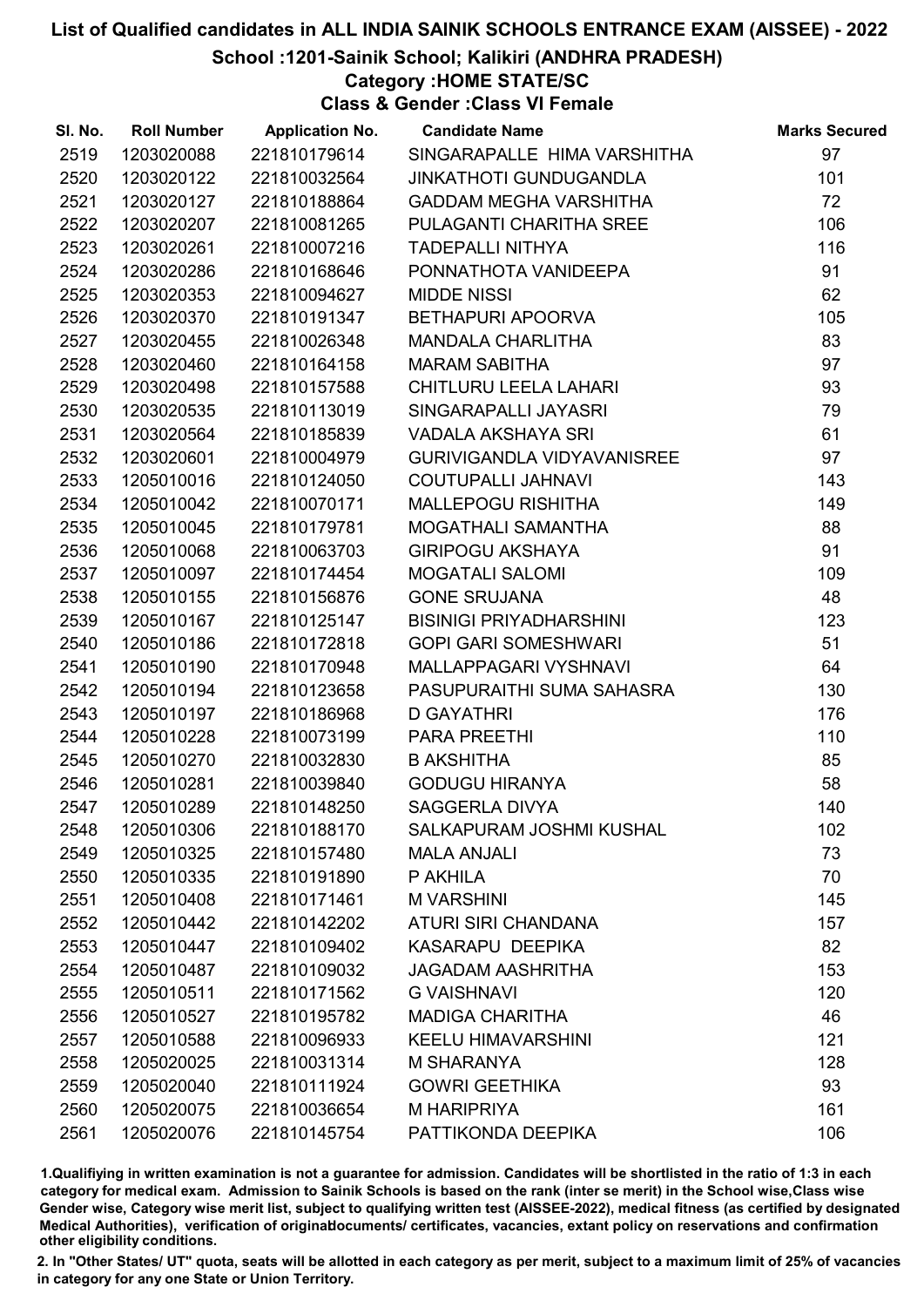### School :1201-Sainik School; Kalikiri (ANDHRA PRADESH)

## Category :HOME STATE/SC

Class & Gender :Class VI Female

| SI. No. | <b>Roll Number</b> | <b>Application No.</b> | <b>Candidate Name</b>             | <b>Marks Secured</b> |
|---------|--------------------|------------------------|-----------------------------------|----------------------|
| 2562    | 1205020080         | 221810172464           | <b>BOMPERLA BHAVYA SRI</b>        | 75                   |
| 2563    | 1205020100         | 221810178784           | <b>REPU JAYASREE</b>              | 122                  |
| 2564    | 1205020103         | 221810026294           | YEDAVALLY DEVI SRI                | 83                   |
| 2565    | 1205020143         | 221810171035           | <b>BELLAM VICTORIA</b>            | 54                   |
| 2566    | 1205020221         | 221810034226           | KARVANGA SUDHARMIKA               | 96                   |
| 2567    | 1205020271         | 221810131176           | KATIKALA ARPITHA                  | 109                  |
| 2568    | 1205020292         | 221810188696           | <b>BUMPAGU ALNKRITHA</b>          | 92                   |
| 2569    | 1205020329         | 221810195437           | NAYAKALLU AMALYA                  | 99                   |
| 2570    | 1205020366         | 221810163867           | N SRAVANTHI                       | 122                  |
| 2571    | 1205020385         | 221810147987           | <b>G HARSHITHA NANDINI</b>        | 77                   |
| 2572    | 1205020424         | 221810152828           | <b>ANJALI PRIYA</b>               | 69                   |
| 2573    | 1205020426         | 221810169928           | <b>S CHARISHMA</b>                | 249                  |
| 2574    | 1205020534         | 221810100539           | <b>KEDAM LOHITHA FLORENCE</b>     | 123                  |
| 2575    | 1206010018         | 221810108103           | CHILAKALA MANVITHA                | 84                   |
| 2576    | 1206010033         | 221810192717           | NAMU GEETHANJALI                  | 111                  |
| 2577    | 1206010066         | 221810161211           | <b>EGURI VEDA PRIYA</b>           | 65                   |
| 2578    | 1206010078         | 221810002761           | <b>JAANVI TEJINY ANDALAMALA</b>   | 181                  |
| 2579    | 1206010079         | 221810087761           | NELATURI MARGARET ALVA            | 115                  |
| 2580    | 1206010085         | 221810193002           | UYYALA DHANADANYA                 | 63                   |
| 2581    | 1206010120         | 221810148853           | HARSHITHA GONUGUNTA               | 153                  |
| 2582    | 1206010142         | 221810083364           | ANNANGI MARTHA STINA              | 112                  |
| 2583    | 1206010162         | 221810131625           | <b>GADDALA SRI LAKSHMI PAVANI</b> | 64                   |
| 2584    | 1206010163         | 221810143725           | <b>KOKILA YAGNA SRI</b>           | 58                   |
| 2585    | 1206010188         | 221810170206           | POTHIPOKA GNANSEE                 | 116                  |
| 2586    | 1206010211         | 221810171417           | KALLURU NEHARIKA                  | 65                   |
| 2587    | 1206010215         | 221810154917           | <b>NANNAM POOJA SREE</b>          | 152                  |
| 2588    | 1206010230         | 221810127667           | <b>MOCHARLA HARSHIKA</b>          | 158                  |
| 2589    | 1207010022         | 221810197594           | USTHELA MANOGNA BALASWI           | 89                   |
| 2590    | 1207010031         | 221810110607           | <b>DARLA RUPA</b>                 | 190                  |
| 2591    | 1207010042         | 221810056529           | <b>MELAM MEDHASWI</b>             | 133                  |
| 2592    | 1207010107         | 221810016261           | <b>SIKHA ANSHITHAGIFTY</b>        | 129                  |
| 2593    | 1207020034         | 221810135914           | <b>MUTLURI SOWMYA SRI</b>         | 117                  |
| 2594    | 1207020071         | 221810086415           | KOVELAKUNTLA SNIGDHA              | 238                  |
| 2595    | 1207020077         | 221810111625           | PALAPARTHI RISHITHA               | 120                  |
| 2596    | 1207020196         | 221810070628           | <b>BURRI KUNDANIKA</b>            | 120                  |
| 2597    | 1208020158         | 221810022804           | <b>SAPE MANJUSHREE</b>            | 231                  |
| 2598    | 1208030237         | 221810160999           | <b>HADASSAH CHINTA</b>            | 95                   |
| 2599    | 1209020217         | 221810155526           | <b>BADIYA LAXMI MADHURYA</b>      | 150                  |
| 2600    | 1210010025         | 221810089062           | N SALOMI                          | 91                   |
| 2601    | 1210010031         | 221810172992           | E NAVATHA SRI                     | 88                   |
| 2602    | 1210010037         | 221810175083           | A NAVYA SREE                      | 93                   |
| 2603    | 1210010052         | 221810163984           | <b>P.THANU SREE</b>               | 85                   |
| 2604    | 1210010064         | 221810197246           | <b>GUNDLURU DAKSHA</b>            | 76                   |

1.Qualifiying in written examination is not a guarantee for admission. Candidates will be shortlisted in the ratio of 1:3 in each category for medical exam. Admission to Sainik Schools is based on the rank (inter se merit) in the School wise,Class wise Gender wise, Category wise merit list, subject to qualifying written test (AISSEE-2022), medical fitness (as certified by designated Medical Authorities), verification of originablocuments/ certificates, vacancies, extant policy on reservations and confirmation other eligibility conditions.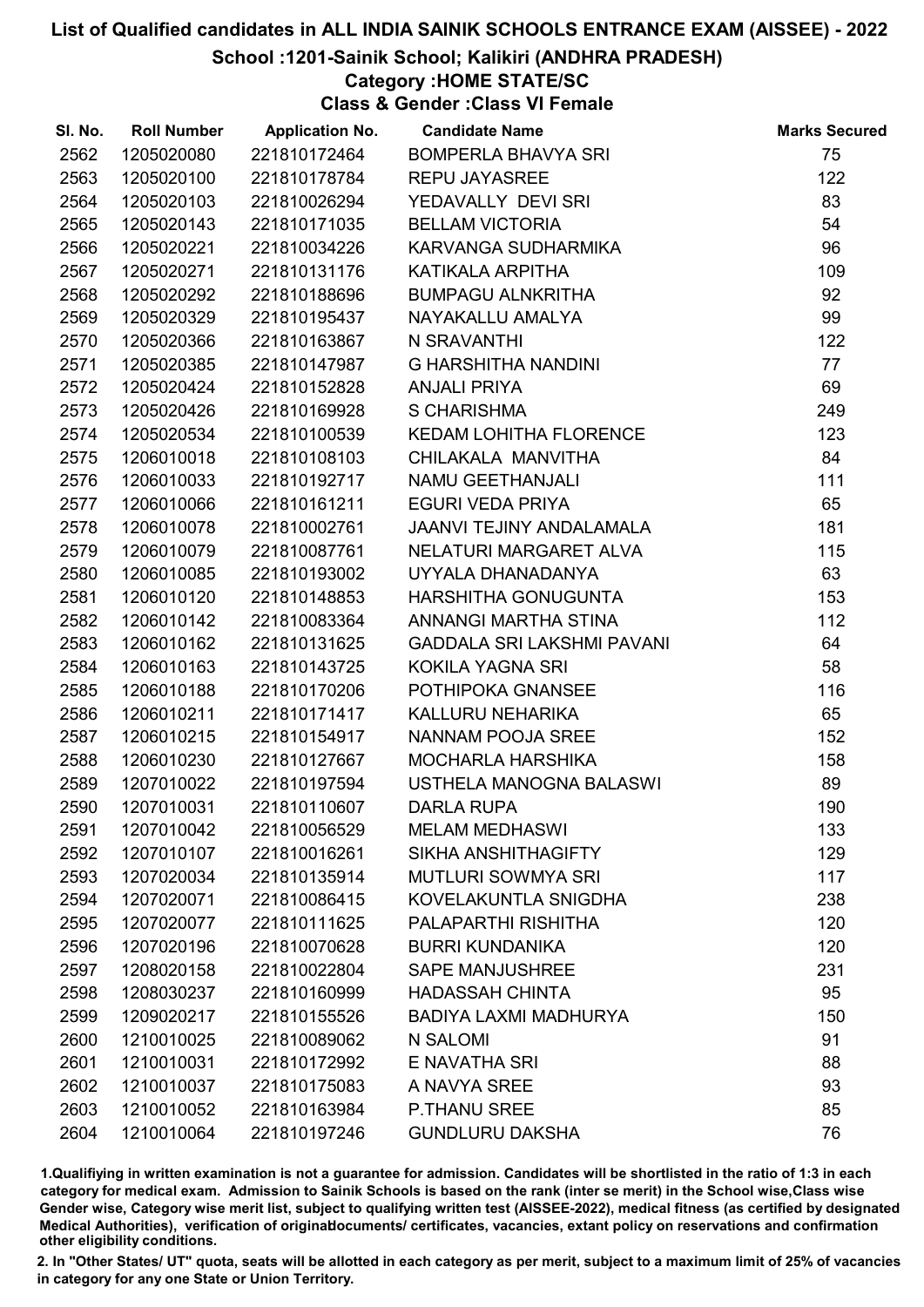School :1201-Sainik School; Kalikiri (ANDHRA PRADESH)

### Category :HOME STATE/SC

Class & Gender :Class VI Female

| SI. No. | <b>Roll Number</b> | <b>Application No.</b> | <b>Candidate Name</b>        |           | <b>Marks Secured</b> |
|---------|--------------------|------------------------|------------------------------|-----------|----------------------|
| 2605    | 1210010082         | 221810090477           | PULICHERLA KHYATWIKA         |           | 115                  |
| 2606    | 1210010098         | 221810183059           | <b>EV THANUSRI</b>           |           | 113                  |
| 2607    | 1210010169         | 221810108730           | KAKI BHAVITHA                |           | 95                   |
| 2608    | 1210010200         | 221810172150           | M LOHITHA                    |           | 73                   |
| 2609    | 1210010203         | 221810144250           | M J AKSHARA                  |           | 120                  |
| 2610    | 1210010209         | 221810013650           | P GNANESWARI                 |           | 136                  |
| 2611    | 1210010278         | 221810039490           | SANTHAPALLI VARSHINI         |           | 135                  |
| 2612    | 1210010305         | 221810034901           | T S MOUNISHA                 |           | 106                  |
| 2613    | 1210010312         | 221810130311           | <b>NS PAVITHRA</b>           | <b>AR</b> | 52                   |
| 2614    | 1210020129         | 221810137012           | M HISHITHA                   |           | 221                  |
| 2615    | 1210020135         | 221810043112           | <b>T RUCHITHA SREE</b>       |           | 156                  |
| 2616    | 1210020165         | 221810114132           | K.AKSHITHA                   |           | 120                  |
| 2617    | 1210020254         | 221810094572           | <b>TEKULA PALYAM PALLAVI</b> |           | 109                  |
| 2618    | 1210020277         | 221810051092           | N DHARMIKA                   |           | 82                   |
| 2619    | 1210020279         | 221810066192           | ABBAVARAM GEETHA MADHURI     |           | 196                  |
| 2620    | 1210020306         | 221810096003           | <b>GAMPALA LAHARI</b>        |           | 160                  |
| 2621    | 1210020359         | 221810099323           | K SAI MANOGNYA               |           | 171                  |
| 2622    | 1210020366         | 221810092623           | A MITHILAMAYURI              |           | 103                  |
| 2623    | 1210020406         | 221810113043           | N MEDHYA SREE                |           | 136                  |
| 2624    | 1210020434         | 221810002663           | <b>SADUM MEDHA</b>           |           | 118                  |
| 2625    | 1210020539         | 221810057324           | R S SAI SRUTHI               |           | 178                  |
| 2626    | 1210020569         | 221810166044           | <b>NS KUSUMA</b>             | <b>AR</b> | 83                   |
| 2627    | 1210020650         | 221810026384           | P POOJA AADYA SREE           |           | 220                  |
| 2628    | 1210020682         | 221810122005           | L VAMSIKA PRIYADARSINI       |           | 104                  |
| 2629    | 1210030079         | 221810175755           | <b>GATTAKALLA DEEKSHITHA</b> |           | 164                  |
| 2630    | 1210030171         | 221810189406           | <b>C KUSUMA</b>              |           | 46                   |
| 2631    | 1210030205         | 221810138226           | A GNANESWARI                 |           | 111                  |
| 2632    | 1210030221         | 221810128436           | P JOYJASMIN                  |           | 93                   |
| 2633    | 1210030248         | 221810150646           | <b>GALITHOTTY JAYASREE</b>   |           | 168                  |
| 2634    | 1210030278         | 221810165066           | R AKSHAYA                    |           | 134                  |
| 2635    | 1210040019         | 221810182386           | KOTTAKOTA SINDHU             |           | 71                   |
| 2636    | 1210040109         | 221810069837           | R BENNI BABITHA              |           | 93                   |
| 2637    | 1210040118         | 221810118847           | <b>DARSI YUKTHA SRI</b>      |           | 77                   |
| 2638    | 1210040146         | 221810188067           | <b>VANDAVASI CHAHNA SREE</b> |           | 198                  |
| 2639    | 1210040165         | 221810055867           | NETHIGUNTLA BHAVANA          |           | 86                   |
| 2640    | 1210040189         | 221810010087           | N NAVYASREE                  |           | 86                   |
| 2641    | 1210040233         | 221810126608           | UPPALAPATI NARA BHUVANA      |           | 120                  |
| 2642    | 1210050027         | 221810088358           | <b>K VENYASREE</b>           |           | 143                  |
| 2643    | 1210050032         | 221810084658           | KOPPALA HARSHASREE           |           | 95                   |
| 2644    | 1210050070         | 221810066678           | T DIMPUL SANNIHITHA          |           | 118                  |
| 2645    | 1210050114         | 221810158598           | <b>B JAYASREE</b>            |           | 57                   |
| 2646    | 1210050196         | 221810020159           | <b>SADDALA SRUTHI</b>        |           | 170                  |
| 2647    | 1210050200         | 221810083259           | O VISHNU SREE                |           | 133                  |

1.Qualifiying in written examination is not a guarantee for admission. Candidates will be shortlisted in the ratio of 1:3 in each category for medical exam. Admission to Sainik Schools is based on the rank (inter se merit) in the School wise,Class wise Gender wise, Category wise merit list, subject to qualifying written test (AISSEE-2022), medical fitness (as certified by designated Medical Authorities), verification of originablocuments/ certificates, vacancies, extant policy on reservations and confirmation other eligibility conditions.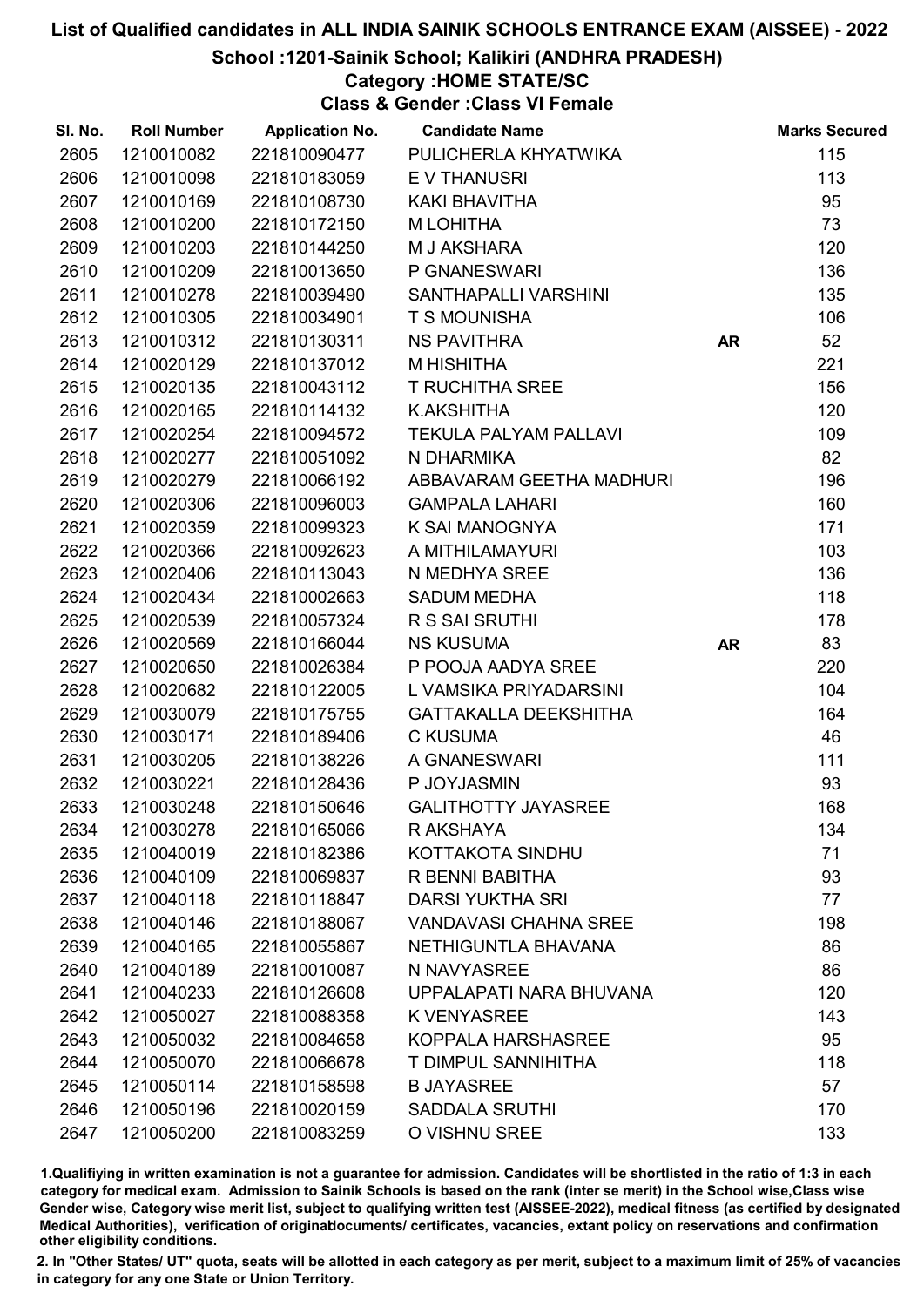### School :1201-Sainik School; Kalikiri (ANDHRA PRADESH)

# Category :HOME STATE/SC

Class & Gender :Class VI Female

| SI. No. | <b>Roll Number</b> | <b>Application No.</b> | <b>Candidate Name</b>       |           | <b>Marks Secured</b> |
|---------|--------------------|------------------------|-----------------------------|-----------|----------------------|
| 2648    | 1210050229         | 221810131669           | N SHARANYA                  | <b>AR</b> | 88                   |
| 2649    | 1210050231         | 221810112769           | N MEDHA SREE                |           | 150                  |
| 2650    | 1210050272         | 221810073689           | DONEPALLI DEDEEPYA RAJ      |           | 132                  |
| 2651    | 1211010009         | 221810059612           | <b>GUNDE ALAKANANDHA</b>    |           | 189                  |
| 2652    | 1211010121         | 221810185021           | <b>MIRIYALA DHANA SRI</b>   |           | 105                  |
| 2653    | 1211010128         | 221810052031           | RAJALA JYOTHIRMAYEE VIGNANA |           | 90                   |
| 2654    | 1211020352         | 221810067329           | <b>KALLEM SAARIKA</b>       |           | 104                  |
| 2655    | 1213050005         | 221810129728           | <b>JUNJURU SISEELIYA</b>    |           | 105                  |
| 2656    | 4102030084         | 221810127096           | NEMILETI.DEEPA HAASHINI     |           | 125                  |
| 2657    | 4201020029         | 221810174051           | PERAPOGU KRUPANJALI         |           | 60                   |
| 2658    | 4201020065         | 221810084205           | PASHAM SARANYAN             |           | 98                   |
| 2659    | 4201020077         | 221810081006           | <b>BOORGULA KEERTHI</b>     |           | 122                  |
| 2660    | 4201020114         | 221810103258           | A SUCHITRA                  |           | 113                  |
| 2661    | 4201020242         | 221810047720           | <b>TEKKALA HANSIKAA</b>     |           | 136                  |
| 2662    | 4201020265         | 221810171230           | <b>JANGME PRATHIKSHA</b>    |           | 68                   |
| 2663    | 4201020324         | 221810191940           | <b>SMILAANGI KOMMULA</b>    |           | 187                  |
| 2664    | 4201030118         | 221810146611           | DONAKANTI UJWALA            |           | 104                  |
| 2665    | 4201030161         | 221810085031           | PALLAM MADHU KEERTHANA TEJA |           | 182                  |
| 2666    | 4201030320         | 221810178671           | <b>K THANU SREE</b>         |           | 135                  |
| 2667    | 4201030361         | 221810112981           | <b>BARIGARI VINAMBRA</b>    |           | 80                   |
| 2668    | 4201030426         | 221810082902           | K SHILPA SHARON             |           | 81                   |
| 2669    | 4201030481         | 221810154122           | <b>KARNAM VENNELA</b>       |           | 78                   |
| 2670    | 4201030493         | 221810119322           | <b>B JAITHASRI</b>          |           | 72                   |
| 2671    | 4201040229         | 221810187373           | DAGULA ANANYA SRI           |           | 87                   |
| 2672    | 4201040260         | 221810092183           | AERRA AISHWARYA             |           | 72                   |
| 2673    | 4201040341         | 221810147804           | LINGAGALLA TEJASWINI        |           | 82                   |
| 2674    | 4201040366         | 221810071414           | <b>SEEMA SATHVIKA</b>       |           | 101                  |
| 2675    | 4201040408         | 221810196624           | DASARI KENANNYA             |           | 163                  |
| 2676    | 4201040457         | 221810180344           | <b>B. OM VAISHNAVI</b>      |           | 109                  |
| 2677    | 4201040501         | 221810174754           | AYYAWARI VEDHAKSHARI        |           | 80                   |
| 2678    | 4201040507         | 221810074064           | <b>VOPALA AKSHITA</b>       |           | 174                  |
| 2679    | 4201050059         | 221810166045           | <b>VADDEMAN RITHIKA</b>     |           | 80                   |
| 2680    | 4201050074         | 221810191645           | <b>MYLA APARNA</b>          |           | 127                  |
| 2681    | 4201050335         | 221810060426           | <b>MEDARI SUNAYANA</b>      |           | 110                  |
| 2682    | 4201050343         | 221810121626           | CHINTHAKUNTLA JESMIKA       |           | 77                   |
| 2683    | 4201060464         | 221810174928           | <b>KESUPAKA VENUSRI</b>     |           | 97                   |
| 2684    | 4201060548         | 221810043458           | PARANGALLA LAKSHITHA        |           | 173                  |
| 2685    | 4201070020         | 221810188178           | ADDAKULA MEGHANA            |           | 96                   |
| 2686    | 4201070151         | 221810194909           | <b>KOMMU NANDINI</b>        |           | 73                   |
| 2687    | 4201070363         | 221810022769           | <b>KAUDAPU MYTHRI</b>       |           | 185                  |
| 2688    | 4201070452         | 221810065399           | <b>NEERATI RITHIKA</b>      |           | 116                  |
| 2689    | 4202020104         | 221810173871           | <b>MEDA ESHWARI AKHI</b>    |           | 80                   |
| 2690    | 4202020289         | 221810126343           | <b>ONTELA SAI TEJASREE</b>  |           | 89                   |

1.Qualifiying in written examination is not a guarantee for admission. Candidates will be shortlisted in the ratio of 1:3 in each category for medical exam. Admission to Sainik Schools is based on the rank (inter se merit) in the School wise,Class wise Gender wise, Category wise merit list, subject to qualifying written test (AISSEE-2022), medical fitness (as certified by designated Medical Authorities), verification of originablocuments/ certificates, vacancies, extant policy on reservations and confirmation other eligibility conditions.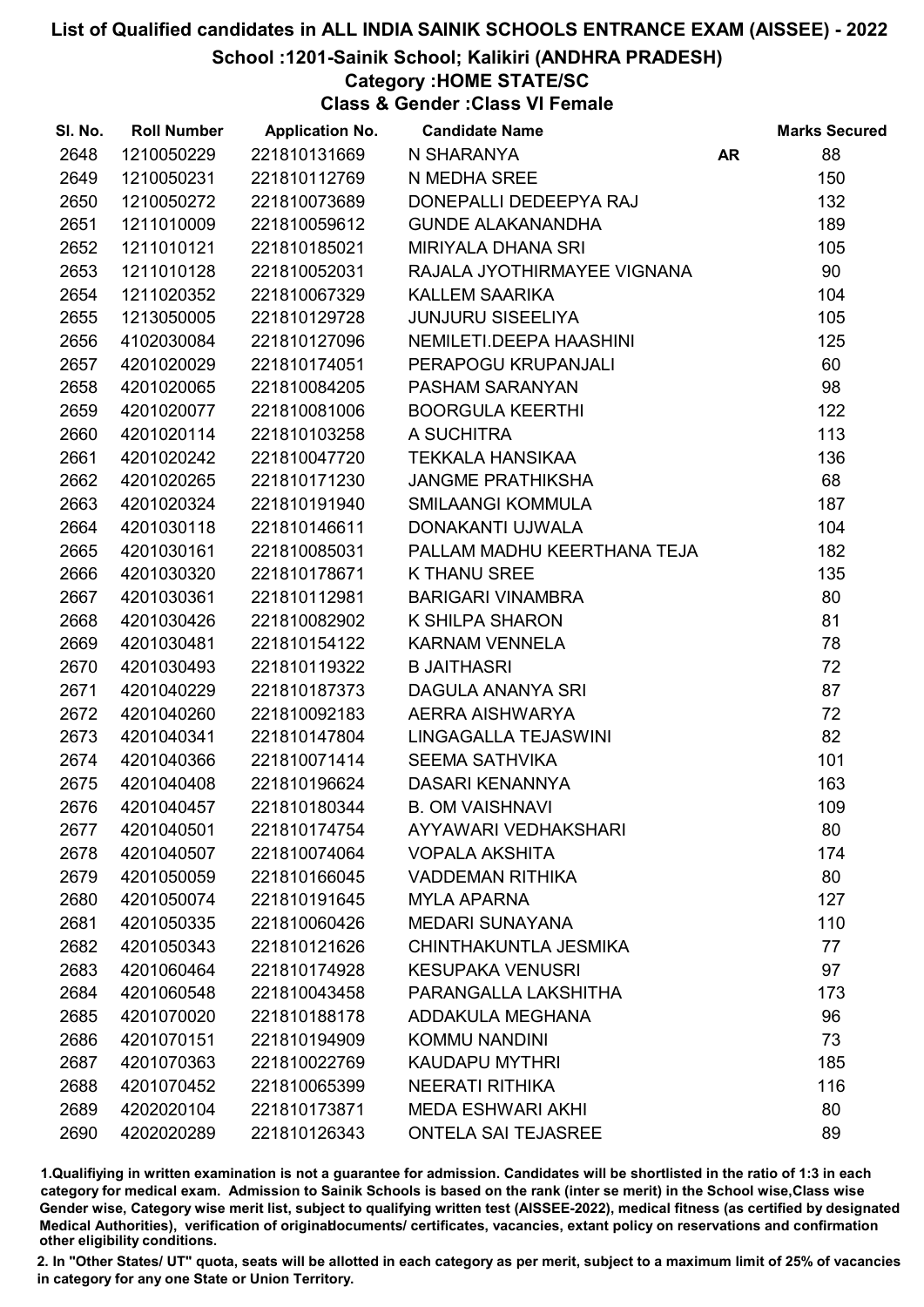# List of Qualified candidates in ALL INDIA SAINIK SCHOOLS ENTRANCE EXAM (AISSEE) - 2022 School :1201-Sainik School; Kalikiri (ANDHRA PRADESH) Category :HOME STATE/SC Class & Gender :Class VI Female

| SI. No. | <b>Roll Number</b> | <b>Application No.</b> | <b>Candidate Name</b>     | <b>Marks Secured</b> |
|---------|--------------------|------------------------|---------------------------|----------------------|
| 2691    | 4202020705         | 221810142086           | MEKA SAHASRA              | 89                   |
| 2692    | 4202020774         | 221810152747           | MUDDAMALLA POURNAMI LAXMI | 92                   |
| 2693    | 4202020829         | 221810033787           | KALLEPELLI SATHWIKA       | 67                   |
| 2694    | 4202020832         | 221810073987           | RATNAM HANISHA            | 81                   |
| 2695    | 4202020921         | 221810010068           | JANNE JEEVANA             | 89                   |

1.Qualifiying in written examination is not a guarantee for admission. Candidates will be shortlisted in the ratio of 1:3 in each category for medical exam. Admission to Sainik Schools is based on the rank (inter se merit) in the School wise,Class wise Gender wise, Category wise merit list, subject to qualifying written test (AISSEE-2022), medical fitness (as certified by designated Medical Authorities), verification of originablocuments/ certificates, vacancies, extant policy on reservations and confirmation other eligibility conditions.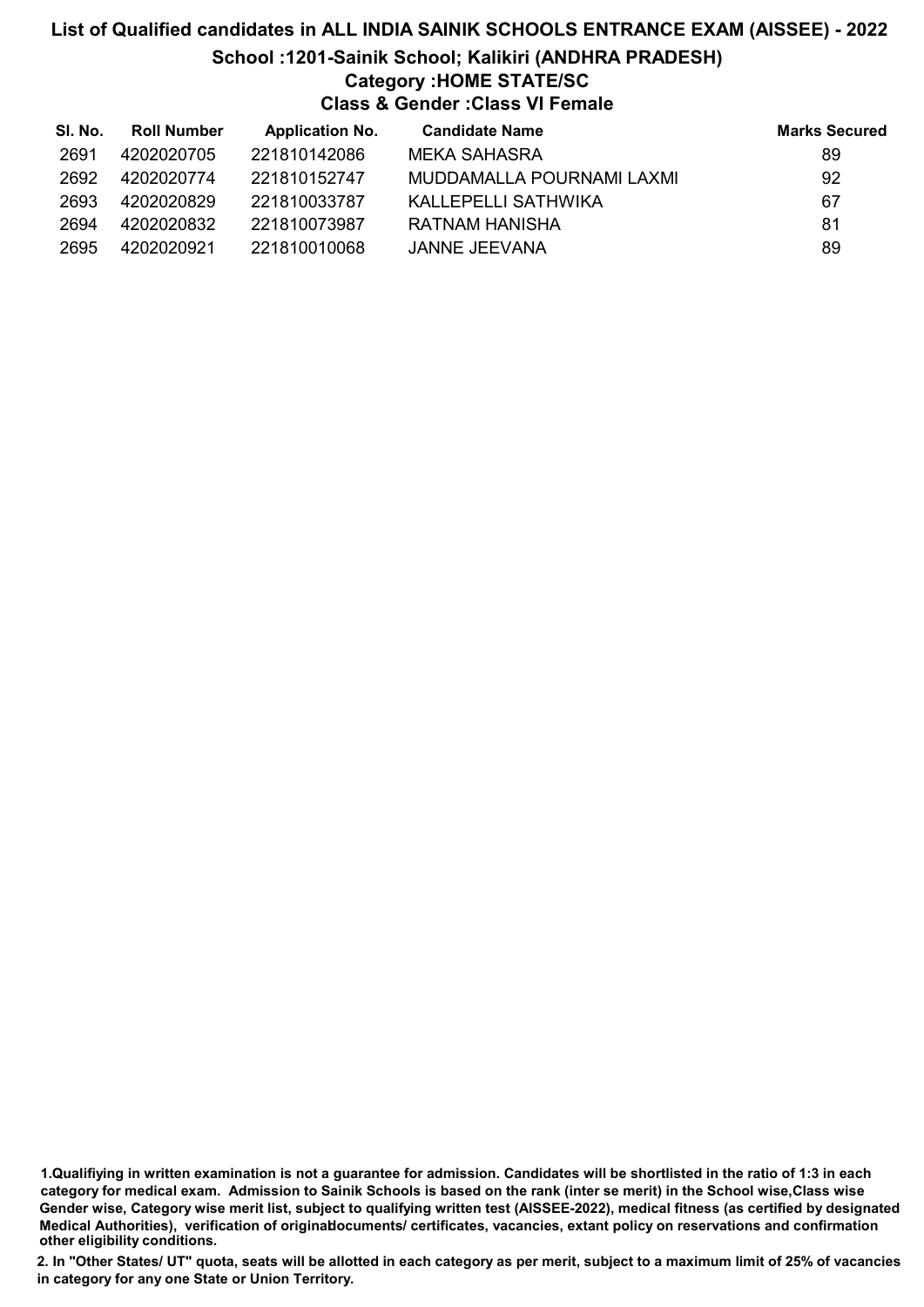### School :1201-Sainik School; Kalikiri (ANDHRA PRADESH)

Category :HOME STATE/ST

Class & Gender :Class VI Female

| SI. No. | <b>Roll Number</b> | <b>Application No.</b> | <b>Candidate Name</b>       | <b>Marks Secured</b> |
|---------|--------------------|------------------------|-----------------------------|----------------------|
| 2696    | 1201010155         | 221810124680           | <b>DUNGAVATH RUCHITHA</b>   | 120                  |
| 2697    | 1201010228         | 221810068171           | V SUDEEKSHANA               | 76                   |
| 2698    | 1201010259         | 221810125302           | KUSVITHA PETHAVATH          | 114                  |
| 2699    | 1201010318         | 221810067872           | E DEEPTHIGNA                | 86                   |
| 2700    | 1201010368         | 221810089653           | K KIRANYA                   | 151                  |
| 2701    | 1201010387         | 221810150873           | K.VATHSALYA                 | 95                   |
| 2702    | 1201010405         | 221810075893           | MUDE CHETHANASRI            | 98                   |
| 2703    | 1201010415         | 221810067904           | MEGAVATH PUSHPA HASINI      | 84                   |
| 2704    | 1201010452         | 221810084464           | V GEETHA BAI                | 153                  |
| 2705    | 1201020032         | 221810001845           | <b>GUJJALA CHANDRA HASA</b> | 183                  |
| 2706    | 1201020080         | 221810114806           | <b>GUJJALA LASYA</b>        | 98                   |
| 2707    | 1201020228         | 221810147867           | <b>MUDE SAI SAHANA</b>      | 109                  |
| 2708    | 1201020233         | 221810151677           | KIMAVATH BINDU BAI          | 141                  |
| 2709    | 1201020251         | 221810099897           | VANKADOTH SIRI SAMHITHA     | 73                   |
| 2710    | 1201020311         | 221810123568           | K MANVITHA                  | 86                   |
| 2711    | 1201020420         | 221810061999           | <b>K LAKVITHA</b>           | 122                  |
| 2712    | 1202010006         | 221810086742           | LAVURI VAISHNAVI            | 192                  |
| 2713    | 1202010156         | 221810092752           | BANAVATHU JAYA SRI BAI      | 118                  |
| 2714    | 1202020142         | 221810151356           | MUDE VENKATA DEEKSHA BAI    | 105                  |
| 2715    | 1203010185         | 221810073499           | POLURU GOWTHAMI             | 75                   |
| 2716    | 1203020228         | 221810100385           | <b>BUKKE PRANITHA</b>       | 80                   |
| 2717    | 1203020321         | 221810049486           | POLURU NAGA HARSHITHA       | 93                   |
| 2718    | 1203020391         | 221810060067           | <b>MUDE VARSHIKA</b>        | 120                  |
| 2719    | 1203020517         | 221810107998           | <b>BUKKE VAISHNAVI</b>      | 93                   |
| 2720    | 1203020571         | 221810048949           | MUDE SHANMUKHA PRIYA BAI    | 105                  |
| 2721    | 1205010008         | 221810035610           | <b>VALLAGI SUNITHA</b>      | 79                   |
| 2722    | 1205010143         | 221810118826           | <b>VALLAGI RAKSHITHA</b>    | 75                   |
| 2723    | 1205010157         | 221810113096           | M GREESMA                   | 105                  |
| 2724    | 1205010218         | 221810016359           | <b>KORRA TEJASWINI</b>      | 117                  |
| 2725    | 1205010238         | 221810036700           | M ANSHUMALIKA               | 89                   |
| 2726    | 1205010364         | 221810110511           | <b>KALINGIRI SRUJANA</b>    | 126                  |
| 2727    | 1205010378         | 221810172631           | <b>MUDAVATH CHAITRAVIKA</b> | 96                   |
| 2728    | 1205010382         | 221810180041           | <b>TEJASHWINI M</b>         | 83                   |
| 2729    | 1205010427         | 221810171481           | V NEELA                     | 164                  |
| 2730    | 1205010448         | 221810069402           | KALANGIRI SUVEDHA SRI       | 116                  |
| 2731    | 1205010484         | 221810022922           | RAMAVATH SWETHA BAI         | 139                  |
| 2732    | 1205010530         | 221810034982           | S SAPRIKA                   | 88                   |
| 2733    | 1205010606         | 221810103563           | <b>ESARI CHAITRIKA</b>      | 87                   |
| 2734    | 1205020058         | 221810145644           | <b>GORAM KAVYA SRI</b>      | 98                   |
| 2735    | 1205020061         | 221810164944           | <b>L PALLAVI</b>            | 93                   |
| 2736    | 1205020118         | 221810181705           | <b>K SAIPALLAVI</b>         | 88                   |
| 2737    | 1205020137         | 221810164425           | <b>MANAPADU NANDINI</b>     | 67                   |
| 2738    | 1205020203         | 221810125506           | RAMAVATH CHETHANA           | 79                   |

1.Qualifiying in written examination is not a guarantee for admission. Candidates will be shortlisted in the ratio of 1:3 in each category for medical exam. Admission to Sainik Schools is based on the rank (inter se merit) in the School wise,Class wise Gender wise, Category wise merit list, subject to qualifying written test (AISSEE-2022), medical fitness (as certified by designated Medical Authorities), verification of originablocuments/ certificates, vacancies, extant policy on reservations and confirmation other eligibility conditions.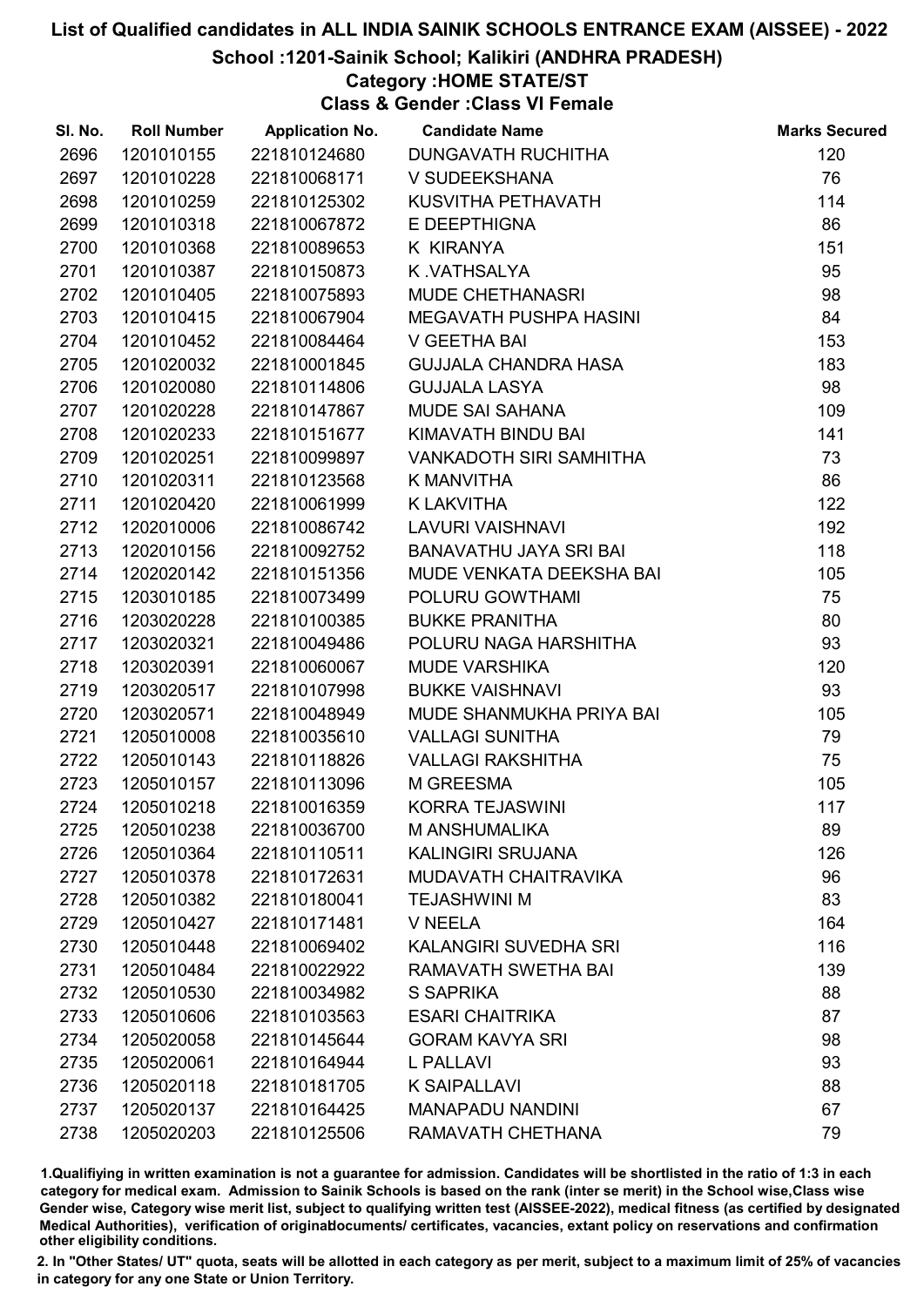### School :1201-Sainik School; Kalikiri (ANDHRA PRADESH)

### Category :HOME STATE/ST

Class & Gender :Class VI Female

| SI. No. | <b>Roll Number</b> | <b>Application No.</b> | <b>Candidate Name</b>         | <b>Marks Secured</b> |
|---------|--------------------|------------------------|-------------------------------|----------------------|
| 2739    | 1205020247         | 221810034846           | <b>MANUSRI</b>                | 55                   |
| 2740    | 1205020316         | 221810179917           | RATHLAVATH USHA SRI           | 56                   |
| 2741    | 1205020369         | 221810180277           | <b>M SHRUTHI</b>              | 79                   |
| 2742    | 1205020474         | 221810156968           | <b>K NANDINI</b>              | 72                   |
| 2743    | 1205020602         | 221810123989           | A NANDHU                      | 94                   |
| 2744    | 1206010072         | 221810059831           | <b>CHEMBETI DIVYA SREE</b>    | 122                  |
| 2745    | 1206010161         | 221810040625           | <b>KATTA TEJASWINI</b>        | 65                   |
| 2746    | 1206010169         | 221810076345           | <b>MARAMESI KARTHIKA</b>      | 118                  |
| 2747    | 1206010178         | 221810147375           | <b>KUMBA YESASWI</b>          | 99                   |
| 2748    | 1207010050         | 221810111800           | <b>BANAVATHU GEETHA SRI</b>   | 77                   |
| 2749    | 1207010056         | 221810167910           | CHEYTHRA NAGA SAI BOGIRI      | 76                   |
| 2750    | 1207010119         | 221810028871           | PALUKURTHI SRUTHI             | 92                   |
| 2751    | 1207020051         | 221810055754           | MEGHAVATH SAI SIRI BAI        | 113                  |
| 2752    | 1207020145         | 221810020396           | POLISETTY SRIJA               | 183                  |
| 2753    | 1208020017         | 221810127781           | SARIYAM MOKSHA SRI SIRI       | 138                  |
| 2754    | 1208020224         | 221810126694           | THATI VANDANA                 | 97                   |
| 2755    | 1208020227         | 221810135894           | <b>AJMIRA NITYA SRI</b>       | 100                  |
| 2756    | 1208030006         | 221810127536           | <b>THATI RINITHA</b>          | 69                   |
| 2757    | 1210010122         | 221810092900           | <b>ESLAVATH PRAVALLIKA</b>    | 82                   |
| 2758    | 1210010155         | 221810096820           | <b>MUDE BHAVYA SREE</b>       | 95                   |
| 2759    | 1210010173         | 221810010040           | <b>M TEENA TEJASWI</b>        | 93                   |
| 2760    | 1210010332         | 221810043021           | <b>MUDE HIMA SRI</b>          | 185                  |
| 2761    | 1210010367         | 221810058831           | KONETI BHAVITHA SREE          | 164                  |
| 2762    | 1210020094         | 221810102291           | MUDE LAHYA SREE NAYAK         | 181                  |
| 2763    | 1210020128         | 221810103012           | <b>BUKKE GIRISHALINI</b>      | 99                   |
| 2764    | 1210020237         | 221810113962           | R MOUNIKA                     | 85                   |
| 2765    | 1210020345         | 221810174513           | <b>BUKKE GUNA PREETHIKA</b>   | 86                   |
| 2766    | 1210020459         | 221810041973           | <b>BUKKE MANASWINI</b>        | 161                  |
| 2767    | 1210020509         | 221810195904           | <b>S GAGANA SINDHU</b>        | 93                   |
| 2768    | 1210020575         | 221810118244           | <b>SUGALI DHRUVIKA BAI</b>    | 113                  |
| 2769    | 1210020603         | 221810012264           | DEVARAKONDA VAMSHIKA          | 132                  |
| 2770    | 1210030035         | 221810122335           | <b>KYASASWINI</b>             | 124                  |
| 2771    | 1210030046         | 221810019145           | MALLIKA SRI VENKATA ASRITHA   | 91                   |
| 2772    | 1210040013         | 221810094186           | <b>B DEEKSHITHA</b>           | 177                  |
| 2773    | 1210040033         | 221810062496           | <b>D BHAVYA SREE</b>          | 79                   |
| 2774    | 1210040035         | 221810107596           | <b>DUNGAVATH NISCHITA BAI</b> | 131                  |
| 2775    | 1210040049         | 221810088007           | <b>VANKADOTH GEETHIKA</b>     | 70                   |
| 2776    | 1210040084         | 221810017027           | <b>BUKKE CHETHANA</b>         | 203                  |
| 2777    | 1210040201         | 221810086887           | <b>ESLAVATH HAMSITHA</b>      | 120                  |
| 2778    | 1210040204         | 221810102297           | <b>KAMPA PARIMALA</b>         | 101                  |
| 2779    | 1210040227         | 221810153308           | <b>D.THANMAI</b>              | 108                  |
| 2780    | 1210050018         | 221810084058           | <b>B GNANA SREE</b>           | 178                  |
| 2781    | 1210050299         | 221810101999           | <b>B KEERTHANA</b>            | 104                  |

1.Qualifiying in written examination is not a guarantee for admission. Candidates will be shortlisted in the ratio of 1:3 in each category for medical exam. Admission to Sainik Schools is based on the rank (inter se merit) in the School wise,Class wise Gender wise, Category wise merit list, subject to qualifying written test (AISSEE-2022), medical fitness (as certified by designated Medical Authorities), verification of originablocuments/ certificates, vacancies, extant policy on reservations and confirmation other eligibility conditions.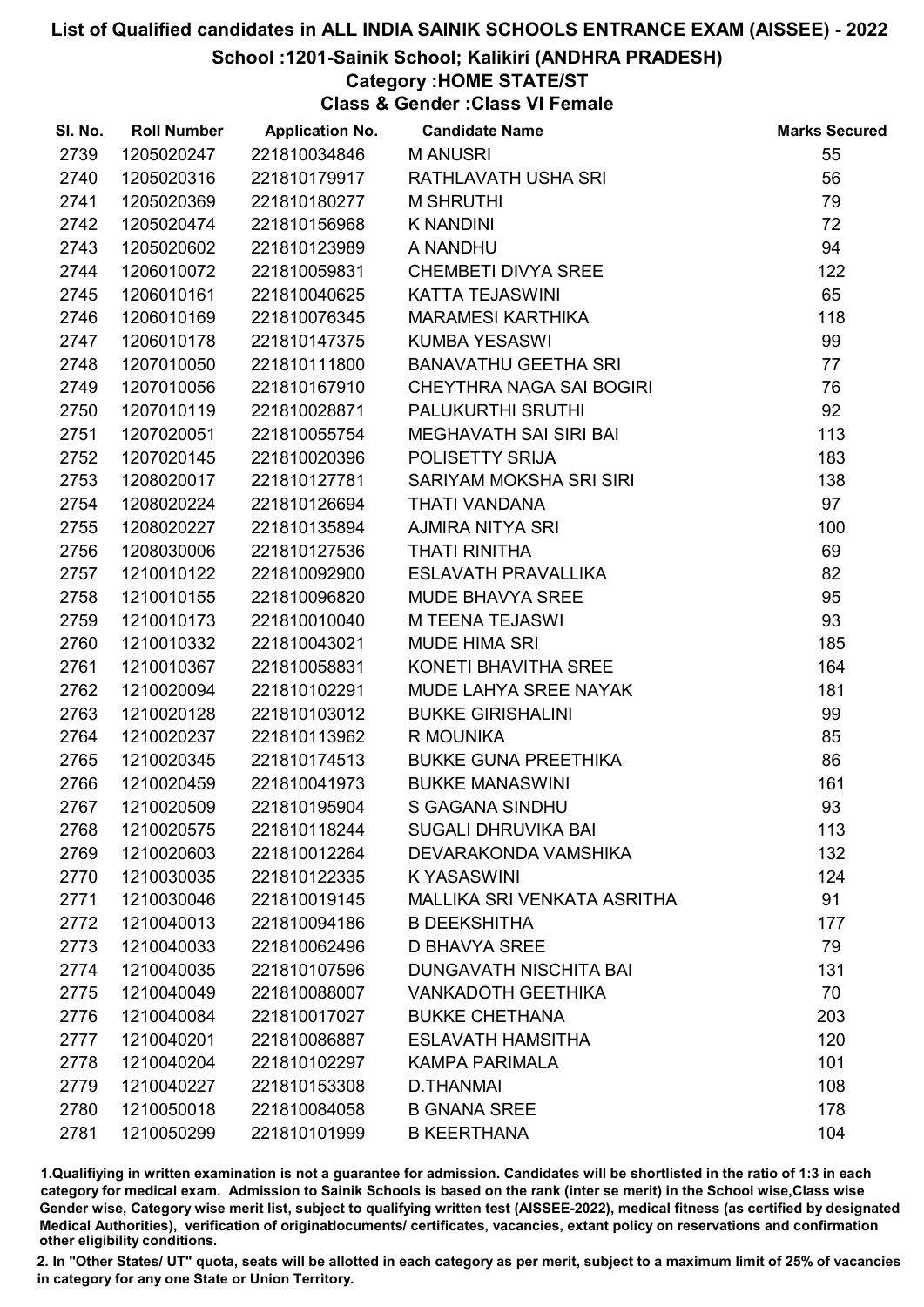School :1201-Sainik School; Kalikiri (ANDHRA PRADESH)

Category :HOME STATE/ST

Class & Gender :Class VI Female

| SI. No. | <b>Roll Number</b> | <b>Application No.</b> | <b>Candidate Name</b>             |    | <b>Marks Secured</b> |
|---------|--------------------|------------------------|-----------------------------------|----|----------------------|
| 2782    | 1211020135         | 221810123306           | KUMBHA JESSICA MELINDA            |    | 112                  |
| 2783    | 1211020193         | 221810109996           | BANAVATHU AKSHAYA DEEVENA         |    | 130                  |
| 2784    | 1213020344         | 221810114963           | <b>GUBAYI ESWARI</b>              |    | 202                  |
| 2785    | 1213030282         | 221810080995           | <b>NARAJI MANASA</b>              |    | 65                   |
| 2786    | 2701020330         | 221810076104           | <b>B S NISHITHA</b>               |    | 116                  |
| 2787    | 4201020004         | 221810166900           | <b>GUGULOTHU MEENAXI</b>          |    | 90                   |
| 2788    | 4201030115         | 221810018511           | AZMEERA AASHRITHA                 |    | 99                   |
| 2789    | 4201030143         | 221810058521           | <b>BHUKYA MOKSHA SRI</b>          |    | 126                  |
| 2790    | 4201030212         | 221810114741           | <b>BHUKYA BHANUSRI</b>            |    | 134                  |
| 2791    | 4201030626         | 221810105462           | RAMAVATH RITHIKA                  |    | 74                   |
| 2792    | 4201030635         | 221810181762           | <b>BODA JASHMITHA</b>             |    | 55                   |
| 2793    | 4201030675         | 221810177772           | <b>KANUSRI</b>                    |    | 59                   |
| 2794    | 4201030731         | 221810083192           | <b>JARUPLA SRINITHYA</b>          |    | 162                  |
| 2795    | 4201030769         | 221810087103           | <b>BANOTH ASHWITHA</b>            |    | 87                   |
| 2796    | 4201040014         | 221810124603           | K SRI VIDYA                       |    | 70                   |
| 2797    | 4201040077         | 221810138723           | KATRAVATH PREKSHA                 |    | 122                  |
| 2798    | 4201040138         | 221810197543           | N JOSHNA                          |    | 139                  |
| 2799    | 4201040246         | 221810175773           | DHARAVATH KEERTHI MEENON          |    | 90                   |
| 2800    | 4201040278         | 221810110093           | MUDAVATH HARSHITHA                |    | 66                   |
| 2801    | 4201040312         | 221810152993           | NENAVTH SHIVANI                   |    | 75                   |
| 2802    | 4201040367         | 221810178414           | MALOTHU DEEKSHA                   |    | 153                  |
| 2803    | 4201050002         | 221810077125           | ANGOTHU SAISRUTHI                 |    | 105                  |
| 2804    | 4201050008         | 221810178225           | MUDAVATH SUSHMITHA                | CG | 68                   |
| 2805    | 4201050093         | 221810099945           | <b>RATHLAVATH SRIJA</b>           |    | 79                   |
| 2806    | 4201050170         | 221810122375           | <b>BANAVATH LAVANYA</b>           |    | 94                   |
| 2807    | 4201050187         | 221810188875           | <b>DESHAVATH SHRAVYA SREE</b>     |    | 166                  |
| 2808    | 4201050194         | 221810165085           | MUDAVATH ROSHNI CHOUHAN           |    | 121                  |
| 2809    | 4201050195         | 221810027085           | <b>GUJJULA INDU</b>               |    | 72                   |
| 2810    | 4201050376         | 221810075336           | <b>VISHLAVATH HASINI</b>          |    | 158                  |
| 2811    | 4201050496         | 221810099866           | <b>BADAVATH AKSHAYA</b>           |    | 97                   |
| 2812    | 4201050513         | 221810185476           | <b>DHARAVATH LAHARI</b>           |    | 88                   |
| 2813    | 4201050534         | 221810119186           | <b>VADTHYAVATH RISHIKACHAITRA</b> |    | 91                   |
| 2814    | 4201060069         | 221810109027           | LAVURI AMULYA                     |    | 59                   |
| 2815    | 4201060143         | 221810197637           | <b>BANOTH AKSHITHA</b>            |    | 99                   |
| 2816    | 4201060181         | 221810146157           | KANDULA THANU SRI                 |    | 130                  |
| 2817    | 4201060303         | 221810123887           | RAMAVATH HARSHITHA                |    | 92                   |
| 2818    | 4201060449         | 221810102428           | KETHAVATH SAI KEERTHANA           | CG | 99                   |
| 2819    | 4201060472         | 221810027138           | <b>GUJJULA JASHWITHA</b>          |    | 78                   |
| 2820    | 4201070343         | 221810089069           | <b>ESLAVATH NANDINI</b>           |    | 83                   |
| 2821    | 4201070465         | 221810025699           | <b>JATOTH LASYA</b>               |    | 68                   |
| 2822    | 4202020156         | 221810031522           | KHETHAVATH SRIHITHA               |    | 133                  |
| 2823    | 4202020219         | 221810181182           | <b>BODA GEETHA MADHURI</b>        |    | 91                   |
| 2824    | 4202020229         | 221810174092           | NUNAVATH LIKHITHA                 |    | 125                  |

1.Qualifiying in written examination is not a guarantee for admission. Candidates will be shortlisted in the ratio of 1:3 in each category for medical exam. Admission to Sainik Schools is based on the rank (inter se merit) in the School wise,Class wise Gender wise, Category wise merit list, subject to qualifying written test (AISSEE-2022), medical fitness (as certified by designated Medical Authorities), verification of originablocuments/ certificates, vacancies, extant policy on reservations and confirmation other eligibility conditions.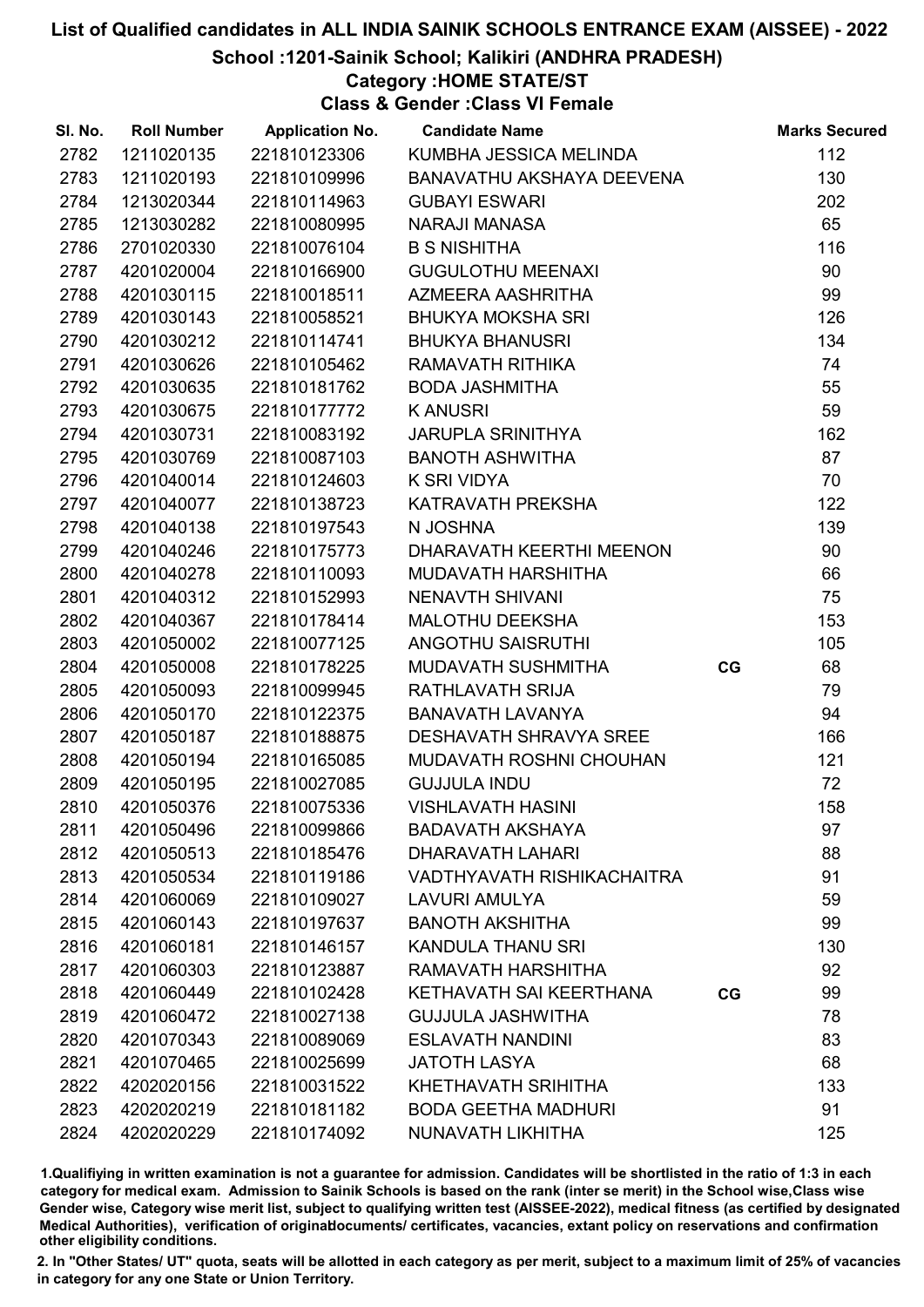### School :1201-Sainik School; Kalikiri (ANDHRA PRADESH)

### Category :HOME STATE/ST

Class & Gender :Class VI Female

| SI. No. | <b>Roll Number</b> | <b>Application No.</b> | <b>Candidate Name</b>     | <b>Marks Secured</b> |
|---------|--------------------|------------------------|---------------------------|----------------------|
| 2825    | 4202020256         | 221810190613           | <b>GUGULOTHU BHARGAVI</b> | 82                   |
| 2826    | 4202020264         | 221810182623           | <b>ODELA AKSHITHA</b>     | 74                   |
| 2827    | 4202020290         | 221810129443           | PAWAR NAVYA SRI           | 102                  |
| 2828    | 4202020377         | 221810180804           | <b>BHUKYA SUCHITRA</b>    | 82                   |
| 2829    | 4202020406         | 221810082134           | <b>VETTY SAHITHI</b>      | 185                  |
| 2830    | 4202020413         | 221810192634           | <b>ALURI NAVEENA</b>      | 97                   |
| 2831    | 4202020428         | 221810068844           | BANDI AMRUTHA             | 106                  |
| 2832    | 4202020451         | 221810087954           | <b>DEVASOTH SNEHITHA</b>  | 110                  |
| 2833    | 4202020466         | 221810020174           | BADAVATH JAYASRI          | 84                   |
| 2834    | 4202020500         | 221810139005           | PALTHYA KAVYA SRI         | 66                   |
| 2835    | 4202020551         | 221810064535           | RATHOD SAI MEGANA         | 108                  |
| 2836    | 4202020807         | 221810133477           | ADE SAHITHI               | 123                  |
| 2837    | 4202020857         | 221810120708           | KUNSOTH CHANDHANA         | 110                  |
| 2838    | 4202020875         | 221810020428           | <b>LAVUDYA VAISHNAVI</b>  | 63                   |

1.Qualifiying in written examination is not a guarantee for admission. Candidates will be shortlisted in the ratio of 1:3 in each category for medical exam. Admission to Sainik Schools is based on the rank (inter se merit) in the School wise,Class wise Gender wise, Category wise merit list, subject to qualifying written test (AISSEE-2022), medical fitness (as certified by designated Medical Authorities), verification of originablocuments/ certificates, vacancies, extant policy on reservations and confirmation other eligibility conditions.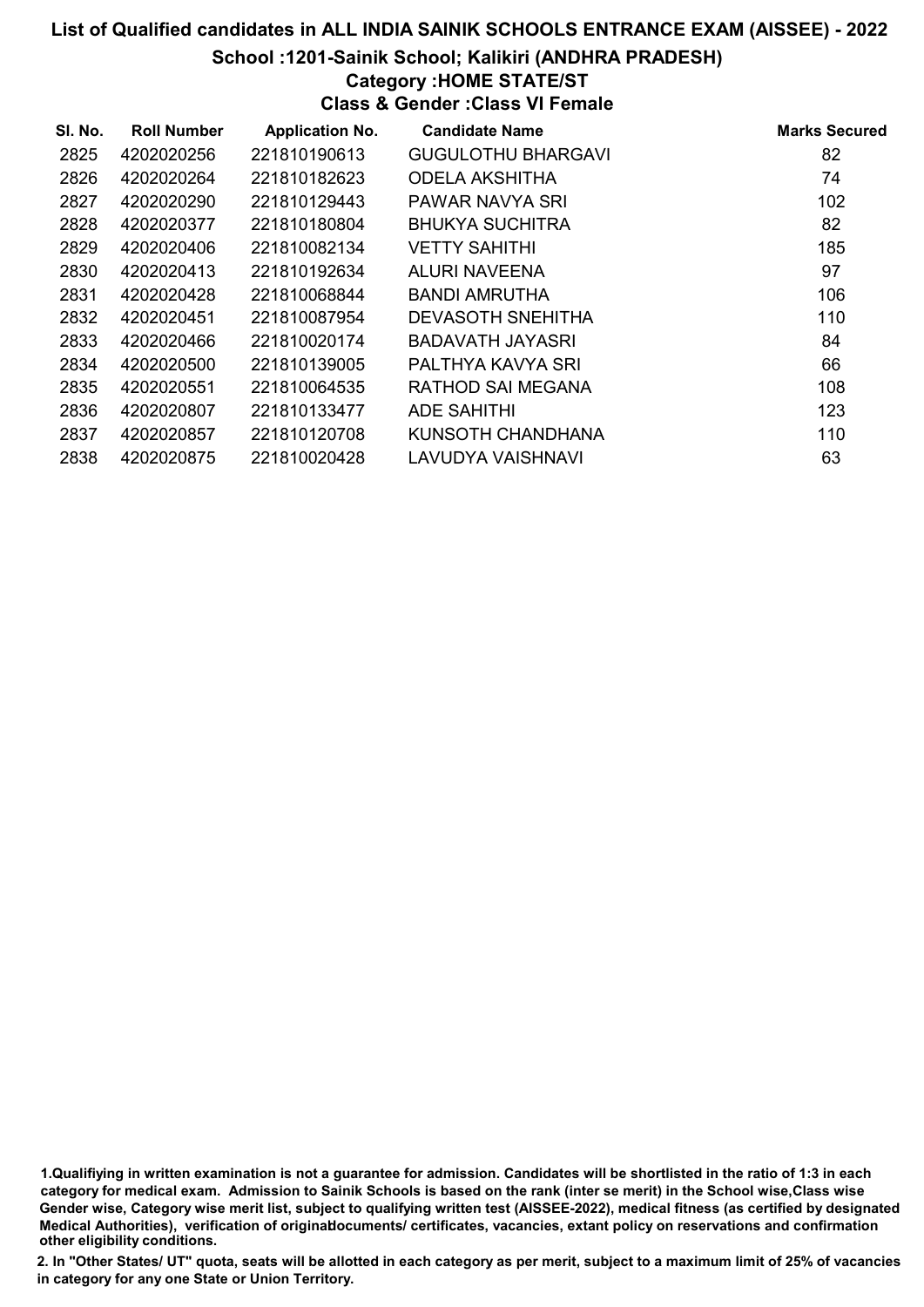#### School :1201-Sainik School; Kalikiri (ANDHRA PRADESH)

Category :HOME STATE/OBC

Class & Gender :Class VI Female

| SI. No. | <b>Roll Number</b> | <b>Application No.</b> | <b>Candidate Name</b>             | <b>Marks Secured</b> |
|---------|--------------------|------------------------|-----------------------------------|----------------------|
| 2839    | 1201010042         | 221810136636           | Y PAVANI                          | 191                  |
| 2840    | 1201010075         | 221810191379           | <b>DASARI HASINI</b>              | 144                  |
| 2841    | 1201010095         | 221810068210           | KUMMARA THANMAYASREE              | 131                  |
| 2842    | 1201010106         | 221810075620           | P NITHYA SREE                     | 160                  |
| 2843    | 1201010112         | 221810148530           | KURUBA HASMITHA SHREE             | 246                  |
| 2844    | 1201010124         | 221810059840           | <b>JADAV GNANU SRI</b>            | 149                  |
| 2845    | 1201010162         | 221810068290           | <b>SHAIK SIDRA AFSHIN</b>         | 202                  |
| 2846    | 1201010189         | 221810091221           | <b>SATTARU HIMA SREE</b>          | 134                  |
| 2847    | 1201010190         | 221810102221           | KANDUKURI SAI SYAMINI             | 175                  |
| 2848    | 1201010310         | 221810008262           | SAMMETA NAGA SRI LAKSHMI          | 208                  |
| 2849    | 1201010311         | 221810043762           | <b>VELPULA GAGANA DEEPIKA</b>     | 234                  |
| 2850    | 1201010323         | 221810063492           | CHIPPALAMADUGU JAHNAVI            | 167                  |
| 2851    | 1201010378         | 221810038763           | I SANJANA                         | 187                  |
| 2852    | 1201010393         | 221810078283           | DEVANNAGARI SALINI                | 174                  |
| 2853    | 1201010450         | 221810076164           | P LAKSHMISREESAI                  | 232                  |
| 2854    | 1201010467         | 221810075874           | <b>KURUBA DEEPIKA</b>             | 120                  |
| 2855    | 1201020033         | 221810075845           | YADAVA DHANVITHA                  | 169                  |
| 2856    | 1201020042         | 221810128655           | N SABIHA SULTANA                  | 185                  |
| 2857    | 1201020063         | 221810075685           | VANILLA SHARANYA DHARVIKA         | 179                  |
| 2858    | 1201020096         | 221810075826           | N BINDUSREE                       | 147                  |
| 2859    | 1201020101         | 221810042336           | KUNKUMA YASASWINI                 | 120                  |
| 2860    | 1201020108         | 221810066046           | <b>GODDUVELAGALA SREE SAI</b>     | 145                  |
| 2861    | 1201020127         | 221810060266           | KANDAGADDALA SAHSRA               | 232                  |
| 2862    | 1201020198         | 221810175837           | KUMMETHA. NEHA                    | 163                  |
| 2863    | 1201020208         | 221810003547           | CHINNAVENTHURLA. GEETHIKA         | 164                  |
| 2864    | 1201020221         | 221810151167           | PILLARI NIHARIKA                  | 142                  |
| 2865    | 1201020225         | 221810108667           | <b>B LAKSHMI PRANITHA</b>         | 131                  |
| 2866    | 1201020274         | 221810076228           | <b>NARIKI TEJASREE</b>            | 158                  |
| 2867    | 1201020309         | 221810076268           | TARANIGANTI JOSHITHA              | 177                  |
| 2868    | 1201020324         | 221810066188           | <b>GANTEM HITHAVARSHINI</b>       | 127                  |
| 2869    | 1201020334         | 221810094498           | <b>RUPA RISHITHA</b>              | 134                  |
| 2870    | 1201020349         | 221810015719           | <b>GK BHUMI SAI YADAV</b>         | 138                  |
| 2871    | 1201020374         | 221810045149           | PEDDI ROHAN                       | 155                  |
| 2872    | 1201020384         | 221810128359           | KUMPATI NITHYA SAANVI             | 139                  |
| 2873    | 1202010030         | 221810018210           | <b>VANKAYALAPATI VEDA PRAGNA</b>  | 256                  |
| 2874    | 1202010061         | 221810196170           | <b>GONIBOINA BHUVANA DEEPIKA</b>  | 134                  |
| 2875    | 1202010139         | 221810082922           | NUTALAPATI SNEHITHA VIJAYA        | 124                  |
| 2876    | 1202010147         | 221810018242           | <b>JYOSHITHA KALLAM</b>           | 120                  |
| 2877    | 1202020219         | 221810196518           | <b>BOPPARAJU LAKSHMI GAYATHRI</b> | 130                  |
| 2878    | 1202020220         | 221810008618           | <b>THOTA PIYUSHA</b>              | 176                  |
| 2879    | 1202020242         | 221810082268           | <b>BACHALA SRI KAVYA LAKSHMI</b>  | 177                  |
| 2880    | 1202020273         | 221810083149           | UDIGA YAMINI PRAHARSHITA          | 218                  |
| 2881    | 1202020274         | 221810128149           | SIRI TEJA CHOPPA                  | 124                  |

1.Qualifiying in written examination is not a guarantee for admission. Candidates will be shortlisted in the ratio of 1:3 in each category for medical exam. Admission to Sainik Schools is based on the rank (inter se merit) in the School wise,Class wise Gender wise, Category wise merit list, subject to qualifying written test (AISSEE-2022), medical fitness (as certified by designated Medical Authorities), verification of originablocuments/ certificates, vacancies, extant policy on reservations and confirmation other eligibility conditions.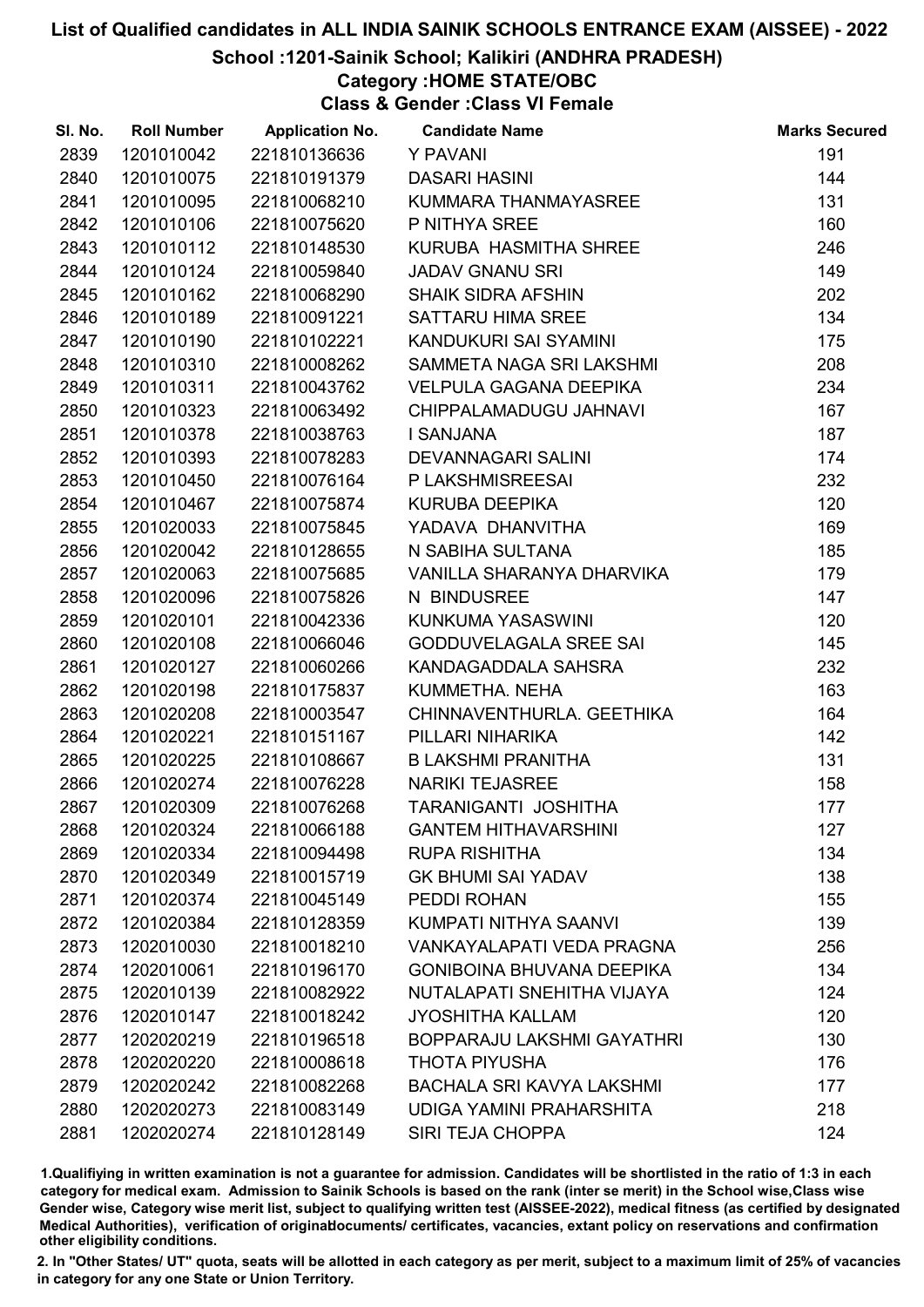#### School :1201-Sainik School; Kalikiri (ANDHRA PRADESH)

#### Category :HOME STATE/OBC

Class & Gender :Class VI Female

| SI. No. | <b>Roll Number</b> | <b>Application No.</b> | <b>Candidate Name</b>             | <b>Marks Secured</b> |
|---------|--------------------|------------------------|-----------------------------------|----------------------|
| 2882    | 1202020298         | 221810065599           | <b>JULURI ROSHINI</b>             | 189                  |
| 2883    | 1203010007         | 221810091140           | PADUM PRANAVI                     | 137                  |
| 2884    | 1203010008         | 221810154340           | <b>CHVULA VENKATA SAI</b>         | 192                  |
| 2885    | 1203010028         | 221810096071           | PAIDI SAHITHI YADAV               | 136                  |
| 2886    | 1203010033         | 221810150702           | <b>DHUPATHI LIKHITHA</b>          | 222                  |
| 2887    | 1203010106         | 221810149375           | <b>GAJJELA MOKSHITHA</b>          | 206                  |
| 2888    | 1203010132         | 221810076107           | BAYANABOYANA LAHARI               | 195                  |
| 2889    | 1203010190         | 221810003300           | <b>GOLLA DHEEPIKA</b>             | 151                  |
| 2890    | 1203010276         | 221810115801           | <b>GUDURU HEMASREE</b>            | 121                  |
| 2891    | 1203010329         | 221810052361           | NALLIBOYANA VENKATA LAKSHMI       | 178                  |
| 2892    | 1203010346         | 221810074871           | <b>TEKURI SARANYA</b>             | 227                  |
| 2893    | 1203010349         | 221810050681           | THADISIRI MUNI DEEKSHITHA         | 139                  |
| 2894    | 1203010395         | 221810047932           | KAMBALURU.NAGA HEMA SREE          | 209                  |
| 2895    | 1203010398         | 221810071342           | <b>VUTTI MEGHANA</b>              | 147                  |
| 2896    | 1203010425         | 221810092762           | <b>REDDY MANASA</b>               | 194                  |
| 2897    | 1203020006         | 221810132913           | NANDYALA DEEKSHITHA               | 134                  |
| 2898    | 1203020013         | 221810007623           | <b>THUMMALA YASMEEN</b>           | 129                  |
| 2899    | 1203020047         | 221810048663           | BONGANI VENKATA BHAVYA SREE       | 238                  |
| 2900    | 1203020085         | 221810125414           | MATHAKALA DHATRIKA JYOT           | 123                  |
| 2901    | 1203020091         | 221810042914           | <b>SURINENI GIHARI YADAV</b>      | 137                  |
| 2902    | 1203020095         | 221810042324           | <b>BANGARU TEJA SREE</b>          | 166                  |
| 2903    | 1203020115         | 221810153554           | CHADIPIRALLA REDDY MANOGNA        | 133                  |
| 2904    | 1203020120         | 221810112464           | <b>VUSARAPALLI LAKSHMI SISIRA</b> | 120                  |
| 2905    | 1203020152         | 221810043794           | YALLANURU DIMPLEPADMASREE         | 132                  |
| 2906    | 1203020183         | 221810017535           | ANAGANI SRAVYA                    | 141                  |
| 2907    | 1203020206         | 221810049165           | <b>KAMATHAM TEJASREE</b>          | 225                  |
| 2908    | 1203020214         | 221810066865           | <b>SHAIK SHADA</b>                | 159                  |
| 2909    | 1203020240         | 221810094295           | <b>BACHALA LAKSHMI BHARGAVI</b>   | 192                  |
| 2910    | 1203020335         | 221810189507           | PUDUKOTA KARTHIKA                 | 135                  |
| 2911    | 1203020345         | 221810087227           | <b>REVANURU SREEJA</b>            | 165                  |
| 2912    | 1203020398         | 221810086667           | <b>MEKALA HASINI</b>              | 138                  |
| 2913    | 1203020583         | 221810100569           | P MANVITHA                        | 218                  |
| 2914    | 1205010015         | 221810124840           | <b>BOYA RAVIKEERTHANA</b>         | 153                  |
| 2915    | 1205010028         | 221810145001           | KURUVA HIMAVARSHA                 | 137                  |
| 2916    | 1205010062         | 221810017882           | <b>MANGALI SHIRISHA</b>           | 125                  |
| 2917    | 1205010113         | 221810147115           | <b>S SARIKA</b>                   | 151                  |
| 2918    | 1205010125         | 221810115865           | <b>SAKARAY JOSHIKA</b>            | 181                  |
| 2919    | 1205010133         | 221810123395           | PAPPU AKHILA                      | 146                  |
| 2920    | 1205010152         | 221810087366           | <b>NAGARI THANVI</b>              | 122                  |
| 2921    | 1205010203         | 221810074109           | <b>VALMIKI AVANTHIKA</b>          | 139                  |
| 2922    | 1205010249         | 221810093610           | <b>VADE VENKATA SAI CHARITHA</b>  | 225                  |
| 2923    | 1205010265         | 221810162430           | <b>EDIGA MEGHANA</b>              | 136                  |
| 2924    | 1205010301         | 221810144860           | K MANOGNA                         | 151                  |

1.Qualifiying in written examination is not a guarantee for admission. Candidates will be shortlisted in the ratio of 1:3 in each category for medical exam. Admission to Sainik Schools is based on the rank (inter se merit) in the School wise,Class wise Gender wise, Category wise merit list, subject to qualifying written test (AISSEE-2022), medical fitness (as certified by designated Medical Authorities), verification of originablocuments/ certificates, vacancies, extant policy on reservations and confirmation other eligibility conditions.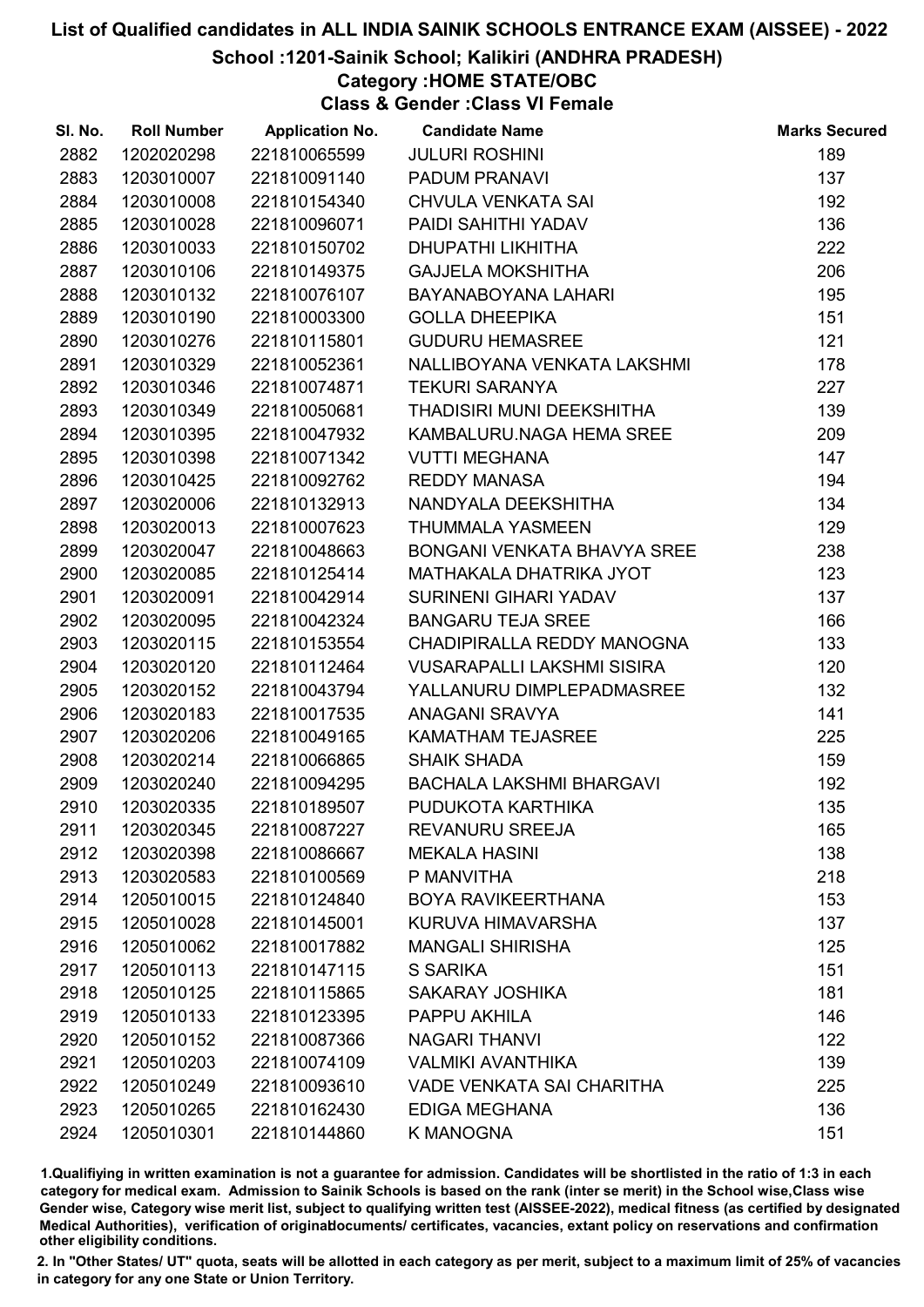#### School :1201-Sainik School; Kalikiri (ANDHRA PRADESH)

#### Category :HOME STATE/OBC

Class & Gender :Class VI Female

| SI. No. | <b>Roll Number</b> | <b>Application No.</b> | <b>Candidate Name</b>           | <b>Marks Secured</b> |
|---------|--------------------|------------------------|---------------------------------|----------------------|
| 2925    | 1205010324         | 221810173480           | <b>ACHSAH K. MOSES</b>          | 126                  |
| 2926    | 1205010344         | 221810137501           | <b>EDIGA PURNIMA</b>            | 169                  |
| 2927    | 1205010440         | 221810183002           | <b>MANDLA VYNIKA SAI</b>        | 250                  |
| 2928    | 1205010480         | 221810109622           | DUDEKULA BARIKA AFFRIN          | 166                  |
| 2929    | 1205010482         | 221810020822           | <b>GAJULA ROHITA</b>            | 195                  |
| 2930    | 1205010497         | 221810041442           | T BHAVITHA                      | 218                  |
| 2931    | 1205010524         | 221810102182           | KUMMARI SUVARCHALA              | 129                  |
| 2932    | 1205010578         | 221810059133           | VOOTLA MOKSHA SRAVANI           | 240                  |
| 2933    | 1205010581         | 221810166533           | ADIKE MEGHANA                   | 137                  |
| 2934    | 1205010631         | 221810165683           | <b>MLEPAKSHI</b>                | 164                  |
| 2935    | 1205020026         | 221810102414           | YANAKANDLA HEMA VARDHINI        | 143                  |
| 2936    | 1205020122         | 221810169805           | <b>VALUVA NIPUNA</b>            | 205                  |
| 2937    | 1205020169         | 221810175655           | <b>VEMULA JAHNAVI</b>           | 149                  |
| 2938    | 1205020173         | 221810168165           | N VAISHNAVI                     | 134                  |
| 2939    | 1205020196         | 221810130595           | <b>GUMMAKONDA SHARANYA</b>      | 120                  |
| 2940    | 1205020206         | 221810111806           | ANCHULA LEENA SREE VALLI        | 172                  |
| 2941    | 1205020352         | 221810101757           | V ROHINI                        | 194                  |
| 2942    | 1205020428         | 221810122038           | KURUVA SAHASRA                  | 162                  |
| 2943    | 1205020505         | 221810085898           | PINJARI MEHAK                   | 194                  |
| 2944    | 1205020507         | 221810116009           | PIKKILI CHAKRI SREE             | 149                  |
| 2945    | 1205020516         | 221810041519           | KURUVA JAYA SREE                | 265                  |
| 2946    | 1205020525         | 221810180629           | S SPANDANA                      | 122                  |
| 2947    | 1205020545         | 221810134649           | R MEGHANA                       | 228                  |
| 2948    | 1206010014         | 221810048942           | CHENNURU PRUDVIJA               | 153                  |
| 2949    | 1206010111         | 221810036513           | <b>GUJJULA KRUTHIKA SAI</b>     | 143                  |
| 2950    | 1206010233         | 221810092387           | <b>SHAIK HAFSA</b>              | 131                  |
| 2951    | 1206010260         | 221810175778           | BADATHALA SHANMUKHA PRIYA       | 123                  |
| 2952    | 1206010270         | 221810027219           | <b>KANTA RISHITHA</b>           | 144                  |
| 2953    | 1206010272         | 221810104819           | <b>MAGHAM YASHIKA</b>           | 133                  |
| 2954    | 1207010015         | 221810088753           | KOYALAKUNTLA SHAHANA AZMI       | 220                  |
| 2955    | 1207010024         | 221810058925           | <b>GUMMULA RANGA SANDHYA</b>    | 176                  |
| 2956    | 1207010073         | 221810105660           | <b>SHAIK AISHA ZAHIN</b>        | 170                  |
| 2957    | 1207020092         | 221810089975           | <b>THOGATA SUMA ESHITHA</b>     | 167                  |
| 2958    | 1208020061         | 221810145562           | <b>MALLULA LAKSHMI GAYATHRI</b> | 194                  |
| 2959    | 1208030171         | 221810114398           | <b>GULIPALLI AKSHITA</b>        | 234                  |
| 2960    | 1209010229         | 221810156962           | PEDDAKOTA JYOSHIKA              | 144                  |
| 2961    | 1210010125         | 221810141110           | <b>LEELA MANOHARI</b>           | 150                  |
| 2962    | 1210010140         | 221810174910           | KOTHAPALLI YUKTHAPRIYA          | 196                  |
| 2963    | 1210010162         | 221810041330           | <b>G BHUVI KEERTHI</b>          | 122                  |
| 2964    | 1210010180         | 221810079240           | <b>GADIDALA BHAVYA SRI</b>      | 169                  |
| 2965    | 1210010243         | 221810067370           | THANUKU SAI THAPSIKA            | 138                  |
| 2966    | 1210010252         | 221810122870           | NAGARAM HIMAVARSHINI            | 163                  |
| 2967    | 1210020046         | 221810121071           | <b>KHYATISRI EDE</b>            | 137                  |

1.Qualifiying in written examination is not a guarantee for admission. Candidates will be shortlisted in the ratio of 1:3 in each category for medical exam. Admission to Sainik Schools is based on the rank (inter se merit) in the School wise,Class wise Gender wise, Category wise merit list, subject to qualifying written test (AISSEE-2022), medical fitness (as certified by designated Medical Authorities), verification of originablocuments/ certificates, vacancies, extant policy on reservations and confirmation other eligibility conditions.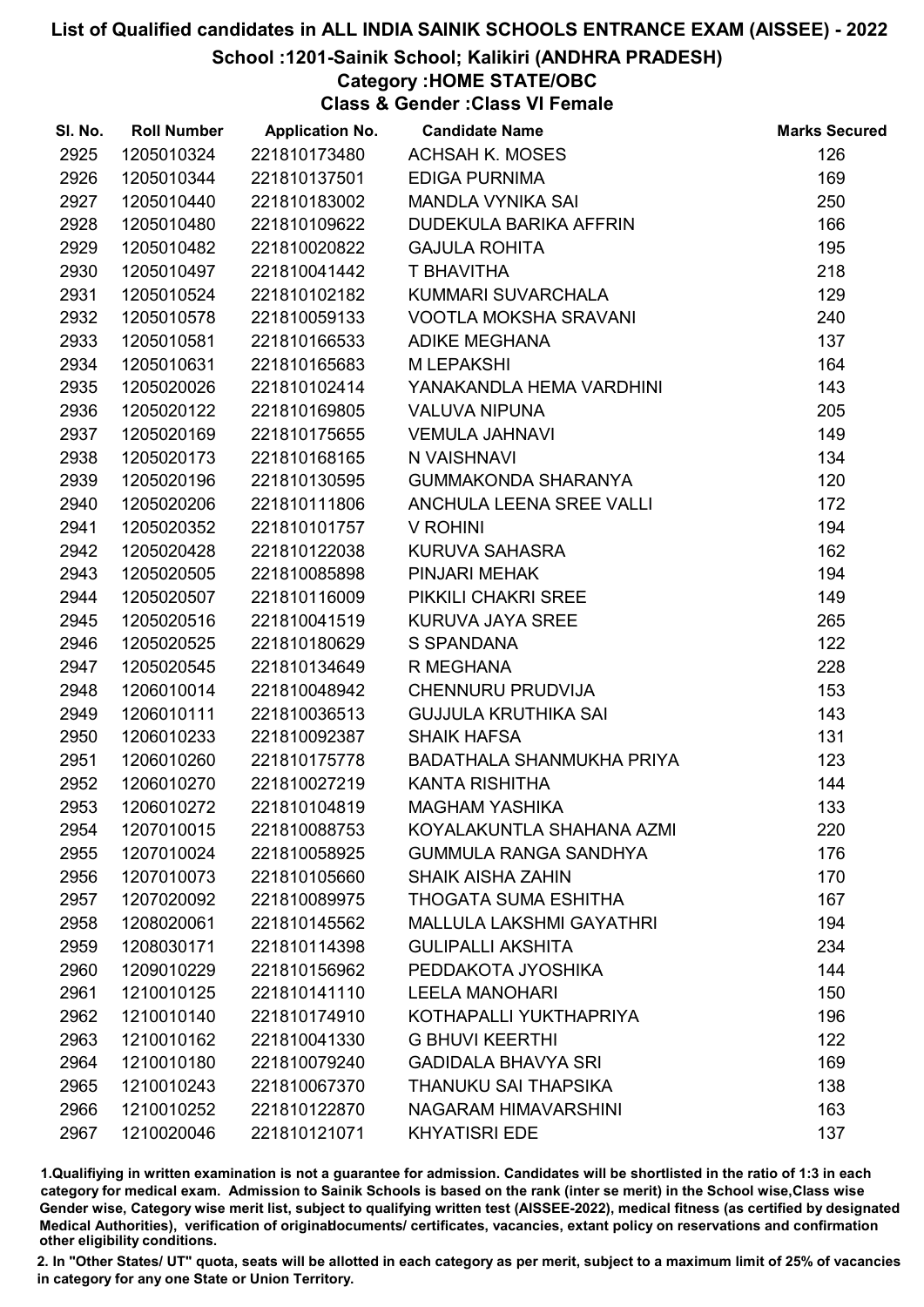#### School :1201-Sainik School; Kalikiri (ANDHRA PRADESH)

Category :HOME STATE/OBC

Class & Gender :Class VI Female

| SI. No. | <b>Roll Number</b> | <b>Application No.</b> | <b>Candidate Name</b>           | <b>Marks Secured</b> |
|---------|--------------------|------------------------|---------------------------------|----------------------|
| 2968    | 1210020100         | 221810110491           | POKANATI MOKSHAGNA              | 193                  |
| 2969    | 1210020125         | 221810074802           | PULLAGURA REDDY JYOSHIKA        | 188                  |
| 2970    | 1210020152         | 221810197622           | A RUPA RAYULU                   | 166                  |
| 2971    | 1210020177         | 221810157732           | PASUMURTHY VANISHTA             | 141                  |
| 2972    | 1210020185         | 221810195042           | K CHAATHURYA                    | 131                  |
| 2973    | 1210020188         | 221810044242           | K JOSHITHA RAJ                  | 127                  |
| 2974    | 1210020211         | 221810114552           | P.V. CHINMAYEE                  | 173                  |
| 2975    | 1210020232         | 221810073762           | <b>MAJJIGA AVANTHI</b>          | 169                  |
| 2976    | 1210020250         | 221810138372           | <b>CHANDRAGIRI MANASWINI</b>    | 186                  |
| 2977    | 1210020280         | 221810121292           | Y SANJANA                       | 170                  |
| 2978    | 1210020305         | 221810074003           | V LAKSHYESWARI                  | 122                  |
| 2979    | 1210020310         | 221810113403           | P RISHITHA                      | 196                  |
| 2980    | 1210020400         | 221810192833           | R.C.DIVYASRI                    | 128                  |
| 2981    | 1210020424         | 221810104853           | SHAIK SHAFIYA ANJUM             | 136                  |
| 2982    | 1210020445         | 221810084173           | DURGAM DIVYA SREE               | 172                  |
| 2983    | 1210020517         | 221810134414           | V RUCHITHA                      | 128                  |
| 2984    | 1210020542         | 221810101524           | T VEDAKANKSHA                   | 166                  |
| 2985    | 1210020593         | 221810148654           | <b>MUDI SUKANYA</b>             | 161                  |
| 2986    | 1210020640         | 221810088974           | K SHLOKA                        | 220                  |
| 2987    | 1210030022         | 221810165825           | <b>G SAI CHARISHMA</b>          | 132                  |
| 2988    | 1210030057         | 221810157645           | <b>B VAISHNAVI</b>              | 127                  |
| 2989    | 1210030104         | 221810059275           | <b>MODEM RISHITHA</b>           | 157                  |
| 2990    | 1210030146         | 221810049095           | <b>GURIGINJA KUNTA VIDHUSHI</b> | 188                  |
| 2991    | 1210030231         | 221810094736           | <b>BOLLIGORLA MOUNIKA</b>       | 162                  |
| 2992    | 1210030291         | 221810110766           | R S VISHNU PRIYA                | 134                  |
| 2993    | 1210040009         | 221810020086           | <b>T SNEHA VARSHINI</b>         | 145                  |
| 2994    | 1210040025         | 221810109986           | KOTAKONDA SAI LAHARI            | 140                  |
| 2995    | 1210040055         | 221810036207           | <b>DERANGULA SWETHA</b>         | 225                  |
| 2996    | 1210040062         | 221810087707           | M CHAITRA LEKHA                 | 138                  |
| 2997    | 1210040172         | 221810058177           | A JAGRUTHI                      | 214                  |
| 2998    | 1210040192         | 221810044287           | <b>GANDLA DEEPIKA</b>           | 136                  |
| 2999    | 1210040236         | 221810024708           | YALLAPU SHANMUKHA PRIYA         | 236                  |
| 3000    | 1210040244         | 221810113908           | <b>CHENNURI REDDY SAHASRA</b>   | 157                  |
| 3001    | 1210040296         | 221810075738           | N CHETHANA                      | 147                  |
| 3002    | 1210050009         | 221810116348           | V SRI KARUNYA                   | 121                  |
| 3003    | 1210050013         | 221810190548           | <b>CHILLAKURU USHASRI</b>       | 180                  |
| 3004    | 1210050033         | 221810057658           | Y THRAYAKSHA                    | 133                  |
| 3005    | 1210050052         | 221810083668           | <b>M.HAASINI</b>                | 128                  |
| 3006    | 1210050117         | 221810077698           | P GEETHIKA                      | 142                  |
| 3007    | 1210050125         | 221810039009           | K H GIREESHA SREE               | 152                  |
| 3008    | 1210050167         | 221810068829           | SADUMU KEERTHANA SREE           | 124                  |
| 3009    | 1210050189         | 221810096649           | SHAIK HAFIJA TAJ                | 123                  |
| 3010    | 1210050210         | 221810126759           | <b>BANDLAPALLI NIPUNA SREE</b>  | 205                  |

1.Qualifiying in written examination is not a guarantee for admission. Candidates will be shortlisted in the ratio of 1:3 in each category for medical exam. Admission to Sainik Schools is based on the rank (inter se merit) in the School wise,Class wise Gender wise, Category wise merit list, subject to qualifying written test (AISSEE-2022), medical fitness (as certified by designated Medical Authorities), verification of originablocuments/ certificates, vacancies, extant policy on reservations and confirmation other eligibility conditions.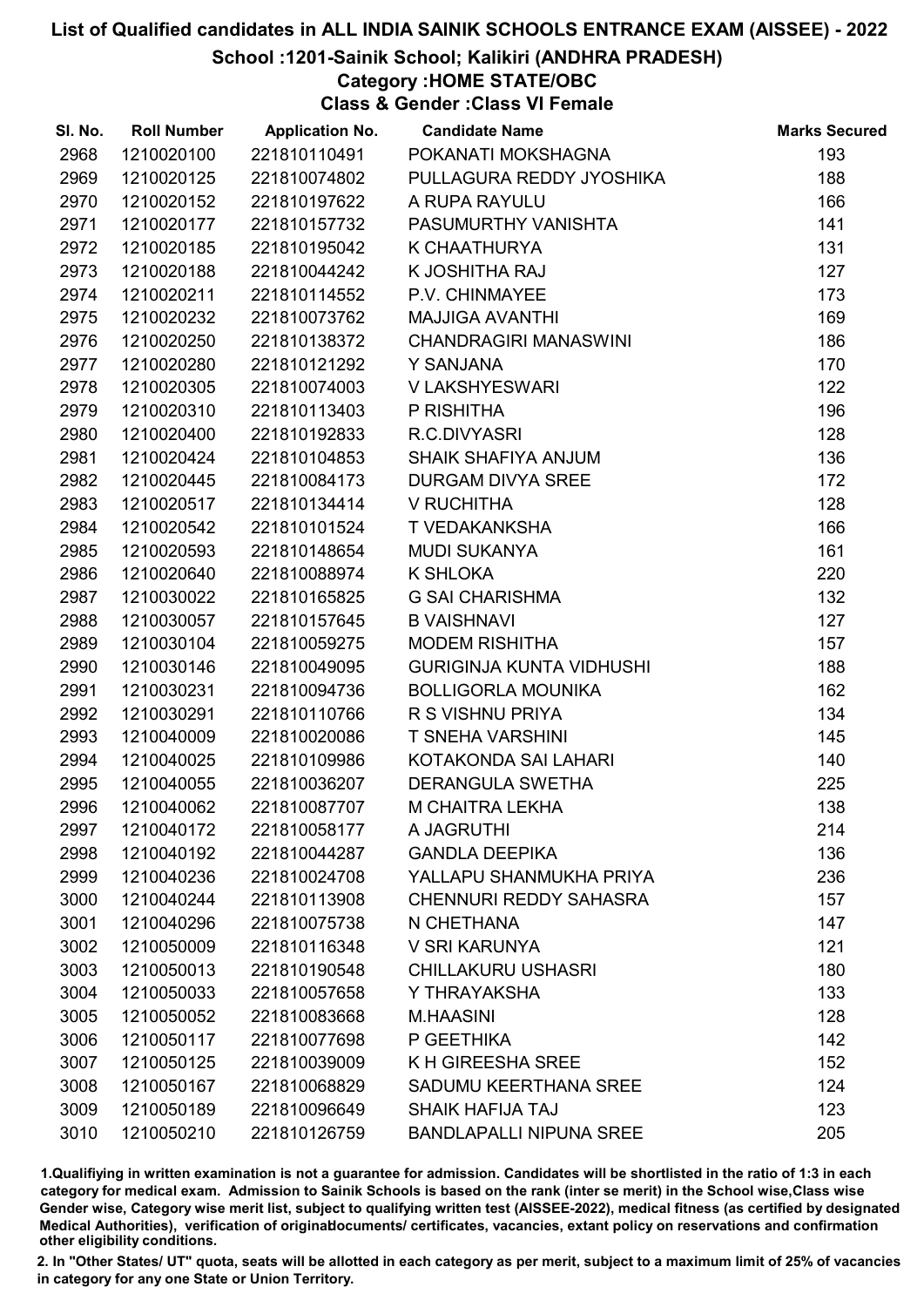School :1201-Sainik School; Kalikiri (ANDHRA PRADESH)

Category :HOME STATE/OBC

Class & Gender :Class VI Female

| SI. No. | <b>Roll Number</b> | <b>Application No.</b> | <b>Candidate Name</b>        | <b>Marks Secured</b> |
|---------|--------------------|------------------------|------------------------------|----------------------|
| 3011    | 1211020180         | 221810152776           | CHENNA SRI KARTHIKA SRAVANI  | 131                  |
| 3012    | 1211020252         | 221810149297           | <b>GURRAM TARIKA</b>         | 130                  |
| 3013    | 1213040234         | 221810019377           | <b>KALLA POORVIKA</b>        | 132                  |
| 3014    | 1213040279         | 221810054708           | REDDI LAKSHMI NAGA VATHSALYA | 239                  |
| 3015    | 2303080228         | 221810140027           | <b>KHYATHI K</b>             | 161                  |
| 3016    | 3701010038         | 221810095605           | PONNAGANTI SAMSKRITI         | 178                  |
| 3017    | 4102030232         | 221810101089           | SIDDAVARAM SAI SHRUTI        | 190                  |
| 3018    | 4201020037         | 221810066032           | NANABALA TARANISRI GOURI     | 121                  |
| 3019    | 4201020047         | 221810102223           | KOMPELLI VAISHNAVI           | 206                  |
| 3020    | 4201020146         | 221810081400           | KUKUDALA DHEEKSHITHA         | 190                  |
| 3021    | 4201020217         | 221810139020           | RAPOLU MANVITHA              | 128                  |
| 3022    | 4201020337         | 221810151350           | <b>GULLA SAHASRA</b>         | 137                  |
| 3023    | 4201030019         | 221810022980           | <b>MYADAM SANVI</b>          | 165                  |
| 3024    | 4201030104         | 221810189211           | TRIDANDAPANI SHRESTA         | 189                  |
| 3025    | 4201030129         | 221810147911           | <b>T KALYANI</b>             | 125                  |
| 3026    | 4201030171         | 221810112431           | NIMMAKAYALA LAKSHYA CHETANA  | 141                  |
| 3027    | 4201030299         | 221810082961           | <b>MUNNOOR SHRUTHI</b>       | 190                  |
| 3028    | 4201030407         | 221810155302           | <b>VELAKANTI NAKSHATHRA</b>  | 169                  |
| 3029    | 4201030439         | 221810062212           | <b>G NIHARIKA</b>            | 186                  |
| 3030    | 4201030461         | 221810026612           | NAGA PRIYANKA KARUPARTHI     | 169                  |
| 3031    | 4201030642         | 221810017862           | <b>DEVASANI SHIVADRUTHI</b>  | 181                  |
| 3032    | 4201030661         | 221810186372           | KOPPU ANSIKA                 | 141                  |
| 3033    | 4201030684         | 221810186972           | KUMMARIKUMTLA CHIDWILASINI   | 144                  |
| 3034    | 4201040006         | 221810089403           | <b>SUNKI SAHASRA</b>         | 196                  |
| 3035    | 4201040133         | 221810063443           | <b>DASARI MOUNIKA</b>        | 185                  |
| 3036    | 4201040298         | 221810135593           | PONDURU ASHMITHA             | 131                  |
| 3037    | 4201040323         | 221810062404           | POLAKONDA NANDHITHA          | 176                  |
| 3038    | 4201040429         | 221810027334           | THAMBALLA SRI NANDINI        | 126                  |
| 3039    | 4201040451         | 221810078144           | <b>PISIKE HASINI</b>         | 142                  |
| 3040    | 4201040522         | 221810166464           | <b>SURABOINA VAGDEVI</b>     | 139                  |
| 3041    | 4201040662         | 221810094505           | <b>GODA AASHRITHA</b>        | 177                  |
| 3042    | 4201050153         | 221810149965           | <b>AREPALLY ADVAIKA</b>      | 152                  |
| 3043    | 4201050282         | 221810147706           | S. AKSHARA                   | 130                  |
| 3044    | 4201050287         | 221810064806           | <b>PURAM VARUNI</b>          | 172                  |
| 3045    | 4201050298         | 221810065016           | KARELA SRI SAMANVITHA        | 245                  |
| 3046    | 4201060013         | 221810032407           | <b>KODURI VEDHASRI</b>       | 123                  |
| 3047    | 4201060028         | 221810015707           | <b>DAKSHA KOUDAGANI</b>      | 198                  |
| 3048    | 4201060029         | 221810017707           | <b>K.MOKSHA</b>              | 156                  |
| 3049    | 4201060101         | 221810083827           | <b>VANKAR RESHIKA</b>        | 146                  |
| 3050    | 4201060109         | 221810063037           | KOLKONDI MOUKTHIKA           | 214                  |
| 3051    | 4201060125         | 221810169237           | PALLE ANANDITHA              | 120                  |
| 3052    | 4201060208         | 221810136067           | H SHUSHRUTHA PARAM           | 160                  |
| 3053    | 4201060233         | 221810063767           | <b>TUPPUDU SANJANA</b>       | 155                  |

1.Qualifiying in written examination is not a guarantee for admission. Candidates will be shortlisted in the ratio of 1:3 in each category for medical exam. Admission to Sainik Schools is based on the rank (inter se merit) in the School wise,Class wise Gender wise, Category wise merit list, subject to qualifying written test (AISSEE-2022), medical fitness (as certified by designated Medical Authorities), verification of originablocuments/ certificates, vacancies, extant policy on reservations and confirmation other eligibility conditions.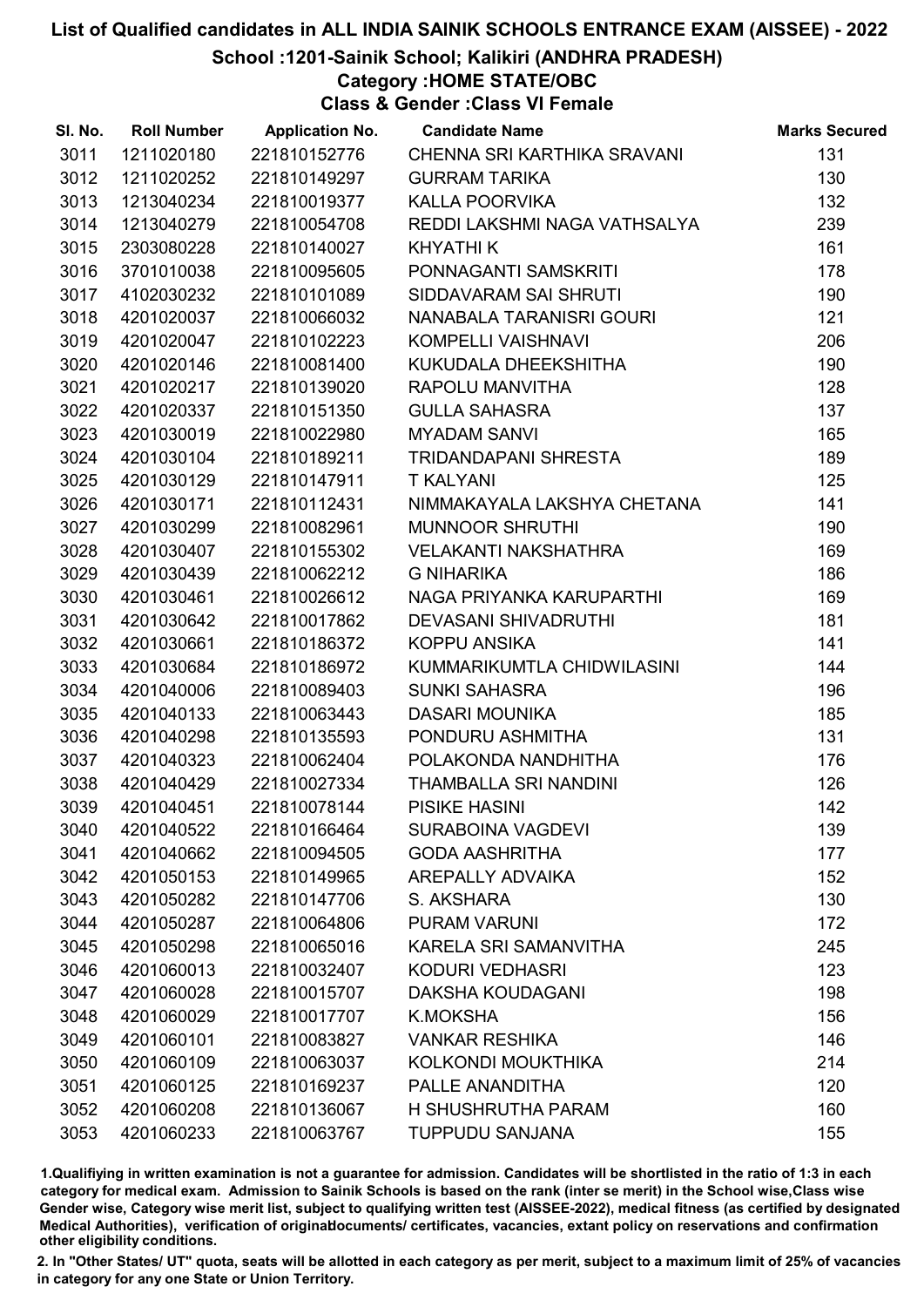#### School :1201-Sainik School; Kalikiri (ANDHRA PRADESH)

Category :HOME STATE/OBC

Class & Gender :Class VI Female

| SI. No. | <b>Roll Number</b> | <b>Application No.</b> | <b>Candidate Name</b>        | <b>Marks Secured</b> |
|---------|--------------------|------------------------|------------------------------|----------------------|
| 3054    | 4201060239         | 221810047967           | M.DIVYA                      | 129                  |
| 3055    | 4201060287         | 221810061187           | AVULA BHAVITHA SRI SAGAR     | 251                  |
| 3056    | 4201060389         | 221810076808           | <b>PUTTY SAHITHI</b>         | 141                  |
| 3057    | 4201060400         | 221810158118           | MUNGATWAR PRAGNA SRI         | 171                  |
| 3058    | 4201060513         | 221810063648           | <b>JANGILI SRI NITHYA</b>    | 192                  |
| 3059    | 4201060545         | 221810048358           | <b>GOWNOLLA RISHIKA GOWD</b> | 165                  |
| 3060    | 4201070101         | 221810065798           | KARELA SRI SAMASRITHA        | 191                  |
| 3061    | 4202020017         | 221810052701           | NANDALA ARADHYA              | 146                  |
| 3062    | 4202020119         | 221810146591           | ADEPUWAR SANJANA             | 226                  |
| 3063    | 4202020122         | 221810116691           | <b>MANDA SAHASRA</b>         | 209                  |
| 3064    | 4202020279         | 221810181833           | AKANKSHA ADEPU               | 181                  |
| 3065    | 4202020379         | 221810175804           | <b>DASARI NIRVIGNA</b>       | 159                  |
| 3066    | 4202020404         | 221810120824           | <b>YENNAM KRITI</b>          | 133                  |
| 3067    | 4202020616         | 221810084985           | ALLE SREEKALA                | 146                  |
| 3068    | 4202020702         | 221810058476           | <b>MENAKA ABHIGNA</b>        | 227                  |
| 3069    | 4202020703         | 221810095876           | <b>DASARI RUTHVIKA</b>       | 130                  |
| 3070    | 4202020872         | 221810004228           | <b>GUNTHAPALLY LAASYA</b>    | 125                  |
| 3071    | 4202020937         | 221810031578           | <b>RASURI SRIJA</b>          | 120                  |
| 3072    | 4202020940         | 221810156578           | NANDALA THEJASWINI           | 120                  |
| 3073    | 4202020971         | 221810075219           | NARADI BHAVANA               | 165                  |
| 3074    | 4202020973         | 221810047319           | <b>GUNDELLY MAITHRI</b>      | 176                  |
| 3075    | 4202021007         | 221810076739           | <b>BANDI PRASHASWI</b>       | 178                  |
| 3076    | 4202021014         | 221810132249           | <b>BORSINOLLA SWEEKRUTI</b>  | 154                  |

<sup>1.</sup>Qualifiying in written examination is not a guarantee for admission. Candidates will be shortlisted in the ratio of 1:3 in each category for medical exam. Admission to Sainik Schools is based on the rank (inter se merit) in the School wise,Class wise Gender wise, Category wise merit list, subject to qualifying written test (AISSEE-2022), medical fitness (as certified by designated Medical Authorities), verification of originablocuments/ certificates, vacancies, extant policy on reservations and confirmation other eligibility conditions.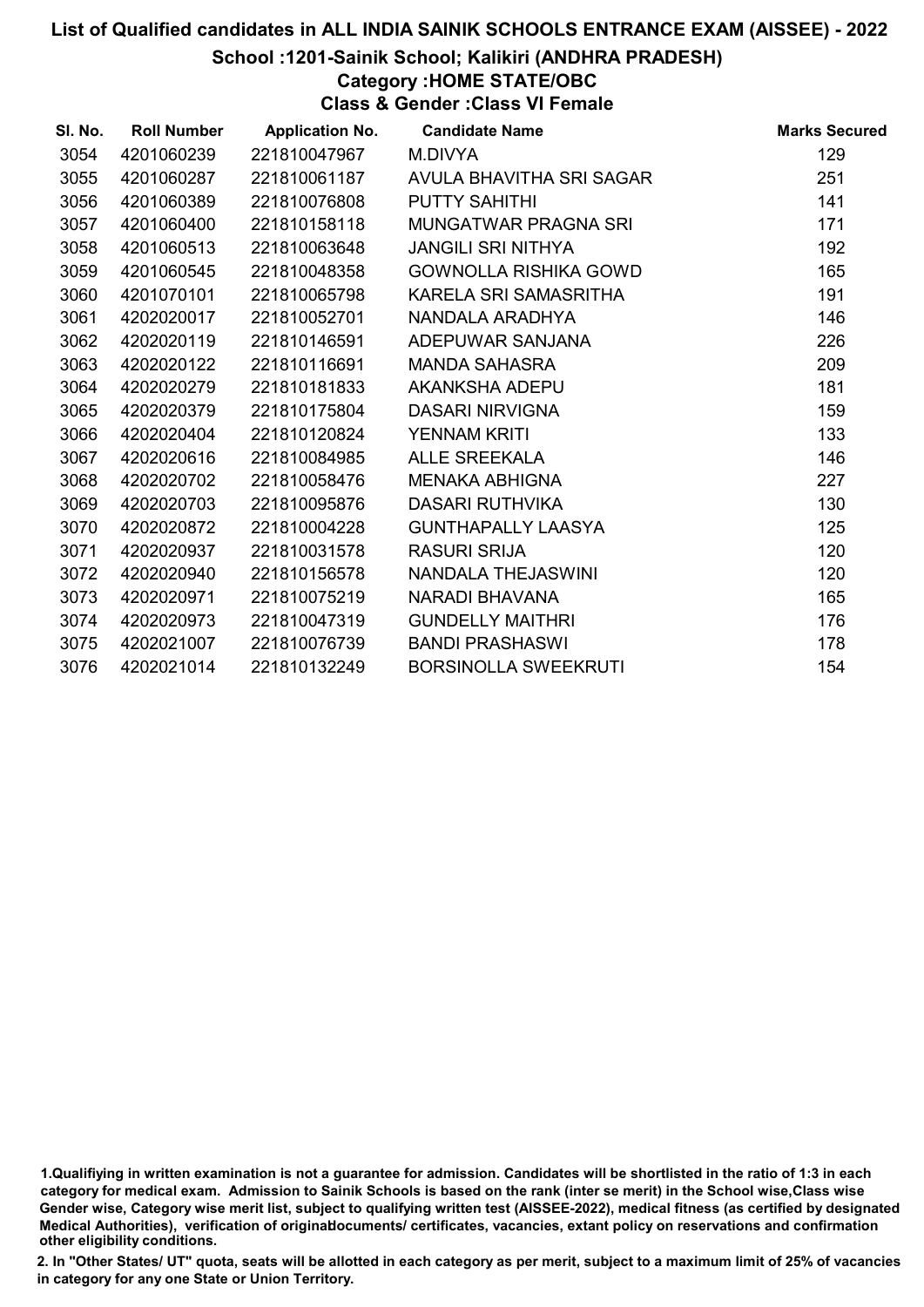School :1201-Sainik School; Kalikiri (ANDHRA PRADESH)

Category :HOME STATE/DEF

Class & Gender :Class VI Female

| SI. No. | <b>Roll Number</b> | <b>Application No.</b> | <b>Candidate Name</b>            | <b>Marks Secured</b> |
|---------|--------------------|------------------------|----------------------------------|----------------------|
| 3077    | 1201020167         | 221810172017           | <b>SHAIK NOUSHIYA BANU</b>       | 185                  |
| 3078    | 1201020337         | 221810111698           | <b>BODAVULA SHRADDHA</b>         | 146                  |
| 3079    | 1203010238         | 221810033360           | <b>MALLANGI GANGA DEEKSHITHA</b> | 158                  |
| 3080    | 1203010269         | 221810051890           | CHENNURU MUKUNDHA PRIYA          | 229                  |
| 3081    | 1203020033         | 221810017643           | <b>BORRA VENKATA KEERTHI</b>     | 231                  |
| 3082    | 1203020242         | 221810031495           | <b>SHAIK MUBASHRA</b>            | 175                  |
| 3083    | 1205010035         | 221810085631           | POLURU HISHSRI CHOWDARE          | 138                  |
| 3084    | 1205010131         | 221810086185           | POLURU HARISRI CHAWDARE          | 157                  |
| 3085    | 1205010431         | 221810057981           | <b>CH VAMSIKA</b>                | 130                  |
| 3086    | 1205010505         | 221810082852           | <b>DAGGUPATI SRUTHI</b>          | 167                  |
| 3087    | 1205020062         | 221810110054           | CHEERLA VENKATA TEJASWINI        | 122                  |
| 3088    | 1205020407         | 221810177318           | RAMAYANAM SAI VAISHNAVI          | 122                  |
| 3089    | 1207010067         | 221810042650           | ALAVALAPATI DHARSHIKA REDDY      | 195                  |
| 3090    | 1207010098         | 221810032641           | SEELAM KEERTHANA REDDY           | 134                  |
| 3091    | 1207020149         | 221810077307           | PASUPULETI SAAI VIDHHYA          | 120                  |
| 3092    | 1207020262         | 221810051899           | <b>BOYILLA SIVA HASINI</b>       | 198                  |
| 3093    | 1210010259         | 221810000580           | R GREESHMA                       | 127                  |
| 3094    | 1210010275         | 221810052490           | <b>DEEKSHITA KUNCHA</b>          | 140                  |
| 3095    | 1210010302         | 221810074601           | <b>MADDA VAISHNAVI</b>           | 148                  |
| 3096    | 1210010341         | 221810015521           | K GEETHIKA                       | 156                  |
| 3097    | 1210020317         | 221810102603           | KODI ANSHITHA REDDY              | 133                  |
| 3098    | 1210030259         | 221810009256           | C RUSHITHA REDDY                 | 174                  |
| 3099    | 1210040032         | 221810072396           | REPANA PRACHETHA                 | 132                  |
| 3100    | 1210040245         | 221810106018           | <b>JHANVIK</b>                   | 179                  |
| 3101    | 1210040278         | 221810093138           | <b>B SHALINI</b>                 | 124                  |
| 3102    | 1212040054         | 221810051426           | <b>VAISHNAVI DEVI SAVARAM</b>    | 135                  |
| 3103    | 2001030258         | 221810070680           | ALA VENKATA DIVIJA               | 167                  |
| 3104    | 2001040165         | 221810061122           | <b>K THANUSHA</b>                | 153                  |
| 3105    | 2001060386         | 221810056687           | C POORNIMA LAKSHMI               | 147                  |
| 3106    | 3902010021         | 221810124911           | A JANANI                         | 193                  |
| 3107    | 4201020159         | 221810060700           | <b>SANGU SAMIKSHA</b>            | 130                  |
| 3108    | 4201040638         | 221810128994           | <b>BATTU HONEY HARSHINI</b>      | 156                  |
|         |                    |                        |                                  |                      |

<sup>1.</sup>Qualifiying in written examination is not a guarantee for admission. Candidates will be shortlisted in the ratio of 1:3 in each category for medical exam. Admission to Sainik Schools is based on the rank (inter se merit) in the School wise,Class wise Gender wise, Category wise merit list, subject to qualifying written test (AISSEE-2022), medical fitness (as certified by designated Medical Authorities), verification of originablocuments/ certificates, vacancies, extant policy on reservations and confirmation other eligibility conditions.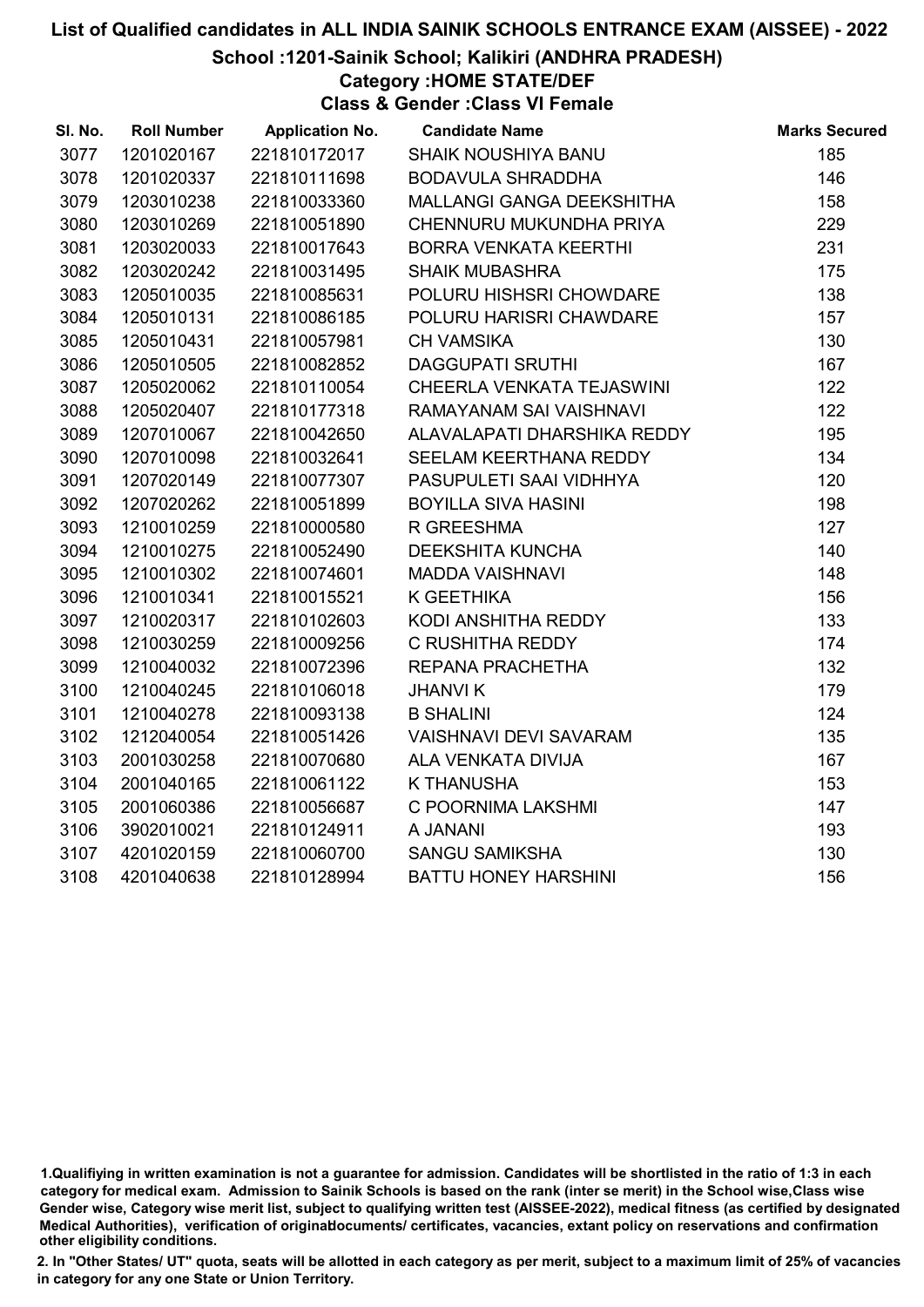#### School :1201-Sainik School; Kalikiri (ANDHRA PRADESH)

#### Category :HOME STATE/GEN

Class & Gender :Class VI Female

| SI. No. | <b>Roll Number</b> |              | <b>Application No. Candidate Name</b> | <b>Marks Secured</b> |
|---------|--------------------|--------------|---------------------------------------|----------------------|
| 3109    | 1201010006         | 221810068411 | KALLAMADI CHATHURYA                   | 135                  |
| 3110    | 1201010017         | 221810166803 | R MEGHANA                             | 123                  |
| 3111    | 1201010051         | 221810122547 | C GAYATHRI RAMANI                     | 139                  |
| 3112    | 1201010077         | 221810080000 | BEEDI PALLI BHAVITHA REDDY            | 153                  |
| 3113    | 1201010087         | 221810062800 | <b>GUGGILLA BHAVYA SREE</b>           | 200                  |
| 3114    | 1201010092         | 221810067900 | <b>L CHARU HASINI</b>                 | 142                  |
| 3115    | 1201010140         | 221810075860 | KESAVAMMAGARI THANMAYAVIRI            | 178                  |
| 3116    | 1201010148         | 221810155380 | <b>VADDI REDDY YAGNASREE</b>          | 182                  |
| 3117    | 1201010165         | 221810075890 | UPPALA SHARMILA                       | 142                  |
| 3118    | 1201010168         | 221810091001 | M S VAGMI PRAVASTHI                   | 184                  |
| 3119    | 1201010192         | 221810053421 | <b>D.PRANAVI</b>                      | 125                  |
| 3120    | 1201010198         | 221810123331 | M PRANAVAATHMIKA                      | 147                  |
| 3121    | 1201010229         | 221810069271 | Y VIDHATHRI                           | 198                  |
| 3122    | 1201010232         | 221810133571 | R CHARITHA                            | 130                  |
| 3123    | 1201010242         | 221810096581 | <b>D BINDU</b>                        | 199                  |
| 3124    | 1201010260         | 221810018302 | CHILEKAMPALLI SAHITHI                 | 182                  |
| 3125    | 1201010288         | 221810111032 | <b>G CHIRASVI CHOWDARY</b>            | 177                  |
| 3126    | 1201010314         | 221810088172 | V DEEKSHITHA REDDY                    | 171                  |
| 3127    | 1201010315         | 221810171272 | <b>INDUKURI GAGANA</b>                | 184                  |
| 3128    | 1201010354         | 221810147043 | <b>T SNEHA VARSHINI</b>               | 176                  |
| 3129    | 1201010398         | 221810034683 | <b>G SHRESTA REDDY</b>                | 141                  |
| 3130    | 1201010403         | 221810075593 | <b>K.PRANAVI</b>                      | 168                  |
| 3131    | 1201010425         | 221810035424 | <b>CHELURI ASHRITHA</b>               | 162                  |
| 3132    | 1201010435         | 221810076244 | <b>D GUNASREE</b>                     | 228                  |
| 3133    | 1201010466         | 221810152874 | K MOUNIKA                             | 235                  |
| 3134    | 1201010485         | 221810034894 | A CHAITHVIKA                          | 151                  |
| 3135    | 1201020009         | 221810146225 | <b>S AAMEENA LULU</b>                 | 145                  |
| 3136    | 1201020037         | 221810075455 | <b>KARE SAI ABHIGNA</b>               | 141                  |
| 3137    | 1201020113         | 221810097746 | <b>AALIYA JAIN</b>                    | 175                  |
| 3138    | 1201020116         | 221810177456 | <b>MAMIDIPALLI RISHITHA</b>           | 151                  |
| 3139    | 1201020117         | 221810075656 | WUNTAKAL VENKATA LAKSHMI              | 159                  |
| 3140    | 1201020149         | 221810067986 | <b>CHALLA GREESHMA SREE</b>           | 127                  |
| 3141    | 1201020175         | 221810066717 | <b>LAKKISETTY GANAVI</b>              | 129                  |
| 3142    | 1201020177         | 221810143917 | CHIYYETI SAMANVITHA REDDY             | 137                  |
| 3143    | 1201020179         | 221810068027 | P FIRZA MEHAK                         | 147                  |
| 3144    | 1201020184         | 221810076427 | K NAINIKA REDDY                       | 124                  |
| 3145    | 1201020209         | 221810133547 | <b>B ANANDINI REDDY</b>               | 173                  |
| 3146    | 1201020266         | 221810062718 | <b>GUGGILLA RAMYA SREE</b>            | 181                  |
| 3147    | 1201020283         | 221810169238 | POTTURU HARI PRIYA                    | 135                  |
| 3148    | 1201020320         | 221810051678 | PERLA VENKATA SINDHUJA                | 222                  |
| 3149    | 1201020359         | 221810043929 | CHALLA PUJITHA CHOWDARY               | 184                  |
| 3150    | 1201020367         | 221810132639 | DADIMI BHANUSREE REDDY                | 159                  |
| 3151    | 1201020368         | 221810075639 | <b>GUYYALA VARSHINI</b>               | 178                  |

1.Qualifiying in written examination is not a guarantee for admission. Candidates will be shortlisted in the ratio of 1:3 in each category for medical exam. Admission to Sainik Schools is based on the rank (inter se merit) in the School wise,Class wise Gender wise, Category wise merit list, subject to qualifying written test (AISSEE-2022), medical fitness (as certified by designated Medical Authorities), verification of originablocuments/ certificates, vacancies, extant policy on reservations and confirmation other eligibility conditions.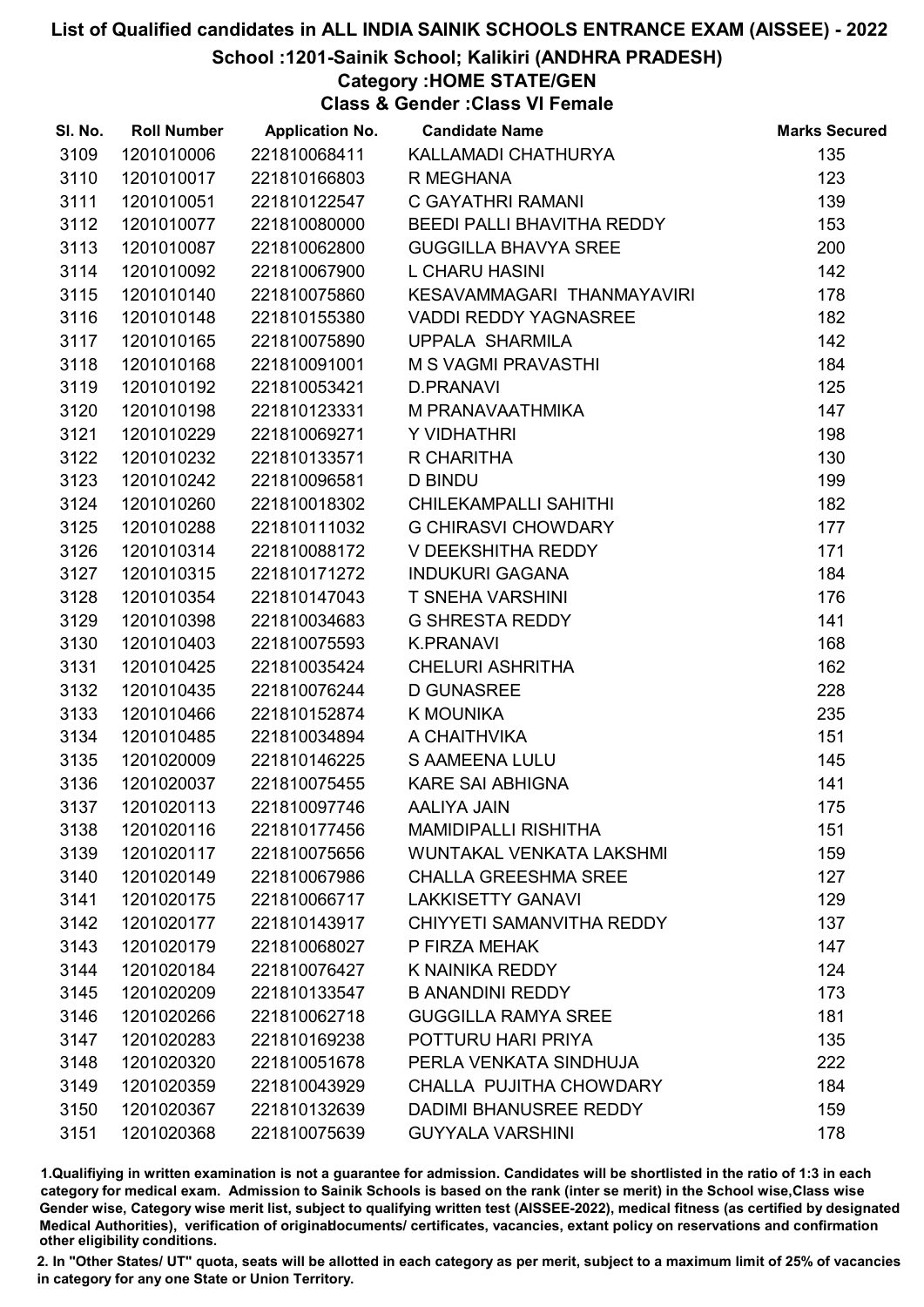#### School :1201-Sainik School; Kalikiri (ANDHRA PRADESH)

Category :HOME STATE/GEN

Class & Gender :Class VI Female

| SI. No. | <b>Roll Number</b> | <b>Application No.</b> | <b>Candidate Name</b>              | <b>Marks Secured</b> |
|---------|--------------------|------------------------|------------------------------------|----------------------|
| 3152    | 1201020379         | 221810046649           | <b>B DEEKSHITHA</b>                | 124                  |
| 3153    | 1201020413         | 221810084299           | R SHASMITA                         | 171                  |
| 3154    | 1202010028         | 221810097700           | <b>MEKA SATHVIKA</b>               | 155                  |
| 3155    | 1202010034         | 221810117910           | <b>JASHVITHA SAI SRI RAMISETTI</b> | 128                  |
| 3156    | 1202020016         | 221810115693           | P HAMSITHA REDDY                   | 209                  |
| 3157    | 1202020045         | 221810117854           | <b>BADA YAGNA SREE</b>             | 227                  |
| 3158    | 1202020070         | 221810035405           | MAHAVADI LAASYA DEEPIKA            | 154                  |
| 3159    | 1202020074         | 221810191315           | <b>KONIDENA HEMASRI</b>            | 168                  |
| 3160    | 1202020105         | 221810150765           | KOLLI SEVITHA CHOWDARY             | 179                  |
| 3161    | 1202020139         | 221810140446           | PACHAVA DEEKSHITHA                 | 121                  |
| 3162    | 1202020173         | 221810183227           | MUVVA VISHNU KEERTHANA             | 126                  |
| 3163    | 1202020260         | 221810089598           | <b>CHEVURI YUKTHI</b>              | 124                  |
| 3164    | 1202020285         | 221810097569           | KAKARLA MANASA CHOWDARY            | 149                  |
| 3165    | 1202020299         | 221810147799           | <b>MARAM DHANU SRI</b>             | 183                  |
| 3166    | 1203010009         | 221810056150           | <b>VENGALA INDU</b>                | 157                  |
| 3167    | 1203010022         | 221810112731           | CHITTEM AMRUTA LAKSHMI             | 209                  |
| 3168    | 1203010024         | 221810106751           | <b>GUNTIMADUGU JASWITHA</b>        | 133                  |
| 3169    | 1203010039         | 221810151132           | <b>MANDA HARSHINI</b>              | 138                  |
| 3170    | 1203010040         | 221810134132           | CHINTHA VEERA NIHARIKA REDDY       | 175                  |
| 3171    | 1203010049         | 221810086072           | BERI VINEESH KUMAR REDDY           | 206                  |
| 3172    | 1203010119         | 221810133736           | THAMMIREDDYGARI GAYATHRI           | 139                  |
| 3173    | 1203010127         | 221810094976           | ADDEPALLI REDDIKEERTHANA           | 187                  |
| 3174    | 1203010129         | 221810111786           | RAGHAVAREDDY CHARITHA              | 220                  |
| 3175    | 1203010141         | 221810174357           | <b>SYED SHAHNAAZ</b>               | 121                  |
| 3176    | 1203010166         | 221810083909           | KATHERAPALLI SRIJA REDDY           | 127                  |
| 3177    | 1203010182         | 221810016089           | <b>MEDA VENKATA SUGUNA</b>         | 170                  |
| 3178    | 1203010188         | 221810125100           | PONNELLA THANVI                    | 162                  |
| 3179    | 1203010199         | 221810113410           | KAKARLA NITHYANANDINI              | 201                  |
| 3180    | 1203010226         | 221810034250           | <b>SURAM RANI REDDY</b>            | 125                  |
| 3181    | 1203010287         | 221810045611           | KETHU VENKATA BASHITHA             | 171                  |
| 3182    | 1203010321         | 221810141551           | M G SOMINI REDDY                   | 185                  |
| 3183    | 1203010374         | 221810048612           | NANDYALA DIVYA SREE SAI            | 162                  |
| 3184    | 1203010402         | 221810068642           | <b>MANNURU MAHIKA</b>              | 161                  |
| 3185    | 1203010403         | 221810117942           | <b>MARTHALA HARSHITHA</b>          | 209                  |
| 3186    | 1203010404         | 221810087052           | LINGAREDDY YASWITHA                | 160                  |
| 3187    | 1203010415         | 221810063062           | KHADERSABGARI SYED HAFIZA          | 158                  |
| 3188    | 1203010440         | 221810012082           | BONDALAKUNTA NAGA VINDYA           | 128                  |
| 3189    | 1203010451         | 221810043092           | KATHERAPALLI VENKATA               | 160                  |
| 3190    | 1203010454         | 221810087492           | DUMPA SIVA SATWIKA REDDY           | 147                  |
| 3191    | 1203010461         | 221810114203           | <b>MULAPAKU THARUNE</b>            | 202                  |
| 3192    | 1203010462         | 221810064303           | <b>VEMPALLI LASYA PRIYA</b>        | 226                  |
| 3193    | 1203010473         | 221810012313           | <b>BONDALAKUNTA NAGA VIHARI</b>    | 139                  |
| 3194    | 1203020007         | 221810125913           | C PARMITHA REDDY                   | 184                  |

1.Qualifiying in written examination is not a guarantee for admission. Candidates will be shortlisted in the ratio of 1:3 in each category for medical exam. Admission to Sainik Schools is based on the rank (inter se merit) in the School wise,Class wise Gender wise, Category wise merit list, subject to qualifying written test (AISSEE-2022), medical fitness (as certified by designated Medical Authorities), verification of originablocuments/ certificates, vacancies, extant policy on reservations and confirmation other eligibility conditions.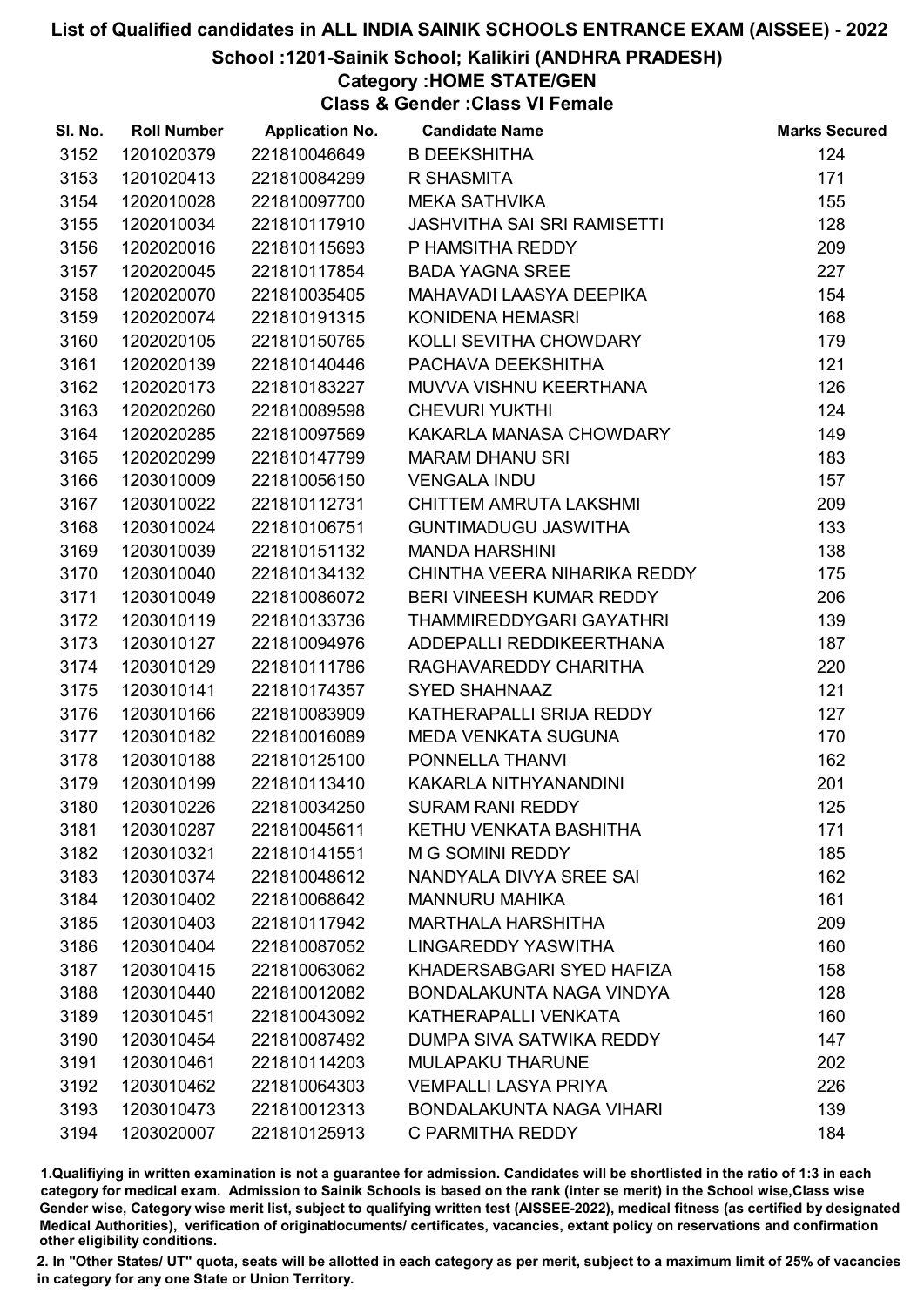#### School :1201-Sainik School; Kalikiri (ANDHRA PRADESH)

#### Category :HOME STATE/GEN

Class & Gender :Class VI Female

| SI. No. | <b>Roll Number</b> | <b>Application No.</b> | <b>Candidate Name</b>          |    | <b>Marks Secured</b> |
|---------|--------------------|------------------------|--------------------------------|----|----------------------|
| 3195    | 1203020008         | 221810161023           | ALLAM BHAVISHYA                |    | 176                  |
| 3196    | 1203020041         | 221810141063           | NICHANAMETLA BILVA SREE        |    | 130                  |
| 3197    | 1203020061         | 221810100483           | PELLURU KEERTHI                |    | 200                  |
| 3198    | 1203020073         | 221810151893           | ORAMPATI POOJITHA REDDY        |    | 130                  |
| 3199    | 1203020092         | 221810094914           | DUDIMANI REDDY PRASANNA        |    | 179                  |
| 3200    | 1203020118         | 221810107364           | <b>CHAPPIDI KEERTI</b>         |    | 125                  |
| 3201    | 1203020125         | 221810046664           | RUDRARAJU MEDHASWI             |    | 152                  |
| 3202    | 1203020144         | 221810036484           | VARADARAJU REDDY THANMYI       |    | 134                  |
| 3203    | 1203020155         | 221810082994           | <b>SWETHA DANDU</b>            |    | 159                  |
| 3204    | 1203020186         | 221810086835           | MUMMASANI RUTHIKA REDDY        |    | 232                  |
| 3205    | 1203020205         | 221810046065           | SETTIPALLE SANKERTHANA         |    | 188                  |
| 3206    | 1203020210         | 221810059465           | <b>MUSIRIKE ASHWIKA</b>        |    | 133                  |
| 3207    | 1203020217         | 221810046375           | PANDRA KYATHI BHAVANI          |    | 184                  |
| 3208    | 1203020245         | 221810080695           | <b>MANDEM TANVI TEJA</b>       |    | 176                  |
| 3209    | 1203020263         | 221810128416           | NALAMALUPU VENKATA LAKSHMI     | AR | 139                  |
| 3210    | 1203020271         | 221810124626           | RAGHAVARAJU TEJASWINI          |    | 144                  |
| 3211    | 1203020294         | 221810096556           | NAGIRIMADUGU ARAM DEVESHI      |    | 239                  |
| 3212    | 1203020313         | 221810091476           | POONDLA POOJITHA               |    | 128                  |
| 3213    | 1203020347         | 221810062427           | KATHA SONIKA                   |    | 166                  |
| 3214    | 1203020352         | 221810189527           | PAPPI REDDY SAI INDUJA         |    | 151                  |
| 3215    | 1203020389         | 221810087957           | KALAKATA BHAVYA SRI            |    | 120                  |
| 3216    | 1203020422         | 221810048997           | <b>KALLURI HIMASREE</b>        |    | 151                  |
| 3217    | 1203020432         | 221810030808           | VADLATALA HARSHITHA REDDY      |    | 204                  |
| 3218    | 1203020477         | 221810126178           | <b>DANDU VARSHITHA</b>         |    | 135                  |
| 3219    | 1203020543         | 221810153719           | RAYAVARAM NITHYA SREE          |    | 231                  |
| 3220    | 1203020546         | 221810009819           | <b>ABBIREDDY MANUSHRI</b>      |    | 166                  |
| 3221    | 1203020575         | 221810197459           | <b>ENUGULA LASYA</b>           |    | 217                  |
| 3222    | 1203020595         | 221810148479           | BONDALA VAISHNAVI YADAV        |    | 128                  |
| 3223    | 1205010095         | 221810134354           | <b>SYED REEHANA</b>            |    | 218                  |
| 3224    | 1205010127         | 221810096575           | CHERUKUPALLI SHRI AMRUTHA      |    | 166                  |
| 3225    | 1205010134         | 221810056395           | KANDAKURI SAMYUKTHA            |    | 126                  |
| 3226    | 1205010171         | 221810055657           | <b>G UDAYA SRAVANI</b>         |    | 139                  |
| 3227    | 1205010176         | 221810115187           | <b>SHAIK KOUSAR SULTHANA</b>   |    | 144                  |
| 3228    | 1205010189         | 221810127648           | P RAJANANDHINI                 |    | 160                  |
| 3229    | 1205010244         | 221810042310           | <b>KEERTHIKA REDDY Y</b>       |    | 136                  |
| 3230    | 1205010304         | 221810070170           | <b>GUNDAM SHALIKA REDDY</b>    |    | 157                  |
| 3231    | 1205010317         | 221810049970           | <b>K PUJITHA</b>               |    | 247                  |
| 3232    | 1205010348         | 221810029601           | PEDDAMUNTHALA SUNANYA          |    | 164                  |
| 3233    | 1205010384         | 221810112141           | <b>SHAIK TASNEEM</b>           |    | 154                  |
| 3234    | 1205010399         | 221810020951           | <b>B SAI KARTHIKA REDDY</b>    |    | 129                  |
| 3235    | 1205010439         | 221810029991           | <b>B SRITHARUNI</b>            |    | 139                  |
| 3236    | 1205010464         | 221810168112           | <b>VANGAPATI VEDA AKSHITHA</b> |    | 131                  |
| 3237    | 1205010469         | 221810122712           | <b>BUKKITTU LEKHYA SIRI</b>    |    | 167                  |

1.Qualifiying in written examination is not a guarantee for admission. Candidates will be shortlisted in the ratio of 1:3 in each category for medical exam. Admission to Sainik Schools is based on the rank (inter se merit) in the School wise,Class wise Gender wise, Category wise merit list, subject to qualifying written test (AISSEE-2022), medical fitness (as certified by designated Medical Authorities), verification of originablocuments/ certificates, vacancies, extant policy on reservations and confirmation other eligibility conditions.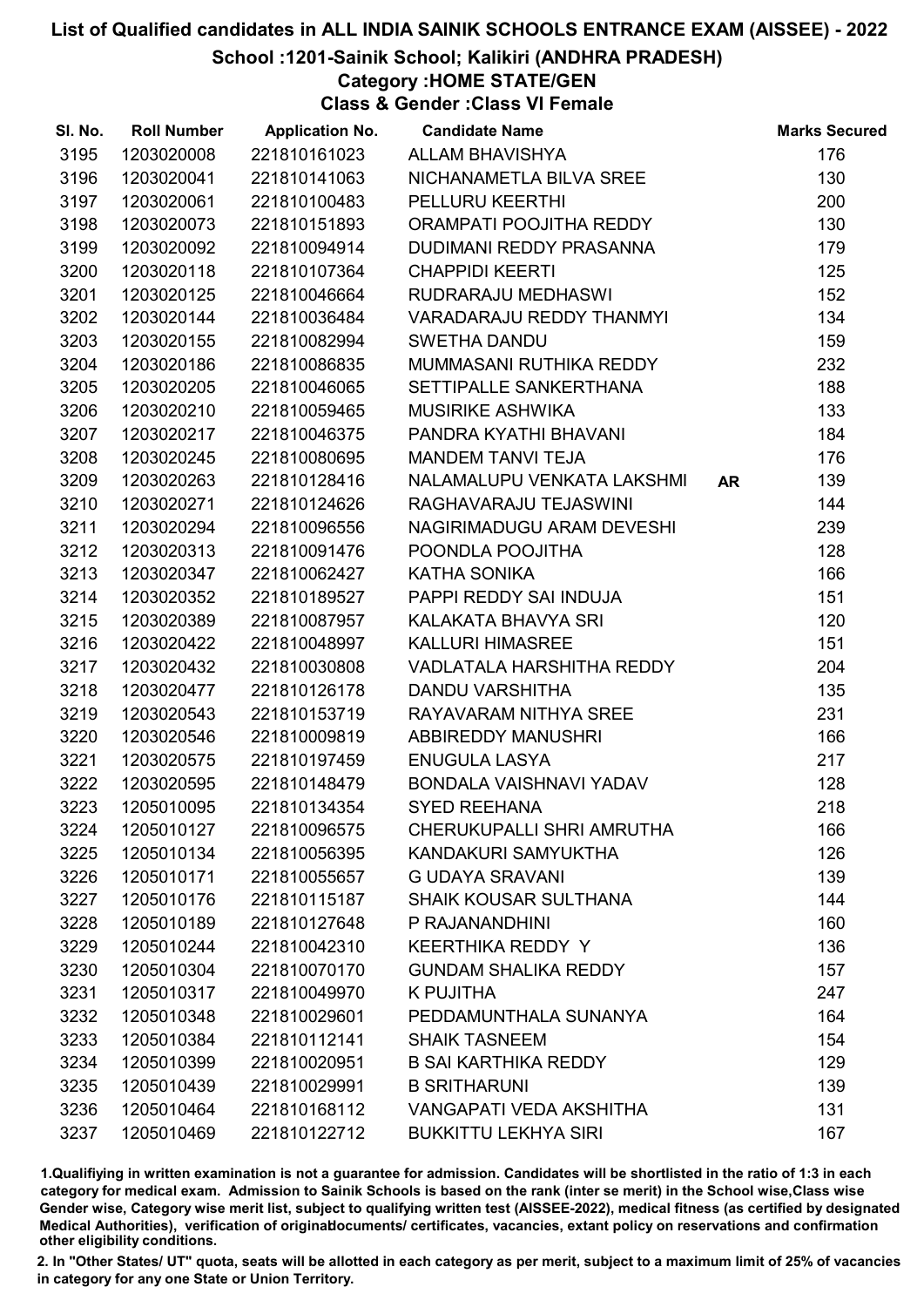School :1201-Sainik School; Kalikiri (ANDHRA PRADESH)

Category :HOME STATE/GEN

Class & Gender :Class VI Female

| SI. No. | <b>Roll Number</b> | <b>Application No.</b> | <b>Candidate Name</b>              |    | <b>Marks Secured</b> |
|---------|--------------------|------------------------|------------------------------------|----|----------------------|
| 3238    | 1205020004         | 221810107393           | PILLALAMARRI RANGA PRAJWALA        |    | 169                  |
| 3239    | 1205020049         | 221810100634           | <b>SOMA PRANITHA</b>               |    | 204                  |
| 3240    | 1205020074         | 221810015654           | <b>M AMULYA</b>                    |    | 223                  |
| 3241    | 1205020125         | 221810159315           | <b>VELIDANDLA VARSHINI</b>         |    | 123                  |
| 3242    | 1205020129         | 221810098515           | P V S JANAKI LASYA PRIYA           |    | 193                  |
| 3243    | 1205020179         | 221810119575           | KATHA KAVYA                        |    | 129                  |
| 3244    | 1205020190         | 221810069585           | <b>CHINTHAGARI YASWINI</b>         |    | 202                  |
| 3245    | 1205020194         | 221810078095           | Y V LAKSHMI AKSHAYA                |    | 159                  |
| 3246    | 1205020232         | 221810007336           | THOPI REDDY VIHARIKA REDDY         |    | 135                  |
| 3247    | 1205020282         | 221810024686           | CHITRALA VENKATA DIKSHA SRI        |    | 121                  |
| 3248    | 1205020299         | 221810049107           | KOTTE SATHVIKA                     |    | 157                  |
| 3249    | 1205020311         | 221810188617           | <b>GOLLA LAKSHMI SANJANA</b>       | CG | 139                  |
| 3250    | 1205020335         | 221810057147           | MULLA.SAMEERA                      |    | 144                  |
| 3251    | 1205020356         | 221810027067           | A DEETYANANDANA REDDY              |    | 185                  |
| 3252    | 1205020375         | 221810106677           | <b>MULA SAHASRA LAKSHMI</b>        |    | 142                  |
| 3253    | 1205020390         | 221810060497           | KADIMETLA BHAVISHYA                |    | 141                  |
| 3254    | 1205020404         | 221810017708           | KODUDULA HONNESHA REDDY            |    | 148                  |
| 3255    | 1205020420         | 221810010628           | <b>BATHINI JAYASATHVIKA</b>        |    | 149                  |
| 3256    | 1205020445         | 221810084748           | DEEVIREDDY MONISHA REDDY           |    | 223                  |
| 3257    | 1205020450         | 221810111948           | <b>G DHARPANA REDDY</b>            |    | 150                  |
| 3258    | 1205020486         | 221810104878           | <b>MAADIREDDY CHRITHA SHRI</b>     |    | 147                  |
| 3259    | 1205020489         | 221810032188           | PEDDALA AKSHARA                    |    | 143                  |
| 3260    | 1205020509         | 221810105409           | BOBBALA PAVANA DEVA                |    | 189                  |
| 3261    | 1205020531         | 221810186239           | <b>B.SRI NIHARIKA REDDY</b>        |    | 143                  |
| 3262    | 1205020578         | 221810112079           | <b>SHAIK AYESHA TASNEEM</b>        |    | 144                  |
| 3263    | 1205020590         | 221810098479           | P V S MOHANA SASYA PRIYA           |    | 199                  |
| 3264    | 1205020596         | 221810051489           | <b>SHAIK ASRA NOORIEN</b>          |    | 154                  |
| 3265    | 1206010004         | 221810189140           | <b>INDELA GHANA BHAVYA SRI</b>     |    | 161                  |
| 3266    | 1206010007         | 221810189111           | <b>BOGALA YAGHNA SRI</b>           |    | 189                  |
| 3267    | 1206010035         | 221810190977           | <b>MADATHALA LAKSHMI MEGHANA</b>   |    | 147                  |
| 3268    | 1206010106         | 221810096172           | RAVIPATI LAKSHYA                   |    | 240                  |
| 3269    | 1206010113         | 221810075023           | <b>VADLAMUDI GNANAMOKSHGNA</b>     |    | 130                  |
| 3270    | 1206010171         | 221810035855           | POLU HARSHINI REDDY                |    | 176                  |
| 3271    | 1206010172         | 221810056855           | <b>KOTRA USHMA</b>                 |    | 138                  |
| 3272    | 1206010243         | 221810079728           | <b>NELLORE MANASWINI</b>           |    | 252                  |
| 3273    | 1206010258         | 221810191578           | <b>NALLANI DEEKSHITHA CHOWDARY</b> |    | 157                  |
| 3274    | 1206010271         | 221810004419           | <b>HIMANSHIKA SARVADEY</b>         |    | 139                  |
| 3275    | 1206010276         | 221810012529           | BOTTA VENKATA LAKSHYA REDDY        |    | 173                  |
| 3276    | 1207010020         | 221810020654           | <b>CHENNAMSETTY AKSHAYA</b>        |    | 133                  |
| 3277    | 1207010039         | 221810197668           | <b>KUNDA POOJA SREE</b>            |    | 155                  |
| 3278    | 1207010122         | 221810116981           | <b>MAGAM VEDASRI</b>               |    | 217                  |
| 3279    | 1207020015         | 221810043173           | <b>SHAIK MEFROON</b>               |    | 168                  |
| 3280    | 1207020076         | 221810178425           | MUPPARAJU PRASANNA VENKATA         |    | 121                  |

1.Qualifiying in written examination is not a guarantee for admission. Candidates will be shortlisted in the ratio of 1:3 in each category for medical exam. Admission to Sainik Schools is based on the rank (inter se merit) in the School wise,Class wise Gender wise, Category wise merit list, subject to qualifying written test (AISSEE-2022), medical fitness (as certified by designated Medical Authorities), verification of originablocuments/ certificates, vacancies, extant policy on reservations and confirmation other eligibility conditions.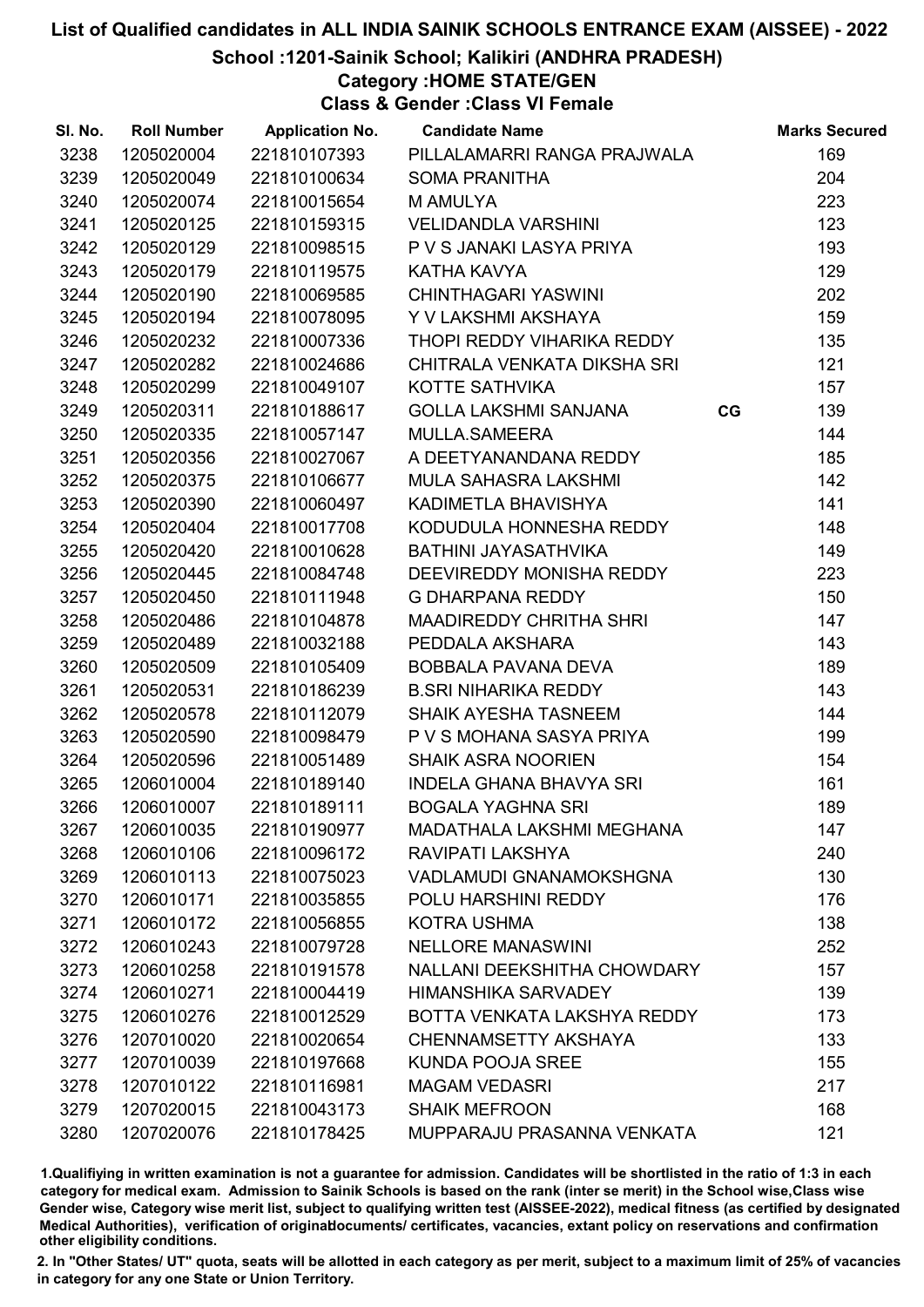#### School :1201-Sainik School; Kalikiri (ANDHRA PRADESH)

Category :HOME STATE/GEN

Class & Gender :Class VI Female

| SI. No. | <b>Roll Number</b> | <b>Application No.</b> | <b>Candidate Name</b>            | <b>Marks Secured</b> |
|---------|--------------------|------------------------|----------------------------------|----------------------|
| 3281    | 1207020109         | 221810142616           | KALLU SAI JASMITHA REDDY         | 133                  |
| 3282    | 1207020123         | 221810147436           | KATTA AKSHAYA                    | 146                  |
| 3283    | 1207020178         | 221810090377           | <b>VARRA SRI VAISHNAVI</b>       | 193                  |
| 3284    | 1208020131         | 221810071073           | MUDRAGADA SAI VARSHINI           | 211                  |
| 3285    | 1210010022         | 221810141622           | SAKUNALA YASHASWINI              | 151                  |
| 3286    | 1210010047         | 221810105754           | <b>ANALA NANDINI</b>             | 152                  |
| 3287    | 1210010067         | 221810171556           | YERRABAPU HARSHINI               | 130                  |
| 3288    | 1210010093         | 221810048309           | <b>GANDA SISIRA</b>              | 136                  |
| 3289    | 1210010183         | 221810029440           | ARAMATI MOKSHA SRI               | 169                  |
| 3290    | 1210010201         | 221810049150           | PUTTA DEEKSHA REDDY              | 190                  |
| 3291    | 1210010208         | 221810050650           | <b>JOSHITHA REDDY DEVI REDDY</b> | 153                  |
| 3292    | 1210010223         | 221810169360           | E MADHURYA                       | 124                  |
| 3293    | 1210010296         | 221810061301           | K DEEPANKURI                     | 130                  |
| 3294    | 1210010329         | 221810148911           | <b>JAGILI VOJASWINI</b>          | 123                  |
| 3295    | 1210010376         | 221810102341           | YANAMALA NIKITHA REDDY           | 129                  |
| 3296    | 1210020002         | 221810152541           | <b>CHINTA MEGHANA</b>            | 152                  |
| 3297    | 1210020007         | 221810042741           | P VIJAYA KEERTHI                 | 140                  |
| 3298    | 1210020026         | 221810152951           | SWARGAM POORVIKA REDDY           | 152                  |
| 3299    | 1210020085         | 221810095881           | R LAHARI REDDY                   | 127                  |
| 3300    | 1210020140         | 221810048512           | VADLATALA SRIKAVYA               | 195                  |
| 3301    | 1210020153         | 221810079622           | LUFTHIA S M                      | 120                  |
| 3302    | 1210020171         | 221810028332           | <b>DEVNA CHELLURI</b>            | 161                  |
| 3303    | 1210020240         | 221810101072           | N LIKHITHA                       | 194                  |
| 3304    | 1210020299         | 221810015892           | <b>SHAIK ESHAL</b>               | 202                  |
| 3305    | 1210020319         | 221810163603           | KOTHAPALLI CHATURYA              | 131                  |
| 3306    | 1210020324         | 221810126703           | YERRAPUREDDY JOSHIKA REDDY       | 120                  |
| 3307    | 1210020491         | 221810092893           | <b>M BAVISHYA</b>                | 136                  |
| 3308    | 1210020515         | 221810040314           | S BHAVISHYA REDDY                | 245                  |
| 3309    | 1210020533         | 221810049124           | <b>GOLLA PRASSIDA</b>            | 160                  |
| 3310    | 1210020536         | 221810093324           | <b>B.MANOOGNA REDDY</b>          | 147                  |
| 3311    | 1210020588         | 221810122454           | RAVILLA KRISHITHA                | 131                  |
| 3312    | 1210020596         | 221810168754           | S YASHASWINI SRAVYA              | 181                  |
| 3313    | 1210020618         | 221810096664           | <b>MEKALA ARCHANA</b>            | 120                  |
| 3314    | 1210020631         | 221810019374           | <b>CHALLA VAGMI</b>              | 130                  |
| 3315    | 1210020632         | 221810064474           | <b>G.KHYATIKA</b>                | 217                  |
| 3316    | 1210020663         | 221810089884           | <b>VARAPANA PRADEEKSHA REDDY</b> | 177                  |
| 3317    | 1210020698         | 221810105015           | <b>CHITTMIREDDY RASAGNA</b>      | 193                  |
| 3318    | 1210020699         | 221810089015           | <b>GANTA MONIKA SREE</b>         | 131                  |
| 3319    | 1210030023         | 221810046825           | <b>D GEYA PRETHI</b>             | 128                  |
| 3320    | 1210030025         | 221810139825           | <b>CHERUKURI SHRAVANI</b>        | 212                  |
| 3321    | 1210030068         | 221810061255           | NUKALA BHANU CHANDRIKA           | 209                  |
| 3322    | 1210030069         | 221810072255           | N J MANASI                       | 131                  |
| 3323    | 1210030071         | 221810069255           | L DEVI SMITHA REDDY              | 214                  |

1.Qualifiying in written examination is not a guarantee for admission. Candidates will be shortlisted in the ratio of 1:3 in each category for medical exam. Admission to Sainik Schools is based on the rank (inter se merit) in the School wise,Class wise Gender wise, Category wise merit list, subject to qualifying written test (AISSEE-2022), medical fitness (as certified by designated Medical Authorities), verification of originablocuments/ certificates, vacancies, extant policy on reservations and confirmation other eligibility conditions.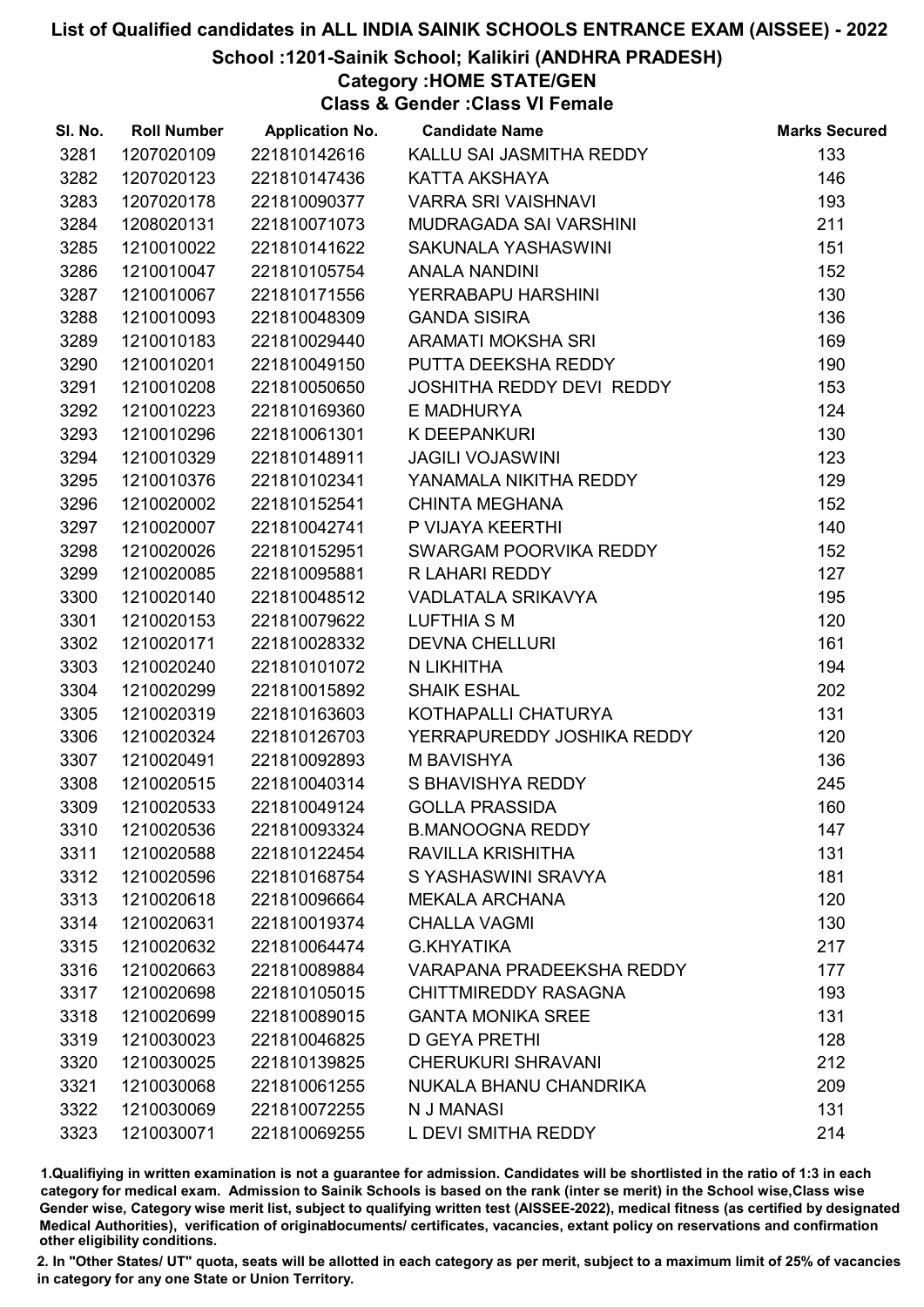School :1201-Sainik School; Kalikiri (ANDHRA PRADESH)

Category :HOME STATE/GEN

Class & Gender :Class VI Female

| SI. No. | <b>Roll Number</b> | <b>Application No.</b> | <b>Candidate Name</b>          | <b>Marks Secured</b> |
|---------|--------------------|------------------------|--------------------------------|----------------------|
| 3324    | 1210030208         | 221810150426           | DUGASAANI GAANA SANJANA        | 198                  |
| 3325    | 1210030218         | 221810044136           | <b>BOGINENI KARUNYA</b>        | 172                  |
| 3326    | 1210030222         | 221810134536           | LINGALA AAKRUTHI               | 232                  |
| 3327    | 1210030226         | 221810122636           | C SAI SAHITHYA                 | 219                  |
| 3328    | 1210030265         | 221810088556           | KONDURU SAHITHI                | 207                  |
| 3329    | 1210030285         | 221810095466           | <b>M SARANYA</b>               | 172                  |
| 3330    | 1210040054         | 221810182207           | <b>GOWDUCHERUVU DEEKSHITHA</b> | 147                  |
| 3331    | 1210040058         | 221810015407           | M BHAAVIKA                     | 130                  |
| 3332    | 1210040069         | 221810120317           | PENNA TANUJA                   | 168                  |
| 3333    | 1210040107         | 221810152637           | RACHAPALLI GNAPIKA REDDY       | 177                  |
| 3334    | 1210040152         | 221810089367           | Y NIHARIKA                     | 162                  |
| 3335    | 1210040212         | 221810107597           | T DEEKSHITHA                   | 152                  |
| 3336    | 1210040216         | 221810164697           | KONKALA KARTHIKA REDDY         | 131                  |
| 3337    | 1210040234         | 221810147608           | <b>KEZIAH NELAPATI</b>         | 137                  |
| 3338    | 1210040257         | 221810152518           | <b>S KUNDANA SAI</b>           | 170                  |
| 3339    | 1210050026         | 221810046358           | <b>G CHATURYA</b>              | 155                  |
| 3340    | 1210050055         | 221810012868           | <b>K SHANMAI</b>               | 194                  |
| 3341    | 1210050063         | 221810151378           | <b>KL THEJANA</b>              | 156                  |
| 3342    | 1210050091         | 221810015488           | A.S.SANJANAA                   | 129                  |
| 3343    | 1210050132         | 221810093709           | KALA GURU PRASANTHI            | 124                  |
| 3344    | 1210050151         | 221810099719           | <b>BUCHIGARI SOHITHA</b>       | 120                  |
| 3345    | 1210050202         | 221810099359           | E SATHVIKA                     | 186                  |
| 3346    | 1210050203         | 221810100459           | C MANIDEEPIKA                  | 145                  |
| 3347    | 1210050224         | 221810180369           | VANGIMALLA . VISWASREE         | 147                  |
| 3348    | 1210050226         | 221810064469           | ADAPALA AASHRITHA VALLI        | 201                  |
| 3349    | 1210050239         | 221810075079           | PALEM JANVITHA                 | 184                  |
| 3350    | 1211010269         | 221810044933           | PALUGUDI NIHITHA CHOWDARY      | 206                  |
| 3351    | 1211020108         | 221810051465           | KOMMINENI VEDA SATHVIKA        | 212                  |
| 3352    | 1211020364         | 221810190639           | <b>TUNGALA JOSHI</b>           | 210                  |
| 3353    | 1212020194         | 221810197701           | <b>SAMBANGI VARSHITA</b>       | 127                  |
| 3354    | 4201020170         | 221810074900           | <b>RUDRANGI SRIVEDA</b>        | 251                  |
| 3355    | 4201020187         | 221810143410           | <b>AISHWARYA CHITTEPU</b>      | 213                  |
| 3356    | 4201020412         | 221810192570           | <b>BUSIREDDY PRAHARSHA</b>     | 188                  |
| 3357    | 4201030317         | 221810144671           | <b>DEVIREDDY YASHASWINI</b>    | 142                  |
| 3358    | 4201030533         | 221810192632           | KOTHAPALLI NIVEDITA REDDY      | 139                  |
| 3359    | 4201030751         | 221810190892           | PAREDDY SRINIKA                | 165                  |
| 3360    | 4201040031         | 221810089113           | BOPPANA GOMATHI SRI KRITHIKA   | 195                  |
| 3361    | 4201040169         | 221810104653           | POTNURU NIYATHI                | 147                  |
| 3362    | 4201040471         | 221810161744           | <b>S TEJASREE</b>              | 127                  |
| 3363    | 4201040570         | 221810125774           | <b>MANDADI NAKSHATRA</b>       | 173                  |
| 3364    | 4201040716         | 221810021025           | PADDINANIKALAVA MOUKSHITHA     | 138                  |
| 3365    | 4201050319         | 221810101916           | <b>REDDY LASYA</b>             | 121                  |
| 3366    | 4201050327         | 221810019126           | <b>THAMMI VAISHNAVI</b>        | 215                  |

1.Qualifiying in written examination is not a guarantee for admission. Candidates will be shortlisted in the ratio of 1:3 in each category for medical exam. Admission to Sainik Schools is based on the rank (inter se merit) in the School wise,Class wise Gender wise, Category wise merit list, subject to qualifying written test (AISSEE-2022), medical fitness (as certified by designated Medical Authorities), verification of originablocuments/ certificates, vacancies, extant policy on reservations and confirmation other eligibility conditions.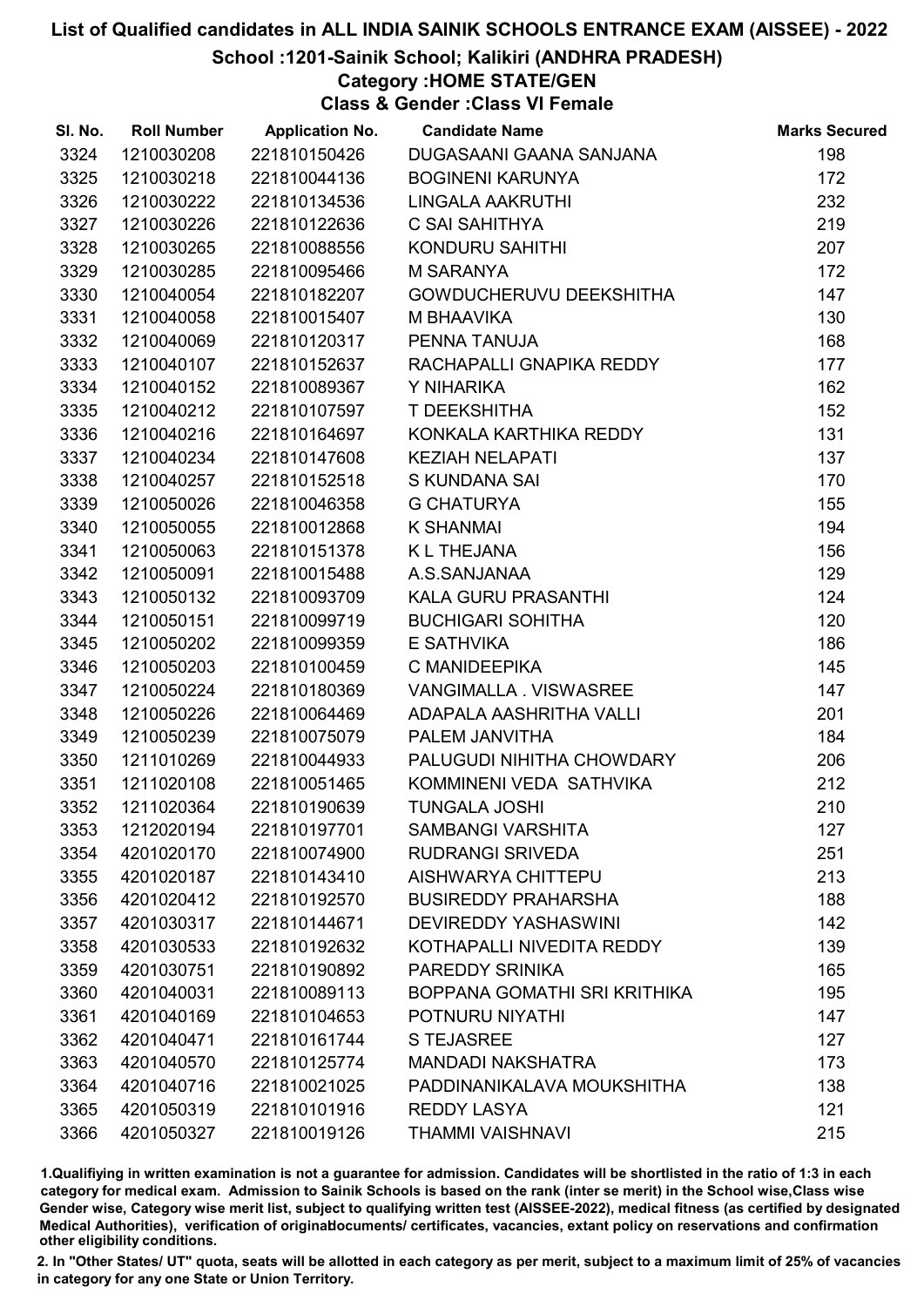#### School :1201-Sainik School; Kalikiri (ANDHRA PRADESH)

#### Category :HOME STATE/GEN

Class & Gender :Class VI Female

| SI. No. | <b>Roll Number</b> | <b>Application No.</b> | <b>Candidate Name</b>       | <b>Marks Secured</b> |
|---------|--------------------|------------------------|-----------------------------|----------------------|
| 3367    | 4201050356         | 221810194826           | PALLY SAMHITHA REDDY        | 135                  |
| 3368    | 4201050395         | 221810075836           | KANKANALA SAI SHARVANI      | 135                  |
| 3369    | 4201050435         | 221810025256           | AARNA BHARADWAJ             | 219                  |
| 3370    | 4201050511         | 221810022476           | CHENNAMANENI SREENIHA       | 172                  |
| 3371    | 4201060130         | 221810102437           | K MOKSHA                    | 151                  |
| 3372    | 4201060353         | 221810134008           | MINUPURI ANANYA REDDY       | 151                  |
| 3373    | 4201060432         | 221810153918           | <b>MANVITHA PALAMPALLI</b>  | 120                  |
| 3374    | 4201060549         | 221810126458           | <b>VEMULA JISHNUKA</b>      | 130                  |
| 3375    | 4201070072         | 221810075888           | VANGURI ARADDHYA REDDY      | 202                  |
| 3376    | 4201070212         | 221810183529           | PARUVADA DEEKSHITHA         | 177                  |
| 3377    | 4201070364         | 221810133769           | MULLANGI SAI SANHITHA REDDY | 168                  |
| 3378    | 4201070396         | 221810093679           | ADAMA ANUSHYA               | 124                  |
| 3379    | 4201070418         | 221810110589           | S RAGA SUMA                 | 231                  |
| 3380    | 4201070426         | 221810050789           | <b>SALA AKSHITA</b>         | 123                  |
| 3381    | 4201070442         | 221810135199           | <b>YESIREDDY SAHASRA</b>    | 157                  |
| 3382    | 4202010001         | 221810093320           | ATUKUTI MOKSHITHA           | 165                  |
| 3383    | 4202020194         | 221810134362           | NIMMALA AVANTHIKA REDDY     | 207                  |
| 3384    | 4202021010         | 221810143049           | NAKKALA YASHNASIRI REDDY    | 167                  |

1.Qualifiying in written examination is not a guarantee for admission. Candidates will be shortlisted in the ratio of 1:3 in each category for medical exam. Admission to Sainik Schools is based on the rank (inter se merit) in the School wise,Class wise Gender wise, Category wise merit list, subject to qualifying written test (AISSEE-2022), medical fitness (as certified by designated Medical Authorities), verification of originablocuments/ certificates, vacancies, extant policy on reservations and confirmation other eligibility conditions.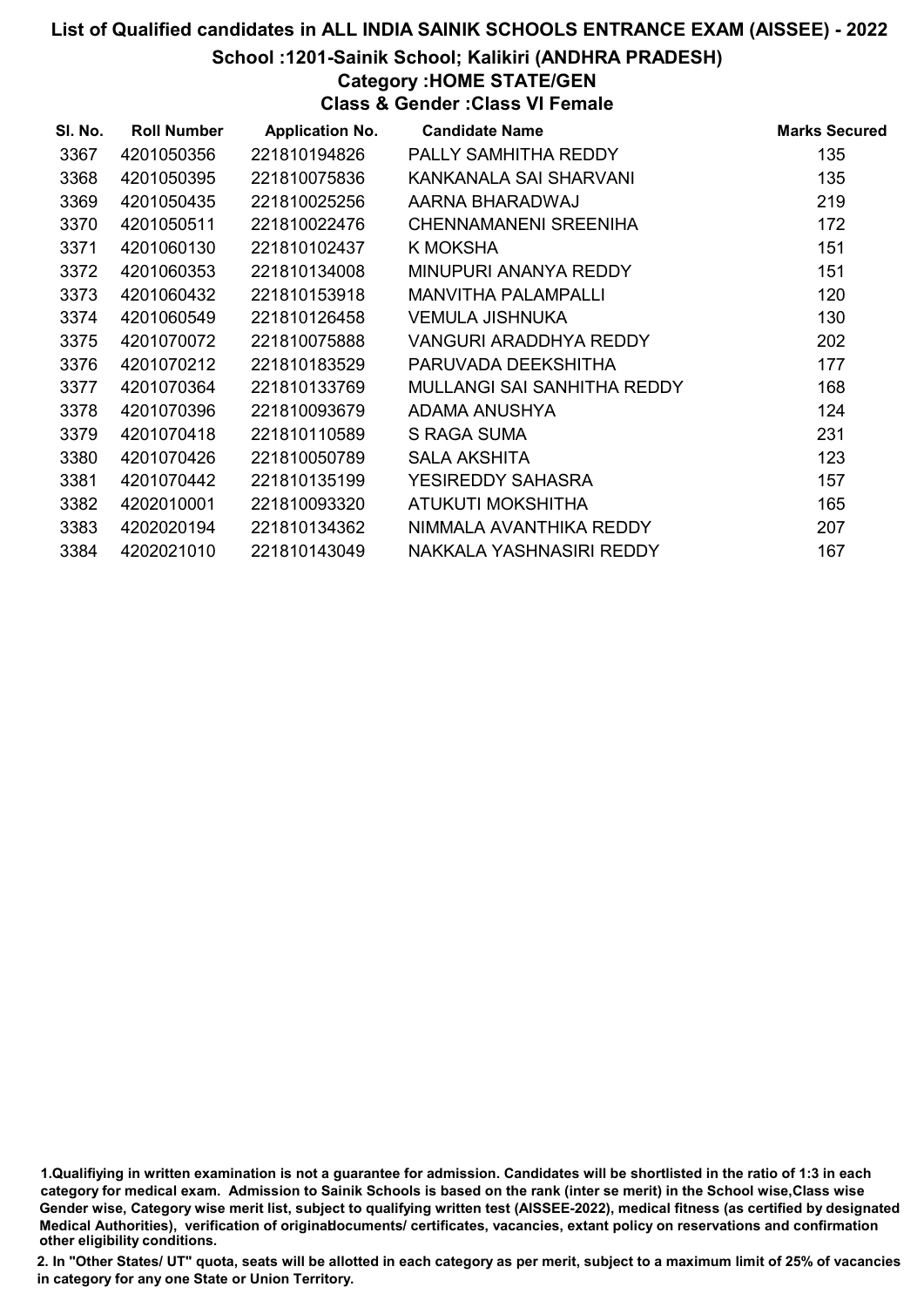## List of Qualified candidates in ALL INDIA SAINIK SCHOOLS ENTRANCE EXAM (AISSEE) - 2022 School :1201-Sainik School; Kalikiri (ANDHRA PRADESH) Category :OTHER STATE/SC Class & Gender :Class VI Female

| SI. No. | <b>Roll Number</b> | <b>Application No.</b> | Candidate Name   | <b>Marks Secured</b> |
|---------|--------------------|------------------------|------------------|----------------------|
| 3385    | 1505010255         | 221810019335           | ANU PRIYA        | 110                  |
| 3386    | 2701020403         | 221810131364           | LAVISHKA R       | -91                  |
| 3387    | 3114020493         | 221810162637           | KAMBLE SAMRUDDHI | 156                  |

<sup>1.</sup>Qualifiying in written examination is not a guarantee for admission. Candidates will be shortlisted in the ratio of 1:3 in each category for medical exam. Admission to Sainik Schools is based on the rank (inter se merit) in the School wise,Class wise Gender wise, Category wise merit list, subject to qualifying written test (AISSEE-2022), medical fitness (as certified by designated Medical Authorities), verification of originablocuments/ certificates, vacancies, extant policy on reservations and confirmation other eligibility conditions.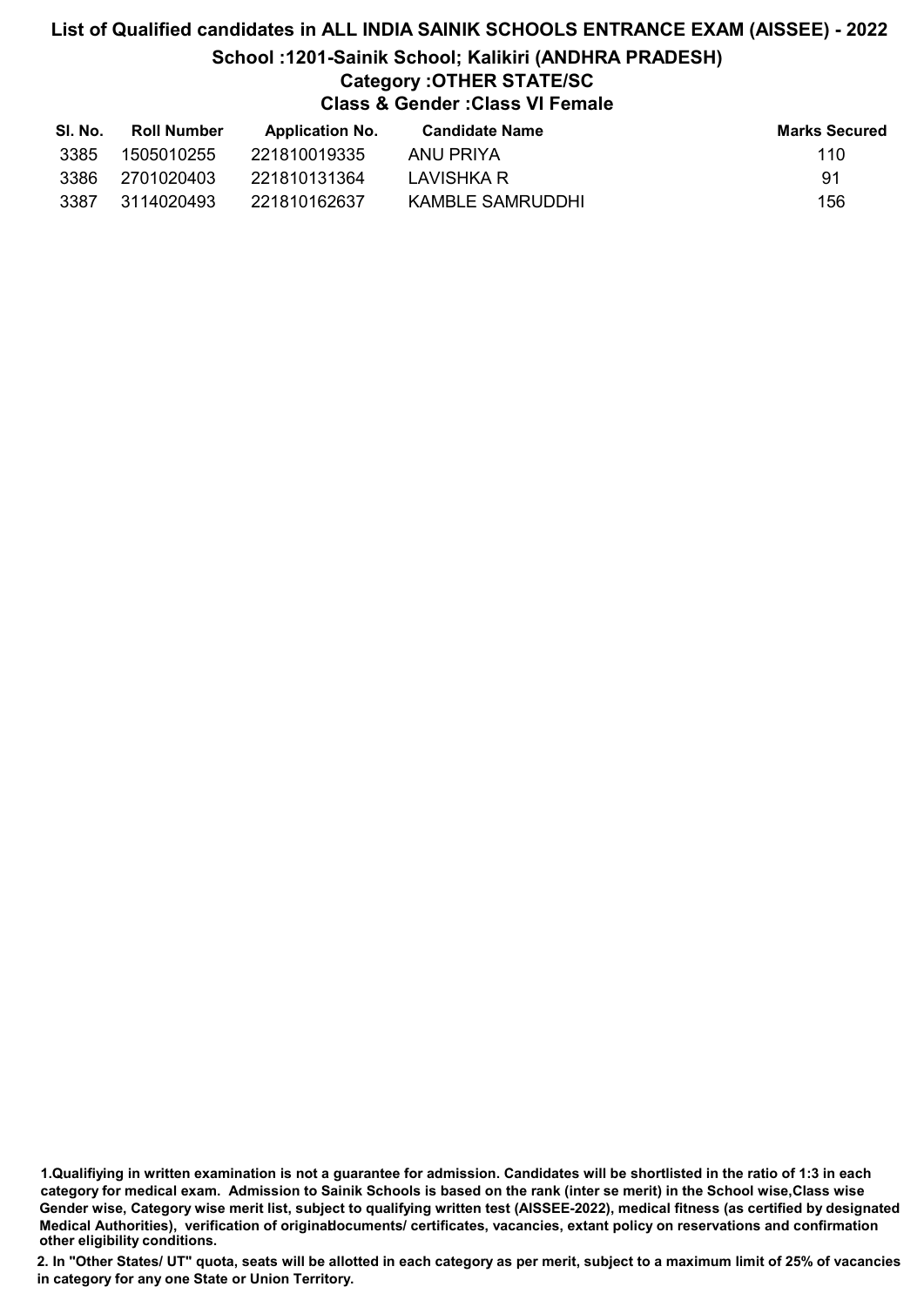## List of Qualified candidates in ALL INDIA SAINIK SCHOOLS ENTRANCE EXAM (AISSEE) - 2022 School :1201-Sainik School; Kalikiri (ANDHRA PRADESH) Category :OTHER STATE/ST Class & Gender :Class VI Female

| SI. No. | <b>Roll Number</b> | <b>Application No.</b> | <b>Candidate Name</b>          | <b>Marks Secured</b> |
|---------|--------------------|------------------------|--------------------------------|----------------------|
| 3388    | 3114010001         | 221810172200           | <b>CHHAKULI GANESH MESHRAM</b> | 58                   |

1.Qualifiying in written examination is not a guarantee for admission. Candidates will be shortlisted in the ratio of 1:3 in each category for medical exam. Admission to Sainik Schools is based on the rank (inter se merit) in the School wise,Class wise Gender wise, Category wise merit list, subject to qualifying written test (AISSEE-2022), medical fitness (as certified by designated Medical Authorities), verification of originablocuments/ certificates, vacancies, extant policy on reservations and confirmation other eligibility conditions.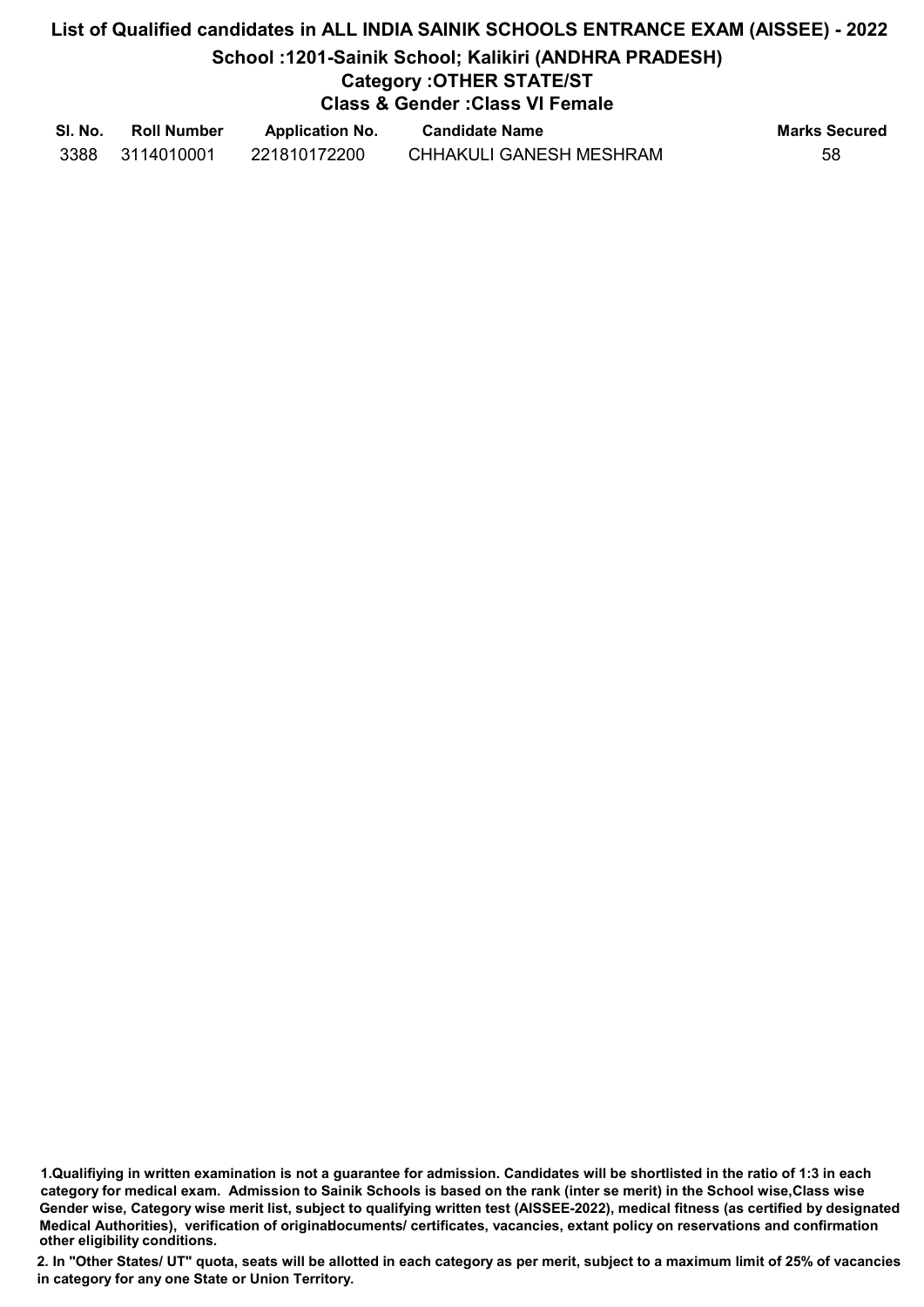## List of Qualified candidates in ALL INDIA SAINIK SCHOOLS ENTRANCE EXAM (AISSEE) - 2022 School :1201-Sainik School; Kalikiri (ANDHRA PRADESH) Category :OTHER STATE/OBC Class & Gender :Class VI Female

| SI. No. | <b>Roll Number</b> | <b>Application No.</b> | <b>Candidate Name</b>  | <b>Marks Secured</b> |
|---------|--------------------|------------------------|------------------------|----------------------|
| 3389    | 1511030285         | 221810078996           | <b>ASMITA BHARTI</b>   | 169                  |
| 3390    | 1513010189         | 221810172973           | SAROJ KUMARI           | 142                  |
| 3391    | 2701030361         | 221810065697           | K SHAZNIN              | 140                  |
| 3392    | 2707010039         | 221810124060           | <b>GAGANASHREE C G</b> | 184                  |
| 3393    | 3905040274         | 221810059603           | <b>NANDINI</b>         | 219                  |
| 3394    | 4102020185         | 221810183673           | S ANUVIDHYA            | 167                  |

<sup>1.</sup>Qualifiying in written examination is not a guarantee for admission. Candidates will be shortlisted in the ratio of 1:3 in each category for medical exam. Admission to Sainik Schools is based on the rank (inter se merit) in the School wise,Class wise Gender wise, Category wise merit list, subject to qualifying written test (AISSEE-2022), medical fitness (as certified by designated Medical Authorities), verification of originablocuments/ certificates, vacancies, extant policy on reservations and confirmation other eligibility conditions.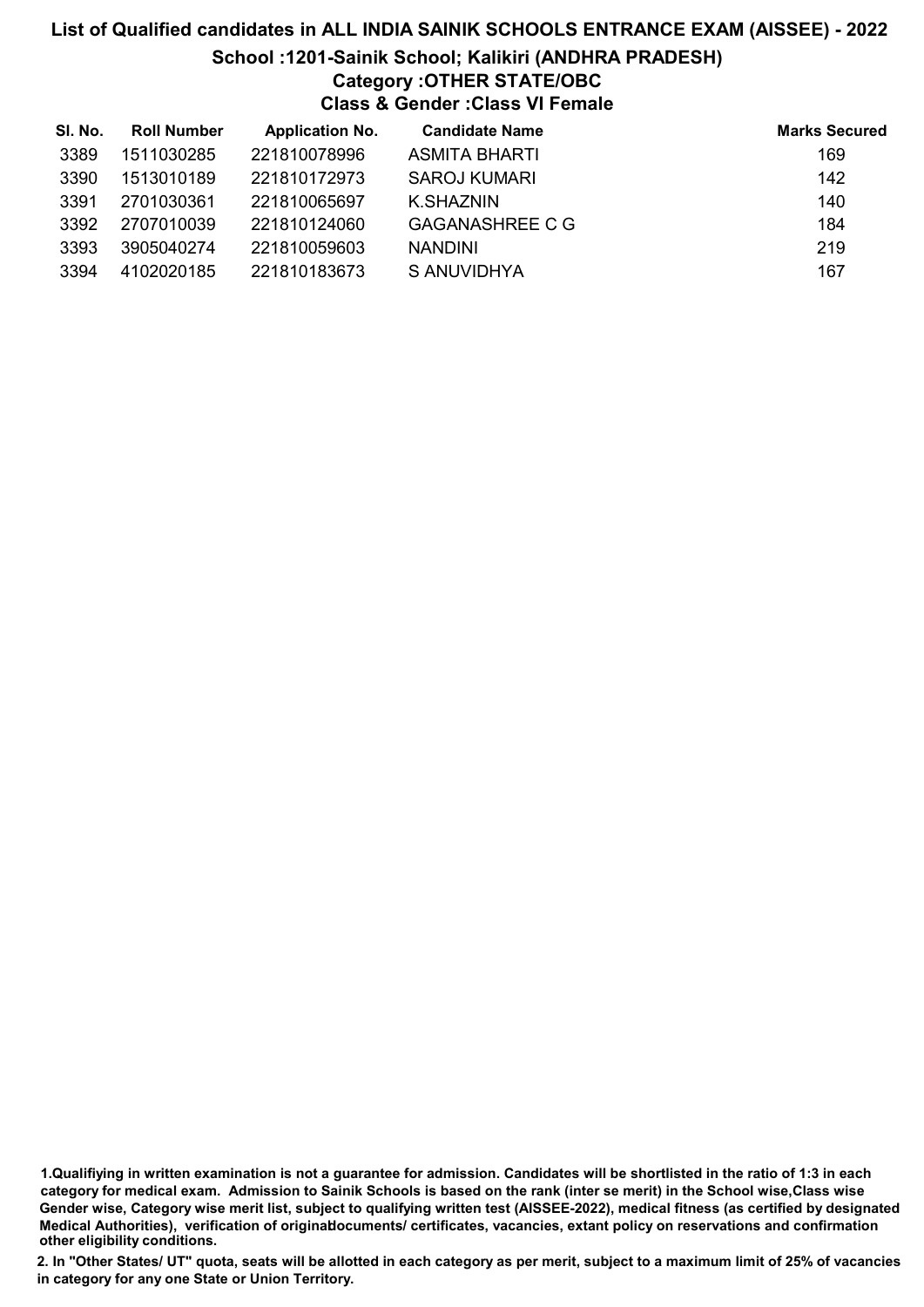## List of Qualified candidates in ALL INDIA SAINIK SCHOOLS ENTRANCE EXAM (AISSEE) - 2022 School :1201-Sainik School; Kalikiri (ANDHRA PRADESH)

# Category :OTHER STATE/DEF

Class & Gender :Class VI Female

| SI. No. | <b>Roll Number</b> | <b>Application No.</b> | <b>Candidate Name</b>  | <b>Marks Secured</b> |
|---------|--------------------|------------------------|------------------------|----------------------|
| 3395    | 1210020665         | 221810037984           | K LASYA                | 166                  |
| 3396    | 1511040041         | 221810018220           | VAISHNAVI KUMARI       | 148                  |
| 3397    | 1511050174         | 221810079423           | ANUSHKA KUMARI         | 239                  |
| 3398    | 2001050412         | 221810025354           | CHELLRYN REDDY L       | 122                  |
| 3399    | 3801020209         | 221810018819           | <b>MUSKAN KHATUN</b>   | 132                  |
| 3400    | 3901020143         | 221810170846           | RAGANI KUMARI          | 167                  |
| 3401    | 3905040063         | 221810096960           | <b>DHANI CHOUDHARY</b> | 237                  |
| 3402    | 3905040270         | 221810143303           | <b>AKRITI</b>          | 199                  |

1.Qualifiying in written examination is not a guarantee for admission. Candidates will be shortlisted in the ratio of 1:3 in each category for medical exam. Admission to Sainik Schools is based on the rank (inter se merit) in the School wise,Class wise Gender wise, Category wise merit list, subject to qualifying written test (AISSEE-2022), medical fitness (as certified by designated Medical Authorities), verification of originablocuments/ certificates, vacancies, extant policy on reservations and confirmation other eligibility conditions.